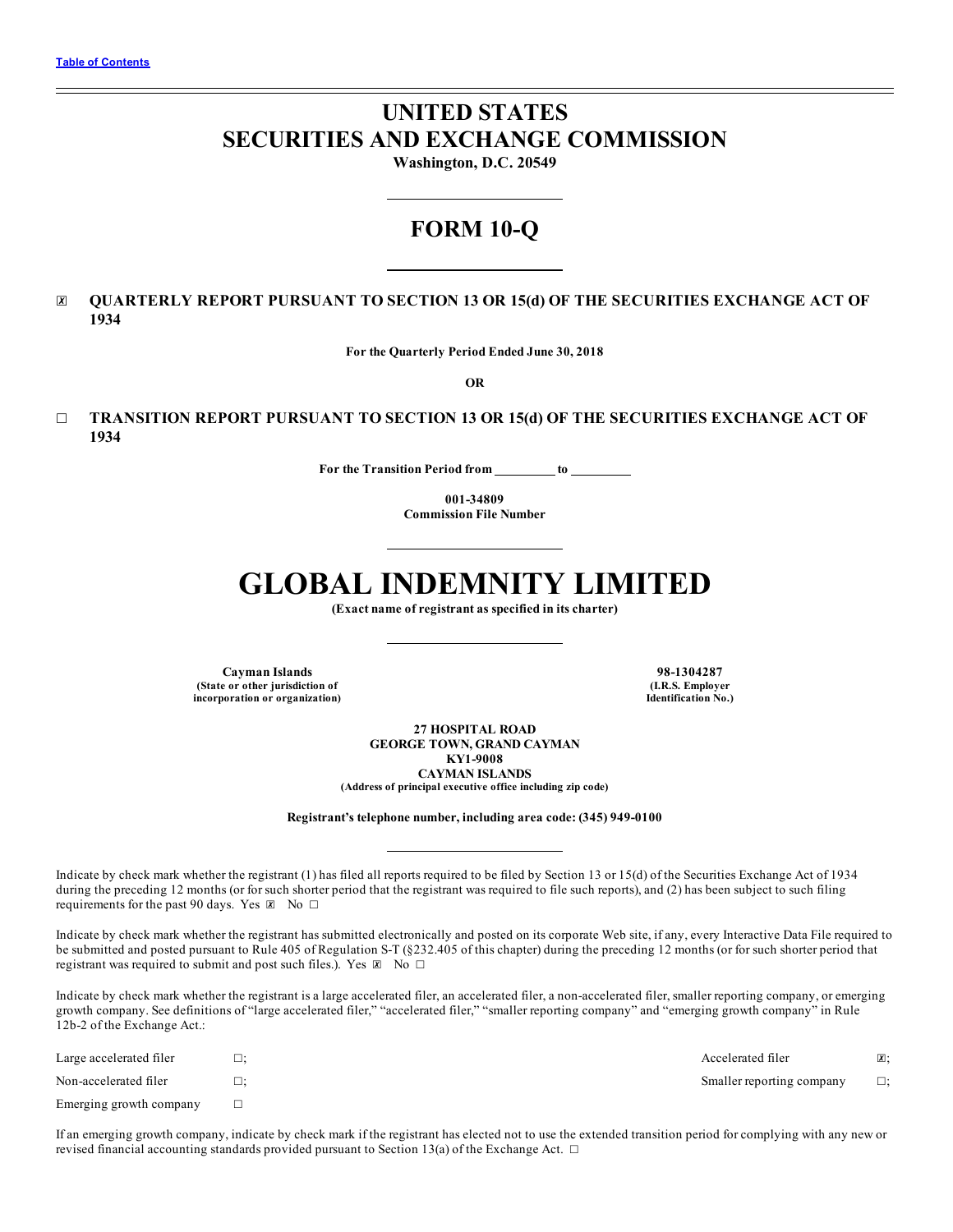As of August 2, 2018, the registrant had outstanding 10,082,458 A Ordinary Shares and 4,133,366 B Ordinary Shares.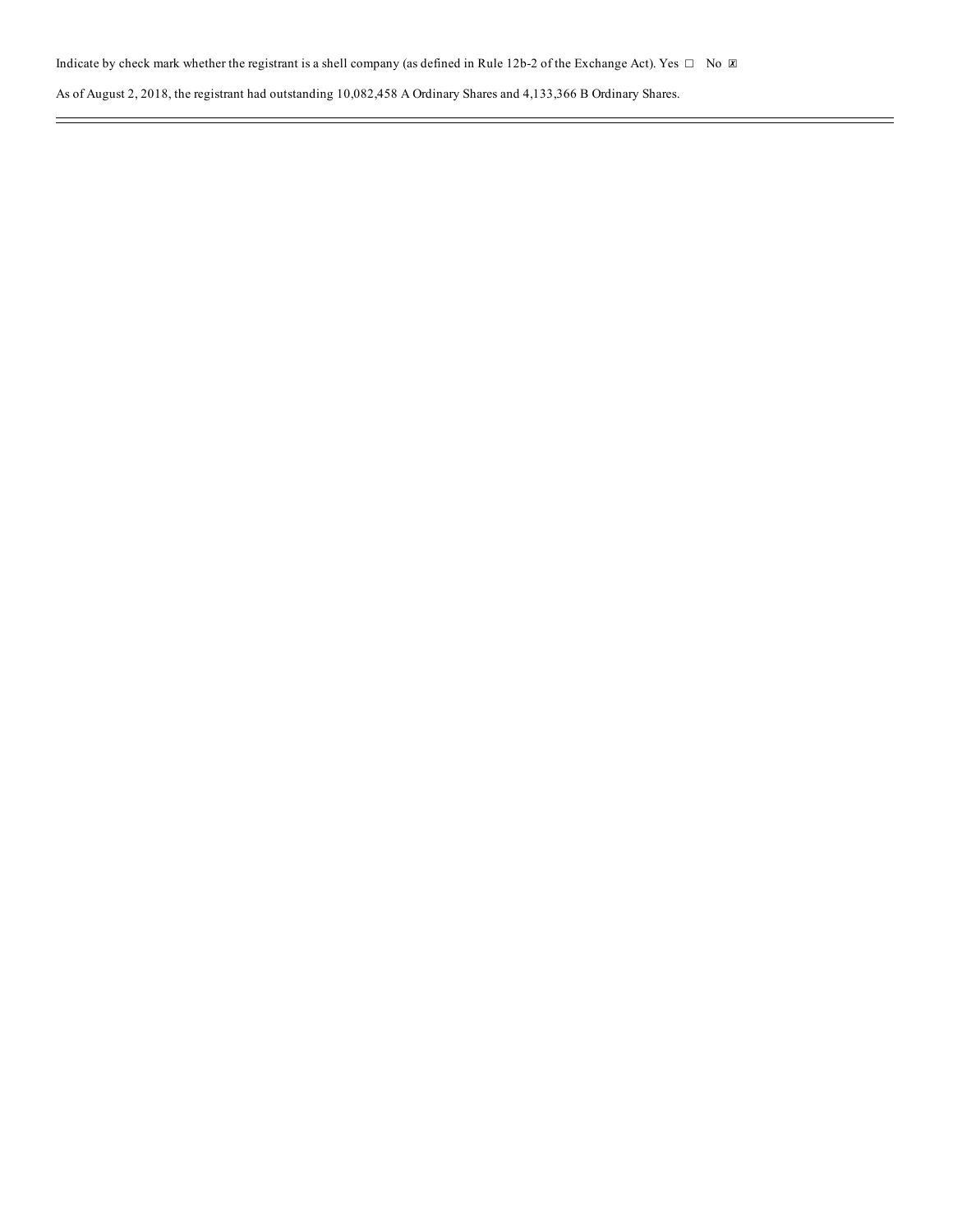### **TABLE OF CONTENTS**

### **PART I – FINANCIAL [INFORMATION](#page-3-0)**

### **Page**

<span id="page-2-0"></span>

| Item 1.   | <b>Financial Statements:</b>                                                                                                              |    |
|-----------|-------------------------------------------------------------------------------------------------------------------------------------------|----|
|           | Consolidated Balance Sheets As of June 30, 2018 (Unaudited) and December 31, 2017                                                         | 2  |
|           | Consolidated Statements of Operations Quarters and Six Months Ended June 30, 2018 (Unaudited) and June 30, 2017 (Unaudited)               | 3  |
|           | Consolidated Statements of Comprehensive Income Quarters and Six Months Ended June 30, 2018 (Unaudited) and June 30, 2017<br>(Unaudited)  | 4  |
|           | Consolidated Statements of Changes in Shareholders' Equity Six Months Ended June 30, 2018 (Unaudited) and Year Ended<br>December 31, 2017 | 5  |
|           | Consolidated Statements of Cash Flows Six Months Ended June 30, 2018 (Unaudited) and June 30, 2017 (Unaudited)                            | 6  |
|           | Notes to Consolidated Financial Statements (Unaudited)                                                                                    | 7  |
| Item 2.   | Management's Discussion and Analysis of Financial Condition and Results of Operations                                                     | 46 |
| Item 3.   | <b>Quantitative and Qualitative Disclosures about Market Risk</b>                                                                         | 64 |
| Item 4.   | <b>Controls and Procedures</b>                                                                                                            | 64 |
|           | <b>PART II - OTHER INFORMATION</b>                                                                                                        |    |
| Item 1.   | <b>Legal Proceedings</b>                                                                                                                  | 65 |
| Item 1A.  | <b>Risk Factors</b>                                                                                                                       | 65 |
| Item 2.   | Unregistered Sales of Equity Securities and Use of Proceeds                                                                               | 65 |
| Item 3.   | <b>Defaults Upon Senior Securities</b>                                                                                                    | 65 |
| Item 4.   | <b>Mine Safety Disclosures</b>                                                                                                            | 65 |
| Item 5.   | Other Information                                                                                                                         | 65 |
| Item 6.   | <b>Exhibits</b>                                                                                                                           | 66 |
| Signature |                                                                                                                                           | 67 |
|           |                                                                                                                                           |    |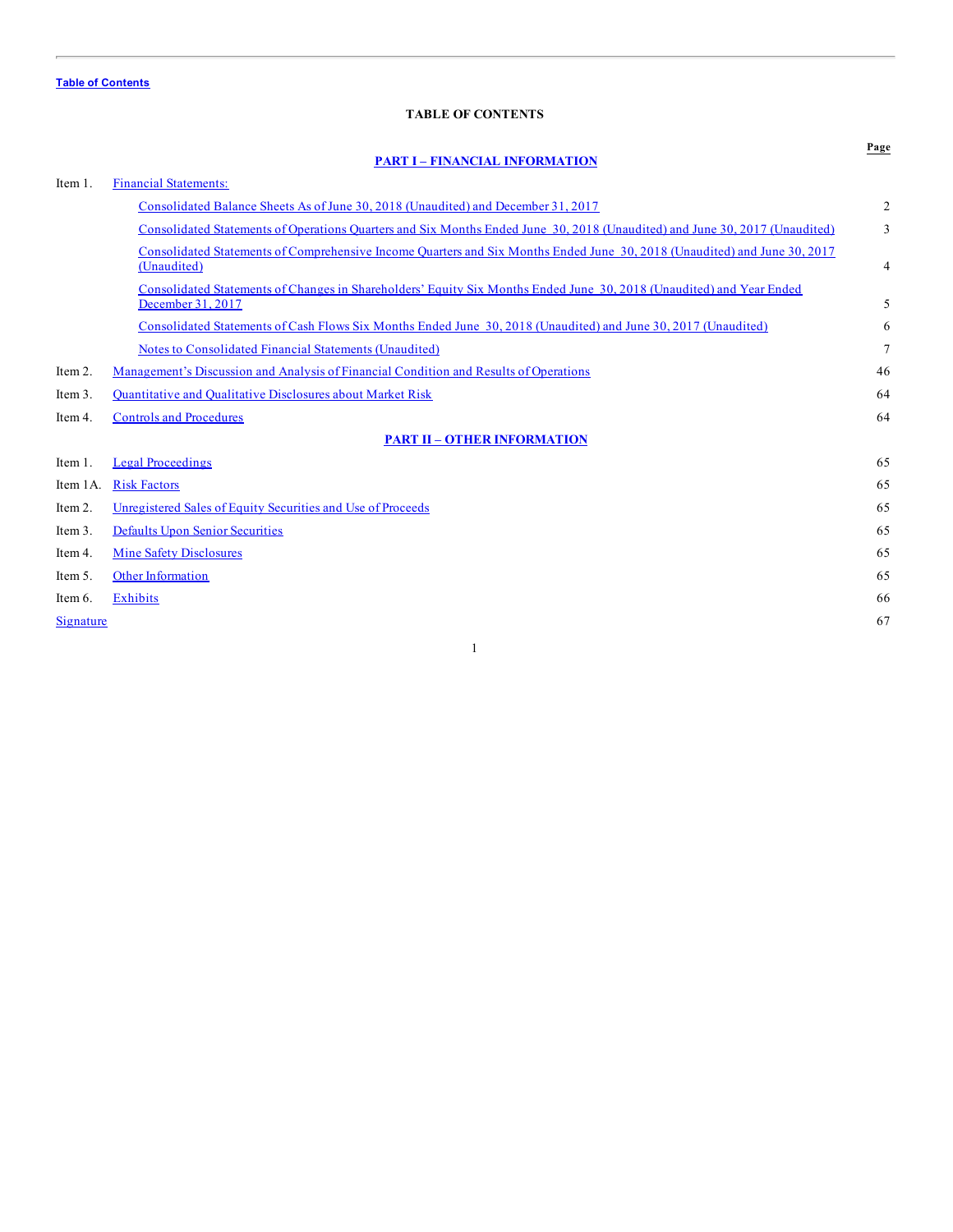### **PART I – FINANCIAL INFORMATION**

### <span id="page-3-0"></span>**Item 1. Financial Statements**

### **GLOBAL INDEMNITY LIMITED**

### **Consolidated Balance Sheets**

(In thousands, except share amounts)

|                                                                                                                                                                                                                                             | (Unaudited)<br>June 30, 2018 | December 31,<br>2017    |
|---------------------------------------------------------------------------------------------------------------------------------------------------------------------------------------------------------------------------------------------|------------------------------|-------------------------|
| <b>ASSETS</b>                                                                                                                                                                                                                               |                              |                         |
| Fixed maturities:                                                                                                                                                                                                                           |                              |                         |
| Available for sale, at fair value (amortized cost: \$1,308,735 and \$1,243,144)                                                                                                                                                             | \$1,283,870                  | \$1,241,437             |
| Equity securities:                                                                                                                                                                                                                          |                              |                         |
| At fair value (cost: \$137,789 and \$124,915)                                                                                                                                                                                               | 137,789                      | 140,229                 |
| Other invested assets                                                                                                                                                                                                                       | 83,499                       | 77,820                  |
| Total investments                                                                                                                                                                                                                           | 1,505,158                    | 1,459,486               |
| Cash and cash equivalents                                                                                                                                                                                                                   | 47,138                       | 74,414                  |
| Premiums receivable, net                                                                                                                                                                                                                    | 92,567                       | 84,386                  |
| Reinsurance receivables, net                                                                                                                                                                                                                | 96,568                       | 105,060                 |
| Funds held by ceding insurers                                                                                                                                                                                                               | 52,110                       | 45,300                  |
| Federal income taxes receivable                                                                                                                                                                                                             | 9,991                        | 10,332                  |
| Deferred federal income taxes                                                                                                                                                                                                               | 32,843                       | 26,196                  |
| Deferred acquisition costs                                                                                                                                                                                                                  | 65,504                       | 61,647                  |
| Intangible assets                                                                                                                                                                                                                           | 22,285                       | 22,549                  |
| Goodwill                                                                                                                                                                                                                                    | 6,521                        | 6,521                   |
| Prepaid reinsurance premiums                                                                                                                                                                                                                | 25,237                       | 28,851                  |
| Receivable for securities sold                                                                                                                                                                                                              |                              | 1,543                   |
| Other assets                                                                                                                                                                                                                                | 25,897                       | 75,384                  |
| Total assets                                                                                                                                                                                                                                | \$1,981,819                  | \$2,001,669             |
| <b>LIABILITIES AND SHAREHOLDERS' EQUITY</b>                                                                                                                                                                                                 |                              |                         |
| Liabilities:                                                                                                                                                                                                                                |                              |                         |
| Unpaid losses and loss adjustment expenses                                                                                                                                                                                                  | $\mathbf S$<br>613,670       | $\mathbb{S}$<br>634,664 |
| Unearned premiums                                                                                                                                                                                                                           | 304,188                      | 285,397                 |
| Ceded balances payable                                                                                                                                                                                                                      | 21,848                       | 10,851                  |
| Payable for securities purchased                                                                                                                                                                                                            | 553                          |                         |
| Contingent commissions                                                                                                                                                                                                                      | 6,496                        | 7,984                   |
| Debt                                                                                                                                                                                                                                        | 287,324                      | 294,713                 |
| Other liabilities                                                                                                                                                                                                                           | 45,323                       | 49,666                  |
| Total liabilities                                                                                                                                                                                                                           | \$1,279,402                  | \$1,283,275             |
| Commitments and contingencies (Note 10)                                                                                                                                                                                                     |                              |                         |
| Shareholders' equity:                                                                                                                                                                                                                       |                              |                         |
| Ordinary shares, \$0.0001 par value, 900,000,000 ordinary shares authorized; A ordinary shares issued: 10,157,242 and<br>10,102,927 respectively; A ordinary shares outstanding: 10,082,458 and 10,073,376, respectively; B ordinary shares |                              |                         |
| issued and outstanding: 4,133,366 and 4,133,366, respectively                                                                                                                                                                               | $\overline{2}$               | 2                       |
| Additional paid-in capital                                                                                                                                                                                                                  | 436,035                      | 434,730                 |
| Accumulated other comprehensive income, net of taxes                                                                                                                                                                                        | (22, 475)                    | 8,983                   |
| Retained earnings                                                                                                                                                                                                                           | 291,827                      | 275,838                 |
| A ordinary shares in treasury, at cost: 74,784 and 29,551 shares, respectively                                                                                                                                                              | (2,972)                      | (1,159)                 |
| Total shareholders' equity                                                                                                                                                                                                                  | 702,417                      | 718,394                 |
| Total liabilities and shareholders' equity                                                                                                                                                                                                  | \$1,981,819                  | \$2,001,669             |
|                                                                                                                                                                                                                                             |                              |                         |

See accompanying notes to consolidated financial statements.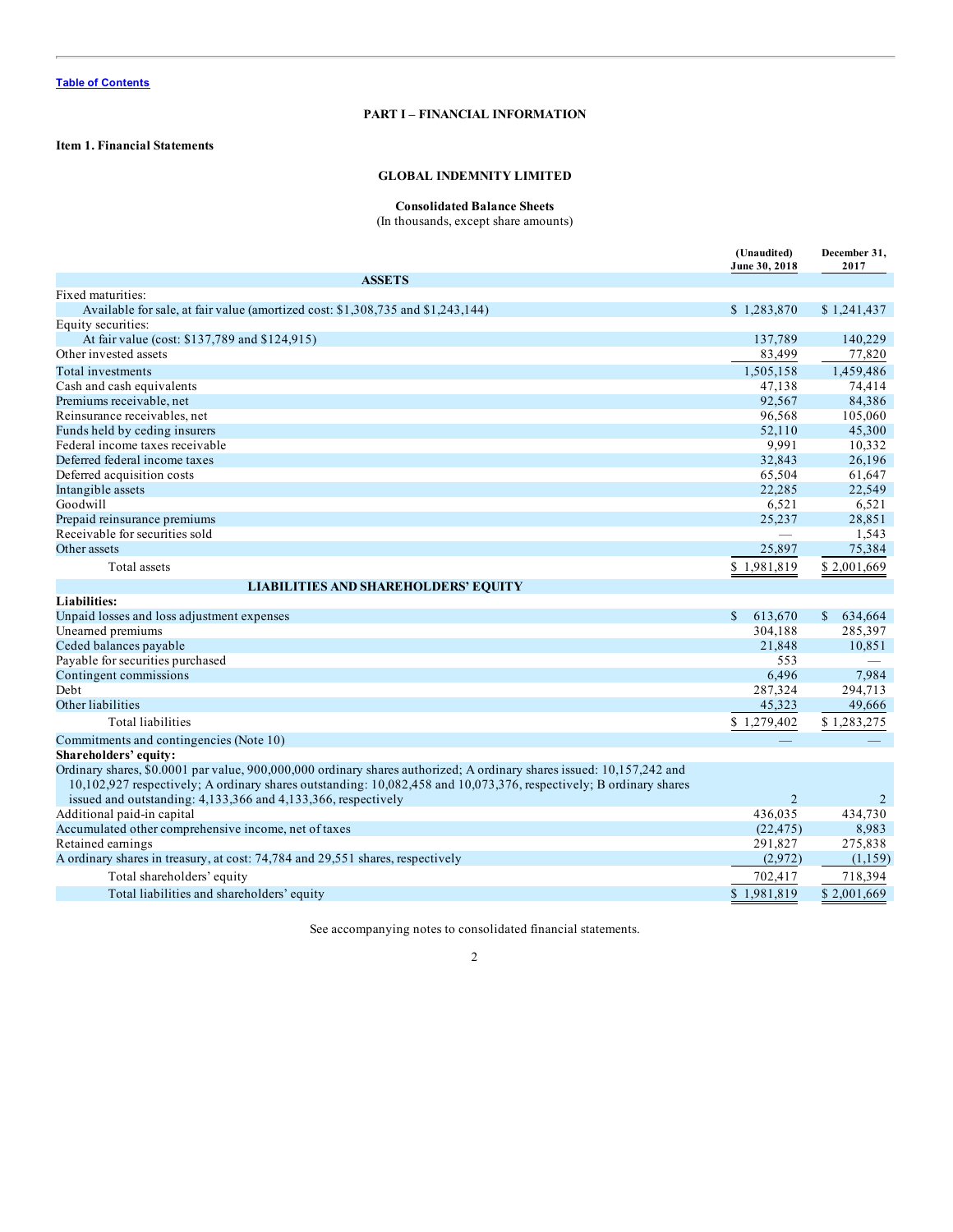### **Consolidated Statements of Operations**

(In thousands, except shares and per share data)

<span id="page-4-0"></span>

|                                                       |    | (Unaudited)<br><b>Ouarters Ended June 30,</b> |              |            |     | (Unaudited)<br>Six Months Ended June 30, |              |            |  |
|-------------------------------------------------------|----|-----------------------------------------------|--------------|------------|-----|------------------------------------------|--------------|------------|--|
|                                                       |    | 2018                                          |              | 2017       |     | 2018                                     |              | 2017       |  |
| <b>Revenues:</b>                                      |    |                                               |              |            |     |                                          |              |            |  |
| Gross premiums written                                |    | 158,817                                       | S            | 143,894    |     | 283,064                                  | \$           | 267,645    |  |
| Net premiums written                                  | \$ | 136,454                                       | $\mathbb{S}$ | 123,797    |     | 244,324                                  | \$           | 235,303    |  |
| Net premiums earned                                   | \$ | 113,917                                       | \$           | 107,073    | \$  | 221,919                                  | \$           | 220,199    |  |
| Net investment income                                 |    | 10,954                                        |              | 8,840      |     | 22,358                                   |              | 17,484     |  |
| Net realized investment gains (losses):               |    |                                               |              |            |     |                                          |              |            |  |
| Other than temporary impairment losses on investments |    | (371)                                         |              | (578)      |     | (371)                                    |              | (688)      |  |
| Other net realized investment gains (losses)          |    | 3,201                                         |              | (84)       |     | 2,885                                    |              | 801        |  |
| Total net realized investment gains (losses)          |    | 2,830                                         |              | (662)      |     | 2,514                                    |              | 113        |  |
| Other income                                          |    | 324                                           |              | 1,782      |     | 878                                      |              | 3,150      |  |
| Total revenues                                        |    | 128,025                                       |              | 117,033    |     | 247,669                                  |              | 240,946    |  |
| <b>Losses and Expenses:</b>                           |    |                                               |              |            |     |                                          |              |            |  |
| Net losses and loss adjustment expenses               |    | 58,861                                        |              | 57,700     |     | 114,933                                  |              | 120,261    |  |
| Acquisition costs and other underwriting expenses     |    | 47,513                                        |              | 43,457     |     | 92,516                                   |              | 90,008     |  |
| Corporate and other operating expenses                |    | 10,918                                        |              | 3,361      |     | 20,178                                   |              | 6,415      |  |
| Interest expense                                      |    | 4,940                                         |              | 4,762      |     | 9,801                                    |              | 7,229      |  |
| Income before income taxes                            |    | 5,793                                         |              | 7,753      |     | 10,241                                   |              | 17,033     |  |
| Income tax benefit                                    |    | (1, 399)                                      |              | (2,336)    |     | (2,652)                                  |              | (5,338)    |  |
| Net income                                            | \$ | 7,192                                         | $\mathbb{S}$ | 10,089     | \$. | 12,893                                   | $\mathbb{S}$ | 22,371     |  |
| Per share data:                                       |    |                                               |              |            |     |                                          |              |            |  |
| Net income                                            |    |                                               |              |            |     |                                          |              |            |  |
| <b>Basic</b>                                          | S  | 0.51                                          | \$           | 0.58       | \$  | 0.92                                     | \$           | 1.29       |  |
| Diluted                                               |    | 0.50                                          | $\mathbb{S}$ | 0.57       | \$  | 0.90                                     | \$           | 1.27       |  |
| Weighted-average number of shares outstanding         |    |                                               |              |            |     |                                          |              |            |  |
| <b>Basic</b>                                          |    | 14,092,397                                    |              | 17,335,914 |     | 14,073,813                               |              | 17,326,019 |  |
| Diluted                                               |    | 14,334,600                                    |              | 17,690,879 |     | 14,308,264                               |              | 17,670,636 |  |
| Cash dividends declared per share                     | \$ | 0.25                                          | $\mathbb{S}$ |            | \$  | 0.50                                     | \$           |            |  |

See accompanying notes to consolidated financial statements.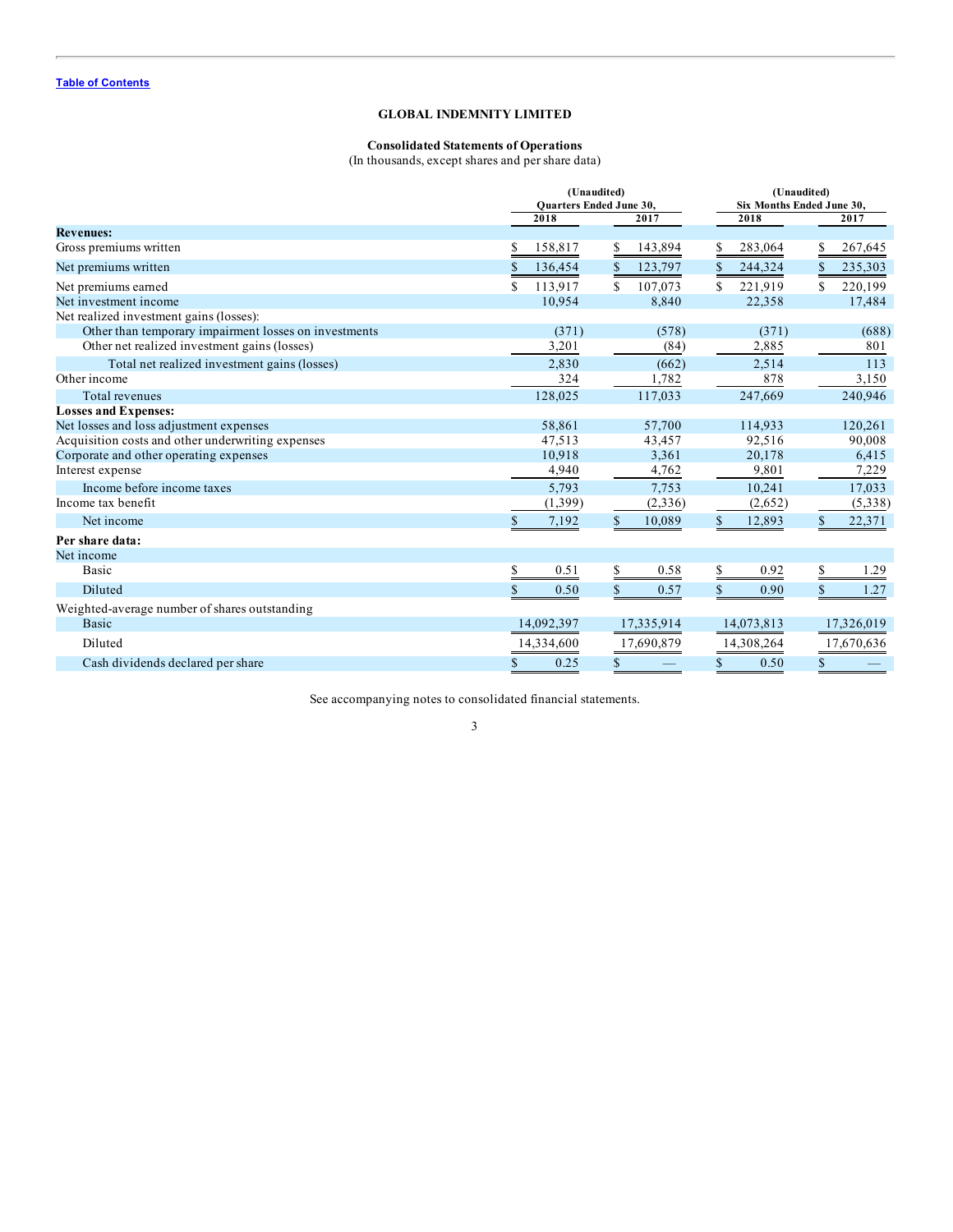### **Consolidated Statements of Comprehensive Income**

(In thousands)

<span id="page-5-0"></span>

|                                                                                            | (Unaudited)<br><b>Ouarters Ended</b><br><b>June 30,</b> |          | (Unaudited)<br><b>Six Months Ended</b><br><b>June 30,</b> |          |
|--------------------------------------------------------------------------------------------|---------------------------------------------------------|----------|-----------------------------------------------------------|----------|
|                                                                                            | 2018                                                    | 2017     | 2018                                                      | 2017     |
| Net income                                                                                 | \$7,192                                                 | \$10,089 | \$12,893                                                  | \$22,371 |
| Other comprehensive income (loss), net of tax:                                             |                                                         |          |                                                           |          |
| Unrealized holding gains (losses)                                                          | (5,820)                                                 | 2,155    | (21,008)                                                  | 7,333    |
| Portion of other-than-temporary impairment losses recognized in other comprehensive income |                                                         |          |                                                           |          |
| (losses)                                                                                   | (7)                                                     | (1)      | (8)                                                       | (1)      |
| Reclassification adjustment for gains included in net income                               | 611                                                     | (823)    | 686                                                       | (1,229)  |
| Unrealized foreign currency translation gains (losses)                                     | (728)                                                   | 323      | (1,100)                                                   | 501      |
| Other comprehensive income (loss), net of tax                                              | (5,944)                                                 | 1,654    | (21, 430)                                                 | 6,604    |
| Comprehensive income (loss), net of tax                                                    | \$1,248                                                 | \$11,743 | \$ (8,537)                                                | \$28,975 |

See accompanying notes to consolidated financial statements.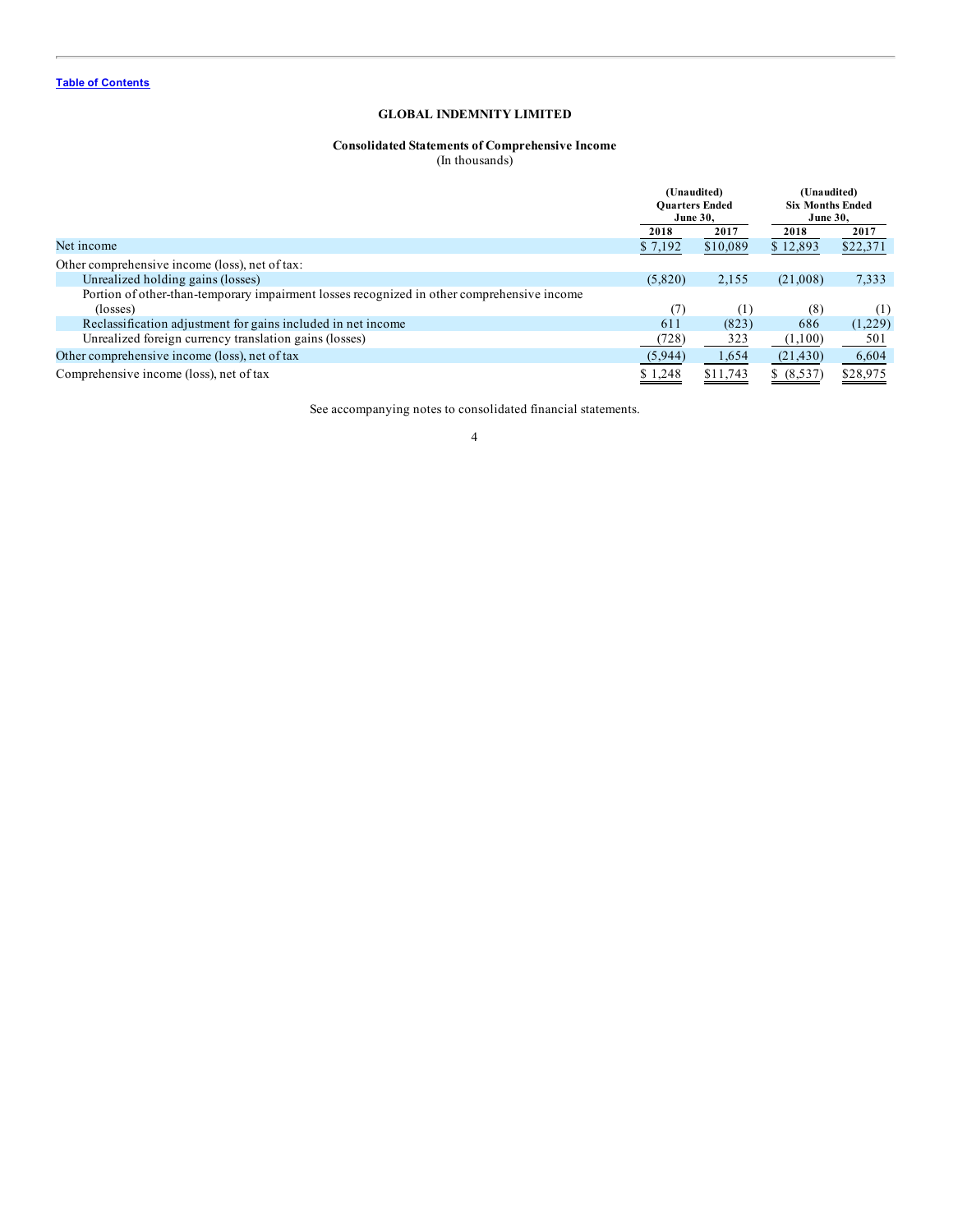#### **Consolidated Statements of Changes in Shareholders' Equity**

(In thousands, except share amounts)

<span id="page-6-0"></span>

|                                                                        |               | (Unaudited)<br><b>Six Months Ended</b><br>June 30, 2018 |              | <b>Year Ended</b><br>December 31, 2017 |
|------------------------------------------------------------------------|---------------|---------------------------------------------------------|--------------|----------------------------------------|
| Number of A ordinary shares issued:                                    |               |                                                         |              |                                        |
| Number at beginning of period                                          |               | 10,102,927                                              |              | 13,436,548                             |
| Ordinary shares issued under share incentive plans                     |               | 37,381                                                  |              | 2,204                                  |
| Ordinary shares issued to directors                                    |               | 16,934                                                  |              | 27,121                                 |
| Ordinary shares redeemed                                               |               |                                                         |              | (3,397,031)                            |
| Adjustment for shares redeemed indirectly owned by subsidiary          |               |                                                         |              | 34,085                                 |
| Number at end of period                                                |               | 10,157,242                                              |              | 10,102,927                             |
| Number of B ordinary shares issued:                                    |               |                                                         |              |                                        |
| Number at beginning and end of period                                  |               | 4,133,366                                               |              | 4,133,366                              |
| Par value of A ordinary shares:                                        |               |                                                         |              |                                        |
| Number at beginning and end of period                                  | \$            | -1                                                      | \$           |                                        |
| Par value of B ordinary shares:                                        |               |                                                         |              |                                        |
| Balance at beginning and end of period                                 | \$            | $\mathbf{1}$                                            | \$           | -1                                     |
| Additional paid-in capital:                                            |               |                                                         |              |                                        |
| Balance at beginning of period                                         | $\mathbb{S}$  | 434,730                                                 | $\mathbb{S}$ | 430,283                                |
| Adjustment for shares redeemed indirectly owned by subsidiary          |               |                                                         |              | 706                                    |
| Share compensation plans                                               |               | 1,305                                                   |              | 3,741                                  |
| Balance at end of period                                               | \$            | 436,035                                                 | \$           | 434,730                                |
| Accumulated other comprehensive income, net of deferred income tax:    |               |                                                         |              |                                        |
| Balance at beginning of period                                         | $\mathbb{S}$  | 8.983                                                   | \$           | (618)                                  |
| Other comprehensive income (loss):                                     |               |                                                         |              |                                        |
| Change in unrealized holding gains (losses)                            |               | (20, 322)                                               |              | 8,829                                  |
| Change in other than temporary impairment losses recognized in         |               |                                                         |              |                                        |
| other comprehensive income                                             |               | (8)                                                     |              | (3)                                    |
| Unrealized foreign currency translation gains (losses)                 |               | (1,100)                                                 |              | 775                                    |
| Other comprehensive income (loss)                                      |               | (21, 430)                                               |              | 9,601                                  |
| Cumulative effect adjustment resulting from adoption of new accounting |               |                                                         |              |                                        |
| guidance                                                               |               | (10,028)                                                |              |                                        |
| Balance at end of period                                               | \$            | (22, 475)                                               | \$           | 8,983                                  |
| <b>Retained earnings:</b>                                              |               |                                                         |              |                                        |
| Balance at beginning of period                                         | $\mathbb{S}$  | 275,838                                                 | $\mathbb{S}$ | 368,284                                |
| Cumulative effect adjustment resulting from adoption of new accounting |               |                                                         |              |                                        |
| guidance                                                               |               | 10,198                                                  |              |                                        |
| Ordinary shares redeemed                                               |               |                                                         |              | (83,015)                               |
| Adjustment for gain on shares redeemed indirectly owned by subsidiary  |               |                                                         |              | 120                                    |
| Net income (loss)                                                      |               | 12,893                                                  |              | (9,551)                                |
| Dividends to shareholders                                              |               | (7,102)                                                 |              |                                        |
| Balance at end of period                                               | \$            | 291,827                                                 | \$           | 275,838                                |
| <b>Number of treasury shares:</b>                                      |               |                                                         |              |                                        |
| Number at beginning of period                                          |               | 29,551                                                  |              |                                        |
| A ordinary shares purchased                                            |               | 45,233                                                  |              | 29,551                                 |
| Number at end of period                                                |               | 74,784                                                  |              | 29,551                                 |
| Treasury shares, at cost:                                              |               |                                                         |              |                                        |
| Balance at beginning of period                                         | \$            | (1,159)                                                 | \$           |                                        |
| A ordinary shares purchased, at cost                                   |               | (1, 813)                                                |              | (1, 159)                               |
| Balance at end of period                                               | $\frac{1}{2}$ | (2,972)                                                 | \$           | (1, 159)                               |
| Total shareholders' equity                                             | \$            | 702,417                                                 | \$           | 718,394                                |

See accompanying notes to consolidated financial statements.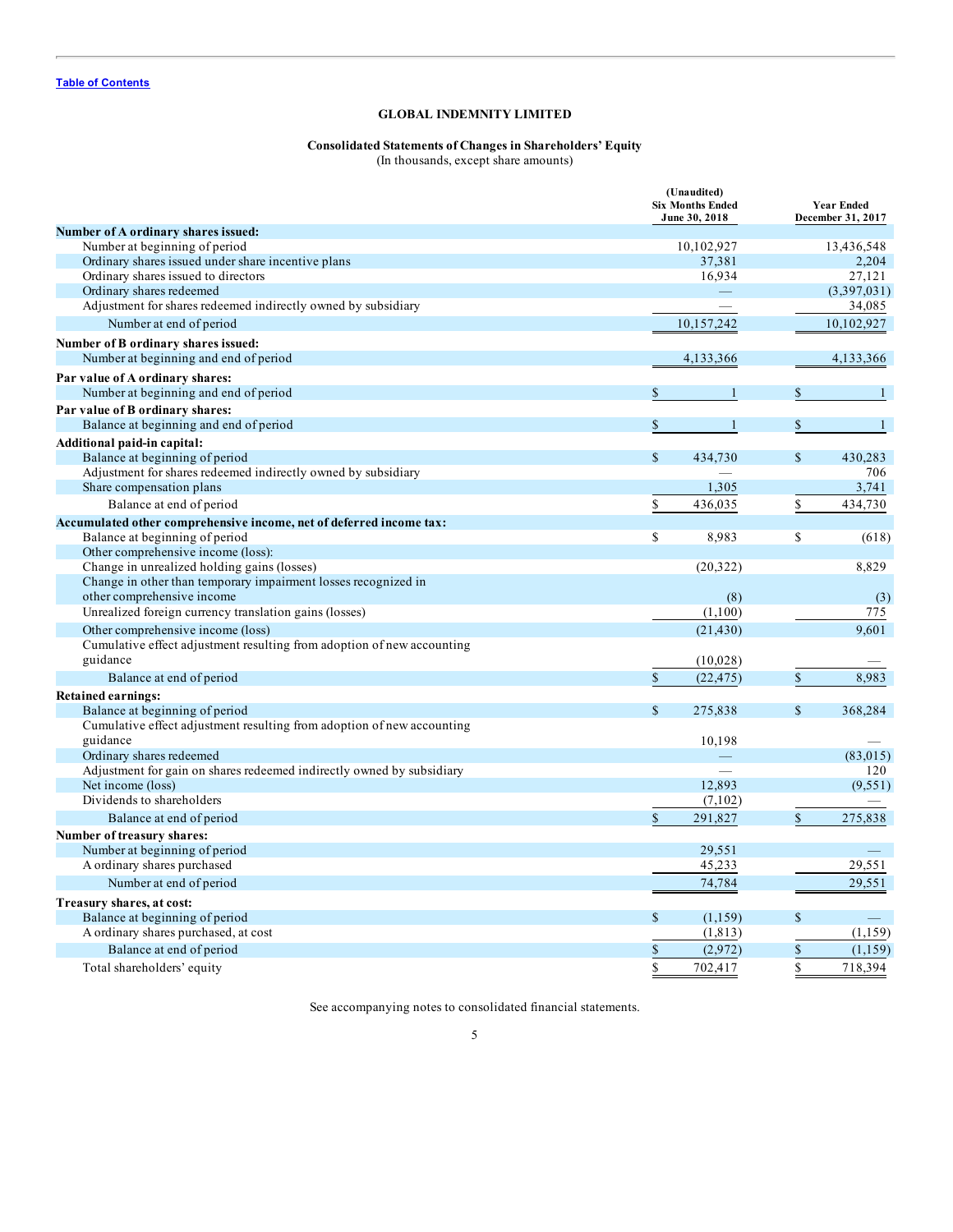### **Consolidated Statements of Cash Flows**

(In thousands)

<span id="page-7-0"></span>

|                                                                                                            | (Unaudited)<br>Six Months Ended June 30, |                        |  |
|------------------------------------------------------------------------------------------------------------|------------------------------------------|------------------------|--|
|                                                                                                            | 2018                                     | 2017                   |  |
| Cash flows from operating activities:                                                                      |                                          | 22,371                 |  |
| Net income<br>Adjustments to reconcile net income to net cash provided by (used for) operating activities: | \$<br>12,893                             | \$                     |  |
|                                                                                                            |                                          |                        |  |
| Amortization and depreciation<br>Amortization of debt issuance costs                                       | 3,602<br>132                             | 3,142<br>99            |  |
| Restricted stock and stock option expense                                                                  | 1,305                                    | 1,907                  |  |
| Deferred federal income taxes                                                                              | (3,648)                                  | (5,521)                |  |
| Amortization of bond premium and discount, net                                                             | 3,120                                    | 4,258                  |  |
| Net realized investment gains                                                                              | (2,514)                                  | (113)                  |  |
| Changes in:                                                                                                |                                          |                        |  |
| Premiums receivable, net                                                                                   | (8,181)                                  | 5.859                  |  |
| Reinsurance receivables, net                                                                               | 8,492                                    | 36,322                 |  |
| Funds held by ceding insurers                                                                              | (7,910)                                  | (24,938)               |  |
| Unpaid losses and loss adjustment expenses                                                                 | (20,994)                                 | (35,279)               |  |
| Unearned premiums                                                                                          | 18,791                                   | 4,565                  |  |
| Ceded balances payable                                                                                     | 10,997                                   | 120                    |  |
| Other assets and liabilities, net                                                                          | 44,265                                   | (18, 175)              |  |
| Contingent commissions                                                                                     | (1, 488)                                 | (4,791)                |  |
| Federal income tax receivable/payable                                                                      | 341                                      | 80                     |  |
| Deferred acquisition costs, net                                                                            | (3,857)                                  | (3,847)                |  |
| Prepaid reinsurance premiums                                                                               | 3,614                                    | 10,535                 |  |
| Net cash provided by (used for) operating activities                                                       | 58,960                                   | (3,406)                |  |
| Cash flows from investing activities:                                                                      |                                          |                        |  |
| Proceeds from sale of fixed maturities                                                                     | 114,456                                  | 631,653                |  |
| Proceeds from sale of equity securities                                                                    | 17,461                                   | 13,740                 |  |
| Proceeds from maturity of fixed maturities                                                                 | 33,041                                   | 53,478                 |  |
| Proceeds from limited partnerships                                                                         | 4,871                                    | 10,322                 |  |
| Amounts received (paid) in connection with derivatives                                                     | 6,602                                    | (983)                  |  |
| Purchases of fixed maturities                                                                              | (214, 937)                               | (781, 270)             |  |
| Purchases of equity securities                                                                             | (17,330)                                 | (17,517)               |  |
| Purchases of other invested assets                                                                         | (10, 550)                                | (16,500)               |  |
| Acquisition of business                                                                                    | (3,515)                                  |                        |  |
| Net cash used for investing activities                                                                     | (69, 901)                                | (107, 077)             |  |
| Cash flows from financing activities:                                                                      |                                          |                        |  |
| Net borrowings (repayments) under margin borrowing facility                                                | (7,521)                                  | 7,242                  |  |
| Proceeds from issuance of subordinated notes                                                               |                                          | 130,000                |  |
| Debt issuance cost                                                                                         |                                          | (4,246)                |  |
| Dividends paid to shareholders                                                                             | (7,001)                                  |                        |  |
| Purchase of A ordinary shares                                                                              | (1, 813)                                 | (1, 159)               |  |
| Net cash provided by (used for) financing activities                                                       | (16, 335)                                | 131,837                |  |
| Net change in cash and cash equivalents                                                                    | (27, 276)                                | 21,354                 |  |
| Cash and cash equivalents at beginning of period                                                           | 74,414                                   | 75,110                 |  |
| Cash and cash equivalents at end of period                                                                 | $\mathbb{S}$<br>47,138                   | 96,464<br>$\mathbb{S}$ |  |

See accompanying notes to consolidated financial statements.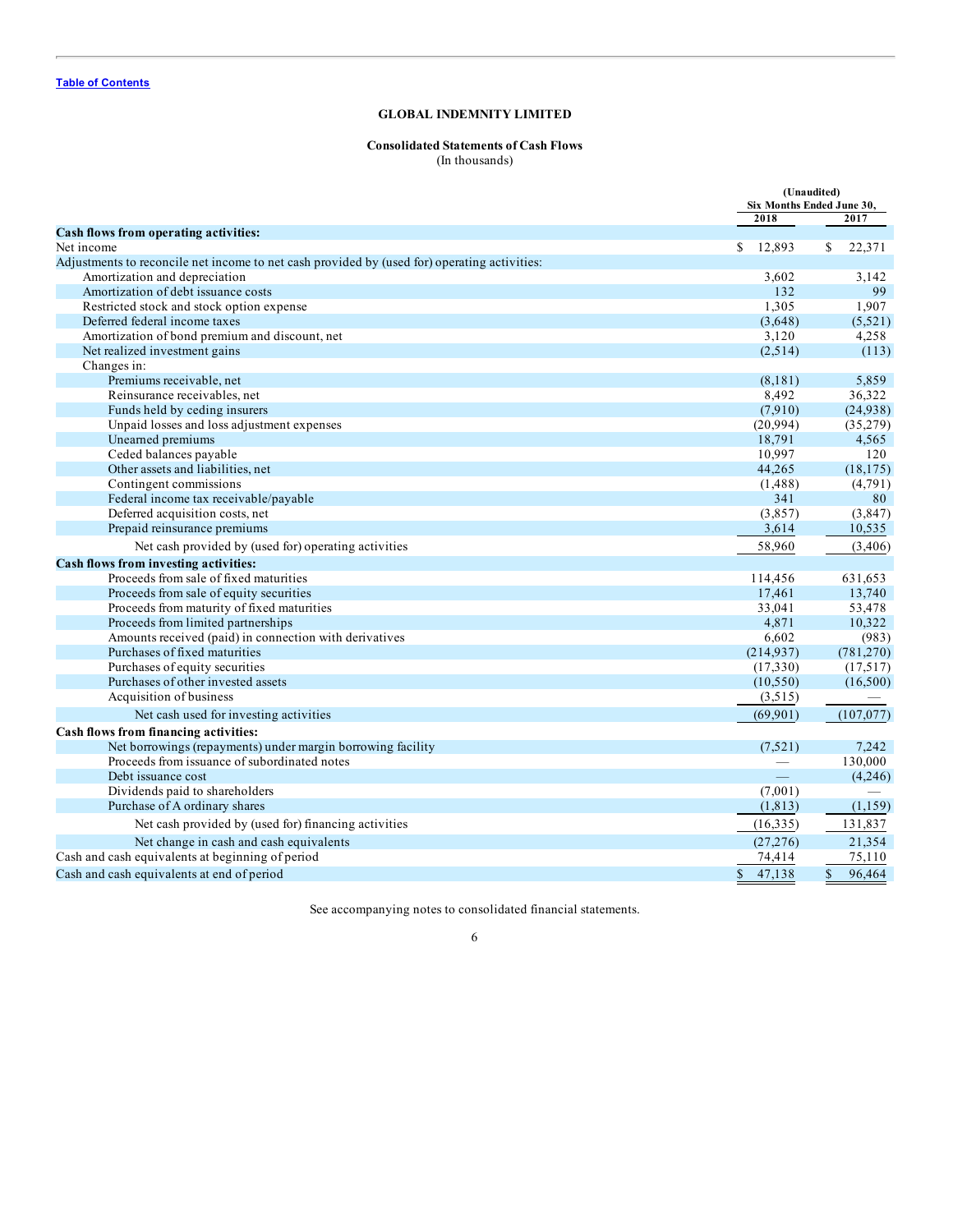#### <span id="page-8-0"></span>**1. Principles of Consolidation and Basis of Presentation**

Global Indemnity Limited ("Global Indemnity" or "the Company") was incorporated on February 9, 2016 and is domiciled in the Cayman Islands. On November 7, 2016, Global Indemnity replaced Global Indemnity plc as the ultimate parent company as a result of a redomestication transaction. The Company's A ordinary shares are publicly traded on the NASDAQ Global Select Market under the ticker symbol GBLI. Please see Note 2 of the notes to the consolidated financial statements in Item 8 Part II of the Company's 2017 Annual Report on Form 10-K for more information on the Company's redomestication.

The Company manages its business through three business segments: Commercial Lines, Personal Lines, and Reinsurance Operations. The Company's Commercial Lines offers specialty property and casualty insurance products in the excess and surplus lines marketplace. The Company manages its Commercial Lines by differentiating them into four product classifications: Penn-America, which markets property and general liability products to small commercial businesses through a select network of wholesale general agents with specific binding authority; United National, which markets insurance products for targeted insured segments, including specialty products, such as property, general liability, and professional lines through program administrators with specific binding authority; Diamond State, which markets property, casualty, and professional lines products, which are developed by the Company's underwriting department by individuals with expertise in those lines of business, through wholesale brokers and also markets through program administrators having specific binding authority; and Vacant Express, which insures dwellings which are currently vacant, undergoing renovation, or are under construction and is distributed through aggregators, brokers, and retail agents. These product classifications comprise the Company's Commercial Lines business segment and are not considered individual business segments because each product has similar economic characteristics, distribution, and coverage. The Company's Personal Lines segment offers specialty personal lines and agricultural coverage through general and specialty agents with specific binding authority on an admitted basis. Collectively, the Company's U.S. insurance subsidiaries are licensed in all 50 states, the District of Columbia, Puerto Rico, and the U.S. Virgin Islands. The Commercial Lines and Personal Lines segments comprise the Company's U.S. Insurance Operations ('Insurance Operations"). The Company's Reinsurance Operations consist solely of the operations of its Bermuda-based wholly-owned subsidiary, Global Indemnity Reinsurance Company, Ltd. ("Global Indemnity Reinsurance"). Global Indemnity Reinsurance is a treaty reinsurer of specialty property and casualty insurance and reinsurance companies. The Company's Reinsurance Operations segment provides reinsurance solutions through brokers and primary writers including insurance and reinsurance companies.

The interim consolidated financial statements are unaudited, but have been prepared in conformity with United States of America generally accepted accounting principles ("GAAP"), which differs in certain respects from those principles followed in reports to insurance regulatory authorities. The preparation of consolidated financial statements in conformity with GAAP requires management to make estimates and assumptions that affect the reported amounts of assets and liabilities and disclosure of contingent assets and liabilities at the date of the consolidated financial statements and the reported amounts of revenues and expenses during the reporting period. Actual results could differ from those estimates.

The unaudited consolidated financial statements include all adjustments that are, in the opinion of management, of a normal recurring nature and are necessary for a fair statement of results for the interim periods. Results of operations for the quarters and six months ended June 30, 2018 and 2017 are not necessarily indicative of the results of a full year. The accompanying notes to the unaudited consolidated financial statements should be read in conjunction with the notes to the consolidated financial statements contained in the Company's 2017 Annual Report on Form 10-K.

On January 1, 2018, the Company adopted new accounting guidance which requires equity investments, except for those accounted for under the equity method of accounting or those that result in consolidation of the investee, to be measured at fair value with the changes in fair value recognized in net income. Upon adoption, the Company recorded a cumulative effect adjustment, net of tax, of \$10.0 million which reduced accumulated other comprehensive income and increased retained earnings. During the quarter and six months ended June 30, 2018, net realized investment gains (losses) included a gain of \$0.8 million and a loss of \$4.2 million, respectively, related to the change in the fair value of equity investments in accordance with this new accounting guidance. In addition, under the new guidance, equity investments, are no longer classified into different categories as either trading or available for sale. Prior to the adoption of this new guidance, equity securities were previously classified as available for sale.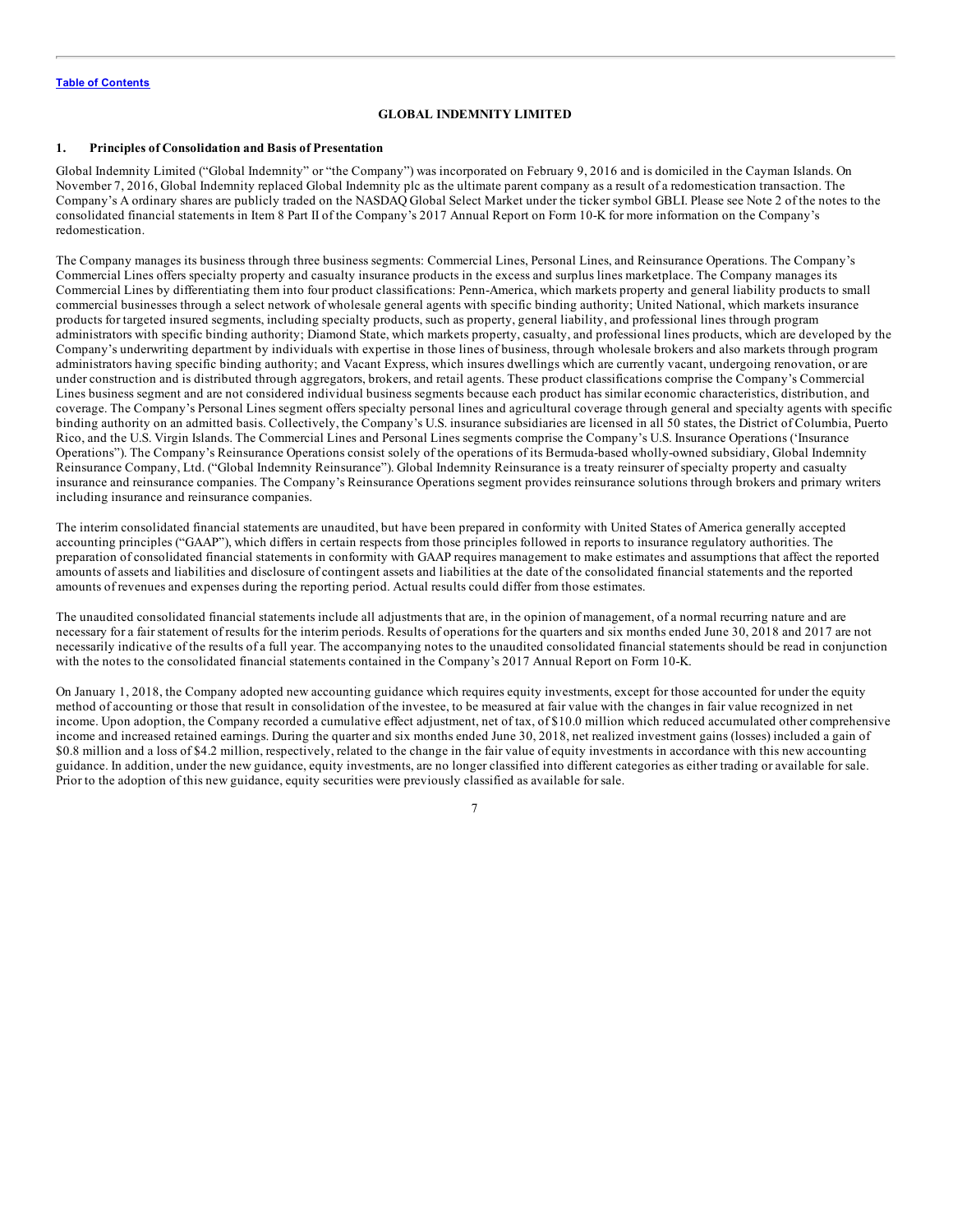#### **GLOBAL INDEMNITY LIMITED**

On January 1, 2018, the Company adopted new accounting guidance regarding the classification of certain cash receipts and cash payments within the statement of cash flows. Upon adoption, the Company made a policy election to use the cumulative earnings approach for presenting distributions received from equity method investees. Under this approach, distributions up to the amount of cumulative equity in earnings recognized will be treated as returns on investment and presented in operating activities and those in excess of that amount will be treated as returns of investment and presented in the investing section. Prior to adoption, all distributions received from equity method investees were presented in the investing section of the consolidated statements of cash flows. The provisions of this accounting guidance were adopted on a retrospective basis. As a result, the consolidated statement of cash flows for the six months ended June 30, 2017 that was included in the Form 10-Q for the six month period ended June 30, 2017 was restated. For the six months ended June 30, 2017, net cash flows from operating activities was increased by \$1.8 million and net cash flows from investing activities was reduced by \$1.8 million.

The consolidated financial statements include the accounts of Global Indemnity and its wholly owned subsidiaries. All intercompany balances and transactions have been eliminated in consolidation.

#### **2. Investments**

The amortized cost and estimated fair value of investments were as follows as of June 30, 2018 and December 31, 2017:

| (Dollars in thousands)<br>As of June 30, 2018    | Amortized<br>Cost | Gross<br>Unrealized<br>Gains | Gross<br>Unrealized<br>Losses | <b>Estimated</b><br><b>Fair Value</b> | Other than<br>temporary<br>impairments<br>recognized<br>in AOCI $(1)$ |
|--------------------------------------------------|-------------------|------------------------------|-------------------------------|---------------------------------------|-----------------------------------------------------------------------|
| Fixed maturities:                                |                   |                              |                               |                                       |                                                                       |
| U.S. treasury and agency obligations             | 94,588            | <sup>\$</sup><br>419         | (2,282)                       | \$.<br>92,725                         | $\mathcal{S}$                                                         |
| Obligations of states and political subdivisions | 102,703           | 242                          | (754)                         | 102,191                               |                                                                       |
| Mortgage-backed securities                       | 185,803           | 242                          | (4,148)                       | 181,897                               |                                                                       |
| Asset-backed securities                          | 209,352           | 134                          | (1, 432)                      | 208,054                               | (1)                                                                   |
| Commercial mortgage-backed securities            | 157,948           | 57                           | (4,396)                       | 153,609                               |                                                                       |
| Corporate bonds                                  | 435,712           | 208                          | (10, 167)                     | 425,753                               |                                                                       |
| Foreign corporate bonds                          | 122,629           |                              | (2,995)                       | 119,641                               |                                                                       |
| Total fixed maturities                           | 1,308,735         | 1,309                        | (26, 174)                     | 1,283,870                             | (1)                                                                   |
| Common stock                                     | 137,789           |                              |                               | 137,789                               |                                                                       |
| Other invested assets                            | 83,499            |                              |                               | 83,499                                |                                                                       |
| Total                                            | \$1,530,023       | 1,309                        | \$(26,174)                    | \$1,505,158                           | (1)                                                                   |

**(1)** Represents the total amount of other than temporary impairment losses relating to factors other than credit losses recognized in accumulated other comprehensive income ("AOCI").

| (Dollars in thousands)                           | Amortized<br>Cost | Gross<br>Unrealized<br>Gains |                | <b>Estimated</b><br><b>Fair Value</b> | Other than<br>temporary<br>impairments<br>recognized<br>in AOCI $(1)$ |     |
|--------------------------------------------------|-------------------|------------------------------|----------------|---------------------------------------|-----------------------------------------------------------------------|-----|
| As of December 31, 2017                          |                   |                              |                |                                       |                                                                       |     |
| Fixed maturities:                                |                   |                              |                |                                       |                                                                       |     |
| U.S. treasury and agency obligations             | \$105,311         | <sup>\$</sup><br>562         | (1,193)        | 104,680<br><sup>\$</sup>              | \$.                                                                   |     |
| Obligations of states and political subdivisions | 94,947            | 441                          | (274)          | 95,114                                |                                                                       |     |
| Mortgage-backed securities                       | 150,237           | 404                          | (1,291)        | 149,350                               |                                                                       |     |
| Asset-backed securities                          | 203,827           | 267                          | (393)          | 203,701                               |                                                                       | (1) |
| Commercial mortgage-backed securities            | 140,761           | 101                          | (1,067)        | 139,795                               |                                                                       |     |
| Corporate bonds                                  | 422,486           | 2,295                        | (1,391)        | 423,390                               |                                                                       |     |
| Foreign corporate bonds                          | 125,575           | 377                          | (545)          | 125,407                               |                                                                       |     |
| Total fixed maturities                           | 1,243,144         | 4,447                        | (6, 154)       | 1,241,437                             |                                                                       | (1) |
| Common stock                                     | 124,915           | 18,574                       | (3,260)        | 140,229                               |                                                                       |     |
| Other invested assets                            | 77,820            |                              |                | 77,820                                |                                                                       |     |
| Total                                            | \$1,445,879       | 23,021<br>S.                 | (9, 414)<br>S. | \$1,459,486                           |                                                                       | (1) |

**(1)** Represents the total amount of other than temporary impairment losses relating to factors other than credit losses recognized in accumulated other comprehensive income ("AOCI").

Excluding U.S. treasuries and agency bonds, the Company did not hold any debt or equity investments in a single issuer that was in excess of 6% and 5% of shareholders' equity at June 30, 2018 and December 31, 2017, respectively.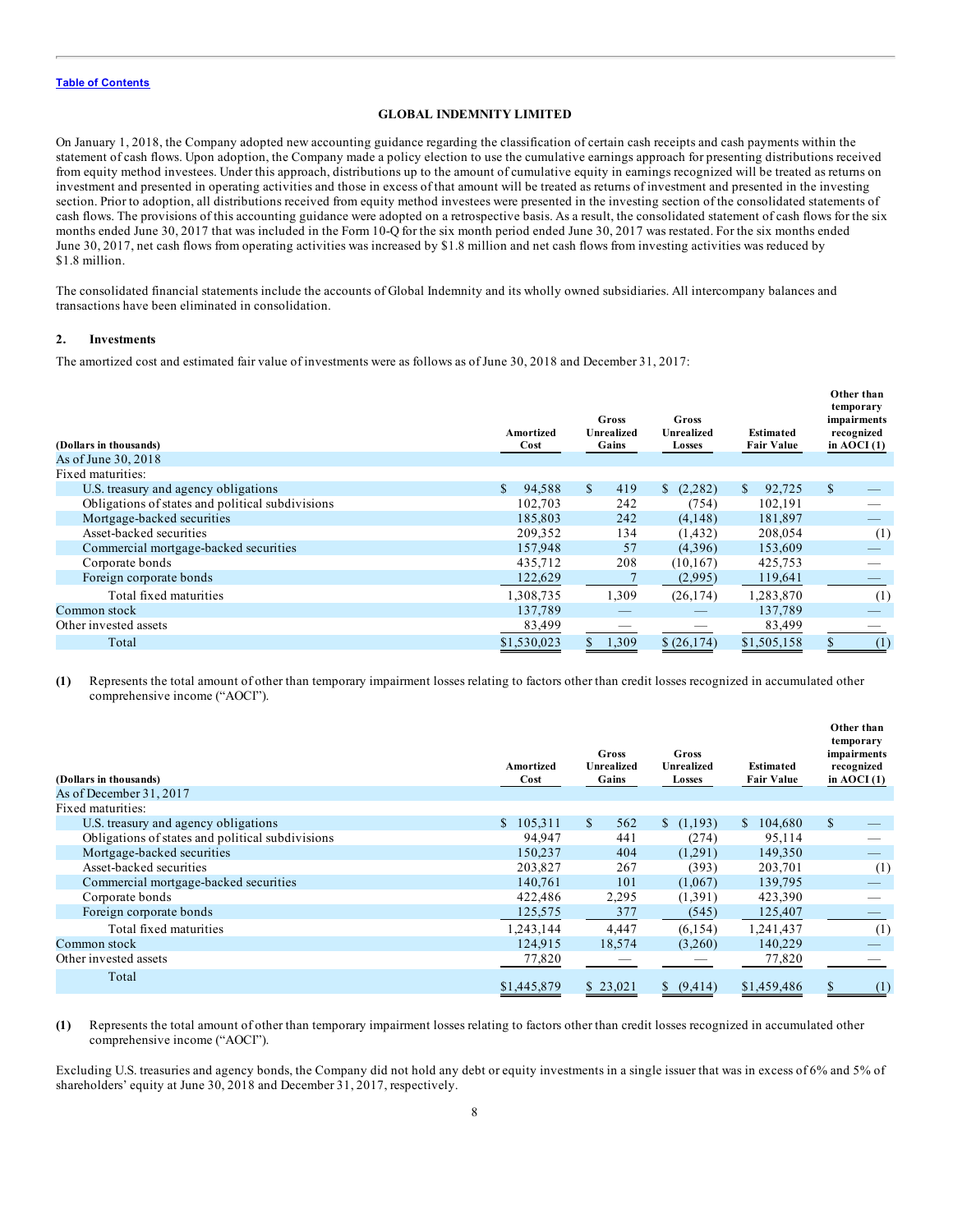#### **GLOBAL INDEMNITY LIMITED**

The amortized cost and estimated fair value of the Company's fixed maturities portfolio classified as available for sale at June 30, 2018, by contractual maturity, are shown below. Actual maturities may differ from contractual maturities because borrowers may have the right to call or prepay obligations with or without call or prepayment penalties.

|                                        | Amortized               | <b>Estimated</b>  |
|----------------------------------------|-------------------------|-------------------|
| (Dollars in thousands)                 | Cost                    | <b>Fair Value</b> |
| Due in one year or less                | 76,366<br><sup>\$</sup> | 76,088<br>S.      |
| Due in one year through five years     | 434,414                 | 426,933           |
| Due in five years through ten years    | 232,350                 | 224,914           |
| Due in ten years through fifteen years | 8,168                   | 7.997             |
| Due after fifteen years                | 4.334                   | 4.378             |
| Mortgage-backed securities             | 185.803                 | 181.897           |
| Asset-backed securities                | 209,352                 | 208,054           |
| Commercial mortgage-backed securities  | 157,948                 | 153,609           |
| Total                                  | \$1,308,735             | \$1,283,870       |

The following table contains an analysis of the Company's fixed income securities with gross unrealized losses, categorized by the period that the securities were in a continuous loss position as of June 30, 2018. Due to new accounting guidance implemented in 2018 regarding the treatment of gains and losses on equity securities, common stock is no longer included in the table:

|                                                  | Less than 12 months |                               |                   | 12 months or longer (1)       | Total             |                               |  |
|--------------------------------------------------|---------------------|-------------------------------|-------------------|-------------------------------|-------------------|-------------------------------|--|
| (Dollars in thousands)                           | <b>Fair Value</b>   | Gross<br>Unrealized<br>Losses | <b>Fair Value</b> | Gross<br>Unrealized<br>Losses | <b>Fair Value</b> | Gross<br>Unrealized<br>Losses |  |
| Fixed maturities:                                |                     |                               |                   |                               |                   |                               |  |
| U.S. treasury and agency obligations             | \$70,067            | (2,050)<br>S.                 | \$18,610          | (232)<br>\$.                  | 88,677<br>S       | (2,282)                       |  |
| Obligations of states and political subdivisions | 51,802              | (633)                         | 9.109             | (121)                         | 60,911            | (754)                         |  |
| Mortgage-backed securities                       | 160.818             | (4,066)                       | 3,700             | (82)                          | 164,518           | (4,148)                       |  |
| Asset-backed securities                          | 139,647             | (1,305)                       | 8,586             | (127)                         | 148,233           | (1, 432)                      |  |
| Commercial mortgage-backed securities            | 118.579             | (3,561)                       | 26,865            | (835)                         | 145,444           | (4,396)                       |  |
| Corporate bonds                                  | 346,269             | (9,385)                       | 39,371            | (782)                         | 385,640           | (10,167)                      |  |
| Foreign corporate bonds                          | 93,274              | (2,677)                       | 16,669            | (318)                         | 109,943           | (2,995)                       |  |
| Total fixed maturities                           | \$980,456           | \$(23,677)                    | \$122,910         | (2,497)                       | \$1,103,366       | \$(26,174)                    |  |

**(1)** Fixed maturities in a gross unrealized loss position for twelve months or longer are primarily comprised of non-credit losses on investment grade securities where management does not intend to sell, and it is more likely than not that the Company will not be forced to sell the security before recovery. The Company has analyzed these securities and has determined that they are not other than temporarily impaired.

The following table contains an analysis of the Company's securities with gross unrealized losses, categorized by the period that the securities were in a continuous loss position as of December 31, 2017:

|                                                  | Less than 12 months |                                                    |           | 12 months or longer (1)       | Total     |                                      |  |
|--------------------------------------------------|---------------------|----------------------------------------------------|-----------|-------------------------------|-----------|--------------------------------------|--|
| (Dollars in thousands)                           | <b>Fair Value</b>   | Gross<br>Unrealized<br><b>Fair Value</b><br>Losses |           | Gross<br>Unrealized<br>Losses |           | Gross<br><b>Unrealized</b><br>Losses |  |
| Fixed maturities:                                |                     |                                                    |           |                               |           |                                      |  |
| U.S. treasury and agency obligations             | \$79,403            | \$.<br>(962)                                       | \$17,469  | (231)<br>S                    | \$96,872  | (1, 193)<br>S.                       |  |
| Obligations of states and political subdivisions | 34,537              | (149)                                              | 12,060    | (125)                         | 46,597    | (274)                                |  |
| Mortgage-backed securities                       | 127,991             | (1,247)                                            | 1,866     | (44)                          | 129,857   | (1,291)                              |  |
| Asset-backed securities                          | 97,817              | (371)                                              | 6,423     | (22)                          | 104,240   | (393)                                |  |
| Commercial mortgage-backed securities            | 83,051              | (523)                                              | 27,976    | (544)                         | 111,027   | (1,067)                              |  |
| Corporate bonds                                  | 147,064             | (754)                                              | 53,024    | (637)                         | 200,088   | (1,391)                              |  |
| Foreign corporate bonds                          | 53,320              | (305)                                              | 20,582    | (240)                         | 73,902    | (545)                                |  |
| Total fixed maturities                           | 623.183             | (4,311)                                            | 139,400   | (1, 843)                      | 762,583   | (6, 154)                             |  |
| Common stock                                     | 32,759              | (3,260)                                            |           |                               | 32,759    | (3,260)                              |  |
| Total                                            | \$655,942           | (7,571)<br>S.                                      | \$139,400 | (1,843)<br>S.                 | \$795,342 | (9, 414)                             |  |

**(1)** Fixed maturities in a gross unrealized loss position for twelve months or longer are primarily comprised of non-credit losses on investment grade securities where management does not intend to sell, and it is more likely than not that the Company will not be forced to sell the security before recovery. The Company has analyzed these securities and has determined that they are not other than temporarily impaired.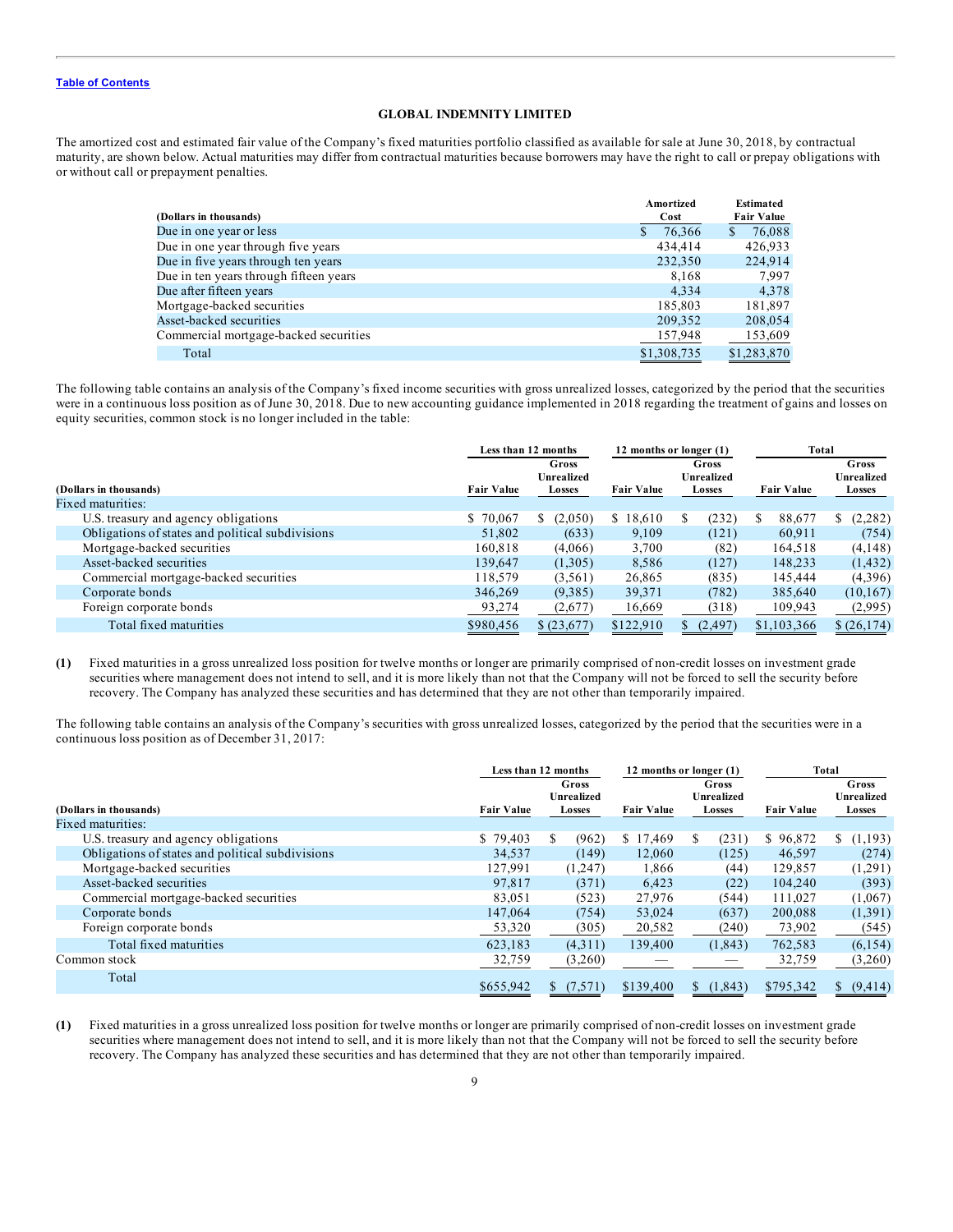#### **GLOBAL INDEMNITY LIMITED**

The Company regularly performs various analytical valuation procedures with respect to its investments, including reviewing each fixed maturity security in an unrealized loss position to assess whether the security has a credit loss. Specifically, the Company considers credit rating, market price, and issuer specific financial information, among other factors, to assess the likelihood of collection of all principal and interest as contractually due. Securities for which the Company determines that a credit loss is likely are subjected to further analysis through discounted cash flow testing to estimate the credit loss to be recognized in earnings, if any. The specific methodologies and significant assumptions used by asset class are discussed below. Upon identification of such securities and periodically thereafter, a detailed review is performed to determine whether the decline is considered other than temporary. This review includes an analysis of several factors, including but not limited to, the credit ratings and cash flows of the securities and the magnitude and length of time that the fair value of such securities is below cost.

For fixed maturities, the factors considered in reaching the conclusion that a decline below cost is other than temporary include, among others, whether:

- (1) the issuer is in financial distress;
- (2) the investment is secured;
- (3) a significant credit rating action occurred;
- (4) scheduled interest payments were delayed or missed;
- (5) changes in laws or regulations have affected an issuer or industry;

(6) the investment has an unrealized loss and was identified by the Company's investment manager as an investment to be sold before recovery or maturity; and

(7) the investment failed cash flow projection testing to determine if anticipated principal and interest payments will be realized.

According to accounting guidance for debt securities in an unrealized loss position, the Company is required to assess whether it has the intent to sell the debt security or more likely than not will be required to sell the debt security before the anticipated recovery. If either of these conditions is met the Company must recognize an other than temporary impairment with the entire unrealized loss being recorded through earnings. For debt securities in an unrealized loss position not meeting these conditions, the Company assesses whether the impairment of a security is other than temporary. If the impairment is deemed to be other than temporary, the Company must separate the other than temporary impairment into two components: the amount representing the credit loss and the amount related to all other factors, such as changes in interest rates. The credit loss represents the portion of the amortized book value in excess of the net present value of the projected future cash flows discounted at the effective interest rate implicit in the debt security prior to impairment. The credit loss component of the other than temporary impairment is recorded through earnings, whereas the amount relating to factors other than credit losses is recorded in other comprehensive income, net of taxes.

The following is a description, by asset type, of the methodology and significant inputs that the Company used to measure the amount of credit loss recognized in earnings, if any:

**U.S. treasury and agency obligations** – As of June 30, 2018, gross unrealized losses related to U.S. treasury and agency obligations were \$2.282 million. Of this amount, \$0.232 million have been in an unrealized loss position for twelve months or greater and are rated AA+. Macroeconomic and market analysis is conducted in evaluating these securities. Consideration is given to the interest rate environment, duration and yield curve management of the portfolio, sector allocation and security selection.

**Obligations of states and political subdivisions –** As of June 30, 2018, gross unrealized losses related to obligations of states and political subdivisions were \$0.754 million. Of this amount, \$0.121 million have been in an unrealized loss position for twelve months or greater and are rated investment grade or better. All factors that influence performance of the municipal bond market are considered in evaluating these securities. The aforementioned factors include investor expectations, supply and demand patterns, and current versus historical yield and spread relationships. The analysis relies on the output of fixed income credit analysts, as well as dedicated municipal bond analysts who perform extensive in-house fundamental analysis on each issuer, regardless of their rating by the major agencies.

**Mortgage-backed securities ("MBS") –** As of June 30, 2018, gross unrealized losses related to mortgage-backed securities were \$4.148 million. Of this amount, \$0.082 million have been in an unrealized loss position for twelve months or greater. 98.3% of the unrealized losses for twelve months or greater are related to securities rated AA+ or better. Mortgage-backed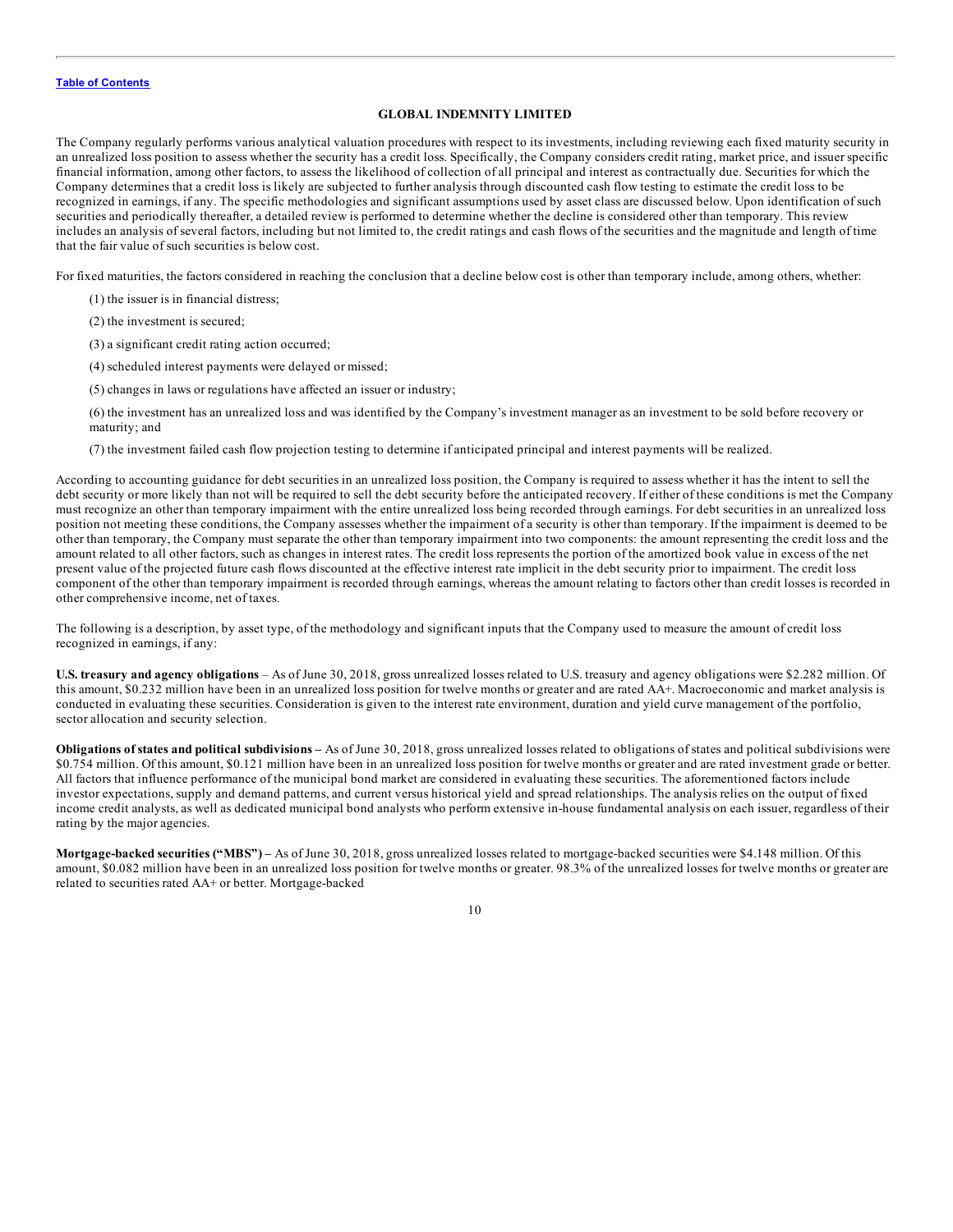#### **GLOBAL INDEMNITY LIMITED**

securities are modeled to project principal losses under downside, base, and upside scenarios for the economy and home prices. The primary assumption that drives the security and loan level modeling is the Home Price Index ("HPI") projection. These forecasts incorporate not just national macro-economic trends, but also regional impacts to arrive at the most granular and accurate projections. These assumptions are incorporated into the model as a basis to generate delinquency probabilities, default curves, loss severity curves, and voluntary prepayment curves at the loan level within each deal. The model utilizes HPI-adjusted current LTV, payment history, loan terms, loan modification history, and borrower characteristics as inputs to generate expected cash flows and principal loss for each bond under various scenarios.

**Asset backed securities ("ABS") -** As of June 30, 2018, gross unrealized losses related to asset backed securities were \$1.432 million. Of this amount, \$0.127 million have been in an unrealized loss position for twelve months or greater. 55.6% of the unrealized losses for twelve months or greater are related to securities rated A or better. The weighted average credit enhancement for the Company's asset backed portfolio is 23.3. This represents the percentage of pool losses that can occur before an asset backed security will incur its first dollar of principal losses. Every ABS transaction is analyzed on a stand-alone basis. This analysis involves a thorough review of the collateral, prepayment, and structural risk in each transaction. Additionally, the analysis includes an in-depth credit analysis of the originator and servicer of the collateral. The analysis projects an expected loss for a deal given a set of assumptions specific to the asset type. These assumptions are used to calculate at what level of losses the deal will incur its first dollar of principal loss. The major assumptions used to calculate this ratio are loss severities, recovery lags, and no advances on principal and interest.

**Commercial mortgage-backed securities ("CMBS") -** As of June 30, 2018, gross unrealized losses related to the CMBS portfolio were \$4.396 million. Of this amount, \$0.835 million have been in an unrealized loss position for twelve months or greater and are rated AA+ or better. The weighted average credit enhancement for the Company's CMBS portfolio is 45.1. This represents the percentage of pool losses that can occur before a mortgage-backed security will incur its first dollar of principal loss. For the Company's CMBS portfolio, a loan level analysis is utilized where every underlying CMBS loan is re-underwritten based on a set of assumptions reflecting expectations for the future path of the economy. Each loan is analyzed over time using a series of tests to determine if a credit event will occur during the life of the loan. Inherent in this process are several economic scenarios and their corresponding rent/vacancy and capital market states. The five primary credit events that frame the analysis include loan modifications, term default, balloon default, extension, and ability to pay off at balloon. The resulting output is the expected loss adjusted cash flows for each bond under the base case and distressed scenarios.

**Corporate bonds –** As of June 30, 2018, gross unrealized losses related to corporate bonds were \$10.167 million. Of this amount, \$0.782 million have been in an unrealized loss position for twelve months or greater and are rated A- or better. The analysis for this asset class includes maintaining detailed financial models that include a projection of each issuer's future financial performance, including prospective debt servicing capabilities, capital structure composition, and the value of the collateral. The analysis incorporates the macroeconomic environment, industry conditions in which the issuer operates, the issuer's current competitive position, its vulnerability to changes in the competitive and regulatory environment, issuer liquidity, issuer commitment to bondholders, issuer creditworthiness, and asset protection. Part of the process also includes running downside scenarios to evaluate the expected likelihood of default as well as potential losses in the event of default.

Foreign bonds – As of June 30, 2018, gross unrealized losses related to foreign bonds were \$2.995 million. Of this amount, \$0.318 million have been in an unrealized loss position for twelve months or greater. 77.2% of the unrealized losses for twelve months or greater are related to securities rated investment grade or better. For this asset class, detailed financial models are maintained that include a projection of each issuer's future financial performance, including prospective debt servicing capabilities, capital structure composition, and the value of the collateral. The analysis incorporates the macroeconomic environment, industry conditions in which the issuer operates, the issuer's current competitive position, its vulnerability to changes in the competitive and regulatory environment, issuer liquidity, issuer commitment to bondholders, issuer creditworthiness, and asset protection. Part of the process also includes running downside scenarios to evaluate the expected likelihood of default as well as potential losses in the event of default.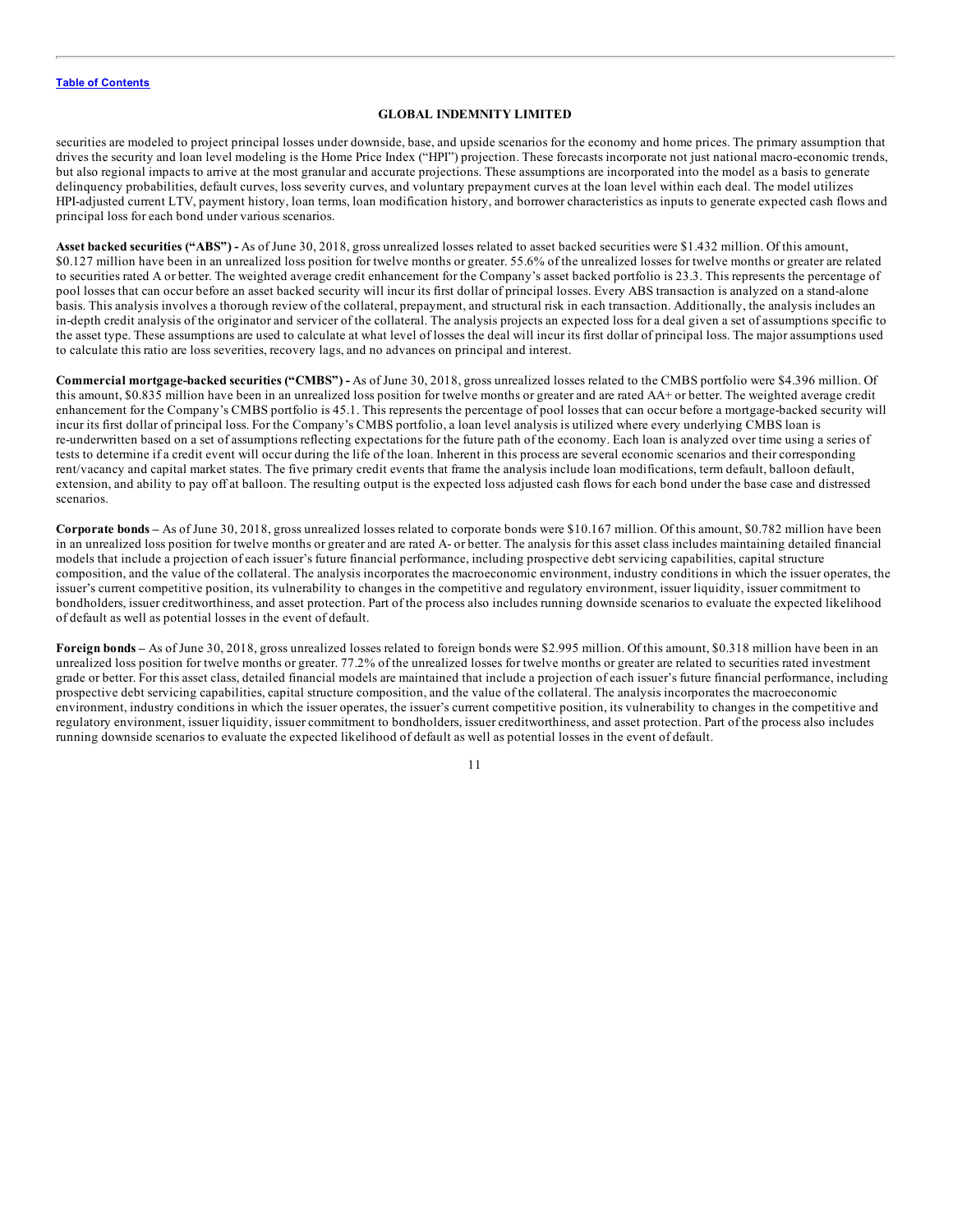#### **GLOBAL INDEMNITY LIMITED**

The Company recorded the following other than temporary impairments ("OTTI") on its investment portfolio for the quarters and six months ended June 30, 2018 and 2017:

|                                                                    | <b>Ouarters Ended June 30,</b> |       |  | Six Months Ended June 30. |  |       |  |       |
|--------------------------------------------------------------------|--------------------------------|-------|--|---------------------------|--|-------|--|-------|
| (Dollars in thousands)                                             |                                | 2018  |  | 2017                      |  | 2018  |  | 2017  |
| Fixed maturities:                                                  |                                |       |  |                           |  |       |  |       |
| OTTI losses, gross                                                 |                                | 371)  |  |                           |  | (371) |  | (31)  |
| Portion of loss recognized in other comprehensive income (pre-tax) |                                |       |  |                           |  |       |  |       |
| Net impairment losses on fixed maturities recognized in earnings   |                                | (371) |  |                           |  | (371) |  | (31)  |
| Equity securities                                                  |                                |       |  | (578)                     |  |       |  | (657) |
| Total                                                              |                                |       |  | (578)                     |  | 371   |  | (688) |

The following table is an analysis of the credit losses recognized in earnings on fixed maturities held by the Company for the quarters and six months ended June 30, 2018 and 2017 for which a portion of the OTTI loss was recognized in other comprehensive income.

|                                                                    | <b>Ouarters Ended June 30,</b> |    |  | Six Months Ended June 30, |  |      |  |      |
|--------------------------------------------------------------------|--------------------------------|----|--|---------------------------|--|------|--|------|
| (Dollars in thousands)                                             | 2018                           |    |  | 2017                      |  | 2018 |  | 2017 |
| Balance at beginning of period                                     |                                | 13 |  | 31                        |  | 1.5  |  | 31   |
| Additions where no OTTI was previously recorded                    |                                |    |  |                           |  |      |  |      |
| Additions where an OTTI was previously recorded                    |                                |    |  |                           |  |      |  |      |
| Reductions for securities for which the company intends to sell or |                                |    |  |                           |  |      |  |      |
| more likely than not will be required to sell before recovery      |                                |    |  |                           |  |      |  |      |
| Reductions reflecting increases in expected cash flows to be       |                                |    |  |                           |  |      |  |      |
| collected                                                          |                                |    |  |                           |  |      |  |      |
| Reductions for securities sold during the period                   |                                |    |  | (15)                      |  |      |  | (15) |
| Balance at end of period                                           |                                |    |  | 16                        |  |      |  | 16   |

### *Accumulated Other Comprehensive Income, Net of Tax*

Accumulated other comprehensive income, net of tax, as of June 30, 2018 and December 31, 2017 was as follows:

| (Dollars in thousands)                             | June 30, 2018 | December 31, 2017 |
|----------------------------------------------------|---------------|-------------------|
| Net unrealized gains (losses) from:                |               |                   |
| Fixed maturities                                   | (24, 865)     | (1,707)           |
| Common stock                                       |               | 15,314            |
| Foreign currency fluctuations                      | (549)         | 551               |
| Deferred taxes                                     | 2.939         | (5,175)           |
| Accumulated other comprehensive income, net of tax | (22, 475)     | 8.983             |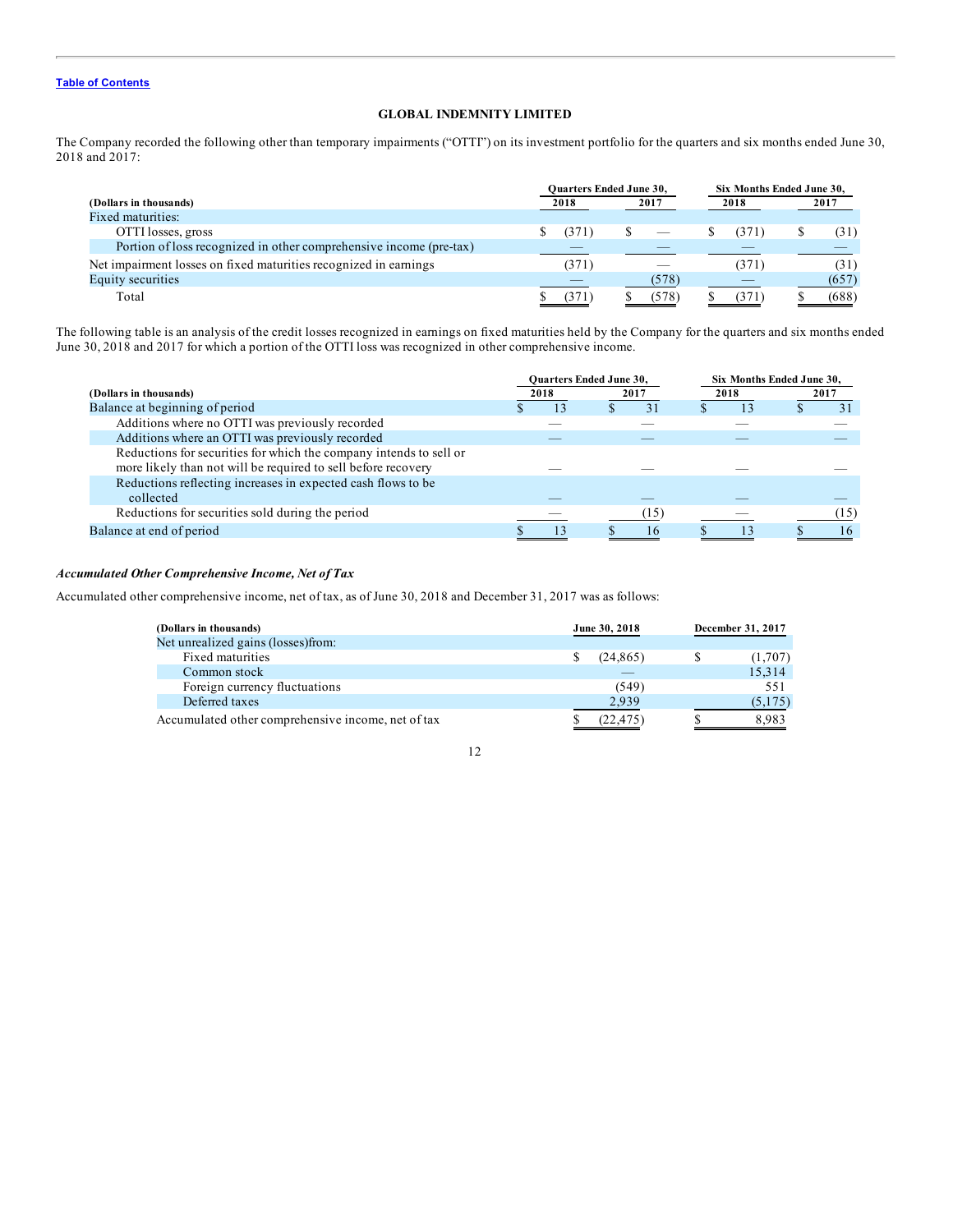### **GLOBAL INDEMNITY LIMITED**

The following tables present the changes in accumulated other comprehensive income, net of tax, by component for the quarters and six months ended June 30, 2018 and 2017:

|                                                                            |                                                                                                    | <b>Unrealized Gains</b><br>and Losses on<br><b>Available for Sale</b>                       |                    |                                              |                         | <b>Accumulated Other</b>                                        |
|----------------------------------------------------------------------------|----------------------------------------------------------------------------------------------------|---------------------------------------------------------------------------------------------|--------------------|----------------------------------------------|-------------------------|-----------------------------------------------------------------|
| Quarter Ended June 30, 2018                                                |                                                                                                    | Securities, Net of                                                                          |                    | <b>Foreign Currency</b>                      |                         | Comprehensive                                                   |
| (Dollars in thousands)                                                     |                                                                                                    | Tax                                                                                         |                    | Items, Net of Tax                            |                         | Income, Net of Tax                                              |
| Beginning balance                                                          | \$                                                                                                 | (16,710)                                                                                    | $\mathbf{\hat{S}}$ | 179                                          | $\overline{\mathbf{S}}$ | (16, 531)                                                       |
| Other comprehensive income (loss) before                                   |                                                                                                    |                                                                                             |                    |                                              |                         |                                                                 |
| reclassification<br>Amounts reclassified from accumulated other            |                                                                                                    | (5,827)                                                                                     |                    | (728)                                        |                         | (6,555)                                                         |
| comprehensive income (loss)                                                |                                                                                                    | 611                                                                                         |                    |                                              |                         | 611                                                             |
| Other comprehensive income (loss)                                          |                                                                                                    | (5,216)                                                                                     |                    | (728)                                        |                         | (5,944)                                                         |
| Cumulative effect adjustment                                               |                                                                                                    |                                                                                             |                    |                                              |                         |                                                                 |
|                                                                            |                                                                                                    |                                                                                             |                    |                                              |                         |                                                                 |
| Ending balance                                                             | \$                                                                                                 | (21, 926)                                                                                   | \$                 | (549)                                        | \$                      | (22, 475)                                                       |
| <b>Ouarter Ended June 30, 2017</b>                                         |                                                                                                    | <b>Unrealized Gains</b><br>and Losses on<br><b>Available for Sale</b><br>Securities, Net of |                    | <b>Foreign Currency</b>                      |                         | <b>Accumulated Other</b><br>Comprehensive                       |
| (Dollars in thousands)                                                     |                                                                                                    | Tax                                                                                         |                    | Items, Net of Tax                            |                         | Income, Net of Tax                                              |
| Beginning balance                                                          | \$                                                                                                 | 4,218                                                                                       | \$                 | 114                                          | $\mathbf S$             | 4,332                                                           |
| Other comprehensive income (loss) before<br>reclassification               |                                                                                                    | 2,154                                                                                       |                    | 323                                          |                         | 2,477                                                           |
| Amounts reclassified from accumulated other                                |                                                                                                    |                                                                                             |                    |                                              |                         |                                                                 |
| comprehensive income (loss)                                                |                                                                                                    | (823)                                                                                       |                    |                                              |                         | (823)                                                           |
| Other comprehensive income (loss)                                          |                                                                                                    | 1,331                                                                                       |                    | 323                                          |                         | 1,654                                                           |
| <b>Ending balance</b>                                                      | \$                                                                                                 | 5,549                                                                                       | \$                 | 437                                          | \$                      | 5,986                                                           |
| Six Months Ended June 30, 2018<br>(Dollars in thousands)                   | <b>Unrealized Gains</b><br>and Losses on<br><b>Available for Sale</b><br>Securities, Net of<br>Tax |                                                                                             |                    | <b>Foreign Currency</b><br>Items, Net of Tax |                         | <b>Accumulated Other</b><br>Comprehensive<br>Income, Net of Tax |
| Beginning balance                                                          | $\mathbb{S}$                                                                                       | 8,272                                                                                       | \$                 | 711                                          | $\mathbf S$             | 8,983                                                           |
| Other comprehensive income (loss) before<br>reclassification               |                                                                                                    | (21, 016)                                                                                   |                    | (1,100)                                      |                         | (22, 116)                                                       |
| Amounts reclassified from accumulated other<br>comprehensive income (loss) |                                                                                                    | 686                                                                                         |                    |                                              |                         | 686                                                             |
| Other comprehensive income (loss)                                          |                                                                                                    | (20, 330)                                                                                   |                    | (1,100)                                      |                         | (21, 430)                                                       |
| Cumulative effect adjustment                                               |                                                                                                    | (9,868)                                                                                     |                    | (160)                                        |                         | (10,028)                                                        |
| Ending balance                                                             | \$                                                                                                 | (21, 926)                                                                                   | \$                 | (549)                                        | \$                      | (22, 475)                                                       |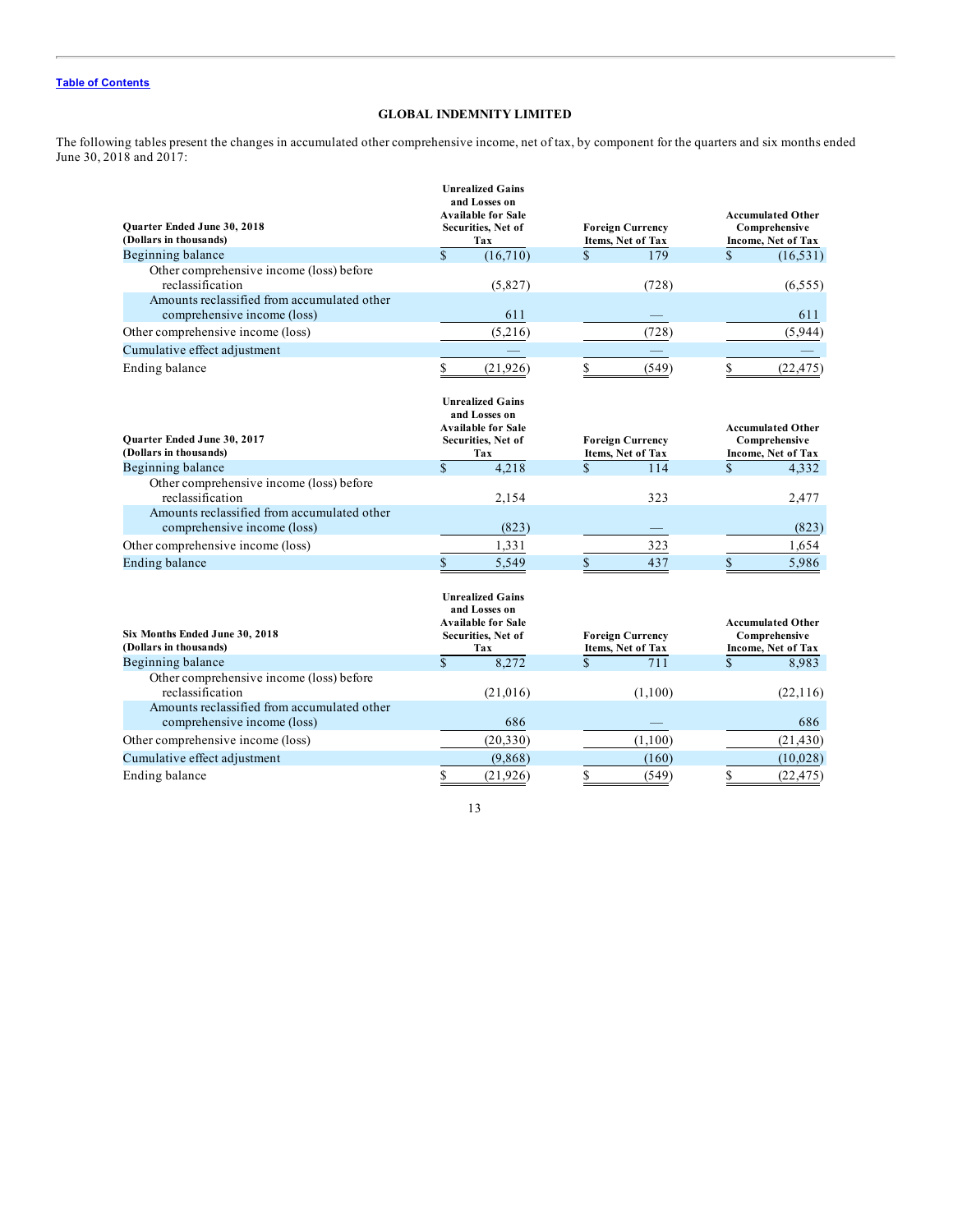### **GLOBAL INDEMNITY LIMITED**

| Six Months Ended June 30, 2017<br>(Dollars in thousands)                   | <b>Unrealized Gains</b><br>and Losses on<br><b>Available for Sale</b><br>Securities, Net of<br>Tax | <b>Foreign Currency</b><br>Items, Net of Tax | <b>Accumulated Other</b><br>Comprehensive<br>Income, Net of Tax |
|----------------------------------------------------------------------------|----------------------------------------------------------------------------------------------------|----------------------------------------------|-----------------------------------------------------------------|
| Beginning balance                                                          | (554)                                                                                              | (64)                                         | (618)                                                           |
| Other comprehensive income (loss) before<br>reclassification               | 7,325                                                                                              | 508                                          | 7,833                                                           |
| Amounts reclassified from accumulated<br>other comprehensive income (loss) | (1,222)                                                                                            |                                              | (1,229)                                                         |
| Other comprehensive income (loss)                                          | 6,103                                                                                              | 501                                          | 6,604                                                           |
| Ending balance                                                             | 5,549                                                                                              | 437                                          | 5,986                                                           |

The reclassifications out of accumulated other comprehensive income for the quarters and six months ended June 30, 2018 and 2017 were as follows:

| (Dollars in thousands)                                                           |                                                                             |      | <b>Amounts Reclassified from</b><br><b>Accumulated Other</b><br><b>Comprehensive Income</b><br><b>Ouarters Ended June 30,</b> |               |         |  |  |
|----------------------------------------------------------------------------------|-----------------------------------------------------------------------------|------|-------------------------------------------------------------------------------------------------------------------------------|---------------|---------|--|--|
| <b>Details about Accumulated Other</b><br><b>Comprehensive Income Components</b> | Affected Line Item in the Consolidated<br><b>Statements of Operations</b>   | 2018 |                                                                                                                               |               | 2017    |  |  |
| Unrealized gains and losses on available for sale<br>securities                  | Other net realized investment (gains) losses                                | \$   | 361                                                                                                                           | <sup>\$</sup> | (1,739) |  |  |
|                                                                                  | Other than temporary impairment losses on<br>investments                    |      | 371                                                                                                                           |               | 578     |  |  |
|                                                                                  | Total before tax                                                            |      | 732                                                                                                                           |               | (1,161) |  |  |
|                                                                                  | Income tax expense (benefit)                                                |      | (121)                                                                                                                         |               | 338     |  |  |
|                                                                                  | Unrealized gains and losses on available for<br>sale securities, net of tax |      | 611                                                                                                                           | \$            | (823)   |  |  |
| Foreign currency items                                                           | Other net realized investment (gains)                                       |      |                                                                                                                               | \$            |         |  |  |
|                                                                                  | Income tax expense                                                          |      |                                                                                                                               |               |         |  |  |
|                                                                                  | Foreign currency items, net of tax                                          |      |                                                                                                                               |               |         |  |  |
| Total reclassifications                                                          | Total reclassifications, net of tax                                         |      | 611                                                                                                                           |               | (823)   |  |  |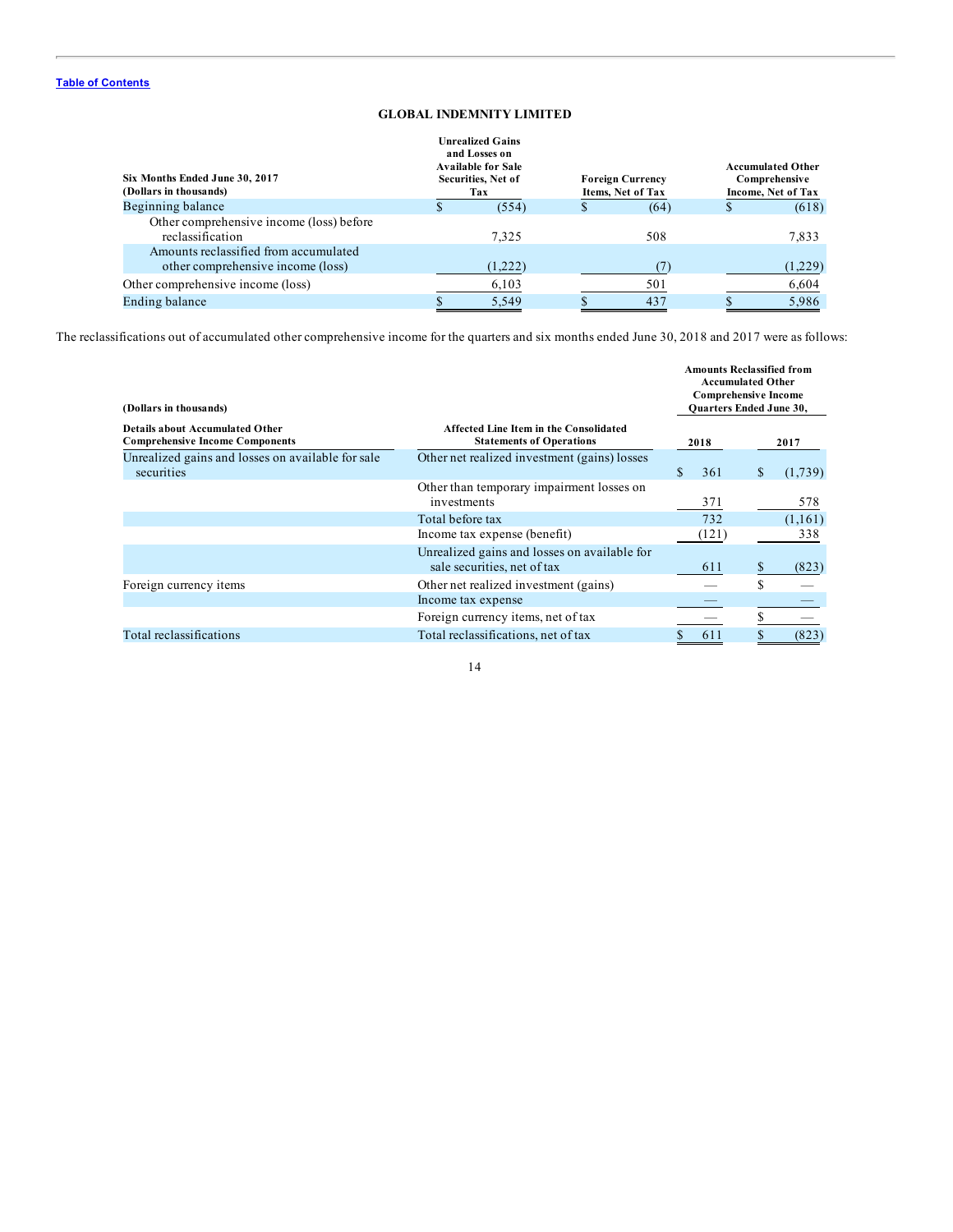| (Dollars in thousands)                                                           |                                                                             |      | <b>Amounts Reclassified from</b><br><b>Accumulated Other</b><br><b>Comprehensive Income</b><br><b>Six Months Ended</b> | <b>June 30,</b> |         |
|----------------------------------------------------------------------------------|-----------------------------------------------------------------------------|------|------------------------------------------------------------------------------------------------------------------------|-----------------|---------|
| <b>Details about Accumulated Other Comprehensive</b><br><b>Income Components</b> | Affected Line Item in the Consolidated<br><b>Statements of Operations</b>   | 2018 |                                                                                                                        | 2017            |         |
| Unrealized gains and losses on available for sale<br>securities                  | Other net realized investment (gains) losses                                | \$   | 454                                                                                                                    | \$              | (2,440) |
|                                                                                  | Other than temporary impairment losses on<br>investments                    |      | 371                                                                                                                    |                 | 688     |
|                                                                                  | Total before tax                                                            |      | 825                                                                                                                    |                 | (1,752) |
|                                                                                  | Income tax expense (benefit)                                                |      | (139)                                                                                                                  |                 | 530     |
|                                                                                  | Unrealized gains and losses on available for<br>sale securities, net of tax |      | 686                                                                                                                    | S               | (1,222) |
| Foreign currency items                                                           | Other net realized investment (gains)                                       |      |                                                                                                                        | \$              | (11)    |
|                                                                                  | Income tax expense                                                          |      |                                                                                                                        |                 |         |
|                                                                                  | Foreign currency items, net of tax                                          |      |                                                                                                                        |                 | (7)     |
| Total reclassifications                                                          | Total reclassifications, net of tax                                         |      | 686                                                                                                                    |                 | (1,229) |

### *Net Realized Investment Gains (Losses)*

The components of net realized investment gains (losses) for the quarters and six months ended June 30, 2018 and 2017 were as follows:

|                                              | <b>Ouarters Ended June 30,</b> |         | Six Months Ended June 30. |            |  |
|----------------------------------------------|--------------------------------|---------|---------------------------|------------|--|
| (Dollars in thousands)                       | 2018                           | 2017    | 2018                      | 2017       |  |
| Fixed maturities:                            |                                |         |                           |            |  |
| Gross realized gains                         | 20                             | 2,500   | S<br>44                   | S<br>2,689 |  |
| Gross realized losses                        | (752)                          | (1,976) | (869)                     | (2,059)    |  |
| Net realized gains (losses)                  | (732)                          | 524     | (825)                     | 630        |  |
| Common stock:                                |                                |         |                           |            |  |
| Gross realized gains                         | 2,874                          | 1,219   | 6,327                     | 1,794      |  |
| Gross realized losses                        | (809)                          | (582)   | (8,636)                   | (661)      |  |
| Net realized gains (losses)                  | 2,065                          | 637     | (2,309)                   | 1,133      |  |
| Derivatives:                                 |                                |         |                           |            |  |
| Gross realized gains                         | 1.966                          |         | 6.767                     | 336        |  |
| Gross realized losses                        | (469)                          | (1,823) | (1, 119)                  | (1,986)    |  |
| Net realized gains (losses) (1)              | 1,497                          | (1,823) | 5,648                     | (1,650)    |  |
| Total net realized investment gains (losses) | 2,830                          | (662)   | 2,514                     | 113        |  |

Includes periodic net interest settlements related to the derivatives of \$0.5 million and \$0.9 million for the quarters ended June 30, 2018 and 2017, respectively, and \$1.2 million and \$2.0 million for the six months ended June 30, 2018 and 2017, respectively.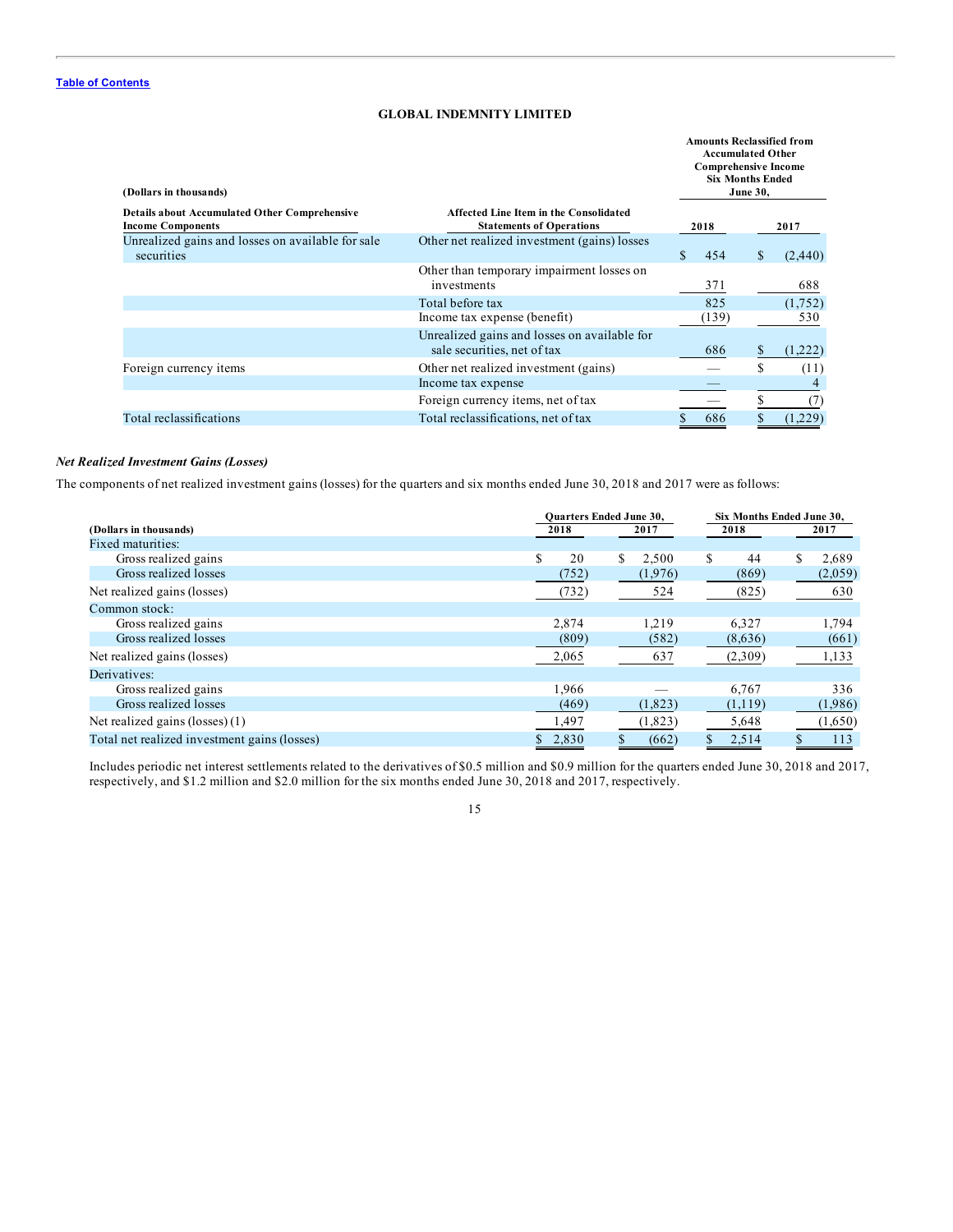#### **GLOBAL INDEMNITY LIMITED**

New accounting guidance regarding equity securities was implemented on January 1, 2018 requires companies to disclose realized gains and losses for equity securities still held at period end and gains and losses from securities sold during the period. See Note 15 for additional information regarding new accounting pronouncements. The following table shows the calculation of the portion of realized gains and losses related to common stock held as of June 30, 2018:

|                                                                                 | Quarter Ended June 30, | Six Months Ended June 30, |
|---------------------------------------------------------------------------------|------------------------|---------------------------|
| (Dollars in thousands)                                                          | 2018                   | 2018                      |
| Net gains and losses recognized during the                                      |                        |                           |
| period on equity securities                                                     | 2,065                  | (2,309)                   |
| Less: Net gains and losses recognized<br>during the period on equity securities |                        |                           |
| sold during the period                                                          | 1,308                  | 1,862                     |
| Unrealized gains and losses recognized<br>during the reporting period on equity |                        |                           |
| securities still held at the reporting date                                     | 757                    | (4.171                    |

The proceeds from sales and redemptions of available for sale and equity securities resulting in net realized investment gains (losses) for the six months ended June 30, 2018 and 2017 were as follows:

|                         |           | Six Months Ended June 30. |  |  |  |  |
|-------------------------|-----------|---------------------------|--|--|--|--|
| (Dollars in thousands)  | 2018      | 2017                      |  |  |  |  |
| <b>Fixed maturities</b> | \$114,456 | \$631.653                 |  |  |  |  |
| Equity securities       | 17.461    | 13.740                    |  |  |  |  |

#### *Net Investment Income*

The sources of net investment income for the quarters and six months ended June 30, 2018 and 2017 were as follows:

|                           |        | <b>Ouarters Ended June 30,</b> | Six Months Ended June 30, |         |  |
|---------------------------|--------|--------------------------------|---------------------------|---------|--|
| (Dollars in thousands)    | 2018   | 2017                           | 2018                      | 2017    |  |
| <b>Fixed maturities</b>   | 9,188  | 8,334<br>S.                    | 17.716                    | 15,012  |  |
| Equity securities         | 1.005  | 844                            | 2.004                     | 1.834   |  |
| Cash and cash equivalents | 265    | 311                            | 529                       | 395     |  |
| Other invested assets     | 1,240  | 76                             | 3,563                     | 1,768   |  |
| Total investment income   | 11.698 | 9.565                          | 23,812                    | 19,009  |  |
| Investment expense        | (744)  | (725)                          | (1, 454)                  | (1,525) |  |
| Net investment income     | 10,954 | 8,840                          | 22,358                    | 17,484  |  |

The Company's total investment return on a pre-tax basis for the quarters and six months ended June 30, 2018 and 2017 were as follows:

|                                                | <b>Ouarters Ended June 30,</b> |             | Six Months Ended June 30. |             |
|------------------------------------------------|--------------------------------|-------------|---------------------------|-------------|
| (Dollars in thousands)                         | 2018                           | 2017        | 2018                      | 2017        |
| Net investment income                          | 10,954                         | 8,840       | 22,358                    | 17,484      |
| Net realized investment gains (losses)         | 2.830                          | (662)       | 2,514                     | 113         |
| Change in unrealized holding gains and losses  | (6,635)                        | 2,073       | (24, 258)                 | 9,090       |
| Net realized and unrealized investment returns | (3,805)                        | 1,411       | (21, 744)                 | 9,203       |
| Total investment return                        | 7.149                          | 10,251      | 614                       | 26,687      |
| Total investment return $\%$ (1)               | $0.5\%$                        | $0.6\%$     | $0.0\%$                   | $1.7\%$     |
| Average investment portfolio (2)               | \$1,546,801                    | \$1,626,877 | \$1,543,593               | \$1,565,015 |

**(1)** Not annualized.

**(2)** Average of total cash and invested assets, net of receivable/payable for securities purchased and sold, as of the beginning and end of the period.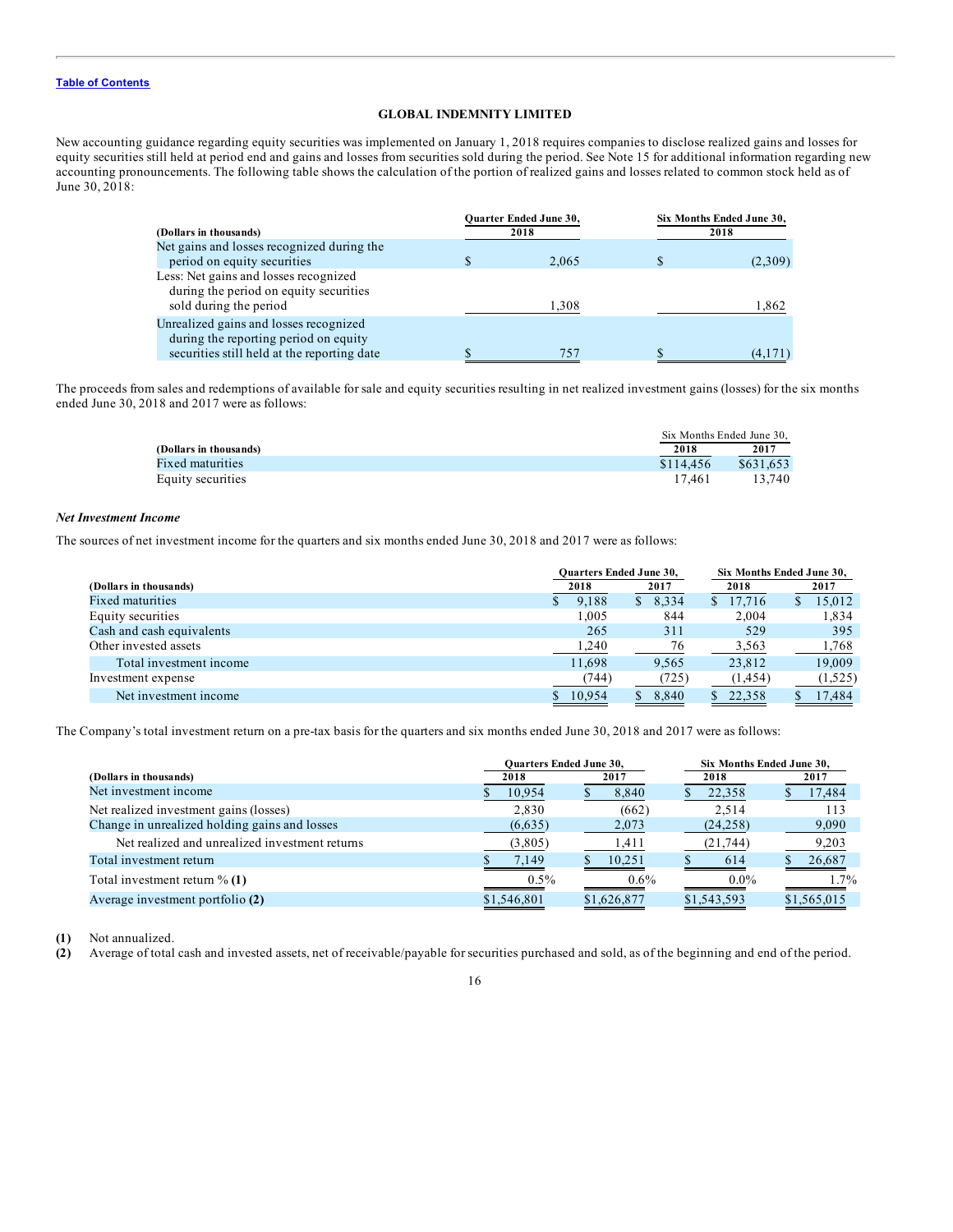#### **GLOBAL INDEMNITY LIMITED**

#### *Insurance Enhanced Asset-Backed and Credit Securities*

As of June 30, 2018, the Company held insurance enhanced commercial mortgage-backed and credit securities with a market value of approximately \$34.7 million. Approximately \$1.1 million of these securities were tax-free municipal bonds, which represented approximately 0.1% of the Company's total cash and invested assets, net of payable/ receivable for securities purchased and sold. These securities had an average rating of "AA." None of these bonds are pre-refunded with U.S. treasury securities, nor would they have carried a lower credit rating had they not been insured.

A summary of the Company's insurance enhanced municipal bonds that are backed by financial guarantors, including the pre-refunded bonds that are escrowed in U.S. government obligations, as of June 30, 2018, is as follows:

| (Dollars in thousands)<br><b>Financial Guarantor</b> | Total   | Government<br>Guaranteed<br>Pre-refunded<br><b>Securities</b><br><b>Securities</b> |  |    | <b>Exposure Net</b><br>of Pre-refunded<br>& Government<br>Guaranteed<br><b>Securities</b> |
|------------------------------------------------------|---------|------------------------------------------------------------------------------------|--|----|-------------------------------------------------------------------------------------------|
| Municipal Bond Insurance Association                 | \$1,133 |                                                                                    |  |    | 1,133                                                                                     |
| Total backed by financial guarantors                 | 1,133   |                                                                                    |  |    | 1,133                                                                                     |
| Other credit enhanced municipal bonds                |         |                                                                                    |  |    |                                                                                           |
| Total                                                | \$1,133 | __                                                                                 |  | __ | 1.133                                                                                     |

In addition to the tax-free municipal bonds, the Company held \$33.5 million of insurance enhanced bonds, which represented approximately 2.2% of the Company's total invested assets, net of receivable/payable for securities purchased and sold. The insurance enhanced bonds are comprised of \$23.5 million of taxable municipal bonds and \$10.0 million of commercial mortgage-backed securities. The financial guarantors of the Company's \$33.5 million of insurance enhanced commercial-mortgage-backed and taxable municipal securities include Municipal Bond Insurance Association (\$6.0 million), Assured Guaranty Corporation (\$17.5 million), and Federal Home Loan Mortgage Corporation (\$10.0 million).

The Company had no direct investments in the entities that have provided financial guarantees or other credit support to any security held by the Company at June 30, 2018.

#### *Bonds Held on Deposit*

Certain cash balances, cash equivalents, equity securities, and bonds available for sale were deposited with various governmental authorities in accordance with statutory requirements, were held as collateral pursuant to borrowing arrangements, or were held in trust pursuant to intercompany reinsurance agreements. The fair values were as follows as of June 30, 2018 and December 31, 2017:

|                                                                | <b>Estimated Fair Value</b> |                   |  |  |  |  |
|----------------------------------------------------------------|-----------------------------|-------------------|--|--|--|--|
| (Dollars in thousands)                                         | June 30, 2018               | December 31, 2017 |  |  |  |  |
| On deposit with governmental authorities                       | 25,969                      | 26,852            |  |  |  |  |
| Intercompany trusts held for the benefit of U.S. policyholders | 276,687                     | 328,494           |  |  |  |  |
| Held in trust pursuant to third party requirements             | 97,650                      | 94,098            |  |  |  |  |
| Letter of credit held for third party requirements             | 2.317                       | 3.944             |  |  |  |  |
| Securities held as collateral for borrowing arrangements (1)   | 80,483                      | 88,040            |  |  |  |  |
| Total                                                          | 483,106                     | 541,428           |  |  |  |  |

(1) Amount required to collateralize margin borrowing facility.

#### *Variable Interest Entities*

A Variable Interest Entity (VIE) refers to an investment in which an investor holds a controlling interest that is not based on the majority of voting rights. Under the VIE model, the party that has the power to exercise significant management influence and maintain a controlling financial interest in the entity's economics is said to be the primary beneficiary, and is required to consolidate the entity within their results. Other entities that participate in a VIE, for which their financial interests fluctuate with changes in the fair value of the investment entity's net assets but do not have significant management influence and the ability to direct the VIE's significant economic activities are said to have a variable interest in the VIE but do not consolidate the VIE in their financial results.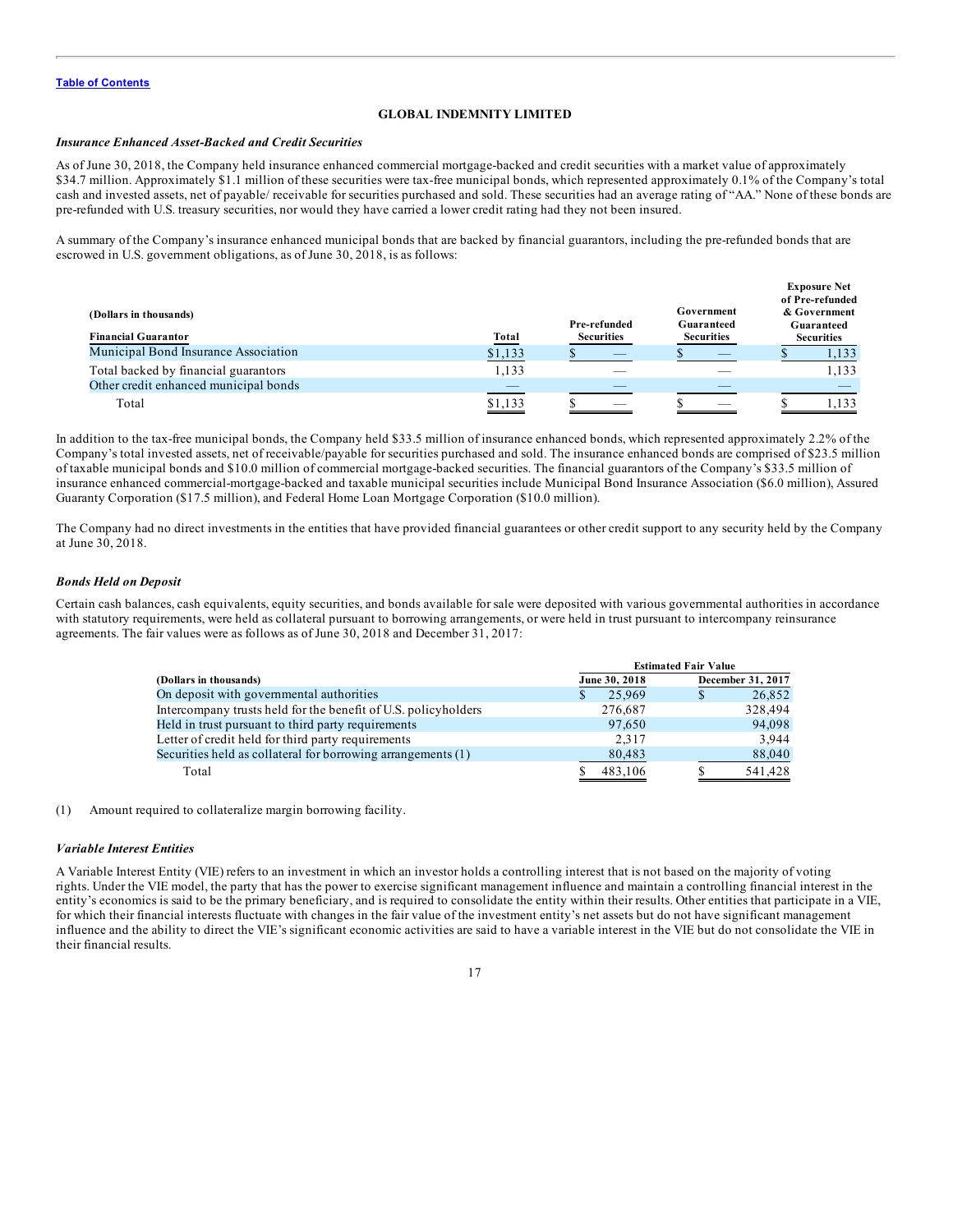#### **GLOBAL INDEMNITY LIMITED**

The Company has variable interests in three VIE's for which it is not the primary beneficiary. These investments are accounted for under the equity method of accounting as their ownership interest exceeds 3% of their respective investments.

The fair value of one of the Company's VIE's, which invests in distressed securities and assets, was \$20.1 million and \$26.3 million as of June 30, 2018 and December 31, 2017, respectively. The Company's maximum exposure to loss from this VIE, which factors in future funding commitments, was \$34.3 million and \$40.5 million at June 30, 2018 and December 31, 2017, respectively. The fair value of a second VIE that provides financing for middle market companies, was \$37.2 million and \$33.8 million at June 30, 2018 and December 31, 2017, respectively. The Company's maximum exposure to loss from this VIE, which factors in future funding commitments, was \$42.4 million and \$43.8 million at June 30, 2018 and December 31, 2017, respectively. The fair value of a third VIE that also invests in distressed securities and assets, was \$26.2 million and \$17.8 million as of June 30, 2018 and December 31, 2017, respectively. The Company's maximum exposure to loss from this VIE, which factors in future funding commitments, was \$51.9 million and \$51.3 million at June 30, 2018 and December 31, 2017, respectively. The Company's investment in VIEs is included in other invested assets on the consolidated balance sheet with changes in fair value recorded in the consolidated statements of operations.

#### **3. Derivative Instruments**

Interest rate swaps are used by the Company primarily to reduce risks from changes in interest rates. Under the terms of the interest rate swaps, the Company agrees with another party to exchange, at specified intervals, the difference between fixed rate and floating rate interest amounts as calculated by reference to an agreed notional amount.

The Company accounts for the interest rate swaps as non-hedge instruments and recognizes the fair value of the interest rate swaps in other assets or other liabilities on the consolidated balance sheets with the changes in fair value recognized as net realized investment gains in the consolidated statements of operations. The Company is ultimately responsible for the valuation of the interest rate swaps. To aid in determining the estimated fair value of the interest rate swaps, the Company relies on the forward interest rate curve and information obtained from a third party financial institution.

The following table summarizes information on the location and the gross amount of the derivatives' fair value on the consolidated balance sheets as of June 30, 2018 and December 31, 2017:

| (Dollars in thousands)                |                      |           | June 30, 2018     | December 31, 2017 |                   |  |
|---------------------------------------|----------------------|-----------|-------------------|-------------------|-------------------|--|
| Derivatives Not Designated as Hedging | <b>Balance Sheet</b> | Notional  |                   | Notional          |                   |  |
| Instruments under ASC 815             | Location             | Amount    | <b>Fair Value</b> | Amount            | <b>Fair Value</b> |  |
| Interest rate swap agreements         | Other liabilities    | \$200,000 | (1.201)           | \$200,000         | \$(7,968)         |  |

The following table summarizes the net gains (losses) included in the consolidated statements of operations for changes in the fair value of the derivatives and the periodic net interest settlements under the derivatives for the quarters and six months ended June 30, 2018 and 2017:

|                               |                                        | <b>Ouarters Ended June 30.</b> |  | Six Months Ended June 30. |  |       |  |         |
|-------------------------------|----------------------------------------|--------------------------------|--|---------------------------|--|-------|--|---------|
|                               | Consolidated Statements of             |                                |  |                           |  |       |  |         |
| (Dollars in thousands)        | <b>Operations Line</b>                 | 2018                           |  | 201'                      |  | 2018  |  | 2017    |
| Interest rate swap agreements | Net realized investment gains (losses) |                                |  |                           |  | 5.648 |  | (1,650) |

As of June 30, 2018 and December 31, 2017, the Company is due \$2.9 million and \$3.1 million, respectively, for funds it needed to post to execute the swap transaction and \$2.0 million and \$9.5 million, respectively, for margin calls made in connection with the interest rate swaps. These amounts are included in other assets on the consolidated balance sheets.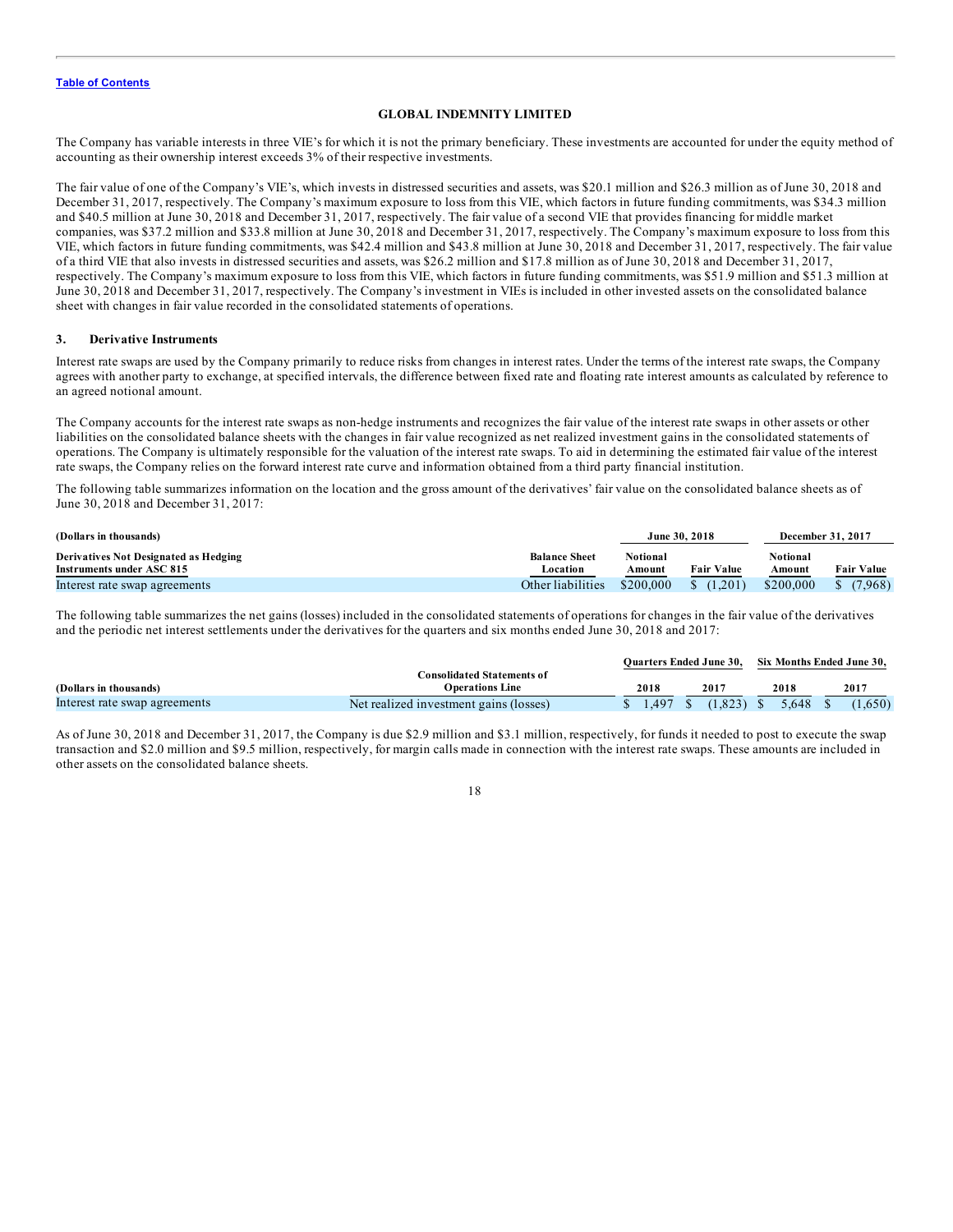#### **4. Fair Value Measurements**

The accounting standards related to fair value measurements define fair value, establish a framework for measuring fair value, outline a fair value hierarchy based on inputs used to measure fair value, and enhance disclosure requirements for fair value measurements. These standards do not change existing guidance as to whether or not an instrument is carried at fair value. The Company has determined that its fair value measurements are in accordance with the requirements of these accounting standards.

The Company's invested assets and derivative instruments are carried at their fair value and are categorized based upon a fair value hierarchy:

- Level 1 inputs utilize quoted prices (unadjusted) in active markets for identical assets that the Company has the ability to access at the measurement date.
- Level 2 inputs utilize other than quoted prices included in Level 1 that are observable for similar assets, either directly or indirectly.
- Level 3 inputs are unobservable for the asset, and include situations where there is little, if any, market activity for the asset.

In certain cases, the inputs used to measure fair value may fall into different levels of the fair value hierarchy. In such cases, the level in the fair value hierarchy within which the fair value measurement falls has been determined based on the lowest level input that is significant to the fair value measurement in its entirety. The Company's assessment of the significance of a particular input to the fair value measurement in its entirety requires judgment, and considers factors specific to the asset.

The following table presents information about the Company's invested assets and derivative instruments measured at fair value on a recurring basis as of June 30, 2018 and December 31, 2017 and indicates the fair value hierarchy of the valuation techniques utilized by the Company to determine such fair value.

| As of June 30, 2018                              | <b>Fair Value Measurements</b> |             |                          |              |  |  |
|--------------------------------------------------|--------------------------------|-------------|--------------------------|--------------|--|--|
| (Dollars in thousands)                           | Level 1                        | Level 2     | Level 3                  | Total        |  |  |
| Assets:                                          |                                |             |                          |              |  |  |
| Fixed maturities:                                |                                |             |                          |              |  |  |
| U.S. treasury and agency obligations             | \$92,725                       | S.          |                          | 92,725<br>S. |  |  |
| Obligations of states and political subdivisions |                                | 102,191     |                          | 102,191      |  |  |
| Mortgage-backed securities                       |                                | 181,897     |                          | 181,897      |  |  |
| Commercial mortgage-backed securities            |                                | 153,609     |                          | 153,609      |  |  |
| Asset-backed securities                          |                                | 208,054     |                          | 208,054      |  |  |
| Corporate bonds                                  |                                | 425,753     |                          | 425,753      |  |  |
| Foreign corporate bonds                          |                                | 119,641     | $\overline{\phantom{m}}$ | 119,641      |  |  |
| Total fixed maturities                           | 92,725                         | 1,191,145   |                          | 1,283,870    |  |  |
| Common stock                                     | 137,789                        |             |                          | 137,789      |  |  |
| Total assets measured at fair value (1)          | \$230,514                      | \$1,191,145 | $s -$                    | \$1,421,659  |  |  |
| Liabilities:                                     |                                |             |                          |              |  |  |
| Derivative instruments                           |                                | 1,201       |                          | 1,201        |  |  |
| Total liabilities measured at fair value         |                                | 1,201       |                          | 1,201        |  |  |

(1) Excluded from the table above are limited partnerships of \$83.5 million at June 30, 2018 whose fair value is based on net asset value as a practical expedient.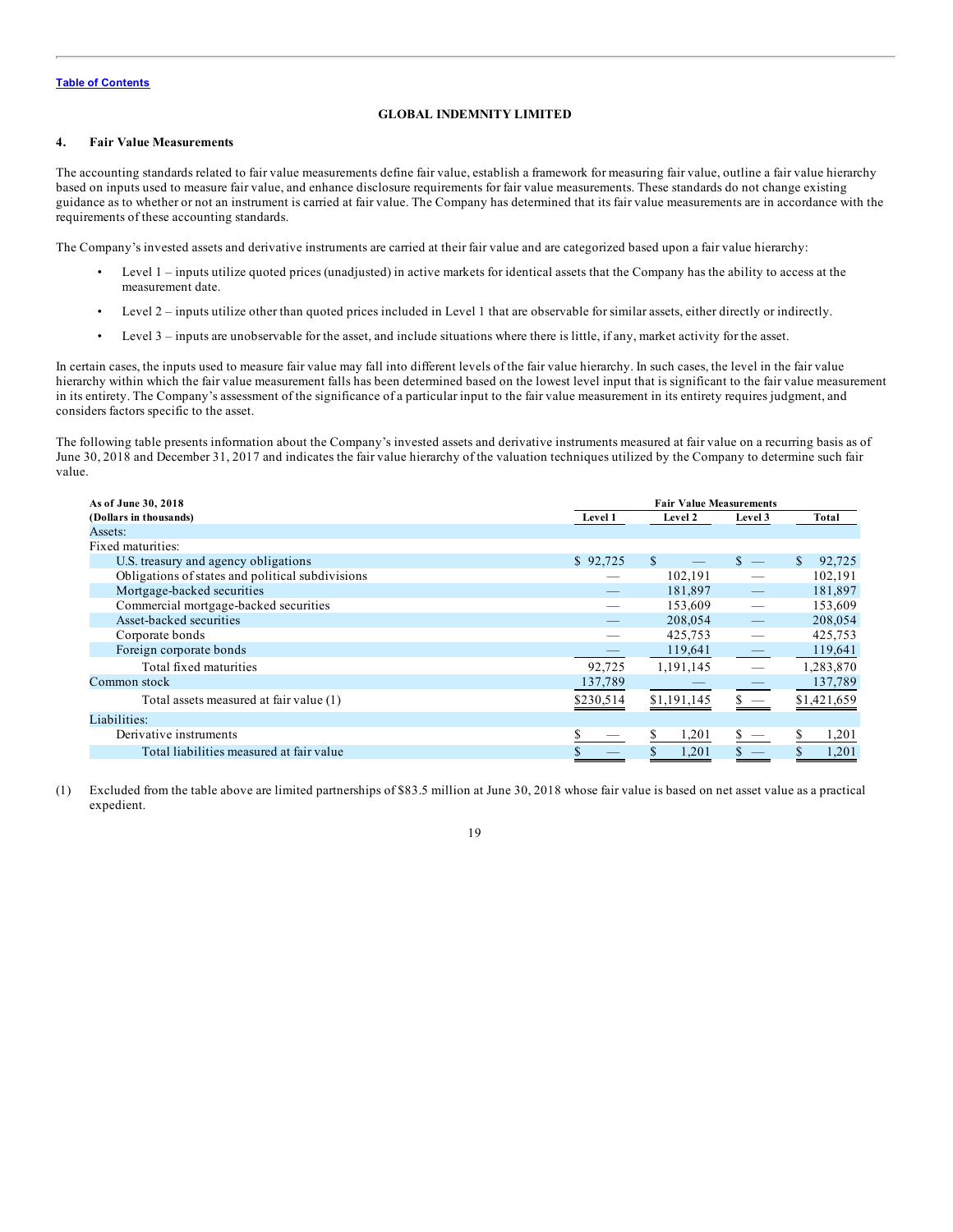#### **GLOBAL INDEMNITY LIMITED**

| As of December 31, 2017                          | <b>Fair Value Measurements</b> |             |         |                         |  |  |
|--------------------------------------------------|--------------------------------|-------------|---------|-------------------------|--|--|
| (Dollars in thousands)                           | <b>Level 1</b>                 | Level 2     | Level 3 | Total                   |  |  |
| Assets:                                          |                                |             |         |                         |  |  |
| Fixed maturities:                                |                                |             |         |                         |  |  |
| U.S. treasury and agency obligations             | \$104,680                      | \$.         |         | 104,680<br><sup>S</sup> |  |  |
| Obligations of states and political subdivisions |                                | 95,114      |         | 95,114                  |  |  |
| Mortgage-backed securities                       |                                | 149,350     |         | 149,350                 |  |  |
| Commercial mortgage-backed securities            |                                | 139,795     |         | 139,795                 |  |  |
| Asset-backed securities                          |                                | 203,701     |         | 203,701                 |  |  |
| Corporate bonds                                  |                                | 423,390     |         | 423,390                 |  |  |
| Foreign corporate bonds                          |                                | 125,407     |         | 125,407                 |  |  |
| Total fixed maturities                           | 104,680                        | 1,136,757   |         | 1,241,437               |  |  |
| Common stock                                     | 140,229                        |             |         | 140,229                 |  |  |
| Total assets measured at fair value (1)          | \$244,909                      | \$1,136,757 |         | \$1,381,666             |  |  |
| Liabilities:                                     |                                |             |         |                         |  |  |
| Derivative instruments                           |                                | 7,968       |         | 7,968                   |  |  |
| Total liabilities measured at fair value         |                                | 7,968       |         | 7,968                   |  |  |

(1) Excluded from the table above are limited partnerships of \$77.8 million at December 31, 2017 whose fair value is based on net asset value as a practical expedient.

The securities classified as Level 1 in the above table consist of U.S. Treasuries and equity securities actively traded on an exchange.

The securities classified as Level 2 in the above table consist primarily of fixed maturity securities and derivative instruments. Based on the typical trading volumes and the lack of quoted market prices for fixed maturities, security prices are derived through recent reported trades for identical or similar securities making adjustments through the reporting date based upon available market observable information. If there are no recent reported trades, matrix or model processes are used to develop a security price where future cash flow expectations are developed based upon collateral performance and discounted at an estimated market rate. Included in the pricing of asset-backed securities, collateralized mortgage obligations, and mortgage-backed securities are estimates of the rate of future prepayments of principal over the remaining life of the securities. Such estimates are derived based on the characteristics of the underlying structure and prepayment speeds previously experienced at the interest rate levels projected for the underlying collateral. The estimated fair value of the derivative instruments, consisting of interest rate swaps, is obtained from a third party financial institution that utilizes observable inputs such as the forward interest rate curve.

For the Company's material debt arrangements, the current fair value of the Company's debt at June 30, 2018 and December 31, 2017 was as follows:

|                                        |                       | June 30, 2018     |                       | December 31, 2017 |
|----------------------------------------|-----------------------|-------------------|-----------------------|-------------------|
| (Dollars in thousands)                 | <b>Carrying Value</b> | <b>Fair Value</b> | <b>Carrying Value</b> | <b>Fair Value</b> |
| <b>Margin Borrowing Facility</b>       | 64,709                | \$64.709          | 72.230                | \$72.230          |
| 7.75% Subordinated Notes due 2045 (1)  | 96.680                | 99.320            | 96.619                | 100.059           |
| 7.875% Subordinated Notes due 2047 (2) | 125.935               | 129.782           | 125,864               | 130,429           |
| Total                                  | 287.324               | \$293,811         | 294.713               | \$302,718         |

(1) As of June 30, 2018 and December 31, 2017, the carrying value and fair value of the 7.75% Subordinated Notes due 2045 are net of unamortized debt issuance cost of \$3.3 million.

(2) As of June 30, 2018 and December 31, 2017, the carrying value and fair value of the 7.875% Subordinated Notes due 2047 are net of unamortized debt issuance cost of \$4.1 million.

The fair value of the margin borrowing facility approximates its carrying value due to the facility being due on demand. The subordinated notes due 2045 and 2047 are publicly traded instruments and are classified as Level 1 in the fair value hierarchy.

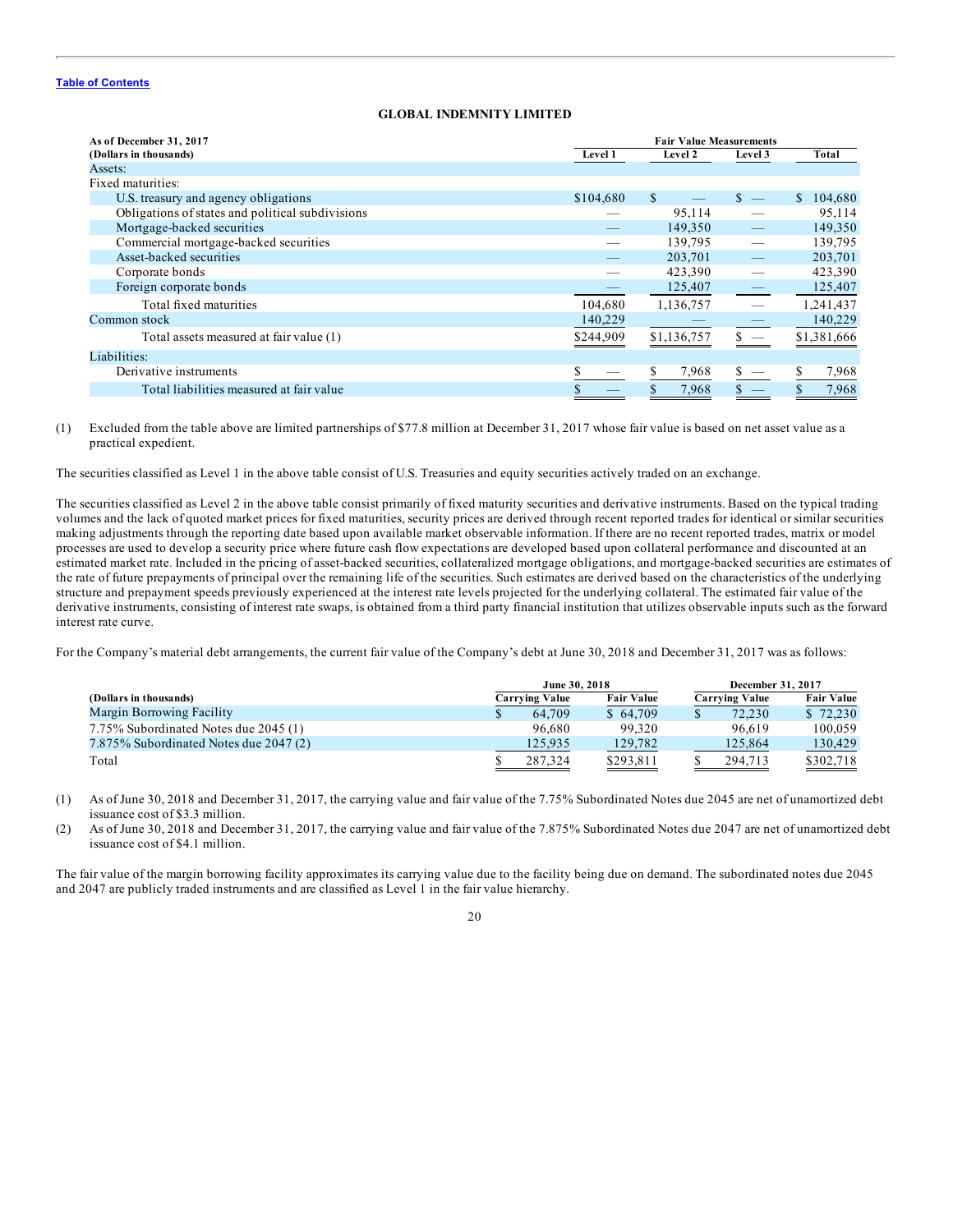There were no transfers between Level 1 and Level 2 during the quarters ended June 30, 2018 and 2017.

### *Fair Value of Alternative Investments*

Other invested assets consist of limited liability partnerships whose fair value is based on net asset value per share practical expedient. The following table provides the fair value and future funding commitments related to these investments at June 30, 2018 and December 31, 2017.

|                                          |                   | June 30, 2018         | December 31, 2017 |                       |  |  |
|------------------------------------------|-------------------|-----------------------|-------------------|-----------------------|--|--|
|                                          |                   | <b>Future Funding</b> |                   | <b>Future Funding</b> |  |  |
| (Dollars in thousands)                   | <b>Fair Value</b> | Commitment            | <b>Fair Value</b> | Commitment            |  |  |
| Real Estate Fund, LP(1)                  |                   |                       |                   |                       |  |  |
| European Non-Performing Loan Fund, LP(2) | 20,069            | 14.214                | 26.262            | 14.214                |  |  |
| Private Middle Market Loan Fund, LP (3)  | 37.244            | 5.200                 | 33.760            | 10,000                |  |  |
| Distressed Debt Fund, LP (4)             | 26,186            | 25,750                | 17,798            | 33,500                |  |  |
| Total                                    | \$ 83,499         | 45,164                | \$ 77,820         | 57,714                |  |  |

- **(1)** This limited partnership invests in real estate assets through a combination of direct or indirect investments in partnerships, limited liability companies, mortgage loans, and lines of credit. The Company does not have the contractual option to redeem its limited partnership interest but receives distributions based on the liquidation of the underlying assets. The Company does not have the ability to sell or transfer its limited partnership interest without consent from the general partner. The Company continues to hold an investment in this limited partnership and has written the fair value down to zero.
- **(2)** This limited partnership invests in distressed securities and assets through senior and subordinated, secured and unsecured debt and equity, in both public and private large-cap and middle-market companies. The Company does not have the ability to sell or transfer its limited partnership interest without consent from the general partner. The Company does not have the contractual option to redeem its limited partnership interest but receives distributions based on the liquidation of the underlying assets. Based on the terms of the partnership agreement, the Company anticipates its interest in this partnership to be redeemed by 2020.
- **(3)** This limited partnership provides financing for middle market companies. The Company does not have the ability to sell or transfer its limited partnership interest without consent from the general partner. The Company does not have the contractual option to redeem its limited partnership interest but receives distributions based on the liquidation of the underlying assets. Based on the terms of the investment management agreement, the Company anticipates its interest to be redeemed no later than 2024.
- **(4)** This limited partnership invests in stressed and distressed securities and structured products. The Company does not have the ability to sell or transfer its limited partnership interest without consent from the general partner. The Company does not have the contractual option to redeem its limited partnership interest but receives distributions based on the liquidation of the underlying assets. Based on the terms of the partnership agreement, the Company anticipates its interest to be redeemed no later than 2027.

### *Limited Liability Companies and Limited Partnerships with ownership interest exceeding 3%*

The Company uses the equity method to account for investments in limited liability companies and limited partnerships where its ownership interest exceeds 3%. The equity method of accounting for an investment in a limited liability company and limited partnership requires that its cost basis be updated to account for the income or loss earned on the investment. The investment income associated with these limited liability companies or limited partnerships, which is reflected in the consolidated statements of operations, was \$1.2 million and \$0.1 million for the quarters ended June 30, 2018 and 2017, respectively, and \$3.6 million and \$1.8 million during the six months ended June 30, 2018 and 2017, respectively.

#### *Pricing*

The Company's pricing vendors provide prices for all investment categories except for investments in limited partnerships whose fair value is based on net asset values as a practical expedient. Two primary vendors are utilized to provide prices for equity and fixed maturity securities.

The following is a description of the valuation methodologies used by the Company's pricing vendors for investment securities carried at fair value:

• Common stock prices are received from all primary and secondary exchanges.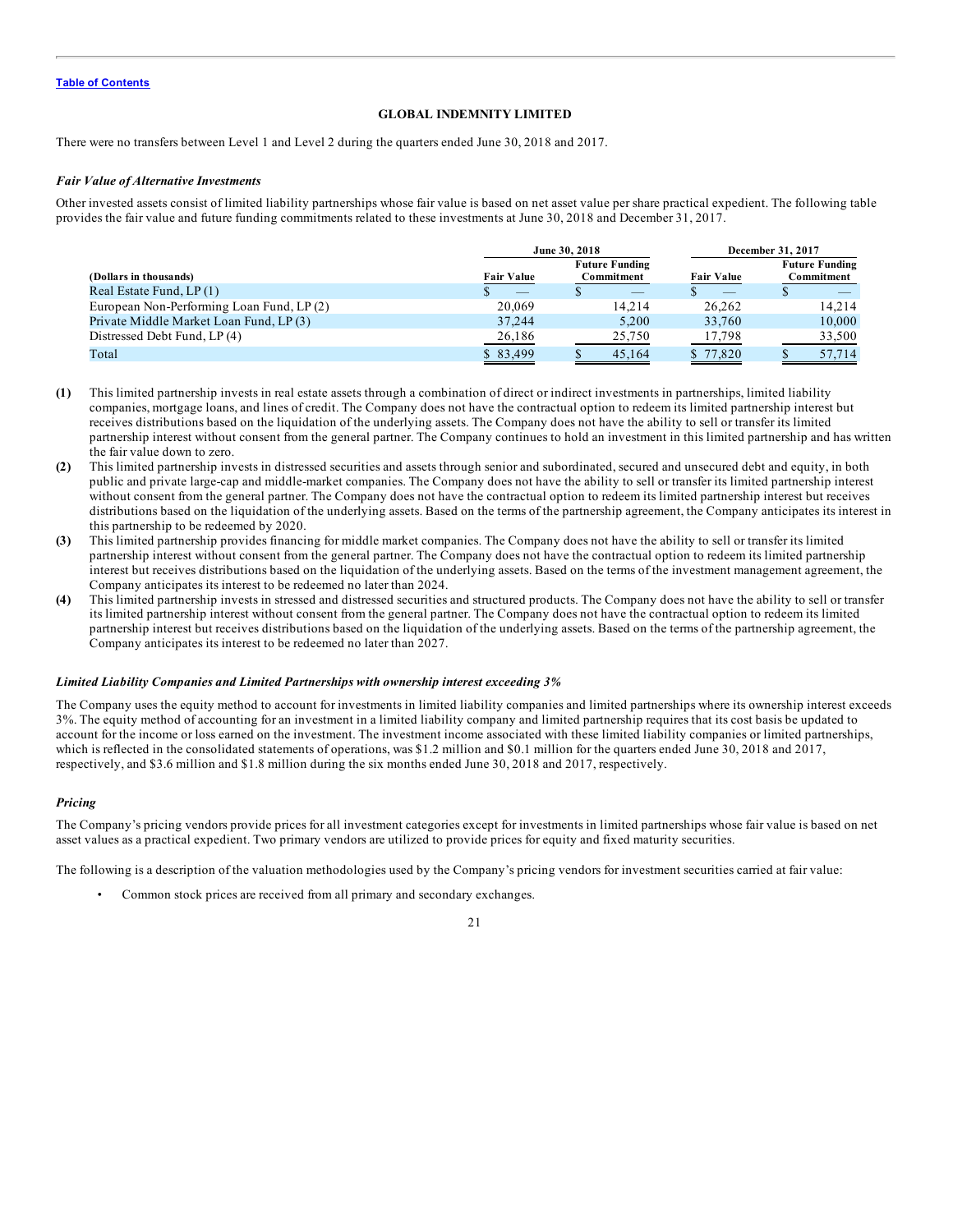#### **GLOBAL INDEMNITY LIMITED**

- Corporate and agency bonds are evaluated by utilizing terms and conditions sourced from commercial vendors. Bonds with similar characteristics are grouped into specific sectors. Both asset classes use standard inputs and utilize bid price or spread, quotes, benchmark yields, discount rates, market data feeds, and financial statements.
- Data from commercial vendors is aggregated with market information, then converted into a prepayment/spread/LIBOR curve model used for commercial mortgage obligations ("CMO"). CMOs are categorized with mortgage-backed securities in the tables listed above. For asset-backed securities, data derived from market information along with trustee and servicer reports is converted into spreads to interpolated benchmark curve. For both asset classes, evaluations utilize standard inputs plus new issue data, monthly payment information, and collateral performance. The evaluated pricing models incorporate discount rates, loan level information, prepayment speeds, treasury benchmarks, and LIBOR and swap curves.
- For obligations of state and political subdivisions, an integrated evaluation system is used. The pricing models incorporate trades, spreads, benchmark curves, market data feeds, new issue data, and trustee reports.
- U.S. treasuries are evaluated by obtaining feeds from a number of live data sources including active market makers and inter-dealer brokers.
- For mortgage-backed securities, various external analytical products are utilized and purchased from commercial vendors.

The Company performs certain procedures to validate whether the pricing information received from the pricing vendors is reasonable, to ensure that the fair value determination is consistent with accounting guidance, and to ensure that its assets are properly classified in the fair value hierarchy. The Company's procedures include, but are not limited to:

- Reviewing periodic reports provided by the Investment Manager that provides information regarding rating changes and securities placed on watch. This procedure allows the Company to understand why a particular security's market value may have changed or may potentially change.
- Understanding and periodically evaluating the various pricing methods and procedures used by the Company's pricing vendors to ensure that investments are properly classified within the fair value hierarchy.
- On a quarterly basis, the Company corroborates investment security prices received from its pricing vendors by obtaining pricing from a second pricing vendor for a sample of securities.

During the quarters and six months ended June 30, 2018 and 2017, the Company has not adjusted quotes or prices obtained from the pricing vendors.

#### **5. Income Taxes**

As of June 30, 2018, the statutory income tax rates of the countries where the Company conducts business are 21% in the United States, 0% in Bermuda, 0% in the Cayman Islands, 26.01% for companies with a registered office in Luxembourg City, 0.25% to 2.5% in Barbados, and 25% on non-trading income, 33% on capital gains and 12.5% on trading income in the Republic of Ireland. The statutory income tax rate of each country is applied against the expected annual taxable income of the Company in each country to estimate the annual income tax expense. Generally, during interim periods, the Company will divide total estimated annual income tax expense by total estimated annual pre-tax income to determine the expected annual income tax rate used to compute the income tax provision. The expected annual income tax rate is then applied against interim pre-tax income, excluding net realized gains and losses and limited partnership distributions, and that amount is then added to the actual income taxes on net realized gains and losses, discrete items and limited partnership distributions. However, when there is significant volatility in the expected effective tax rate, the Company records its actual income tax provision in lieu of the estimated effective income tax rate.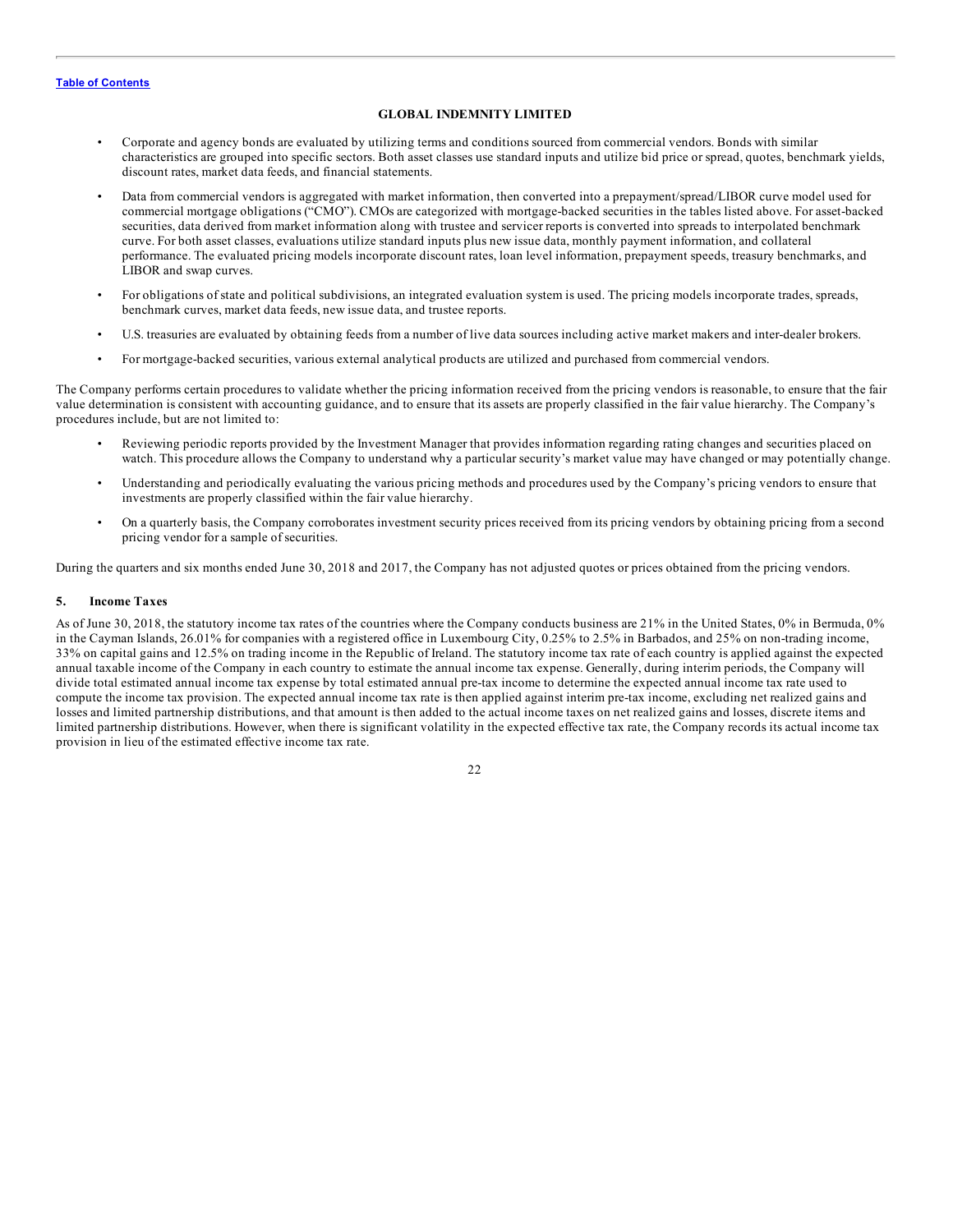### **GLOBAL INDEMNITY LIMITED**

The Company's income before income taxes from its non-U.S. subsidiaries and U.S. subsidiaries for the quarters and six months ended June 30, 2018 and 2017 were as follows:

| Quarter Ended June 30, 2018:<br>(Dollars in thousands)    | Non-U.S.<br><b>Subsidiaries</b> | U.S.<br><b>Subsidiaries</b> | <b>Eliminations</b>      | Total       |
|-----------------------------------------------------------|---------------------------------|-----------------------------|--------------------------|-------------|
| <b>Revenues:</b>                                          |                                 |                             |                          |             |
| Gross premiums written                                    | 20,300<br>\$                    | \$138,517                   | \$                       | \$158,817   |
| Net premiums written                                      | \$<br>20,300                    | \$116,154                   | \$                       | \$136,454   |
| Net premiums earned                                       | \$<br>37,111                    | 76,806<br>\$                | $\mathbb S$              | \$113,917   |
| Net investment income                                     | 12,293                          | 7,036                       | (8,375)                  | 10,954      |
| Net realized investment gains (losses)                    | (159)                           | 2,989                       |                          | 2,830       |
| Other income (loss)                                       | (147)                           | 471                         |                          | 324         |
| Total revenues                                            | 49,098                          | 87,302                      | (8,375)                  | 128,025     |
| <b>Losses and Expenses:</b>                               |                                 |                             |                          |             |
| Net losses and loss adjustment expenses                   | 12,768                          | 46,093                      |                          | 58,861      |
| Acquisition costs and other underwriting expenses         | 16,147                          | 31,366                      | $\overline{\phantom{0}}$ | 47,513      |
| Corporate and other operating expenses                    | 4,915                           | 6,003                       |                          | 10,918      |
| Interest expense                                          | 1,552                           | 11,763                      | (8,375)                  | 4,940       |
| Income (loss) before income taxes                         | \$<br>13,716                    | \$<br>(7, 923)              | \$                       | 5,793       |
| Quarter Ended June 30, 2017:<br>(Dollars in thousands)    | Non-U.S.<br><b>Subsidiaries</b> | U.S.<br><b>Subsidiaries</b> | <b>Eliminations</b>      | Total       |
| <b>Revenues:</b>                                          |                                 |                             |                          |             |
| Gross premiums written                                    | \$<br>60,061                    | \$126,319                   | (42, 486)<br>\$          | \$143,894   |
| Net premiums written                                      | \$<br>60,060                    | \$<br>63,737                | \$                       | \$123,797   |
| Net premiums earned                                       | \$<br>49,059                    | S<br>58,014                 | $\mathbb{S}$             | \$107,073   |
| Net investment income                                     | 14,560                          | 5,243                       | (10, 963)                | 8,840       |
| Net realized investment gains (losses)                    | 196                             | (858)                       |                          | (662)       |
| Other income                                              | 86                              | 1,696                       | $\equiv$                 | 1,782       |
| Total revenues                                            | 63,901                          | 64,095                      | (10,963)                 | 117,033     |
| <b>Losses and Expenses:</b>                               |                                 |                             |                          |             |
| Net losses and loss adjustment expenses                   | 22,876                          | 34,824                      |                          | 57,700      |
| Acquisition costs and other underwriting expenses         | 20,934                          | 22,523                      |                          | 43,457      |
| Corporate and other operating expenses                    | 1,123                           | 2,238                       |                          | 3,361       |
| Interest expense                                          | 4,650                           | 11,075                      | (10, 963)                | 4,762       |
| Income (loss) before income taxes                         | \$<br>14,318                    | S<br>(6,565)                | \$                       | \$<br>7,753 |
| Six Months Ended June 30, 2018:<br>(Dollars in thousands) | Non-U.S.<br><b>Subsidiaries</b> | U.S.<br><b>Subsidiaries</b> | <b>Eliminations</b>      | Total       |
| <b>Revenues:</b>                                          |                                 |                             |                          |             |
| Gross premiums written                                    | \$<br>30,615                    | \$252,449                   | \$                       | \$283,064   |
| Net premiums written                                      | \$<br>30,614                    | \$213,710                   | \$                       | \$244,324   |
| Net premiums earned                                       | \$<br>85,133                    | \$136,786                   | $\mathbf S$              | \$221,919   |
| Net investment income                                     | 27,514                          | 14,224                      | (19,380)                 | 22,358      |
| Net realized investment gains (losses)                    | (164)                           | 2,678                       |                          | 2,514       |
| Other income (loss)                                       | (97)                            | 975                         |                          | 878         |
| Total revenues                                            | 112,386                         | 154,663                     | (19,380)                 | 247,669     |
| <b>Losses and Expenses:</b>                               |                                 |                             |                          |             |
| Net losses and loss adjustment expenses                   | 33,333                          | 81,600                      | $\overline{\phantom{0}}$ | 114,933     |
| Acquisition costs and other underwriting expenses         | 37,287                          | 55,229                      |                          | 92,516      |
| Corporate and other operating expenses                    | 9,313                           | 10,865                      |                          | 20,178      |
| Interest expense                                          | 6,393                           | 22,788                      | (19,380)                 | 9,801       |
| Income (loss) before income taxes                         | \$<br>26,060                    | \$(15,819)                  | \$                       | \$10,241    |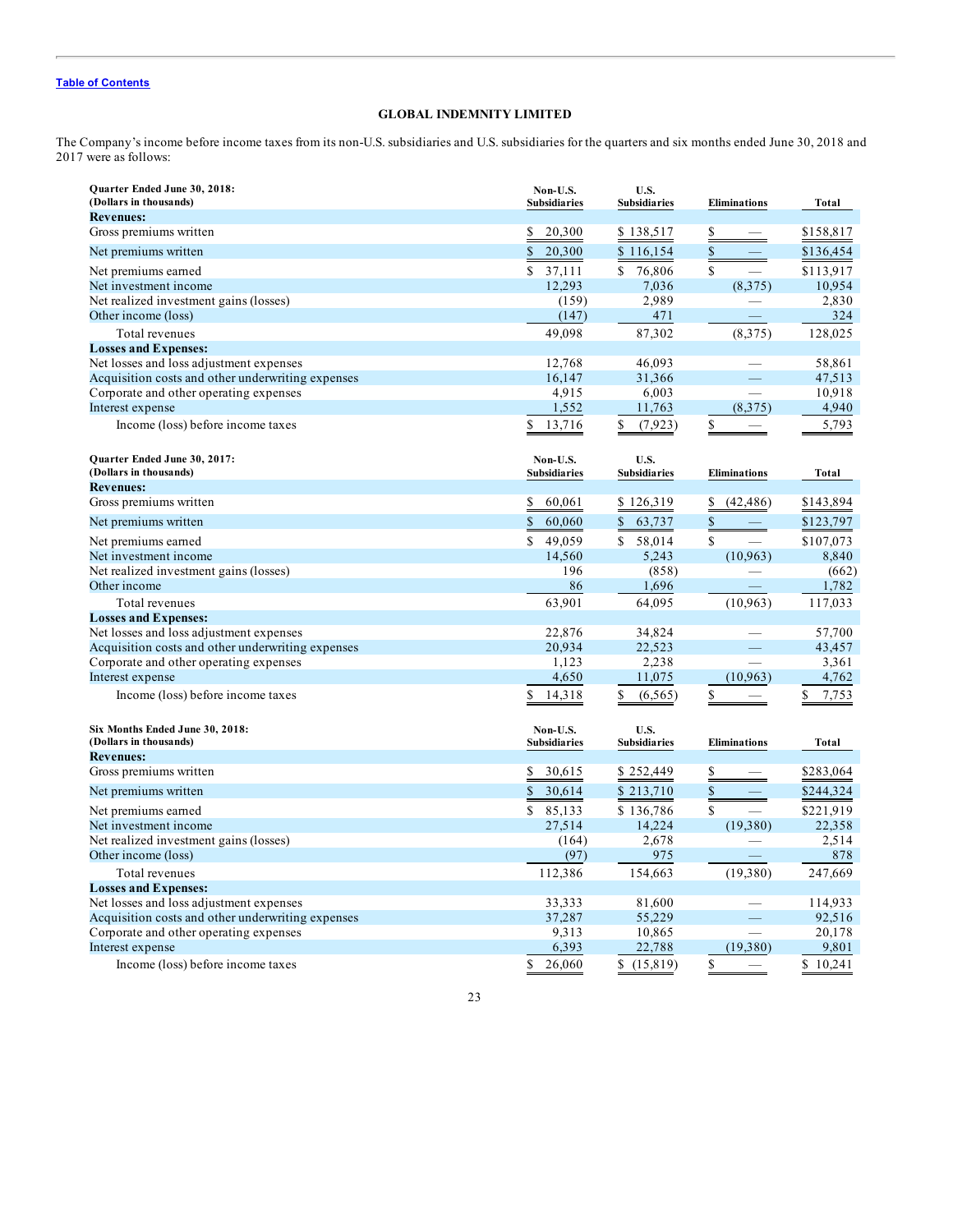### **GLOBAL INDEMNITY LIMITED**

| Six Months Ended June 30, 2017:<br>(Dollars in thousands) | Non-U.S.<br><b>Subsidiaries</b> | U.S.<br><b>Subsidiaries</b> | <b>Eliminations</b> | Total     |
|-----------------------------------------------------------|---------------------------------|-----------------------------|---------------------|-----------|
| <b>Revenues:</b>                                          |                                 |                             |                     |           |
| Gross premiums written                                    | 114,163                         | \$234,255                   | (80, 773)<br>S      | \$267,645 |
| Net premiums written                                      | 114,147                         | \$121,156                   |                     | \$235,303 |
| Net premiums earned                                       | 99,992                          | \$120,207                   |                     | \$220,199 |
| Net investment income                                     | 26,888                          | 10,202                      | (19,606)            | 17,484    |
| Net realized investment gains (losses)                    | 237                             | (124)                       |                     | 113       |
| Other income                                              | 173                             | 2,977                       |                     | 3,150     |
| Total revenues                                            | 127.290                         | 133,262                     | (19,606)            | 240,946   |
| <b>Losses and Expenses:</b>                               |                                 |                             |                     |           |
| Net losses and loss adjustment expenses                   | 43.736                          | 76,525                      |                     | 120,261   |
| Acquisition costs and other underwriting expenses         | 43,622                          | 46,386                      |                     | 90,008    |
| Corporate and other operating expenses                    | 2,330                           | 4,085                       |                     | 6,415     |
| Interest expense                                          | 6,974                           | 19,861                      | (19,606)            | 7,229     |
| Income (loss) before income taxes                         | 30,628                          | \$(13,595)                  |                     | \$17,033  |

For the quarter and six months ended June 30, 2017, the Company's income before income taxes from its non-U.S. subsidiaries and U.S. subsidiaries, as reported in the table above, includes the results of the quota share agreement between Global Indemnity Reinsurance and the Insurance Operations. This quota share agreement was cancelled on a runoff basis effective January 1, 2018.

The following table summarizes the components of income tax benefit:

|                                   | <b>Ouarters Ended June 30,</b> |           |  |          | Six Months Ended June 30, |         |      |         |  |
|-----------------------------------|--------------------------------|-----------|--|----------|---------------------------|---------|------|---------|--|
| (Dollars in thousands)            |                                | 2018      |  | 2017     | 2018                      |         | 2017 |         |  |
| Current income tax expense:       |                                |           |  |          |                           |         |      |         |  |
| Foreign                           |                                | 85        |  | 87       |                           | 264     |      | 183     |  |
| U.S. Federal                      |                                | 166       |  | __       |                           | 732     |      |         |  |
| Total current income tax expense  |                                | 251       |  | 87       |                           | 996     |      | 183     |  |
| Deferred income tax benefit:      |                                |           |  |          |                           |         |      |         |  |
| U.S. Federal                      |                                | (1,650)   |  | (2, 423) |                           | (3,648) |      | (5,521) |  |
| Total deferred income tax benefit |                                | (1,650)   |  | (2, 423) |                           | (3,648) |      | (5,521) |  |
| Total income tax benefit          |                                | \$(1,399) |  | (2,336)  |                           | (2,652) |      | (5,338) |  |

The weighted average expected tax provision has been calculated using income before income taxes in each jurisdiction multiplied by that jurisdiction's applicable statutory tax rate.

The following table summarizes the differences between the tax provision for financial statement purposes and the expected tax provision at the weighted average tax rate:

|                                                 | <b>Ouarters Ended June 30,</b> |                   |           |                   |  |  |  |
|-------------------------------------------------|--------------------------------|-------------------|-----------|-------------------|--|--|--|
|                                                 |                                | 2018              |           | 2017              |  |  |  |
|                                                 |                                | $%$ of Pre-       |           | $%$ of Pre-       |  |  |  |
| (Dollars in thousands)                          | Amount                         | <b>Tax Income</b> | Amount    | <b>Tax Income</b> |  |  |  |
| Expected tax provision at weighted average rate | \$(1,497)                      | $(25.8\%)$        | \$(2,210) | $(28.5\%)$        |  |  |  |
| Adjustments:                                    |                                |                   |           |                   |  |  |  |
| Tax exempt interest                             | (4)                            | (0.1)             | (67)      | (0.9)             |  |  |  |
| Dividend exclusion                              | (70)                           | (1.2)             | (73)      | (0.9)             |  |  |  |
| Base Erosion Anti-Abuse Tax                     | 165                            | 2.9               |           |                   |  |  |  |
| Other                                           |                                | 0.1               | 14        | 0.2               |  |  |  |
| Actual tax on continuing operations             | \$(1,399)                      | $(24.1\%)$        | \$(2,336) | $(30.1\%)$        |  |  |  |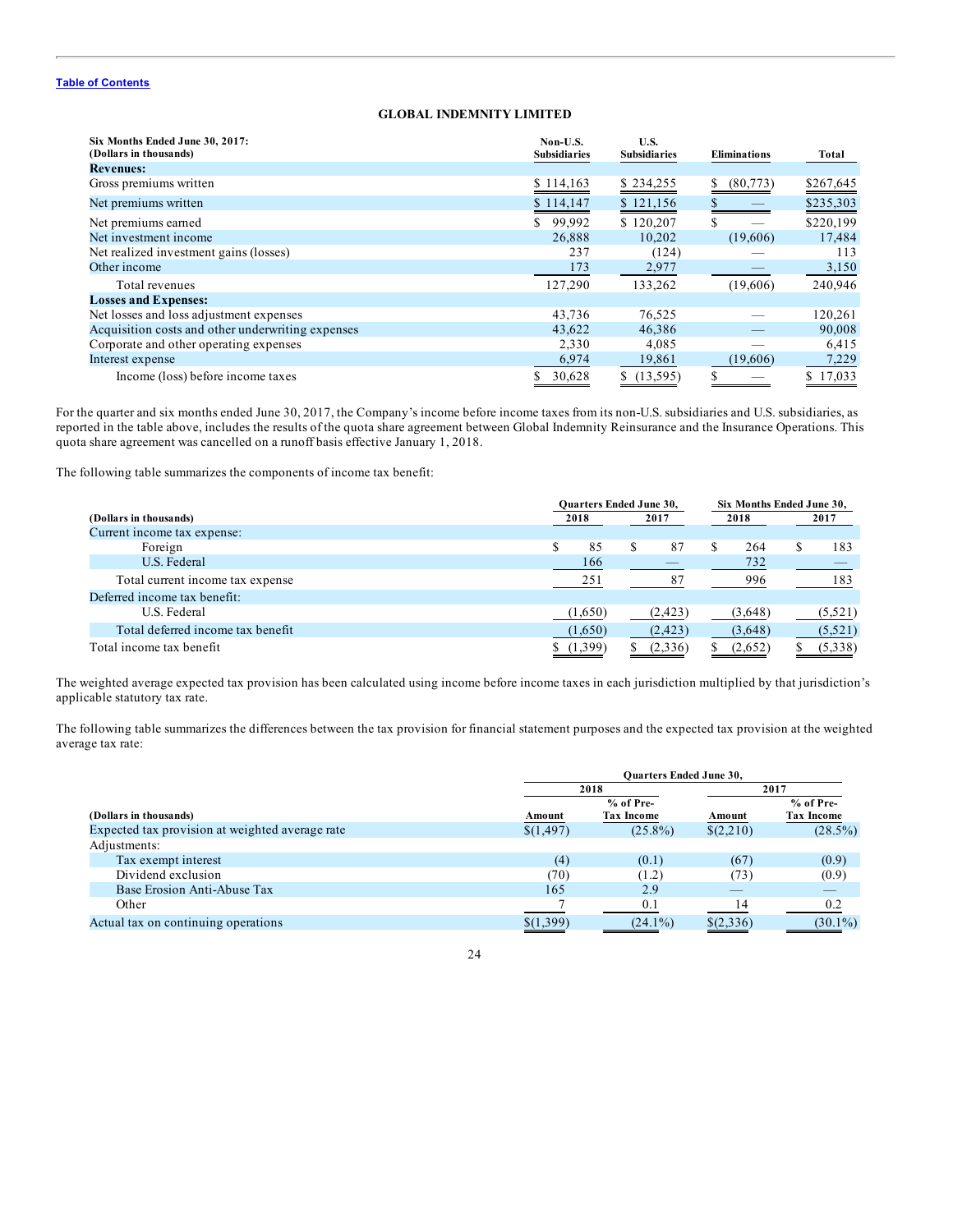#### **GLOBAL INDEMNITY LIMITED**

The effective income tax benefit rate for the quarter ended June 30, 2018 was 24.1%, compared with an effective income tax benefit rate of 30.1% for the quarter ended June 30, 2017. The decrease in the effective income tax benefit rate in the quarter ended June 30, 2018 compared to the quarter ended June 30, 2017 is due to the change in the U.S. statutory tax rate from 35% to 21% effective January 1, 2018 and the Base Erosion Anti-Abuse Tax ("BEAT") that became effective upon the passage of the Tax Cuts and Jobs Act ("TCJA"). Taxes were computed using a discrete period computation because a reliable estimate of an effective tax rate could not be made.

|                                                 |           | Six Months Ended June 30. |           |                   |  |  |
|-------------------------------------------------|-----------|---------------------------|-----------|-------------------|--|--|
|                                                 |           | 2018                      |           | 2017              |  |  |
|                                                 |           | $%$ of Pre-               |           | $%$ of Pre-       |  |  |
| (Dollars in thousands)                          | Amount    | <b>Tax Income</b>         | Amount    | <b>Tax Income</b> |  |  |
| Expected tax provision at weighted average rate | \$(3,033) | $(29.6\%)$                | \$(4,574) | $(26.9\%)$        |  |  |
| Adjustments:                                    |           |                           |           |                   |  |  |
| Tax exempt interest                             | (5)       | 0.0                       | (151)     | (0.9)             |  |  |
| Dividend exclusion                              | (135)     | (1.3)                     | (266)     | (1.6)             |  |  |
| Base Erosion Anti-Abuse Tax                     | 731       | 7.1                       |           |                   |  |  |
| Other                                           | (210)     | (2.1)                     | (347)     | (1.9)             |  |  |
| Actual tax on continuing operations             | \$(2,652) | $(25.9\%)$                | \$(5,338) | $(31.3\%)$        |  |  |

The effective income tax benefit rate for the six months ended June 30, 2018 was 25.9%, compared with an effective income tax benefit rate of 31.3% for the six months ended June 30, 2017. The decrease in the effective income tax benefit rate in the six months ended June 30, 2018 compared to the six months ended June 30, 2017 is due to the change in the U.S. statutory tax rate from 35% to 21% effective January 1, 2018 and the BEAT that became effective upon the passage of the TCJA. Taxes were computed using a discrete period computation because a reliable estimate of an effective tax rate could not be made.

Financial results for the quarter and six months ended June 30, 2018 reflect provisional tax estimates related to the TCJA. These provisional estimates are based on the Company's initial analysis and current interpretation of the legislation. Given the complexity of the legislation, anticipated guidance from the U.S. Treasury, and the potential for additional guidance from the Securities and Exchange Commission ("SEC") or the Financial Accounting Standards Board ("FASB"), these estimates may be adjusted during 2018. During the quarter and six months ended June 30, 2018, there were no adjustments to provisional tax estimates recorded in prior periods.

The Company had an alternative minimum tax ("AMT") credit carryforward of \$11.0 million as of December 31, 2017. The TCJA repealed the corporate AMT. The AMT credit carryforward of \$11.0 million was reclassed to federal income taxes receivable at December 31, 2017 and will be fully refunded by the end of 2021. The Company has a net operating loss ("NOL") carryforward of \$16.6 million as of June 30, 2018, which begins to expire in 2035 based on when the original NOL was generated. The Company's NOL carryforward as of December 31, 2017 was \$16.3 million. The Company has a Section 163(j) ("163(j)") carryforward of \$9.6 million and \$7.9 million as of June 30, 2018 and December 31, 2017, respectively, which can be carried forward indefinitely. The 163(j) carryforward is for disqualified interest paid or accrued.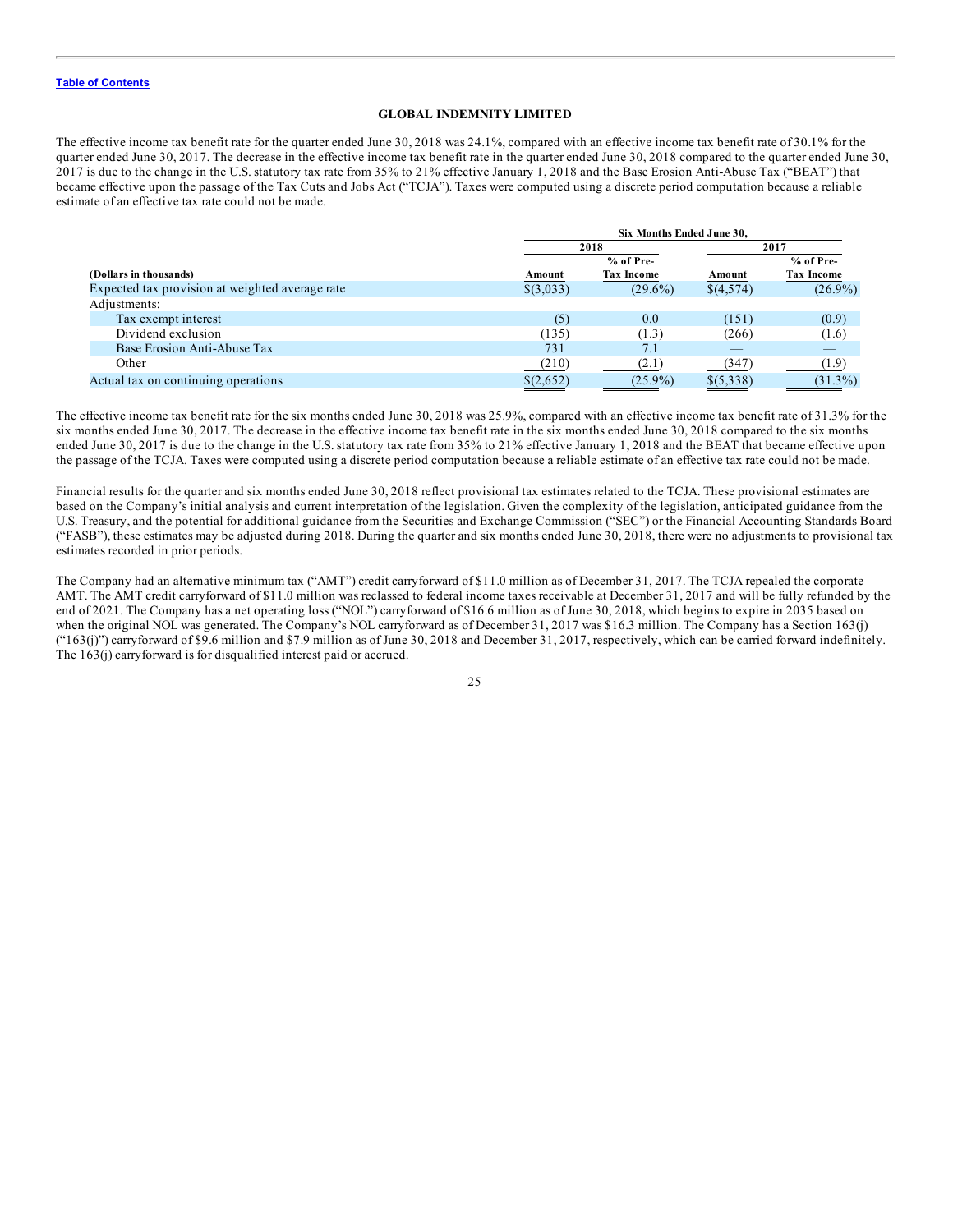#### **6. Liability for Unpaid Losses and Loss Adjustment Expenses**

Activity in the liability for unpaid losses and loss adjustment expenses is summarized as follows:

|                                                          | <b>Ouarters Ended June 30,</b> |           | Six Months Ended June 30, |           |
|----------------------------------------------------------|--------------------------------|-----------|---------------------------|-----------|
| (Dollars in thousands)                                   | 2018                           | 2017      | 2018                      | 2017      |
| Balance at beginning of period                           | \$615,125                      | \$622,088 | \$634,664                 | \$651,042 |
| Less: Ceded reinsurance receivables                      | 92,314                         | 102,646   | 97,243                    | 130,439   |
| Net balance at beginning of period                       | 522,811                        | 519,442   | 537,421                   | 520,603   |
| Purchased reserves, gross                                |                                | 6,465     |                           | 8,961     |
| Purchased reserves ceded                                 |                                | (39)      |                           | 510       |
| Purchased reserves, net of third party reinsurance       |                                | 6,426     |                           | 9,471     |
| Incurred losses and loss adjustment expenses related to: |                                |           |                           |           |
| Current year                                             | 68,448                         | 73,003    | 130,447                   | 145,694   |
| Prior years                                              | (9,587)                        | (15,303)  | (15,514)                  | (25, 433) |
| Total incurred losses and loss adjustment expenses       | 58,861                         | 57,700    | 114,933                   | 120,261   |
| Paid losses and loss adjustment expenses related to:     |                                |           |                           |           |
| Current year                                             | 33,120                         | 42,975    | 50,574                    | 67,363    |
| Prior years                                              | 26,279                         | 29,075    | 79,507                    | 71,454    |
| Total paid losses and loss adjustment expenses           | 59,399                         | 72,050    | 130,081                   | 138,817   |
| Net balance at end of period                             | 522,273                        | 511,518   | 522,273                   | 511,518   |
| Plus: Ceded reinsurance receivables                      | 91,397                         | 104,245   | 91,397                    | 104,245   |
| Balance at end of period                                 | \$613,670                      | \$615,763 | \$613,670                 | \$615,763 |

When analyzing loss reserves and prior year development, the Company considers many factors, including the frequency and severity of claims, loss trends, case reserve settlements that may have resulted in significant development, and any other additional or pertinent factors that may impact reserve estimates.

During the second quarter of 2018, the Company reduced its prior accident year loss reserves by \$9.6 million, which consisted of a \$5.2 million decrease related to Commercial Lines, \$2.1 million decrease related to Personal Lines, and a \$2.3 million decrease related to Reinsurance Operations.

The \$5.2 million reduction of prior accident year loss reserves related to Commercial Lines primarily consisted of the following:

- **General Liability:** A \$2.3 million reduction reflects lower than expected claims severity in the reserving segments excluding construction defect, primarily in the 2006 through 2010, 2012 through 2014, and 2016 accident years, partially offset by an increase in the 2011 and 2017 accident years.
- **Commercial Auto Liability:** A \$1.1 million decrease in the 2010, 2012 and 2013 accident years recognizes lower than anticipated claims severity.
- **Professional Liability:** A \$0.5 million decrease reflects lower than expected claims severity in the 2008 through 2010 and 2012 through 2014 accident years.
- **Property:** A \$1.3 million decrease in aggregate with \$1.0 million of favorable development in the property excluding catastrophe reserve categories mainly due to lower than expected claims severity in the 2014 through 2016 accident years and \$0.3 million of favorable development in the property catastrophe reserve categories primarily due to lower than anticipated claims severity in the 2017 accident year.

The \$2.1 million reduction of prior accident year loss reserves related to Personal Lines primarily consisted of the following:

- **Property:** A \$1.8 million reduction primarily due to lower than anticipated claims severity in the 2014 through 2016 accident years partially offset by an increase in the 2017 accident year.
- **General Liability:** A \$0.3 million decrease primarily due to lower than expected claims severity in the 2012 and 2016 accident years partially offset by an increase in the 2007 and 2017 accident years.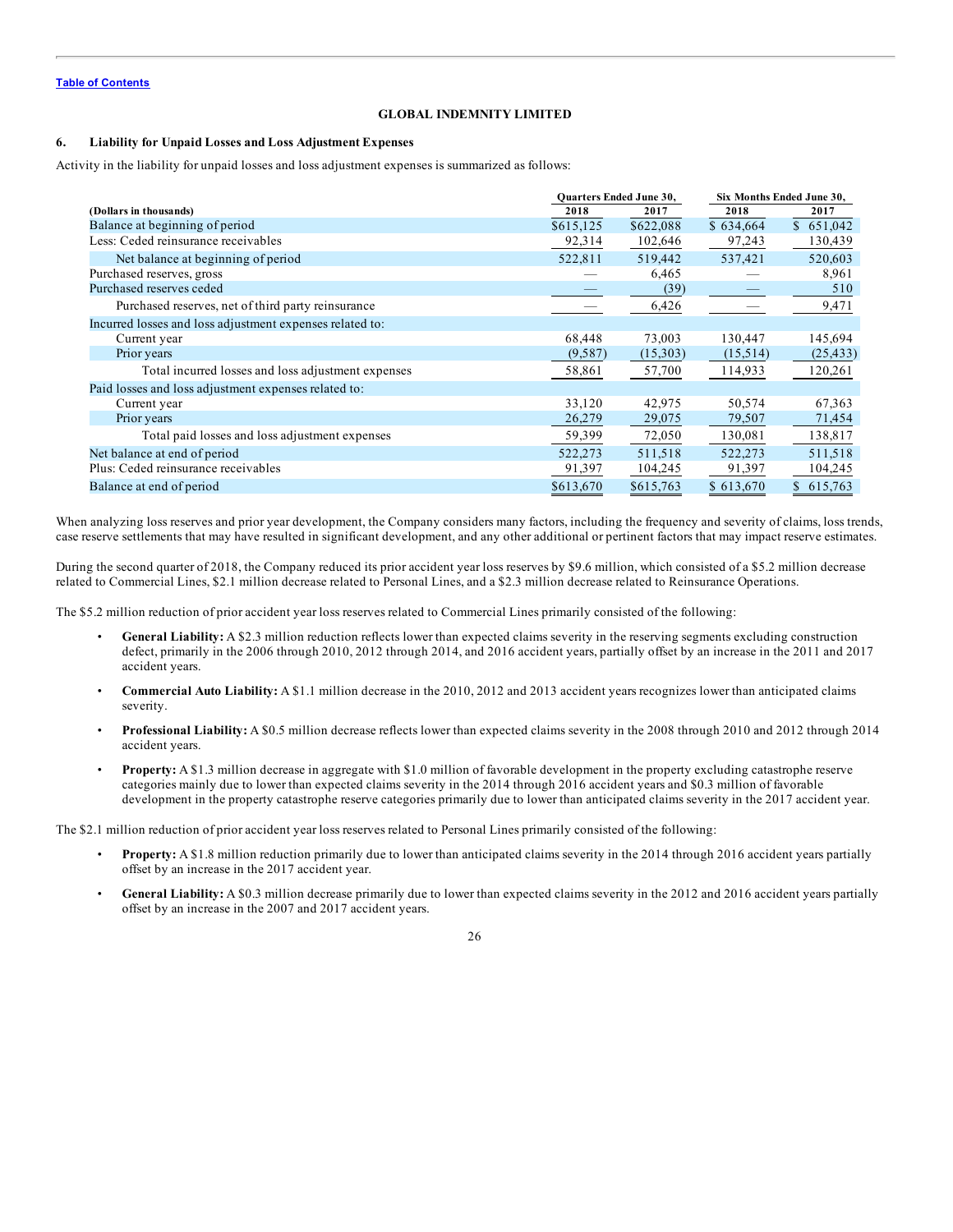#### **GLOBAL INDEMNITY LIMITED**

The \$2.3 million reduction of prior accident year loss reserves related to Reinsurance Operations was from the property lines for accident years 2011 through 2016 partially offset by an increase in the 2017 accident year. The accident year changes were based on a review of the experience reported from cedants.

In the second quarter of 2017, the Company reduced its prior accident year loss reserves by \$15.3 million, which consisted of a \$13.7 million decrease related to Commercial Lines and a \$1.6 million decrease related to Reinsurance Operations.

The \$13.7 million reduction of prior accident year loss reserves related to Commercial Lines primarily consisted of the following:

- **General Liability:** A \$6.6 million reduction in aggregate with \$5.0 million of favorable development in the construction defect reserve category and \$1.6 million of favorable development in the other general liability reserve categories. The favorable development in the construction defect reserve category recognizes lower than anticipated claims frequency and severity which led to reductions primarily in the 2005 through 2016 accident years. For the other general liability reserve categories, lower than expected claims severity was the primary driver of the favorable development mainly in accident years 2008 through 2011 and the 2014 and 2015 accident years.
- **Professional Liability:** A \$3.5 million decrease in aggregate primarily reflects lower than expected claims severity in the 2006 through 2009 and 2011 through 2013 accident years.
- **Property:** A \$3.5 million reduction in aggregate with \$3.0 million of favorable development in the property excluding catastrophe reserve categories mainly due to lower than expected claims frequency and severity in the 2011 through 2016 accident years and \$0.5 million of favorable development in the property catastrophe reserve categories primarily due to lower than anticipated claims severity in the 2013 through 2015 accident years.

The \$1.6 million reduction of prior accident year loss reserves related to Reinsurance Operations was from the property lines. Ultimate losses were lowered primarily in the 2013 through 2015 accident years based on a review of the experience reported from cedants.

During the first six months of 2018, the Company reduced its prior accident year loss reserves by \$15.5 million, which consisted of a \$7.9 million decrease related to Commercial Lines, \$3.1 million decrease related to Personal Lines, and a \$4.5 million decrease related to Reinsurance Operations.

The \$7.9 million reduction of prior accident year loss reserves related to Commercial Lines primarily consisted of the following:

- **General Liability:** A \$3.4 million reduction in reserve categories excluding construction defect. Lower than expected claims severity was the primary driver of the favorable development, mainly in the 2002 through 2004, 2006 through 2010, 2012 through 2014, and 2016 accident years which was partially offset by increases in the 2005, 2011, 2015, and 2017 accident years.
- **Commercial Auto Liability:** A \$2.1 million decrease in the 2010, 2012 and 2013 accident years reflects lower than anticipated claims severity.
- **Professional Liability:** A \$0.7 million decrease reflects lower than expected claims severity mainly in the 2010 through 2014 accident years.
- **Property:** A \$1.7 million decrease in aggregate with \$1.4 million of favorable development in the property excluding catastrophe reserve categories and \$0.3 million of favorable development in the property catastrophe reserve categories. The favorable development in the reserve categories excluding catastrophe experience mainly reflects lower than expected claims severity in the 2014 through 2017 accident years. For the property catastrophe reserve categories, lower than anticipated claims severity was the driver of the favorable development mainly in the 2017 accident year, partially offset by an increase in the 2016 accident year.

The \$3.1 million reduction of prior accident year loss reserves related to Personal Lines primarily consisted of the following:

- **Property:** A \$2.7 million reduction primarily in the 2014 through 2017 accident years mainly reflects lower than anticipated claims severity.
- **General Liability:** A \$0.4 million decrease primarily due to lower than expected claims severity in the 2012, 2014 and 2016 accident years partially offset by an increase in the 2007 and 2015 accident years.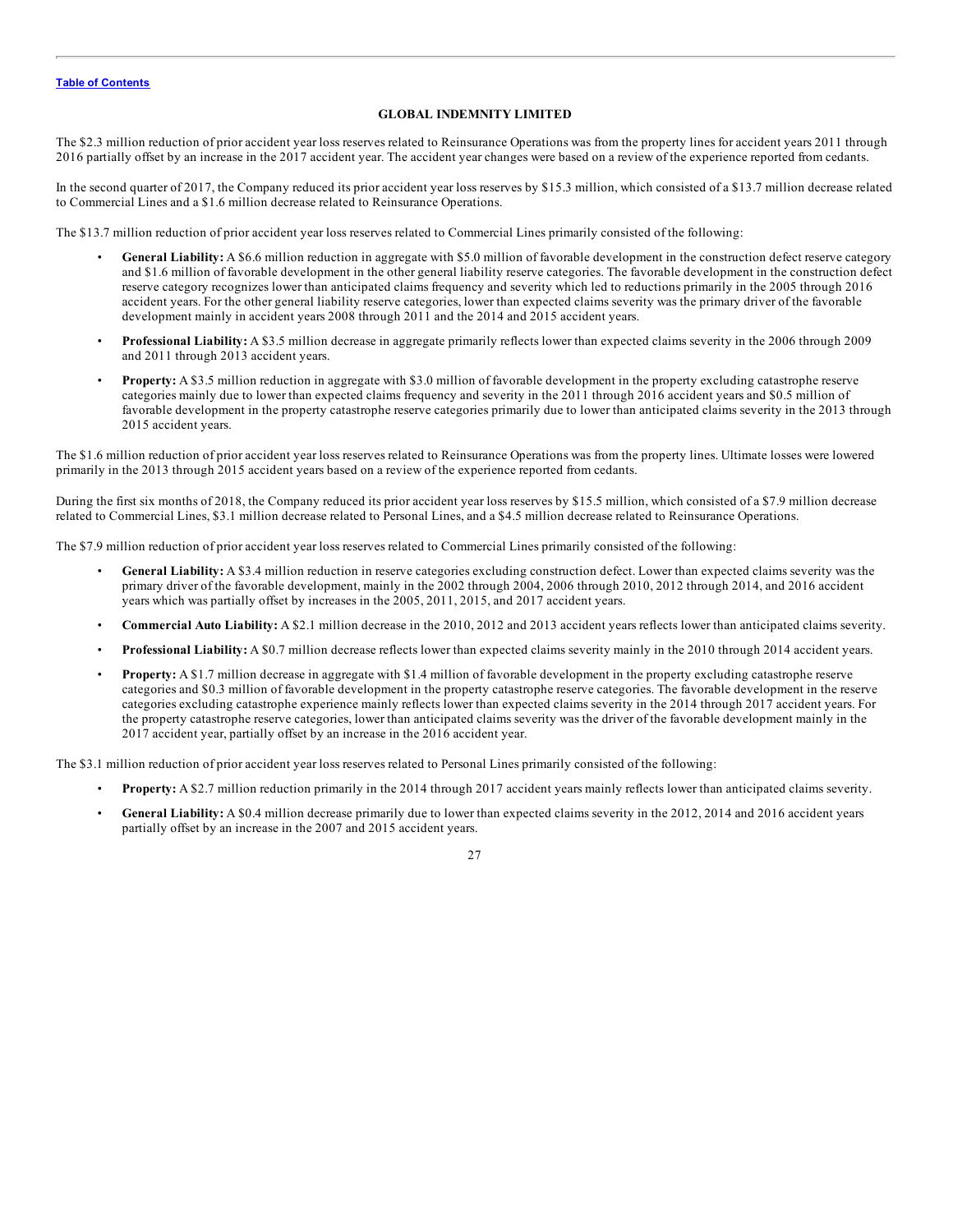#### **GLOBAL INDEMNITY LIMITED**

The \$4.5 million reduction of prior accident year loss reserves related to Reinsurance Operations was from the property lines for accident years 2011, 2012, 2015 and 2016, partially offset by increases in the 2013, 2014 and 2017 accident years. Ultimate losses were adjusted in these accident years based on a review of the experience reported from cedants.

During the first six months of 2017, the Company reduced its prior accident year loss reserves by \$25.4 million, which consisted of an \$18.9 million decrease related to Commercial Lines, a \$3.2 million decrease related to Personal Lines, and a \$3.3 million decrease related to Reinsurance Operations.

The \$18.9 million reduction of prior accident year loss reserves related to Commercial Lines primarily consisted of the following:

- **General Liability:** A \$10.3 million reduction in aggregate with \$5.0 million of favorable development in the construction defect reserve category and \$5.3 million of favorable development in the other general liability reserve categories. The favorable development in the construction defect reserve category recognizes lower than anticipated claims frequency and severity which led to reductions primarily in the 2005 through 2016 accident years. For the other general liability reserve categories, lower than expected claims severity was the primary driver of the favorable development mainly in the 2007 through 2015 accident years.
- **Professional Liability:** A \$3.4 million decrease in aggregate primarily reflects lower than expected claims severity in the 2006 through 2009 and 2011 through 2014 accident years.
- **Property:** A \$5.2 million reduction in aggregate with \$3.0 million of favorable development in the property excluding catastrophe reserve categories and \$2.2 million of favorable development in the property catastrophe reserve categories. The favorable development in the reserve categories excluding catastrophe experience reflects lower than expected claims frequency and severity in the 2011 through 2016 accident years. For the property catastrophe reserve categories, lower than anticipated claims severity was the driver of the favorable development in the 2012 through 2016 accident years.

The \$3.2 million reduction of prior accident year loss reserves related to Personal Lines primarily consisted of the following:

- **Property:** A \$2.7 million reduction in the property reserve categories, both including and excluding catastrophes. The decrease reflects lower than expected case incurred emergence, primarily in the 2016 accident year.
- **General Liability:** A \$0.5 million reduction in the agriculture reserve categories. Lower than expected case incurred emergence in the 2016 accident year was the driver of the favorable development.

The \$3.3 million reduction of prior accident year loss reserve related to Reinsurance Operations was from the property lines. Ultimate losses were lowered in the 2013 through 2015 accident years based on a review of the experience reported from cedants.

#### *Loss indemnification related to Purchase of American Reliable*

On March 8, 2018, the Company settled its final reserve calculation which resulted in \$41.5 million being due to Global Indemnity Group, Inc. in accordance with the Stock Purchase Agreement between Global Indemnity Group, Inc. and American Bankers Insurance Group, Inc. for the purchase of American Reliable. The settlement is comprised of (i) receipt of \$38.8 million for loss and loss adjustment expenses paid on or after January 1, 2015 or payable as of December 31, 2017 with respect to losses incurred prior to January 1, 2015, (ii) receipt of \$6.2 million for accrued interest and (iii) payment of \$3.5 million for the difference between the agreed upon purchase price and actual settlement on January 1, 2015. These amounts, which were included in other assets on the consolidated balance sheets as of December 31, 2017, were received on March 9, 2018.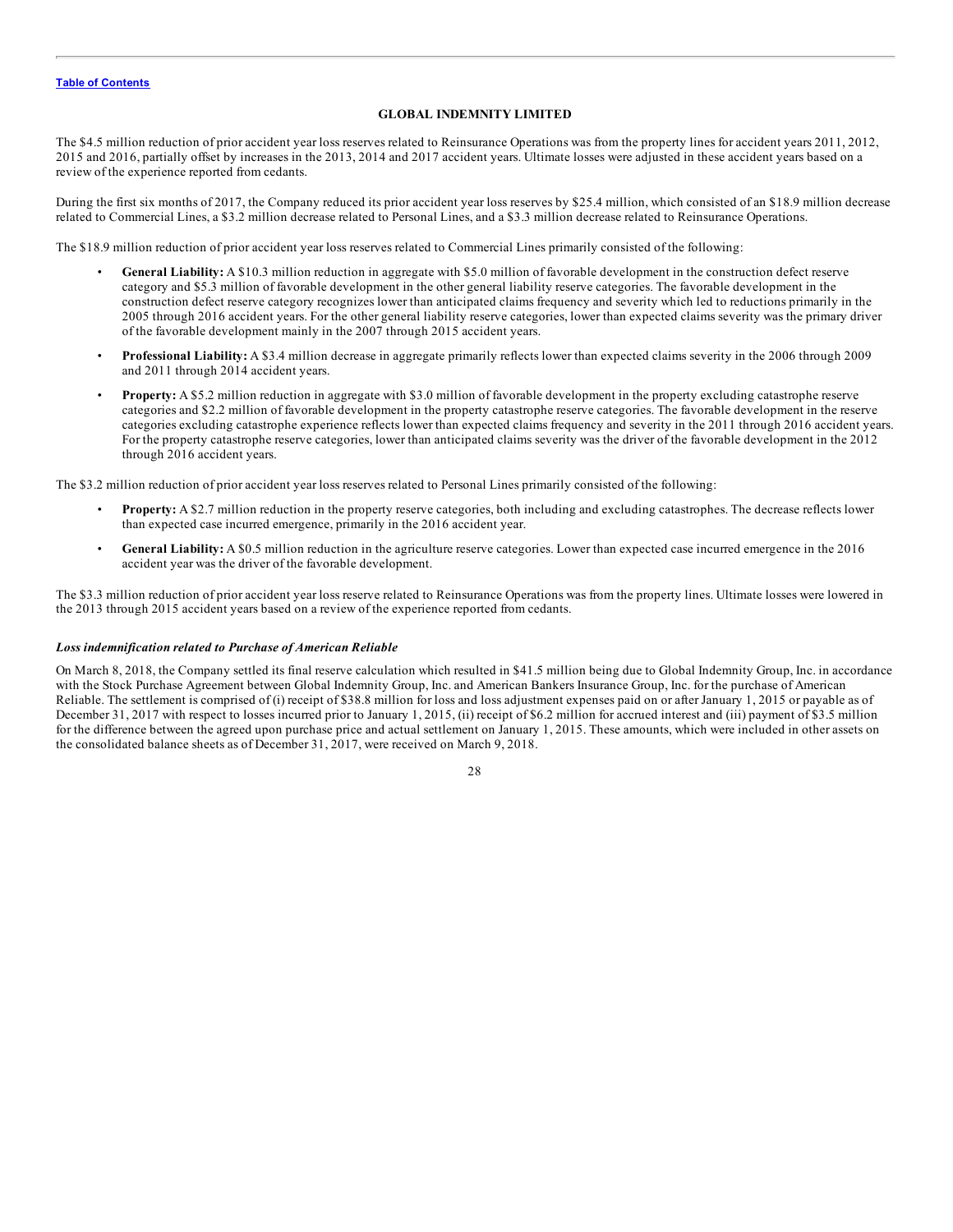#### **GLOBAL INDEMNITY LIMITED**

#### **7. Debt**

The Company's outstanding debt consisted of the following at June 30, 2018 and December 31, 2017:

| (Dollars in thousands)             | June 30, 2018 | December 31, 2017 |
|------------------------------------|---------------|-------------------|
| <b>Margin Borrowing Facility</b>   | 64.709        | 72.230            |
| 7.75% Subordinated Notes due 2045  | 96.680        | 96.619            |
| 7.875% Subordinated Notes due 2047 | 125.935       | 125,864           |
| Total                              | 287.324       | 294.713           |

On April 25, 2018, Global Indemnity Group, Inc. ("GIGI"), an indirect wholly owned subsidiary of the Company, became a subordinated co-obligor with respect to the 7.75% Subordinated Notes due in 2045 and the 7.875% Subordinated Notes due in 2047 with the same obligations and duties as the Company under the Indenture (including the due and punctual performance and observance of all of the covenants and conditions to be performed by the Company, including, without limitation, the obligation to pay the principal of, and interest on, the Notes of either series when due whether at maturity, by acceleration, redemption or otherwise), and with the same rights, benefits and privileges of the Company thereunder. Notwithstanding the foregoing, GIGI's obligations (including the obligation to pay the principal of and interest in respect of the Notes of any series) are subject to subordination to all monetary obligations or liabilities of GIGI owing to Global Indemnity Reinsurance, Ltd., a wholly owned subsidiary of the Company, and/or any other regulated reinsurance or insurance company that is a direct or indirect subsidiary of the Company, in addition to indebtedness of GIGI for borrowed money. If the Company pays any amount with respect to the subordinated note obligations, the Company is entitled to be reimbursed by GIGI within 10 business days after a demand is made to GIGI by the Company. In consideration for becoming a subordinated co-obligor on the subordinated notes, GIGI received a promissory note from the Company with a principal amount of \$230 million due April 15, 2047 that has since been assigned to an affiliate. This promissory note is eliminated in consolidation.

Please see Note 12 of the notes to the consolidated financial statements in Item 8 Part II of the Company's 2017 Annual Report on Form 10-K for more information on the Company's 7.75% Subordinated Notes due in 2045 and the 7.875% Subordinated Notes due in 2047 as well as the Margin Borrowing Facility.

#### **8. Shareholders' Equity**

There were no A ordinary shares that were surrendered or repurchased during the quarter ended June 30, 2018.

The following table provides information with respect to the A ordinary shares that were surrendered or repurchased during the quarter ended June 30, 2017:

|                  | <b>Total Number</b> | Average           | <b>Total Number of Shares</b><br>Purchased as Part of | <b>Approximate Dollar</b><br>Value of Shares that May |
|------------------|---------------------|-------------------|-------------------------------------------------------|-------------------------------------------------------|
|                  | of Shares           | <b>Price Paid</b> | <b>Publicly Announced</b>                             | <b>Yet Be Purchased Under</b>                         |
| Period (1)       | Purchased           | Per Share         | Plan or Program                                       | the Plans or Programs                                 |
| May 1 - 31, 2017 | 586(2)              | 38.49             |                                                       |                                                       |
| Total            | 586                 | 38.49             |                                                       |                                                       |

**(1)** Based on settlement date.

**(2)** Surrendered by employees as payment of taxes withheld on the vesting of restricted stock.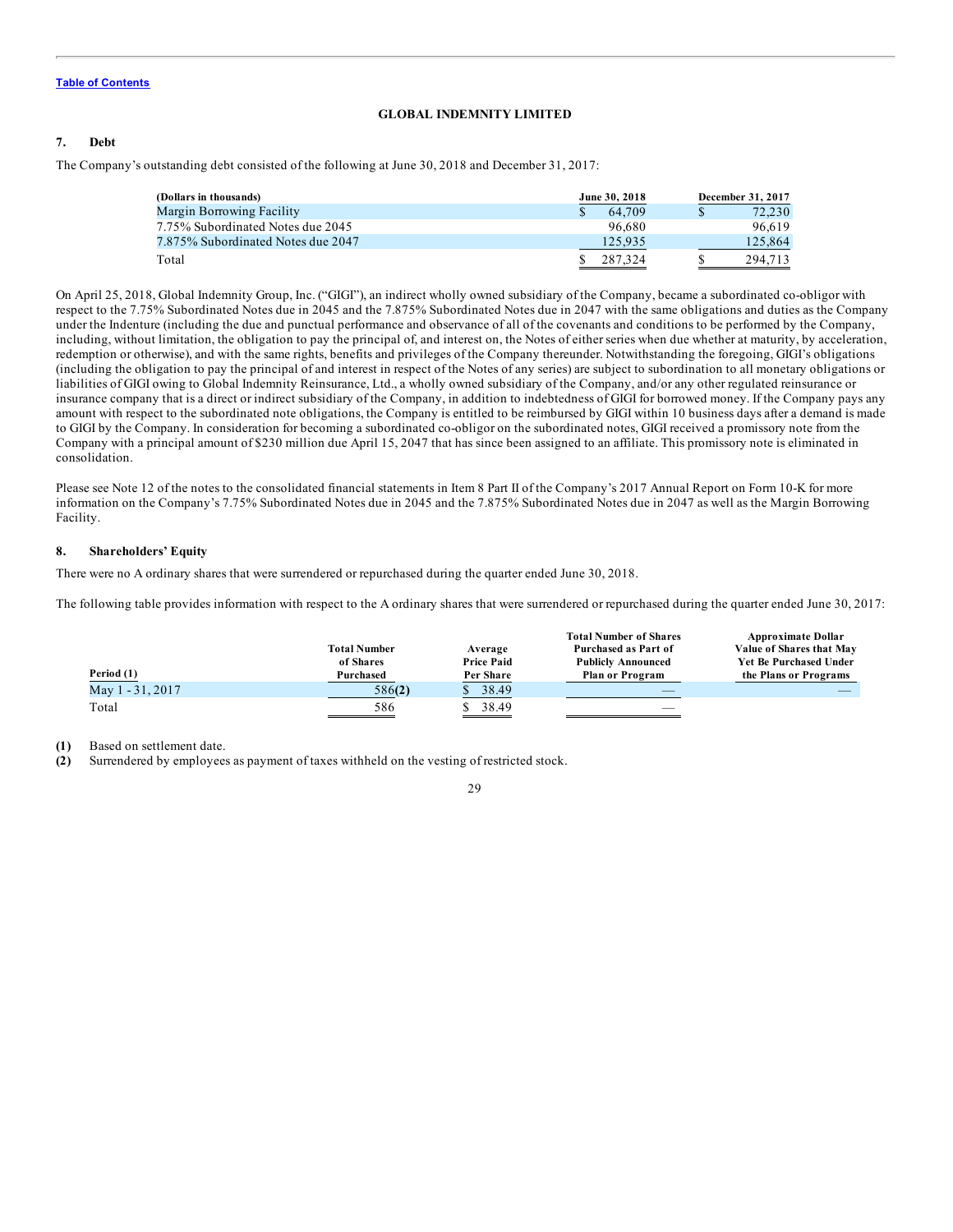#### **GLOBAL INDEMNITY LIMITED**

The following table provides information with respect to the A ordinary shares that were surrendered or repurchased during the six months ended June 30, 2018:

|                    | <b>Total Number</b><br>of Shares | Average<br><b>Price Paid</b> | <b>Total Number of Shares</b><br>Purchased as Part of<br><b>Publicly Announced</b> | <b>Approximate Dollar</b><br>Value of Shares that May<br><b>Yet Be Purchased Under</b> |
|--------------------|----------------------------------|------------------------------|------------------------------------------------------------------------------------|----------------------------------------------------------------------------------------|
| Period (1)         | Purchased                        | Per Share                    | Plan or Program                                                                    | the Plans or Programs                                                                  |
| January 1-31, 2018 | 26,639(2)                        | \$42.02                      |                                                                                    |                                                                                        |
| March 1-31, 2018   | 18,594(2)                        | 37.27                        |                                                                                    |                                                                                        |
| Total              | 45.233                           | 40.07                        |                                                                                    |                                                                                        |

#### **(1)** Based on settlement date.

**(2)** Surrendered by employees as payment of taxes withheld on the vesting of restricted stock.

The following table provides information with respect to the A ordinary shares that were surrendered or repurchased during the six months ended June 30, 2017:

| Period (1)          | <b>Total Number</b><br>of Shares<br>Purchased | Average<br><b>Price Paid</b><br>Per Share | <b>Total Number of Shares</b><br>Purchased as Part of<br><b>Publicly Announced</b><br>Plan or Program | <b>Approximate Dollar</b><br>Value of Shares that May<br><b>Yet Be Purchased Under</b><br>the Plans or Programs |
|---------------------|-----------------------------------------------|-------------------------------------------|-------------------------------------------------------------------------------------------------------|-----------------------------------------------------------------------------------------------------------------|
| January 1-31, 2017  | 13,656(2)                                     | \$38.21                                   |                                                                                                       |                                                                                                                 |
| February 1-28, 2017 | 15,309(2)                                     | 40.18                                     |                                                                                                       |                                                                                                                 |
| May 1-31, 2017      | 586(2)                                        | 38.49                                     | __                                                                                                    |                                                                                                                 |
| Total               | 29,551                                        | 39.24                                     |                                                                                                       |                                                                                                                 |

#### **(1)** Based on settlement date.

**(2)** Surrendered by employees as payment of taxes withheld on the vesting of restricted stock.

There were no B ordinary shares that were surrendered or repurchased during the quarters or six months ended June 30, 2018 or 2017.

Please see Note 13 of the notes to the consolidated financial statements in Item 8 Part II of the Company's 2017 Annual Report on Form 10-K for more information on the Company's repurchase program.

#### *Dividends*

On March 4, 2018, the Company's Board of Directors approved a dividend payment of \$0.25 per ordinary share to all shareholders of record on the close of business on March 21, 2018. On March 29, 2018, dividends totaling \$3.5 million were paid to shareholders.

On June 3, 2018, the Company's Board of Directors approved a dividend payment of \$0.25 per ordinary share to all shareholders of record on the close of business on June 22, 2018. On June 29, 2018, dividends totaling \$3.5 million were paid to shareholders.

As of June 30, 2018, accrued dividends on unvested shares, which were included in other liabilities on the consolidated balance sheets, were \$0.1 million.

Please see Note 13 of the notes to the consolidated financial statements in Item 8 Part II of the Company's 2017 Annual Report on Form 10-K for more information on the Company's dividend program.

#### **9. Related Party Transactions**

#### *Fox Paine & Company ("Fox Paine")*

As of June 30, 2018, Fox Paine beneficially owned shares having approximately 82% of the Company's total outstanding voting power. Fox Paine has the right to appoint a number of the Company's Directors equal in aggregate to the pro rata percentage of the voting shares of the Company beneficially held by Fox Paine for so long as Fox Paine holds an aggregate of 25% or more of the voting power in the Company. Fox Paine controls the election of all of the Company's Directors due to its controlling share ownership. The Company's Chairman is a member of Fox Paine.

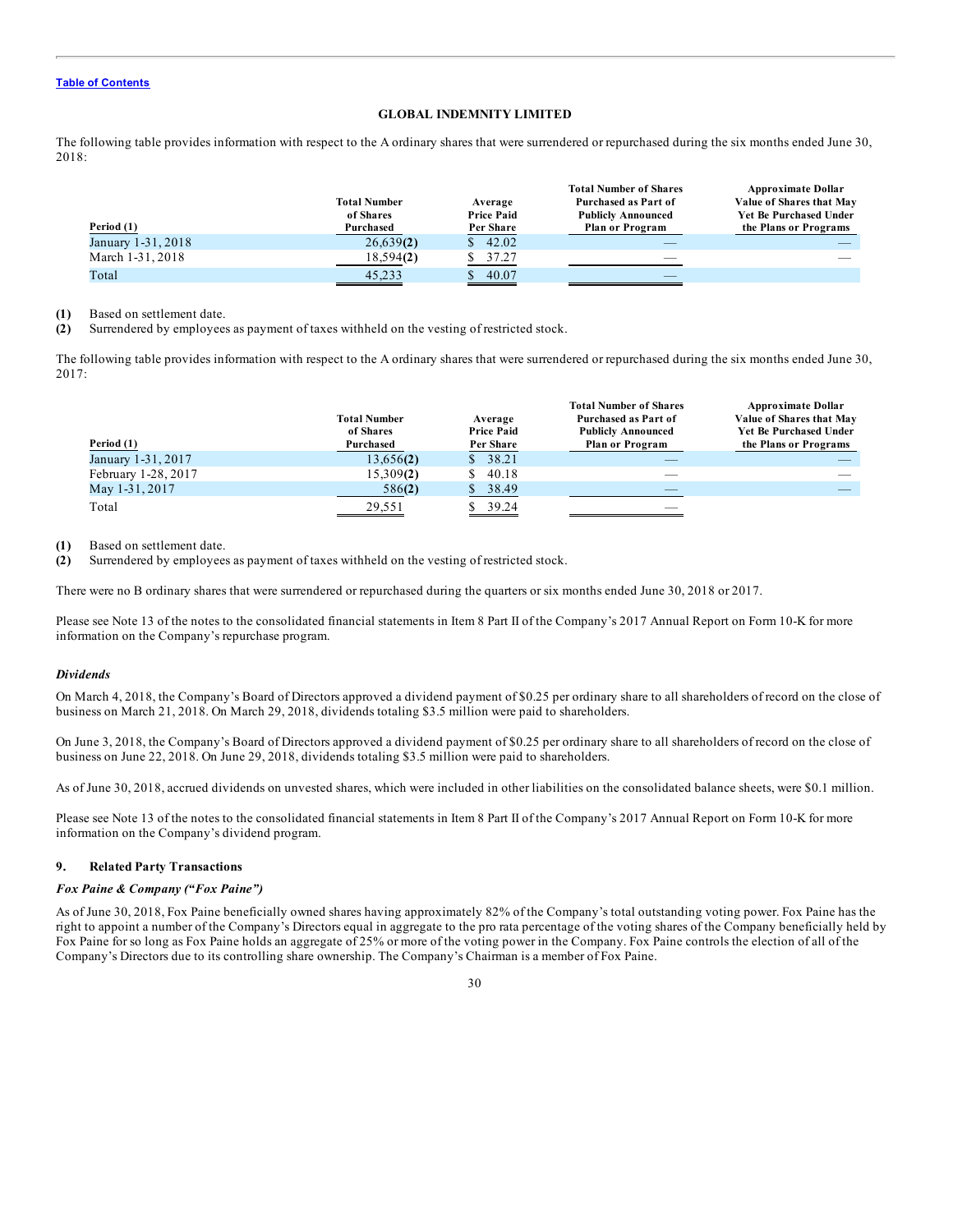#### **GLOBAL INDEMNITY LIMITED**

The Company relies on Fox Paine to provide management services and other services related to the operations of the Company, and Fox Paine may propose and negotiate transaction fees with the Company, subject to the provisions of the Company's related party transaction policies including approval of the Company's Audit Committee of the Board of Directors, for those services from time to time. The Company incurred management fees of \$0.5 million in each of the quarters ended June 30, 2018 and 2017 and \$1.0 million and \$1.1 million in the six months ended June 30, 2018 and 2017, respectively, as part of the annual management fee paid to Fox Paine. As of June 30, 2018 and December 31, 2017, unpaid management fees, which were included in other liabilities on the consolidated balance sheets, were \$7.8 million and \$6.8 million, respectively.

Fox Paine also performed advisory services for the Company in relation to a transaction whereby one of the Company's indirect wholly owned subsidiaries became a co-obligor on the Company's subordinated notes. The advisory services were performed during the first and second quarter of 2018. The total fee for these services was \$12.5 million. Advisory fees were \$6.25 million and \$12.5 million during the quarter and six months ended June 30, 2018, respectively. This advisory fee was paid during June, 2018.

#### **10. Commitments and Contingencies**

#### *Legal Proceedings*

The Company is, from time to time, involved in various legal proceedings in the ordinary course of business. The Company maintains insurance and reinsurance coverage for such risks in amounts that it considers adequate. However, there can be no assurance that the insurance and reinsurance coverage that the Company maintains is sufficient or will be available in adequate amounts or at a reasonable cost. The Company does not believe that the resolution of any currently pending legal proceedings, either individually or taken as a whole, will have a material adverse effect on its business, results of operations, cash flows, or financial condition.

There is a greater potential for disputes with reinsurers who are in runoff. Some of the Company's reinsurers' have operations that are in runoff, and therefore, the Company closely monitors those relationships. The Company anticipates that, similar to the rest of the insurance and reinsurance industry, it will continue to be subject to litigation and arbitration proceedings in the ordinary course of business.

#### *Commitments*

In 2014, the Company entered into a \$50 million commitment to purchase an alternative investment vehicle which is comprised of European non-performing loans. As of June 30, 2018, the Company has funded \$35.8 million of this commitment leaving \$14.2 million as unfunded.

In 2016, the Company entered into a \$40 million commitment with an investment manager that provides financing for middle market companies. As of June 30, 2018, the Company has completely funded the \$40.0 million commitment. Of this amount, \$5.2 million is still recallable.

In 2017, the Company entered into a \$50 million commitment to purchase an alternative investment vehicle comprised of stressed and distressed securities and structured products. As of June 30, 2018, the Company has funded \$24.2 million of this commitment leaving \$25.8 million as unfunded.

#### **11. Share-Based Compensation Plans**

On June 13, 2018, the Company's Shareholders approved the Global Indemnity Limited 2018 Share Incentive Plan ("the 2018 Plan"). The purpose of the 2018 Plan is to provide the Company a competitive advantage in attracting, retaining, and motivating officers, employees, consultants and non-employee directors, and to provide the Company with a share plan providing incentives linked to the financial results of the Company's business and increases in shareholder value. Under the

2018 Plan, the Company may issue up to 2.5 million A ordinary shares pursuant to awards granted under the Plan. The 2018 Plan will replace the Global Indemnity Limited Share Incentive Plan, effective since February 2014, which was set to expire pursuant to its terms on February 9, 2019.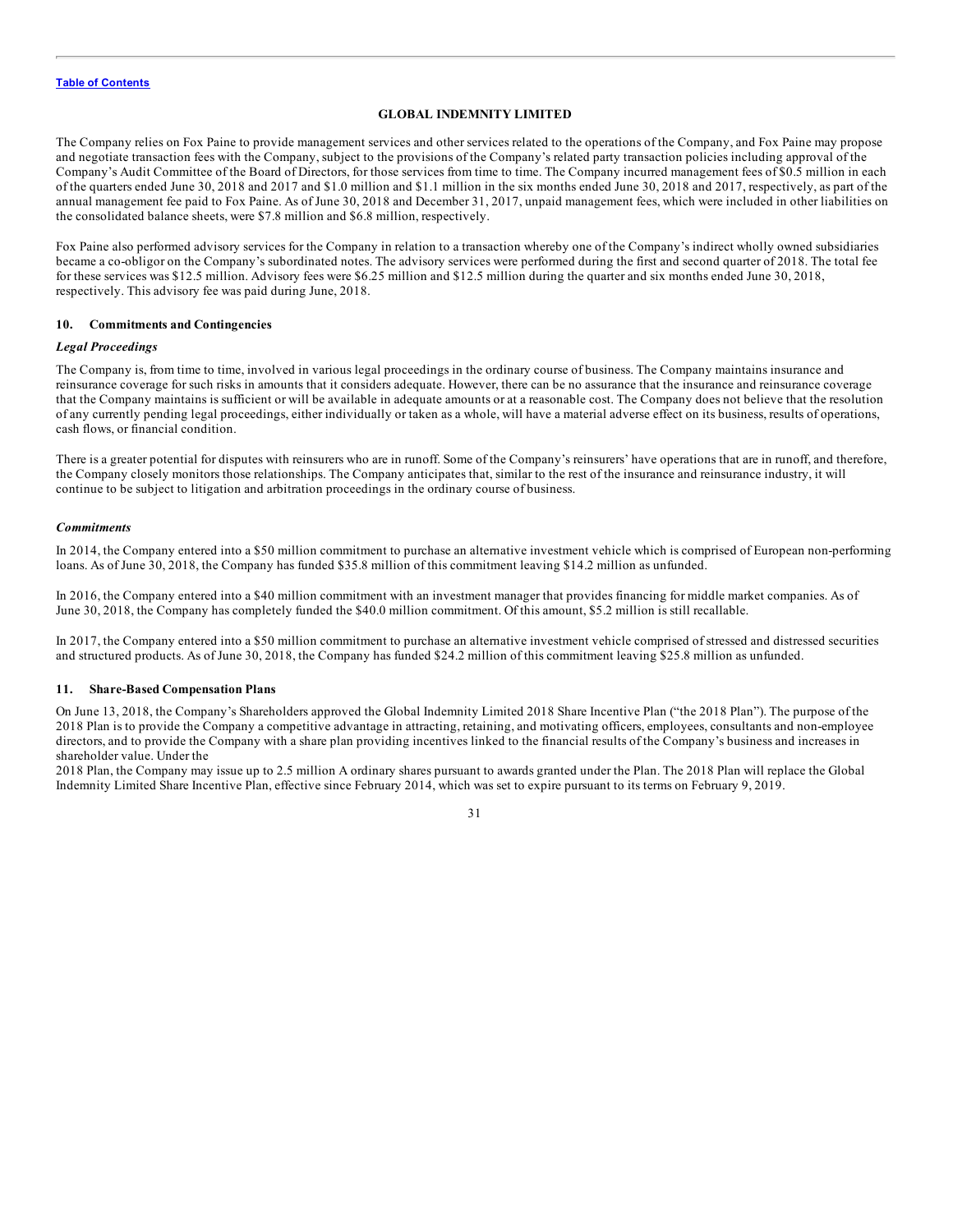#### **GLOBAL INDEMNITY LIMITED**

#### **Options**

No stock options were awarded during the quarters ended June 30, 2018 or 2017. No unvested stock options were forfeited during the quarters ended June 30, 2018 or 2017.

On March 6, 2018, the Company entered into a Chief Executive Agreement (the "Employment Agreement") with Cynthia Y. Valko, the Company's Chief Executive Officer. In accordance with the Employment Agreement, the vesting schedule on the 300,000 stock options issued in 2014 ("Tranche 2 Options") was modified. The Tranche 2 Options will now vest on each December 31 of 2018, 2019 and 2020 in an amount based on Ms. Valko's attainment of Return on Equity criteria specified in the Employment Agreement. As a result of applying modification accounting, stock based compensation was increased by \$0.4 million and \$0.01 million during the quarter and six months ended June 30, 2018, respectively.

Under the terms of the Employment Agreement, Ms. Valko was also granted an additional 300,000 Time-Based Options ("Tranche 3 Options") with an exercise price of \$50 per share. Tranche 3 Options vest 1/3 on December 31 of 2018, 2019 and 2020, if Ms. Valko remains employed and in good standing as of such date. Tranche 3 Options expire on the earlier of December 31, 2027 and 90 calendar days after Ms. Valko is neither employed by Global Indemnity nor a member of the Board of Directors.

Other than the Tranche 3 Options granted to Ms. Valko, no additional stock options were awarded during the six months ended June 30, 2018. No stock options were awarded during the six months ended June 30, 2017. No unvested stock options were forfeited during the six months ended June 30, 2018 or 2017.

#### **Restricted Shares**

No restricted shares were issued to employees during the quarters ended June 30, 2018 and 2017.

During the six months ended June 30, 2018, the Company granted 38,778 A ordinary shares, with a weighted average grant date value of \$40.57 per share, to key employees under the Plan. 11,843 of these shares vested immediately. The remainder will vest as follows

- 16.5%, 16.5%, and 17.0% of the granted stock vest on January 1, 2019, January 1, 2020, and January 1, 2021, respectively.
- Subject to Board approval, 50% of granted stock vests 100%, no later than March 15, 2021, following a re-measurement of 2017 results as of December 31, 2020.

During the six months ended June 30, 2017, the Company granted 22,503 A ordinary shares, with a weighted average grant date value of \$38.21 per share, to key employees under the Plan. These shares will vest as follows:

- 16.5%, 16.5%, and 17.0% of the granted stock vest on January 1, 2018, January 1, 2019, and January 1, 2020, respectively.
- Subject to Board approval, 50% of granted stock vests 100%, no later than March 15, 2020, following a re-measurement of 2016 results as of December 31, 2019.

During the quarters ended June 30, 2018 and 2017, the Company granted 7,792 and 6,768 A ordinary shares, respectively, at a weighted average grant date value of \$38.98 and \$38.77 per share, respectively, to non-employee directors of the Company under the Plan. During the six months ended June 30, 2018 and 2017, the Company granted 16,934 and 13,468 A ordinary shares, respectively, at a weighted average grant date value of \$36.57 and \$38.63 per share, respectively, to non-employee directors of the Company under the Plan. All of the shares granted to non-employee directors of the Company in 2018 and 2017 were fully vested but are subject to certain restrictions.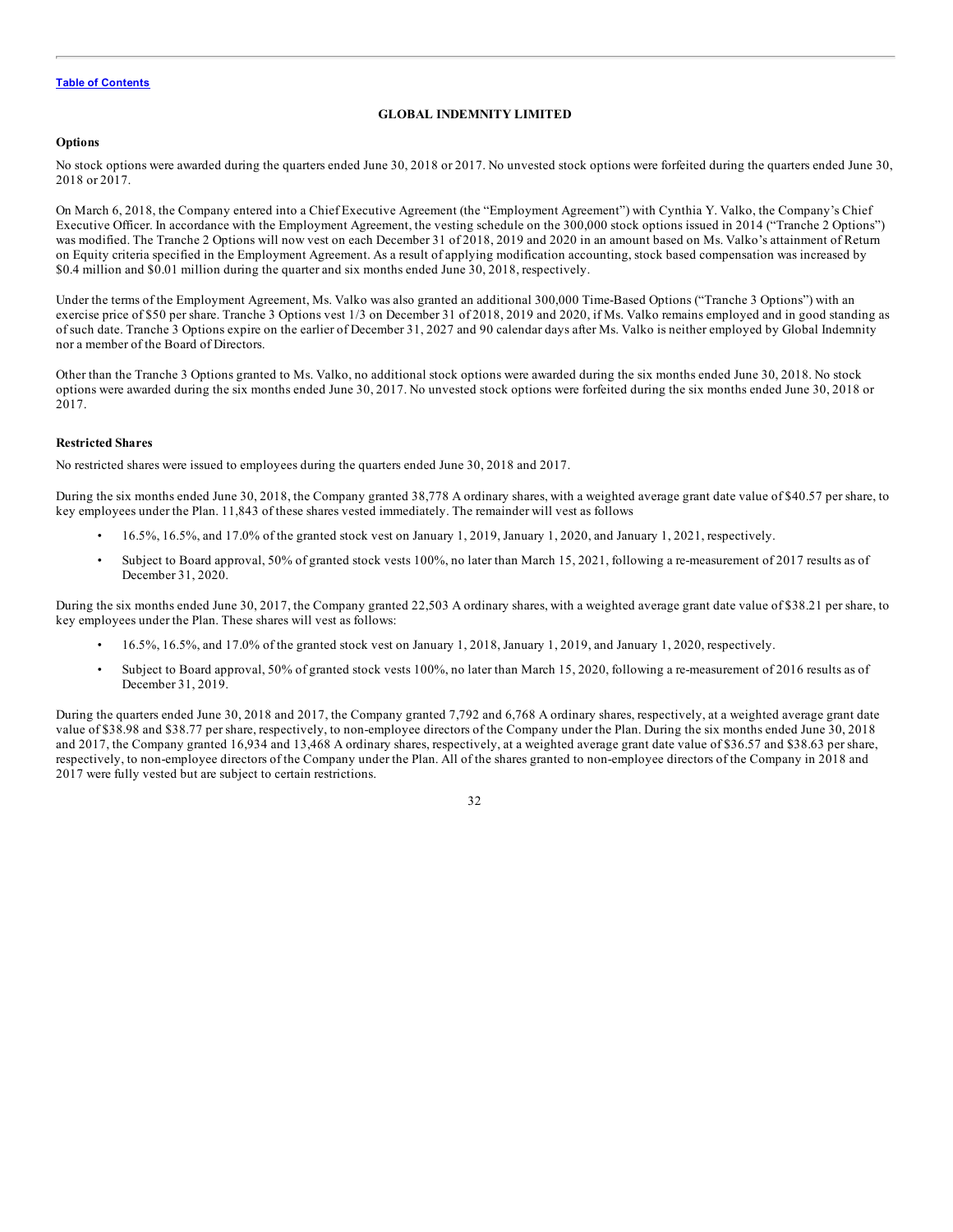#### **12. Earnings Per Share**

Earnings per share have been computed using the weighted average number of ordinary shares and ordinary share equivalents outstanding during the period.

The following table sets forth the computation of basic and diluted earnings per share:

|                                                         |            | <b>Ouarters Ended June 30,</b> | Six Months Ended June 30. |            |  |
|---------------------------------------------------------|------------|--------------------------------|---------------------------|------------|--|
| (Dollars in thousands, except share and per share data) | 2018       | 2017                           | 2018                      | 2017       |  |
| Net income                                              | 7.192      | 10.089                         | 12.893                    | 22.371     |  |
| Basic earnings per share:                               |            |                                |                           |            |  |
| Weighted average shares outstanding $-$ basic           | 14,092,397 | 17,335,914                     | 14,073,813                | 17,326,019 |  |
| Net income per share                                    | 0.51       | 0.58                           | 0.92                      | .29        |  |
| Diluted earnings per share:                             |            |                                |                           |            |  |
| Weighted average shares outstanding – diluted           | 14,334,600 | 17,690,879                     | 14,308,264                | 17,670,636 |  |
| Net income per share                                    | 0.50       | 0.57                           | 0.90                      | 1.27       |  |

A reconciliation of weighted average shares for basic earnings per share to weighted average shares for diluted earnings per share is as follows:

|                                                        | <b>Ouarters Ended June 30,</b> |            | Six Months Ended June 30. |            |
|--------------------------------------------------------|--------------------------------|------------|---------------------------|------------|
|                                                        | 2018                           | 2017       | 2018                      | 2017       |
| Weighted average shares for basic earnings per share   | 14.092.397                     | 17.335.914 | 14.073.813                | 17,326,019 |
| Non-vested restricted stock                            | 76,775                         | 153.471    | 70.244                    | 146.992    |
| Options                                                | 165,428                        | 201.494    | 164,207                   | 197.625    |
| Weighted average shares for diluted earnings per share | 14,334,600                     | 17.690.879 | 14.308.264                | 17,670,636 |

The weighted average shares outstanding used to determine dilutive earnings per share for the quarter and six months ended June 30, 2018 does not include 600,000 shares which were deemed to be anti-dilutive. There were no anti-dilutive shares for the quarter or six months ended June 30, 2017.

#### **13. Segment Information**

The Company manages its business through three business segments. Commercial Lines offers specialty property and casualty products designed for product lines such as Small Business Binding Authority, Property Brokerage, and Programs. Personal Lines offers specialty personal lines and agricultural coverage. Reinsurance Operations provides reinsurance solutions through brokers and primary writers including insurance and reinsurance companies.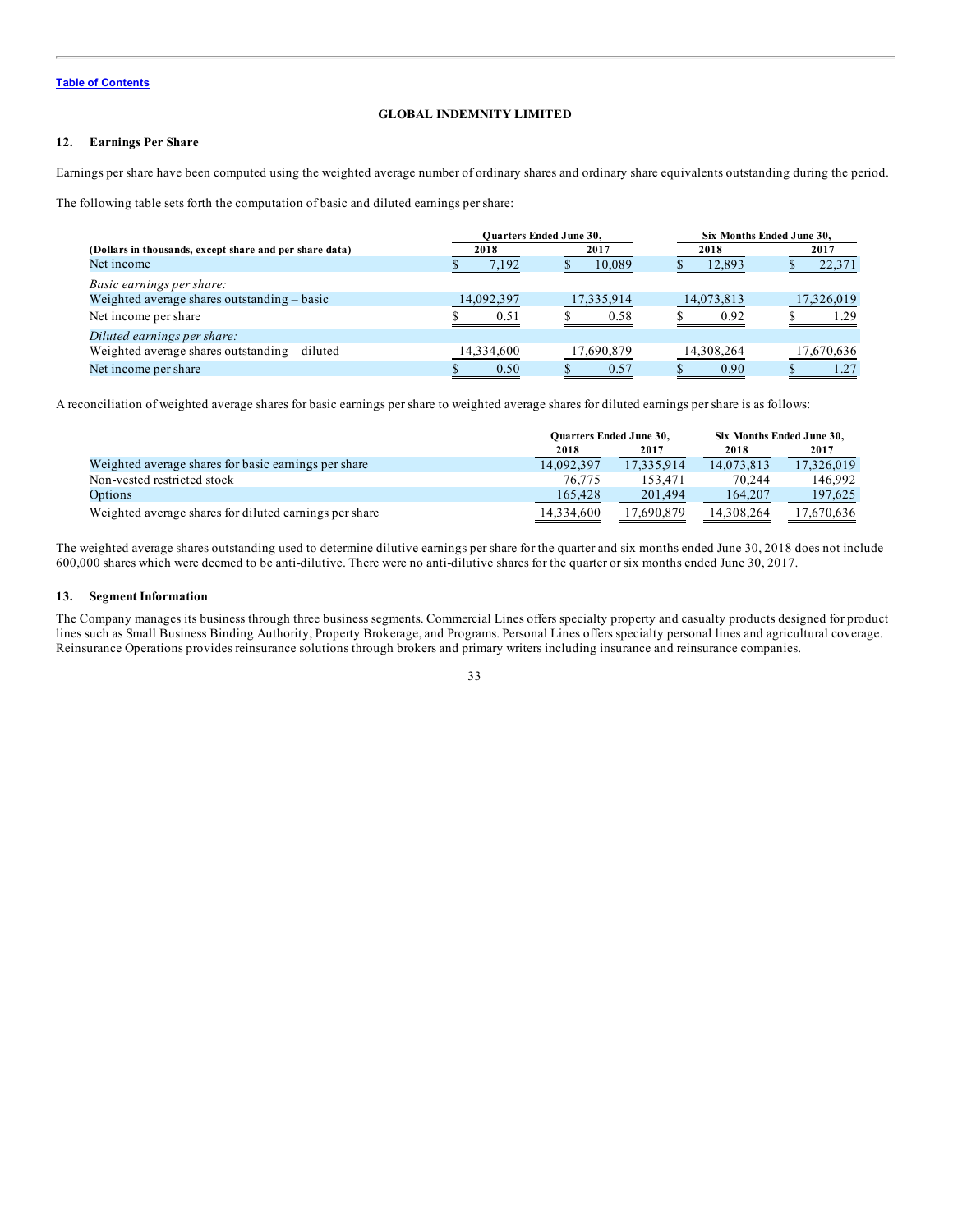#### **GLOBAL INDEMNITY LIMITED**

The following are tabulations of business segment information for the quarters and six months ended June 30, 2018 and 2017.

| <b>Ouarter Ended June 30, 2018:</b><br>(Dollars in thousands) | Commercial<br>Lines $(1)$ | Personal<br>Lines $(1)$ | Reinsurance<br>Operations (2) | <b>Total</b> |
|---------------------------------------------------------------|---------------------------|-------------------------|-------------------------------|--------------|
| <b>Revenues:</b>                                              |                           |                         |                               |              |
| Gross premiums written                                        | 69,973                    | \$68,545(6)             | 20,299                        | 158,817      |
| Net premiums written                                          | 61,350                    | \$54,807                | 20,297                        | 136,454      |
| Net premiums earned                                           | 52,252                    | \$49,880                | \$<br>11,785                  | 113,917      |
| Other income (loss)                                           |                           | 472                     | (148)                         | 324          |
| Total revenues                                                | 52,252                    | 50,352                  | 11,637                        | 114,241      |
| <b>Losses and Expenses:</b>                                   |                           |                         |                               |              |
| Net losses and loss adjustment expenses                       | 25,095                    | 30,009                  | 3,757                         | 58,861       |
| Acquisition costs and other underwriting expenses             | 21,051(3)                 | 22,227(4)               | 4,235                         | 47,513       |
| Income (loss) from segments                                   | 6,106                     | (1,884)                 | 3,645                         | \$<br>7,867  |
| <b>Unallocated Items:</b>                                     |                           |                         |                               |              |
| Net investment income                                         |                           |                         |                               | 10,954       |
| Net realized investment gain                                  |                           |                         |                               | 2,830        |
| Corporate and other operating expenses                        |                           |                         |                               | (10,918)     |
| Interest expense                                              |                           |                         |                               | (4,940)      |
| Income before income taxes                                    |                           |                         |                               | 5,793        |
| Income tax benefit                                            |                           |                         |                               | 1,399        |
| Net income                                                    |                           |                         |                               | 7,192        |
| Total assets                                                  | \$896,698                 | \$523,813               | 561,308(5)                    | \$1,981,819  |

**(1)** Includes business ceded to the Company's Reinsurance Operations.

External business only, excluding business assumed from affiliates.

**(3)** Includes federal excise tax of \$116 relating to cessions from Commercial Lines to Reinsurance Operations.

**(4)** Includes federal excise tax of \$137 relating to cessions from Personal Lines to Reinsurance Operations.

**(5)** Comprised of Global Indemnity Reinsurance's total assets less its investment in subsidiaries.

**(6)** Includes (\$989) of business written by American Reliable that was ceded to insurance companies owned by Assurant under a 100% quota share reinsurance agreement.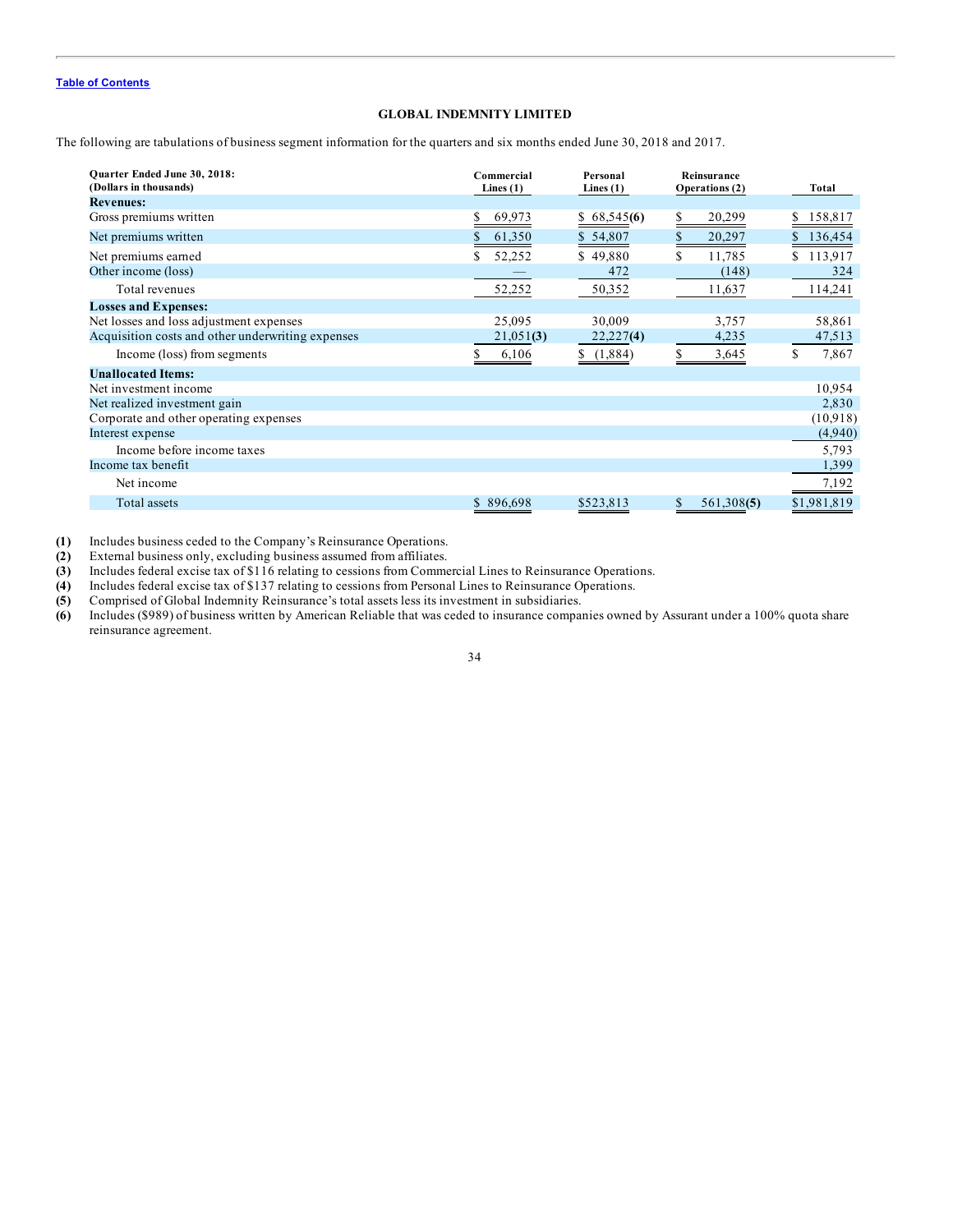## **GLOBAL INDEMNITY LIMITED**

| Quarter Ended June 30, 2017:<br>(Dollars in thousands) | Commercial<br>Personal<br>Lines $(1)$<br>Lines $(1)$ |                | Reinsurance<br>Operations (2) | Total       |
|--------------------------------------------------------|------------------------------------------------------|----------------|-------------------------------|-------------|
| <b>Revenues:</b>                                       |                                                      |                |                               |             |
| Gross premiums written                                 | 56,752                                               | 69,572(6)      | 17,570                        | 143,894     |
| Net premiums written                                   | 49,439                                               | \$56,789       | 17,569                        | 123,797     |
| Net premiums earned                                    | 43,519                                               | \$53,171       | 10,383                        | 107,073     |
| Other income                                           | 78                                                   | 1,618          | 86                            | 1,782       |
| Total revenues                                         | 43,597                                               | 54,789         | 10,469                        | 108,855     |
| <b>Losses and Expenses:</b>                            |                                                      |                |                               |             |
| Net losses and loss adjustment expenses                | 14.169                                               | 39,161         | 4,370                         | 57,700      |
| Acquisition costs and other underwriting expenses      | 18,142(3)                                            | 22,058(4)      | 3,257                         | 43,457      |
| Income (loss) from segments                            | 11,286                                               | (6, 430)<br>S. | 2,842                         | \$<br>7,698 |
| <b>Unallocated Items:</b>                              |                                                      |                |                               |             |
| Net investment income                                  |                                                      |                |                               | 8,840       |
| Net realized investment losses                         |                                                      |                |                               | (662)       |
| Corporate and other operating expenses                 |                                                      |                |                               | (3,361)     |
| Interest expense                                       |                                                      |                |                               | (4,762)     |
| Income before income taxes benefit                     |                                                      |                |                               | 7,753       |
| Income tax benefit                                     |                                                      |                |                               | 2,336       |
| Net income                                             |                                                      |                |                               | 10,089      |
| Total assets                                           | 880,084<br>S.                                        | \$494,079      | \$<br>730,191(5)              | \$2,104,354 |

**(1)** Includes business ceded to the Company's Reinsurance Operations.

**(2)** External business only, excluding business assumed from affiliates.

**(3)** Includes federal excise tax of \$119 relating to cessions from Commercial Lines to Reinsurance Operations.

**(4)** Includes federal excise tax of \$266 relating to cessions from Personal Lines to Reinsurance Operations.

**(5)** Comprised of Global Indemnity Reinsurance's total assets less its investment in subsidiaries.

**(6)** Includes \$191 of business written by American Reliable that was ceded to insurance companies owned by Assurant under a 100% quota share reinsurance agreement.

| Six Months Ended June 30, 2018:<br>(Dollars in thousands) | Commercial<br>Lines $(1)$ | Reinsurance<br>Personal<br>Operations (2)<br>Lines $(1)$ |                  | Total        |
|-----------------------------------------------------------|---------------------------|----------------------------------------------------------|------------------|--------------|
| <b>Revenues:</b>                                          |                           |                                                          |                  |              |
| Gross premiums written                                    | \$123,746                 | \$128,710(6)                                             | 30,608           | 283,064      |
| Net premiums written                                      | 109,656                   | \$104,062                                                | 30,606           | 244,324      |
| Net premiums earned                                       | 99,614                    | \$100,492                                                | \$<br>21,813     | 221,919      |
| Other income (loss)                                       |                           | 975                                                      | (97)             | 878          |
| Total revenues                                            | 99,614                    | 101,467                                                  | 21,716           | 222,797      |
| <b>Losses and Expenses:</b>                               |                           |                                                          |                  |              |
| Net losses and loss adjustment expenses                   | 50,124                    | 57,630                                                   | 7,179            | 114,933      |
| Acquisition costs and other underwriting expenses         | 40,256(3)                 | 44,406(4)                                                | 7,854            | 92,516       |
| Income (loss) from segments                               | 9,234                     | (569)                                                    | 6,683            | 15,348<br>\$ |
| <b>Unallocated Items:</b>                                 |                           |                                                          |                  |              |
| Net investment income                                     |                           |                                                          |                  | 22,358       |
| Net realized investment gain                              |                           |                                                          |                  | 2,514        |
| Corporate and other operating expenses                    |                           |                                                          |                  | (20, 178)    |
| Interest expense                                          |                           |                                                          |                  | (9,801)      |
| Income before income taxes                                |                           |                                                          |                  | 10,241       |
| Income tax benefit                                        |                           |                                                          |                  | 2,652        |
| Net income                                                |                           |                                                          |                  | 12,893       |
| Total assets                                              | \$896,698                 | \$523,813                                                | 561,308(5)<br>\$ | \$1,981,819  |

**(1)** Includes business ceded to the Company's Reinsurance Operations.

**(2)** External business only, excluding business assumed from affiliates.

**(3)** Includes federal excise tax of \$290 relating to cessions from Commercial Lines to Reinsurance Operations.

**(4)** Includes federal excise tax of \$343 relating to cessions from Personal Lines to Reinsurance Operations.

**(5)** Comprised of Global Indemnity Reinsurance's total assets less its investment in subsidiaries.

**(6)** Includes (\$1,856) of business written by American Reliable that was ceded to insurance companies owned by Assurant under a 100% quota share reinsurance agreement.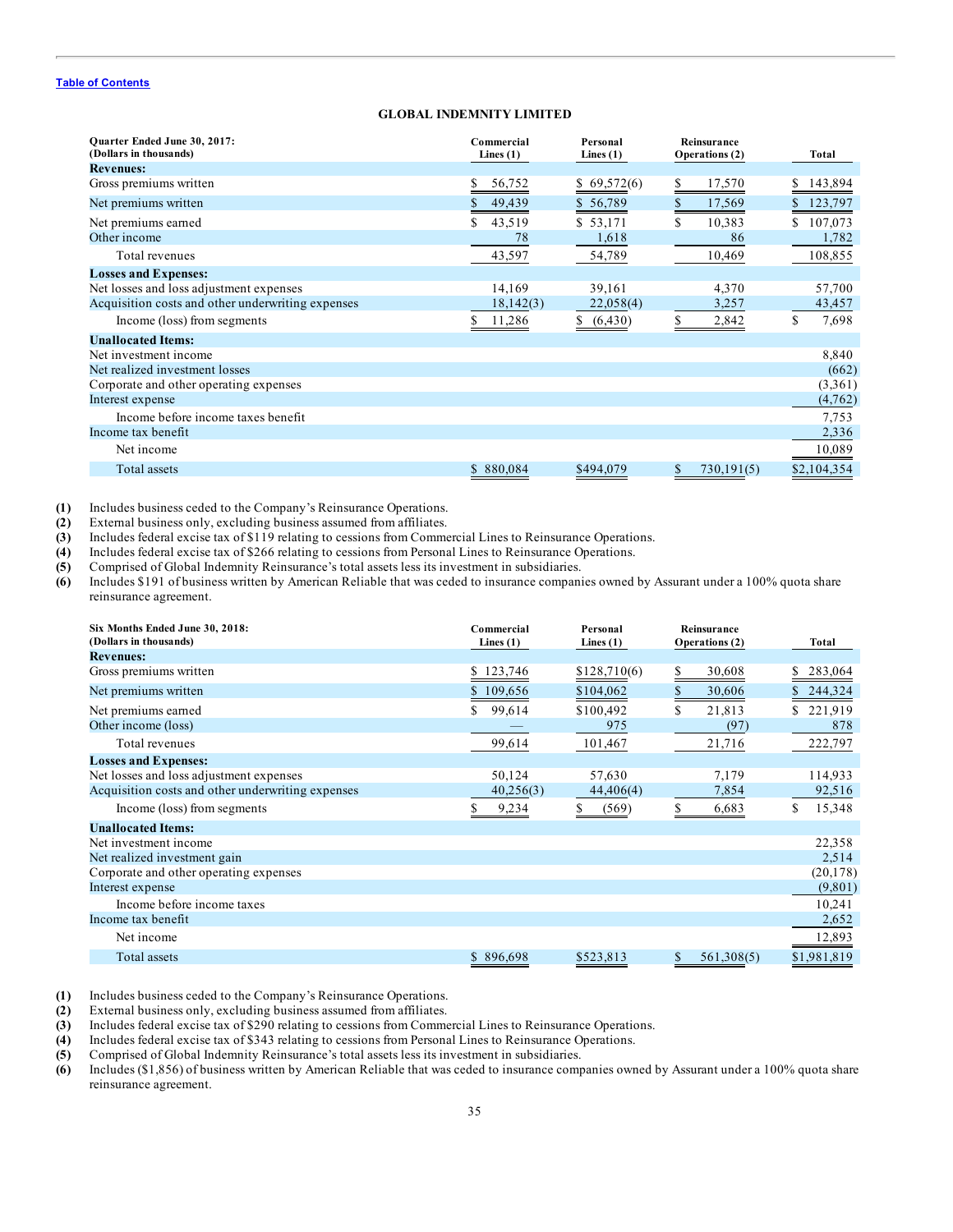# **GLOBAL INDEMNITY LIMITED**

| Six Months Ended June 30, 2017:<br>(Dollars in thousands) | Commercial<br>Lines $(1)$ | Personal<br>Lines $(1)$ | Reinsurance<br>Operations (2) | Total        |
|-----------------------------------------------------------|---------------------------|-------------------------|-------------------------------|--------------|
| <b>Revenues:</b>                                          |                           |                         |                               |              |
| Gross premiums written                                    | 102,663                   | \$131,589(6)            | 33,393                        | 267,645      |
| Net premiums written                                      | 90,554                    | \$111,372               | 33,377                        | 235,303      |
| Net premiums earned                                       | 88,511                    | \$111,834               | 19,854                        | 220,199      |
| Other income                                              | 78                        | 2,899                   | 173                           | 3,150        |
| Total revenues                                            | 88,589                    | 114,733                 | 20,027                        | 223,349      |
| <b>Losses and Expenses:</b>                               |                           |                         |                               |              |
| Net losses and loss adjustment expenses                   | 34,593                    | 77,876                  | 7,792                         | 120,261      |
| Acquisition costs and other underwriting expenses         | 37,161(3)                 | 46,592(4)               | 6,255                         | 90,008       |
| Income (loss) from segments                               | 16,835                    | (9,735)                 | 5,980                         | \$<br>13,080 |
| <b>Unallocated Items:</b>                                 |                           |                         |                               |              |
| Net investment income                                     |                           |                         |                               | 17,484       |
| Net realized investment gain                              |                           |                         |                               | 113          |
| Corporate and other operating expenses                    |                           |                         |                               | (6, 415)     |
| Interest expense                                          |                           |                         |                               | (7,229)      |
| Income before income taxes                                |                           |                         |                               | 17,033       |
| Income tax benefit                                        |                           |                         |                               | 5,338        |
| Net income                                                |                           |                         |                               | 22,371       |
| Total assets                                              | 880,084                   | \$494,079               | 730,191(5)<br>S               | \$2,104,354  |

External business only, excluding business assumed from affiliates.

(1) Includes business ceded to the Company's Reinsurance Operations.<br>
(2) External business only, excluding business assumed from affiliates.<br>
(3) Includes federal excise tax of \$239 relating to cessions from Comme **(3)** Includes federal excise tax of \$239 relating to cessions from Commercial Lines to Reinsurance Operations.

**(4)** Includes federal excise tax of \$559 relating to cessions from Personal Lines to Reinsurance Operations.

**(5)** Comprised of Global Indemnity Reinsurance's total assets less its investment in subsidiaries.

**(6)** Includes \$1,242 of business written by American Reliable that was ceded to insurance companies owned by Assurant under a 100% quota share reinsurance agreement.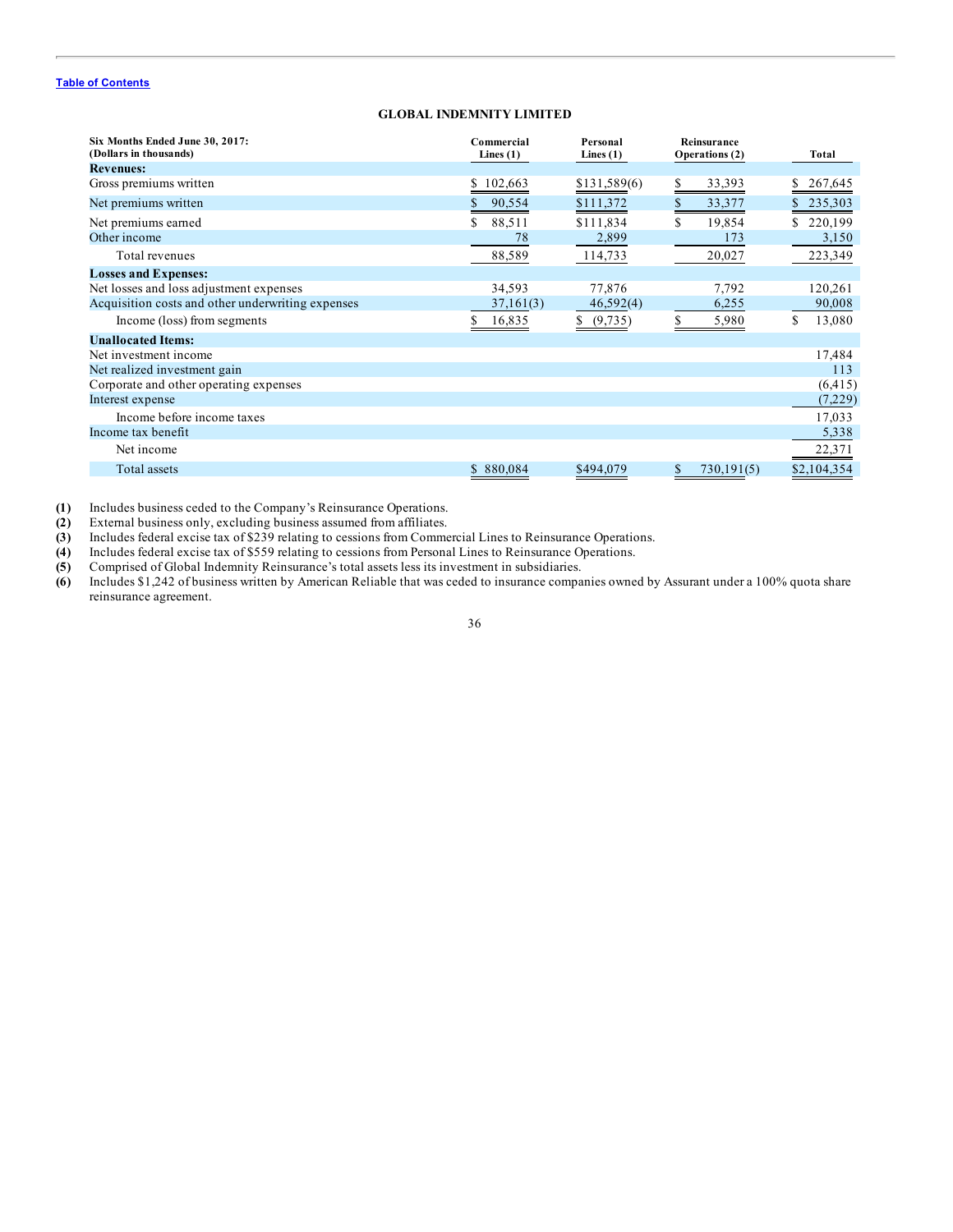# **GLOBAL INDEMNITY LIMITED**

### **14. Condensed Consolidating Financial Information Provided in Connection with Outstanding Debt of Subsidiaries**

The following tables present condensed consolidating balance sheets at June 30, 2018 and December 31, 2017, condensed consolidating statements of operations and condensed consolidating statements of comprehensive income for the quarters and

six months ended June 30, 2018 and 2017, and condensed consolidating statements of cash flows for the six months ended June 30, 2018 and 2017. GIGI is a 100% owned subsidiary of the Company. See Note 7 for information on the Company's debt obligations.

| <b>Condensed Consolidating Balance Sheets</b><br>at June 30, 2018 (in thousands) | Global<br>Indemnity<br>Limited<br>(Parent co-<br>obligor) | Global<br>Indemnity<br>Group, Inc.<br>(Subsidiary<br>co-obligor) | <b>Other Global</b><br><b>Indemnity Limited</b><br>Subsidiaries and<br><b>Eliminations</b> (non-co-<br>obligor subsidiaries (1) | Consolidating<br>Adjustments (2) | Global<br>Indemnity<br>Limited<br>Consolidated |
|----------------------------------------------------------------------------------|-----------------------------------------------------------|------------------------------------------------------------------|---------------------------------------------------------------------------------------------------------------------------------|----------------------------------|------------------------------------------------|
| <b>ASSETS</b>                                                                    |                                                           |                                                                  |                                                                                                                                 |                                  |                                                |
| Total investments                                                                | S<br>17,712                                               | \$313,031                                                        | \$<br>1,174,415                                                                                                                 | \$                               | \$1,505,158                                    |
| Cash and cash equivalents                                                        | 1,385                                                     | 1,461                                                            | 44,292                                                                                                                          |                                  | 47,138                                         |
| Investments in subsidiaries                                                      | 1,218,698                                                 | 323,017                                                          | 39,581                                                                                                                          | (1,581,296)                      |                                                |
| Due from subsidiaries and affiliates                                             | 4,507                                                     | (8,334)                                                          | 3,827                                                                                                                           |                                  |                                                |
| Notes receivable – affiliate                                                     | $\overline{\phantom{0}}$                                  | 80,049                                                           | 845,498                                                                                                                         | (925, 547)                       |                                                |
| Interest receivable – affiliate                                                  |                                                           | 3,285                                                            | 29,114                                                                                                                          | (32, 399)                        | $\qquad \qquad -$                              |
| Premiums receivable, net                                                         | $\overline{\phantom{0}}$                                  |                                                                  | 92,567                                                                                                                          |                                  | 92,567                                         |
| Reinsurance receivables, net                                                     |                                                           |                                                                  | 96,568                                                                                                                          |                                  | 96,568                                         |
| Funds held by ceding insurers                                                    | $\overline{\phantom{0}}$                                  |                                                                  | 52,110                                                                                                                          | $\overline{\phantom{0}}$         | 52,110                                         |
| Federal income taxes receivable                                                  | $\equiv$                                                  | 9,687                                                            | 304                                                                                                                             | $\equiv$                         | 9.991                                          |
| Deferred federal income taxes                                                    | $\overline{\phantom{0}}$                                  | 26,913                                                           | 5,930                                                                                                                           |                                  | 32,843                                         |
| Deferred acquisition costs                                                       | $\equiv$                                                  |                                                                  | 65,504                                                                                                                          | $\equiv$                         | 65,504                                         |
| Intangible assets                                                                |                                                           |                                                                  | 22,285                                                                                                                          |                                  | 22,285                                         |
| Goodwill                                                                         |                                                           | $\overline{\phantom{a}}$                                         | 6,521                                                                                                                           | $\overline{\phantom{0}}$         | 6,521                                          |
| Prepaid reinsurance premiums                                                     |                                                           |                                                                  | 25,237                                                                                                                          | $\overline{\phantom{0}}$         | 25,237                                         |
| Receivable for securities sold                                                   |                                                           | $\frac{1}{2}$                                                    |                                                                                                                                 | <u>a a</u>                       |                                                |
| Other assets                                                                     | 8,057                                                     | 8,009                                                            | 17,216                                                                                                                          | (7, 385)                         | 25,897                                         |
| <b>Total</b> assets                                                              | \$1,250,359                                               | \$757,118                                                        | $\mathbb{S}$<br>2,520,969                                                                                                       | $\mathbb{S}$<br>(2,546,627)      | \$1,981,819                                    |
| <b>LIABILITIES AND SHAREHOLDERS' EQUITY</b>                                      |                                                           |                                                                  |                                                                                                                                 |                                  |                                                |
| Liabilities:                                                                     |                                                           |                                                                  |                                                                                                                                 |                                  |                                                |
| Unpaid losses and loss adjustment expenses                                       | \$<br>$\overline{\phantom{0}}$                            | \$<br>$\qquad \qquad$                                            | \$<br>613,670                                                                                                                   | \$                               | 613,670<br>\$                                  |
| Unearned premiums                                                                |                                                           |                                                                  | 304,188                                                                                                                         | $\qquad \qquad$                  | 304,188                                        |
| Ceded balances payable                                                           |                                                           |                                                                  | 21,848                                                                                                                          |                                  | 21,848                                         |
| Payable for securities purchased                                                 |                                                           | (3,041)                                                          | 3,594                                                                                                                           | Ξ,                               | 553                                            |
| Contingent commissions                                                           |                                                           |                                                                  | 6,496                                                                                                                           | $\equiv$                         | 6,496                                          |
| Debt                                                                             | Ш,                                                        | 294,709                                                          |                                                                                                                                 | (7,385)                          | 287,324                                        |
| Notes payable $-$ affiliates                                                     | 520,498                                                   | 400,000                                                          | 5,049                                                                                                                           | (925, 547)                       |                                                |
| Accrued interest payable - affiliates                                            | 17,335                                                    | 13,594                                                           | 1,470                                                                                                                           | (32, 399)                        |                                                |
| Other liabilities                                                                | 10,109                                                    | 12,276                                                           | 22,926                                                                                                                          | 12                               | 45,323                                         |
| <b>Total liabilities</b>                                                         | 547,942                                                   | 717,538                                                          | 979,241                                                                                                                         | (965, 319)                       | 1,279,402                                      |
| Shareholders' equity                                                             |                                                           |                                                                  |                                                                                                                                 |                                  |                                                |
| Total shareholders' equity                                                       | 702,417                                                   | 39,580                                                           | 1,541,728                                                                                                                       | (1,581,308)                      | 702,417                                        |
| Total liabilities and shareholders' equity                                       | \$1,250,359                                               | \$757,118                                                        | \$<br>2,520,969                                                                                                                 | \$<br>(2,546,627)                | \$1,981,819                                    |

(1) Includes all other subsidiaries of Global Indemnity Limited and eliminations

(2) Includes Parent co-obligor and subsidiary co-obligor consolidating adjustments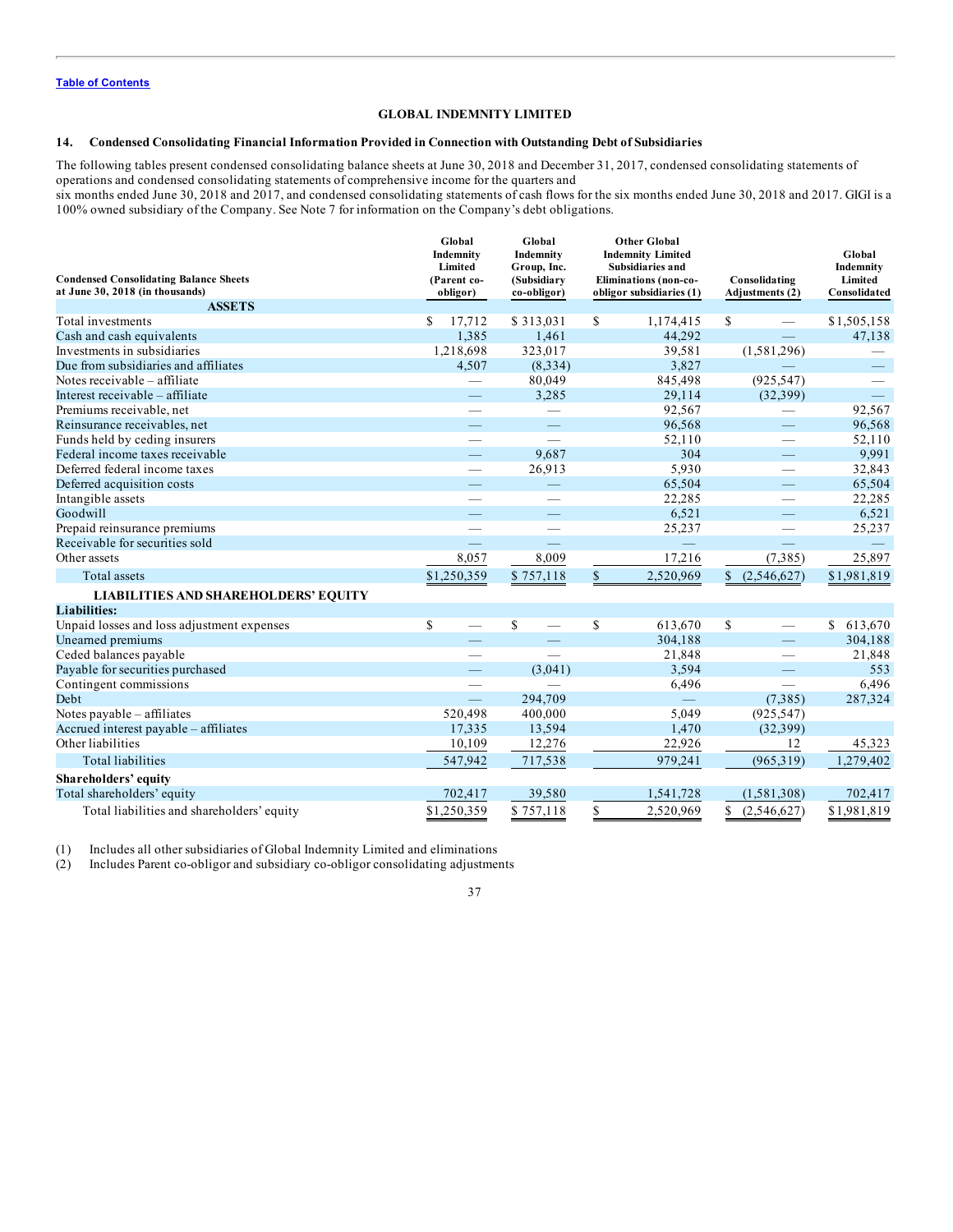| <b>Condensed Consolidating Balance Sheets</b><br>at December 31, 2017 (in thousands) | Global<br><b>Indemnity</b><br>Limited<br>(Parent co-<br>obligor) | Global<br>Indemnity<br>Group, Inc.<br>(Subsidiary<br>co-obligor) | <b>Other Global</b><br><b>Indemnity Limited</b><br>Subsidiaries and<br><b>Eliminations</b> (non-co-<br>obligor subsidiaries (1) | Consolidating<br>Adjustments (2) | Global<br>Indemnity<br>Limited<br>Consolidated |
|--------------------------------------------------------------------------------------|------------------------------------------------------------------|------------------------------------------------------------------|---------------------------------------------------------------------------------------------------------------------------------|----------------------------------|------------------------------------------------|
| <b>ASSETS</b>                                                                        |                                                                  |                                                                  |                                                                                                                                 |                                  |                                                |
| Total investments                                                                    | S<br>13,118                                                      | \$309,891                                                        | \$<br>1,136,477                                                                                                                 | \$                               | \$1,459,486                                    |
| Cash and cash equivalents                                                            | 11,089                                                           | 7,749                                                            | 55,576                                                                                                                          |                                  | 74,414                                         |
| Investments in subsidiaries                                                          | 1,207,590                                                        | 321,194                                                          | 62,950                                                                                                                          | (1, 591, 734)                    |                                                |
| Due from subsidiaries and affiliates                                                 | 4,618                                                            | (6,513)                                                          | 1,895                                                                                                                           |                                  |                                                |
| Notes receivable – affiliate                                                         |                                                                  | 80,049                                                           | 845,498                                                                                                                         | (925, 547)                       |                                                |
| Interest receivable – affiliate                                                      |                                                                  | 2,721                                                            | 30,642                                                                                                                          | (33, 363)                        |                                                |
| Premiums receivable, net                                                             | $\overline{\phantom{0}}$                                         |                                                                  | 84,386                                                                                                                          |                                  | 84,386                                         |
| Reinsurance receivables, net                                                         |                                                                  |                                                                  | 105,060                                                                                                                         |                                  | 105,060                                        |
| Funds held by ceding insurers                                                        |                                                                  |                                                                  | 45,300                                                                                                                          | ÷.                               | 45,300                                         |
| Federal income taxes receivable                                                      | $\overline{\phantom{0}}$                                         | 7,560                                                            | 2,489                                                                                                                           | 283                              | 10,332                                         |
| Deferred federal income taxes                                                        |                                                                  | 21,533                                                           | 4,833                                                                                                                           | (170)                            | 26,196                                         |
| Deferred acquisition costs                                                           |                                                                  |                                                                  | 61,647                                                                                                                          |                                  | 61,647                                         |
| Intangible assets                                                                    |                                                                  | $\overline{\phantom{a}}$                                         | 22,549                                                                                                                          |                                  | 22,549                                         |
| Goodwill                                                                             |                                                                  |                                                                  | 6,521                                                                                                                           |                                  | 6,521                                          |
| Prepaid reinsurance premiums                                                         |                                                                  | $\overline{\phantom{a}}$                                         | 28,851                                                                                                                          | $\overline{\phantom{0}}$         | 28,851                                         |
| Receivable for securities sold                                                       |                                                                  | (403)                                                            | 1,946                                                                                                                           | <u>a a</u>                       | 1,543                                          |
| Other assets                                                                         | 20,681                                                           | 52,806                                                           | 21,897                                                                                                                          | (20,000)                         | 75,384                                         |
| Total assets                                                                         | \$1,257,096                                                      | \$796,587                                                        | $\mathbb{S}$<br>2,518,517                                                                                                       | (2,570,531)<br>$\mathbb{S}^-$    | \$2,001,669                                    |
| <b>LIABILITIES AND SHAREHOLDERS' EQUITY</b>                                          |                                                                  |                                                                  |                                                                                                                                 |                                  |                                                |
| <b>Liabilities:</b>                                                                  |                                                                  |                                                                  |                                                                                                                                 |                                  |                                                |
| Unpaid losses and loss adjustment expenses                                           | $\mathbb{S}$<br>$\overline{\phantom{m}}$                         | \$                                                               | $\mathbf S$<br>634,664                                                                                                          | \$                               | 634,664<br>\$                                  |
| Unearned premiums                                                                    |                                                                  |                                                                  | 285,397                                                                                                                         | $\equiv$                         | 285,397                                        |
| Ceded balances payable                                                               | $\overline{\phantom{0}}$                                         | $\overline{\phantom{0}}$                                         | 10,851                                                                                                                          |                                  | 10,851                                         |
| Payable for securities purchased                                                     |                                                                  |                                                                  |                                                                                                                                 | $\frac{1}{2}$                    |                                                |
| Contingent commissions                                                               |                                                                  |                                                                  | 7,984                                                                                                                           | $\overline{\phantom{0}}$         | 7,984                                          |
| <b>Debt</b>                                                                          | 222,483                                                          | 72,230                                                           |                                                                                                                                 | $\equiv$                         | 294,713                                        |
| Notes payable - affiliates                                                           | 290,498                                                          | 630,000                                                          | 5,049                                                                                                                           | (925, 547)                       |                                                |
| Accrued interest payable – affiliates                                                | 12,465                                                           | 19,574                                                           | 1,324                                                                                                                           | (33,363)                         |                                                |
| Other liabilities                                                                    | 13,256                                                           | 11,832                                                           | 44,578                                                                                                                          | (20,000)                         | 49,666                                         |
| <b>Total liabilities</b>                                                             | 538,702                                                          | 733,636                                                          | 989,847                                                                                                                         | (978, 910)                       | 1,283,275                                      |
| Shareholders' equity                                                                 |                                                                  |                                                                  |                                                                                                                                 |                                  |                                                |
| Total shareholders' equity                                                           | 718,394                                                          | 62,951                                                           | 1,528,670                                                                                                                       | (1,591,621)                      | 718,394                                        |
| Total liabilities and shareholders' equity                                           | \$1,257,096                                                      | \$796,587                                                        | \$<br>2,518,517                                                                                                                 | \$(2,570,531)                    | \$2,001,669                                    |

**GLOBAL INDEMNITY LIMITED**

(1) Includes all other subsidiaries of Global Indemnity Limited and eliminations

(2) Includes Parent co-obligor and subsidiary co-obligor consolidating adjustments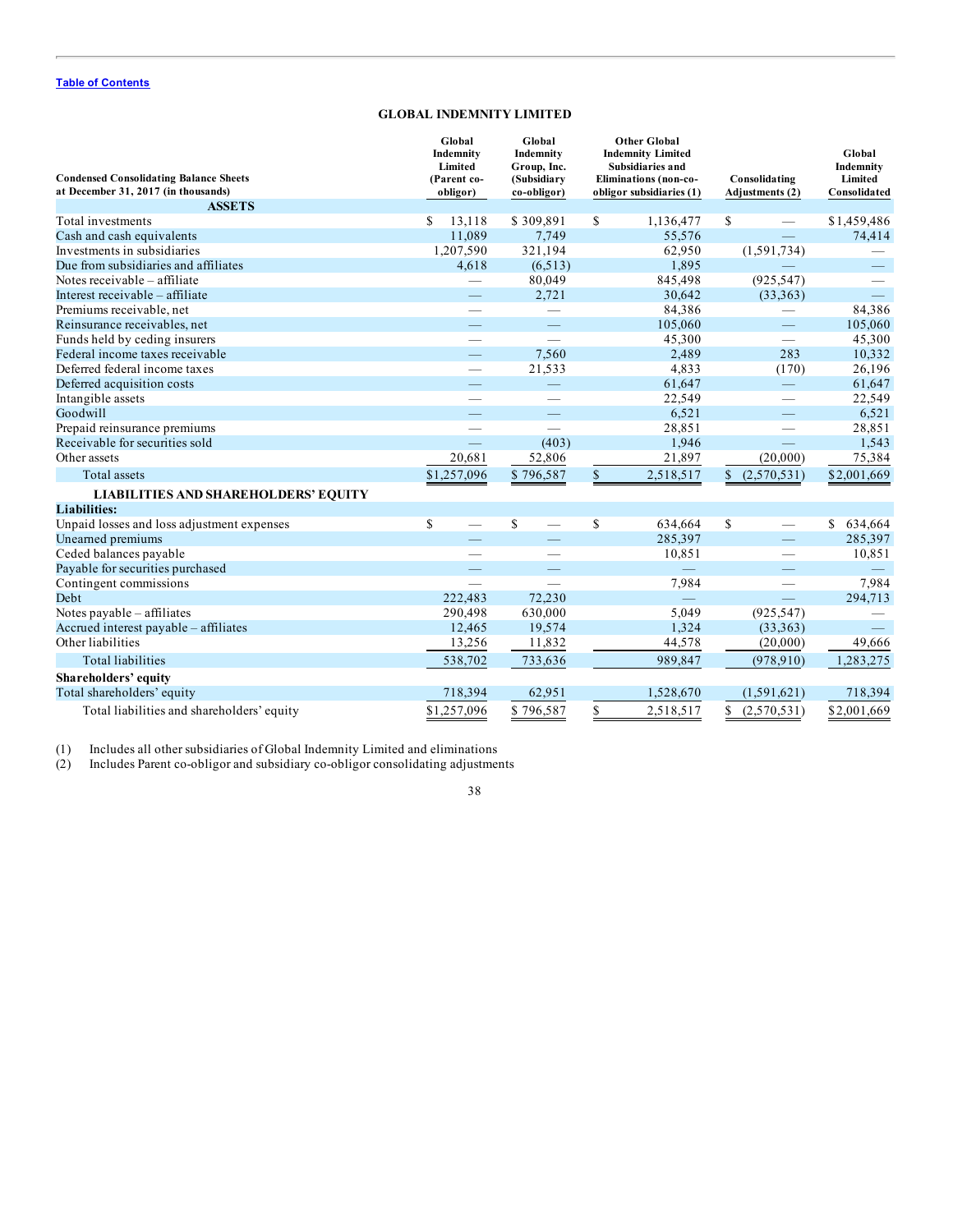## **GLOBAL INDEMNITY LIMITED**

| <b>Condensed Consolidating Statements of Operations</b><br>for the Quarter Ended June 30, 2018 (in thousands) | Global<br>Indemnity<br>Limited<br>(Parent co-<br>obligor) | Global<br>Indemnity<br>Group, Inc.<br>(Subsidiary<br>co-obligor) | <b>Other Global</b><br><b>Indemnity Limited</b><br>Subsidiaries and<br><b>Eliminations</b> (non-co-<br>obligor subsidiaries (1) | Consolidating<br><b>Adjustments (2)</b> | Global<br>Indemnity<br>Limited<br>Consolidated |
|---------------------------------------------------------------------------------------------------------------|-----------------------------------------------------------|------------------------------------------------------------------|---------------------------------------------------------------------------------------------------------------------------------|-----------------------------------------|------------------------------------------------|
| <b>Revenues:</b>                                                                                              |                                                           |                                                                  |                                                                                                                                 |                                         |                                                |
| Net premiums earned                                                                                           | S                                                         | S                                                                | 113,917                                                                                                                         | S                                       | 113,917                                        |
| Net investment income                                                                                         | 205                                                       | 2,711                                                            | 20,316                                                                                                                          | (12, 278)                               | 10,954                                         |
| Net realized investment gains (losses)                                                                        | (20)                                                      | 3,066                                                            | (216)                                                                                                                           |                                         | 2,830                                          |
| Other income                                                                                                  |                                                           | 14                                                               | 310                                                                                                                             |                                         | 324                                            |
| Total revenues                                                                                                | 185                                                       | 5,791                                                            | 134,327                                                                                                                         | (12, 278)                               | 128,025                                        |
| <b>Losses and Expenses:</b>                                                                                   |                                                           |                                                                  |                                                                                                                                 |                                         |                                                |
| Net losses and loss adjustment expenses                                                                       |                                                           |                                                                  | 58,861                                                                                                                          |                                         | 58,861                                         |
| Acquisition costs and other underwriting expenses                                                             |                                                           |                                                                  | 47,513                                                                                                                          |                                         | 47,513                                         |
| Corporate and other operating expenses                                                                        | 4,719                                                     | 5,927                                                            | 272                                                                                                                             |                                         | 10,918                                         |
| Interest expense                                                                                              | 5,379                                                     | 11,718                                                           | 121                                                                                                                             | (12, 278)                               | 4,940                                          |
| Income (loss) before equity in net income (loss) of                                                           |                                                           |                                                                  |                                                                                                                                 |                                         |                                                |
| subsidiaries and income taxes                                                                                 | (9,913)                                                   | (11, 854)                                                        | 27,560                                                                                                                          |                                         | 5,793                                          |
| Equity in net income (loss) of subsidiaries                                                                   | 17,105                                                    | 3,108                                                            | (6,428)                                                                                                                         | (13, 785)                               |                                                |
| Income (loss) before income taxes                                                                             | 7,192                                                     | (8,746)                                                          | 21,132                                                                                                                          | (13,785)                                | 5,793                                          |
| Income tax benefit                                                                                            |                                                           | (2,312)                                                          | 913                                                                                                                             |                                         | (1,399)                                        |
| Net income (loss)                                                                                             | 7,192                                                     | (6, 434)                                                         | 20,219                                                                                                                          | (13, 785)                               | 7,192                                          |

(1) Includes all other subsidiaries of Global Indemnity Limited and eliminations

(2) Includes Parent co-obligor and subsidiary co-obligor consolidating adjustments

| <b>Condensed Consolidating Statements of Operations</b><br>for the Quarter Ended June 30, 2017 (in thousands) | Global<br>Indemnity<br>Limited<br>(Parent co-<br>obligor) |       | Global<br>Indemnity<br>Group, Inc.<br>(Subsidiary<br>co-obligor) |   | <b>Other Global</b><br><b>Indemnity Limited</b><br>Subsidiaries and<br><b>Eliminations</b> (non-co-<br>obligor<br>subsidiaries (1) | Consolidating<br>Adjustments (2) | Global<br>Indemnity<br>Limited<br>Consolidated |
|---------------------------------------------------------------------------------------------------------------|-----------------------------------------------------------|-------|------------------------------------------------------------------|---|------------------------------------------------------------------------------------------------------------------------------------|----------------------------------|------------------------------------------------|
| <b>Revenues:</b>                                                                                              |                                                           |       |                                                                  |   |                                                                                                                                    |                                  |                                                |
| Net premiums earned                                                                                           | \$                                                        | S     |                                                                  | S | 107,073                                                                                                                            | \$                               | 107,073                                        |
| Net investment income                                                                                         |                                                           | 142   | 1,183                                                            |   | 18,959                                                                                                                             | (11, 444)                        | 8,840                                          |
| Net realized investment gains (losses)                                                                        |                                                           | (242) | (1,026)                                                          |   | 606                                                                                                                                |                                  | (662)                                          |
| Other income                                                                                                  |                                                           |       | 1,149                                                            |   | 633                                                                                                                                |                                  | 1,782                                          |
| Total revenues                                                                                                |                                                           | (100) | 1,306                                                            |   | 127,271                                                                                                                            | (11, 444)                        | 117,033                                        |
| <b>Losses and Expenses:</b>                                                                                   |                                                           |       |                                                                  |   |                                                                                                                                    |                                  |                                                |
| Net losses and loss adjustment expenses                                                                       |                                                           |       |                                                                  |   | 57,700                                                                                                                             |                                  | 57,700                                         |
| Acquisition costs and other underwriting expenses                                                             |                                                           |       |                                                                  |   | 43,457                                                                                                                             |                                  | 43,457                                         |
| Corporate and other operating expenses                                                                        |                                                           | 920   | (4,331)                                                          |   | 6,772                                                                                                                              |                                  | 3,361                                          |
| Interest expense                                                                                              | 5,051                                                     |       | 11,075                                                           |   | 80                                                                                                                                 | (11, 444)                        | 4,762                                          |
| Income (loss) before equity in net income (loss) of                                                           |                                                           |       |                                                                  |   |                                                                                                                                    |                                  |                                                |
| subsidiaries and income taxes                                                                                 | (6,071)                                                   |       | (5, 438)                                                         |   | 19,262                                                                                                                             |                                  | 7,753                                          |
| Equity in net income (loss) of subsidiaries                                                                   | 16,160                                                    |       | (646)                                                            |   | (3,982)                                                                                                                            | (11, 532)                        |                                                |
| Income (loss) before income taxes                                                                             | 10,089                                                    |       | (6,084)                                                          |   | 15,280                                                                                                                             | (11, 532)                        | 7,753                                          |
| Income tax benefit                                                                                            |                                                           |       | (1,994)                                                          |   | (342)                                                                                                                              |                                  | (2,336)                                        |
| Net income (loss)                                                                                             | 10,089                                                    |       | (4,090)                                                          |   | 15,622                                                                                                                             | (11, 532)                        | 10,089                                         |

(1) Includes all other subsidiaries of Global Indemnity Limited and eliminations

(2) Includes Parent co-obligor and subsidiary co-obligor consolidating adjustments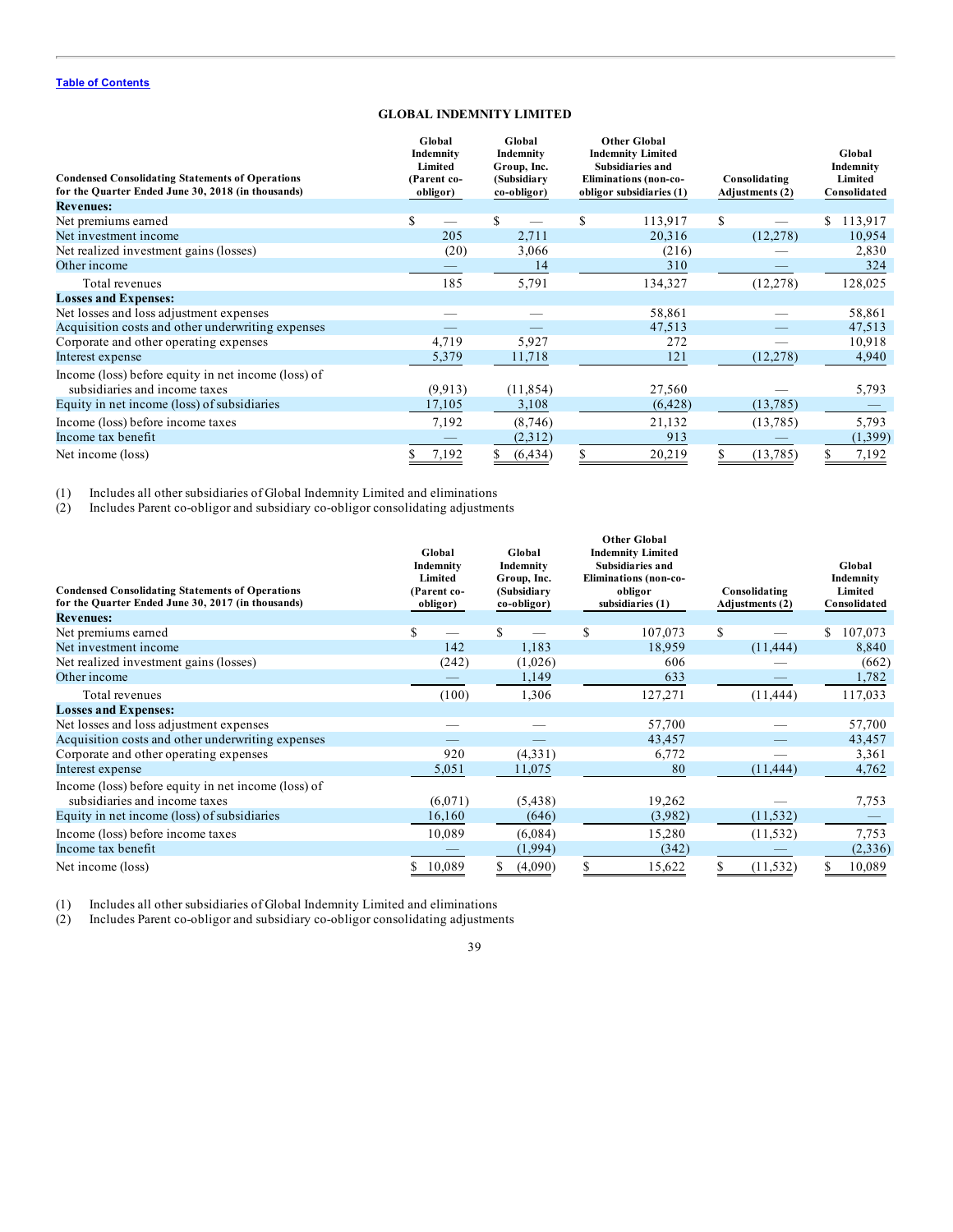# **GLOBAL INDEMNITY LIMITED**

| <b>Condensed Consolidating Statements of Operations</b><br>for the Six Months Ended June 30, 2018 (in thousands) | Global<br>Indemnity<br>Limited<br>(Parent co-<br>obligor) | Global<br>Indemnity<br>Group, Inc.<br>(Subsidiary<br>co-obligor) | <b>Other Global</b><br><b>Indemnity Limited</b><br>Subsidiaries and<br><b>Eliminations</b> (non-co-<br>obligor subsidiaries (1) | Consolidating<br>Adjustments (2) | Global<br>Indemnity<br>Limited<br>Consolidated |
|------------------------------------------------------------------------------------------------------------------|-----------------------------------------------------------|------------------------------------------------------------------|---------------------------------------------------------------------------------------------------------------------------------|----------------------------------|------------------------------------------------|
| <b>Revenues:</b>                                                                                                 |                                                           |                                                                  |                                                                                                                                 |                                  |                                                |
| Net premiums earned                                                                                              | S                                                         | $\mathbf{0}$<br>S                                                | 221,919<br>S                                                                                                                    | \$                               | 221,919<br>S.                                  |
| Net investment income                                                                                            | 337                                                       | 5,912                                                            | 39,940                                                                                                                          | (23, 831)                        | 22,358                                         |
| Net realized investment gains (losses)                                                                           | (20)                                                      | 2,846                                                            | (312)                                                                                                                           |                                  | 2,514                                          |
| Other income                                                                                                     |                                                           | 12                                                               | 866                                                                                                                             |                                  | 878                                            |
| Total revenues                                                                                                   | 317                                                       | 8,770                                                            | 262,413                                                                                                                         | (23, 831)                        | 247,669                                        |
| <b>Losses and Expenses:</b>                                                                                      |                                                           |                                                                  |                                                                                                                                 |                                  |                                                |
| Net losses and loss adjustment expenses                                                                          |                                                           |                                                                  | 114,933                                                                                                                         |                                  | 114,933                                        |
| Acquisition costs and other underwriting expenses                                                                |                                                           |                                                                  | 92,516                                                                                                                          |                                  | 92,516                                         |
| Corporate and other operating expenses                                                                           | 8,977                                                     | 10,645                                                           | 556                                                                                                                             |                                  | 20,178                                         |
| Interest expense                                                                                                 | 10,698                                                    | 22,738                                                           | 196                                                                                                                             | (23, 831)                        | 9,801                                          |
| Income (loss) before equity in net income (loss) of                                                              |                                                           |                                                                  |                                                                                                                                 |                                  |                                                |
| subsidiaries and income taxes                                                                                    | (19,358)                                                  | (24, 613)                                                        | 54,212                                                                                                                          |                                  | 10,241                                         |
| Equity in net income (loss) of subsidiaries                                                                      | 32,251                                                    | 10,765                                                           | (12,901)                                                                                                                        | (30, 115)                        |                                                |
| Income (loss) before income taxes                                                                                | 12,893                                                    | (13, 848)                                                        | 41,311                                                                                                                          | (30, 115)                        | 10,241                                         |
| Income tax expense (benefit)                                                                                     |                                                           | (947)                                                            | (1,818)                                                                                                                         | 113                              | (2,652)                                        |
| Net income (loss)                                                                                                | 12,893<br>\$                                              | \$(12,901)                                                       | 43,129                                                                                                                          | (30, 228)                        | 12,893                                         |

(1) Includes all other subsidiaries of Global Indemnity Limited and eliminations

(2) Includes Parent co-obligor and subsidiary co-obligor consolidating adjustments

| <b>Condensed Consolidating Statements of Operations</b><br>for the Six Months Ended June 30, 2017 (in thousands) | Global<br>Indemnity<br>Limited<br>(Parent co-<br>obligor) | Global<br>Indemnity<br>Group, Inc.<br>(Subsidiary<br>co-obligor) | <b>Other Global</b><br><b>Indemnity Limited</b><br>Subsidiaries and<br><b>Eliminations</b> (non-co-<br>obligor subsidiaries (1) | Consolidating<br>Adjustments (2) | Global<br>Indemnity<br>Limited<br>Consolidated |
|------------------------------------------------------------------------------------------------------------------|-----------------------------------------------------------|------------------------------------------------------------------|---------------------------------------------------------------------------------------------------------------------------------|----------------------------------|------------------------------------------------|
| <b>Revenues:</b>                                                                                                 |                                                           |                                                                  |                                                                                                                                 |                                  |                                                |
| Net premiums earned                                                                                              | S                                                         | $\mathbf{0}$<br>S                                                | 220,199<br>S.                                                                                                                   | \$                               | 220,199<br>S.                                  |
| Net investment income                                                                                            | 152                                                       | 2,784                                                            | 34,965                                                                                                                          | (20, 417)                        | 17,484                                         |
| Net realized investment gains (losses)                                                                           | (249)                                                     | (601)                                                            | 963                                                                                                                             |                                  | 113                                            |
| Other income                                                                                                     |                                                           | 1,776                                                            | 1,374                                                                                                                           |                                  | 3,150                                          |
| Total revenues                                                                                                   | (97)                                                      | 3,959                                                            | 257,501                                                                                                                         | (20, 417)                        | 240,946                                        |
| <b>Losses and Expenses:</b>                                                                                      |                                                           |                                                                  |                                                                                                                                 |                                  |                                                |
| Net losses and loss adjustment expenses                                                                          |                                                           |                                                                  | 120,261                                                                                                                         |                                  | 120,261                                        |
| Acquisition costs and other underwriting expenses                                                                |                                                           |                                                                  | 90,008                                                                                                                          |                                  | 90,008                                         |
| Corporate and other operating expenses                                                                           | 1,500                                                     | (5,663)                                                          | 10,578                                                                                                                          |                                  | 6,415                                          |
| Interest expense                                                                                                 | 7,593                                                     | 19,850                                                           | 203                                                                                                                             | (20, 417)                        | 7,229                                          |
| Income (loss) before equity in net income (loss) of                                                              |                                                           |                                                                  |                                                                                                                                 |                                  |                                                |
| subsidiaries and income taxes                                                                                    | (9,190)                                                   | (10,228)                                                         | 36,451                                                                                                                          |                                  | 17,033                                         |
| Equity in net income (loss) of subsidiaries                                                                      | 31,561                                                    | (1,688)                                                          | (7,959)                                                                                                                         | (21,914)                         |                                                |
| Income (loss) before income taxes                                                                                | 22,371                                                    | (11, 916)                                                        | 28,492                                                                                                                          | (21, 914)                        | 17,033                                         |
| Income tax benefit                                                                                               |                                                           | (3,846)                                                          | (1, 492)                                                                                                                        |                                  | (5,338)                                        |
| Net income (loss)                                                                                                | 22,371                                                    | (8,070)                                                          | 29,984                                                                                                                          | (21, 914)                        | 22,371                                         |

(1) Includes all other subsidiaries of Global Indemnity Limited and eliminations

(2) Includes Parent co-obligor and subsidiary co-obligor consolidating adjustments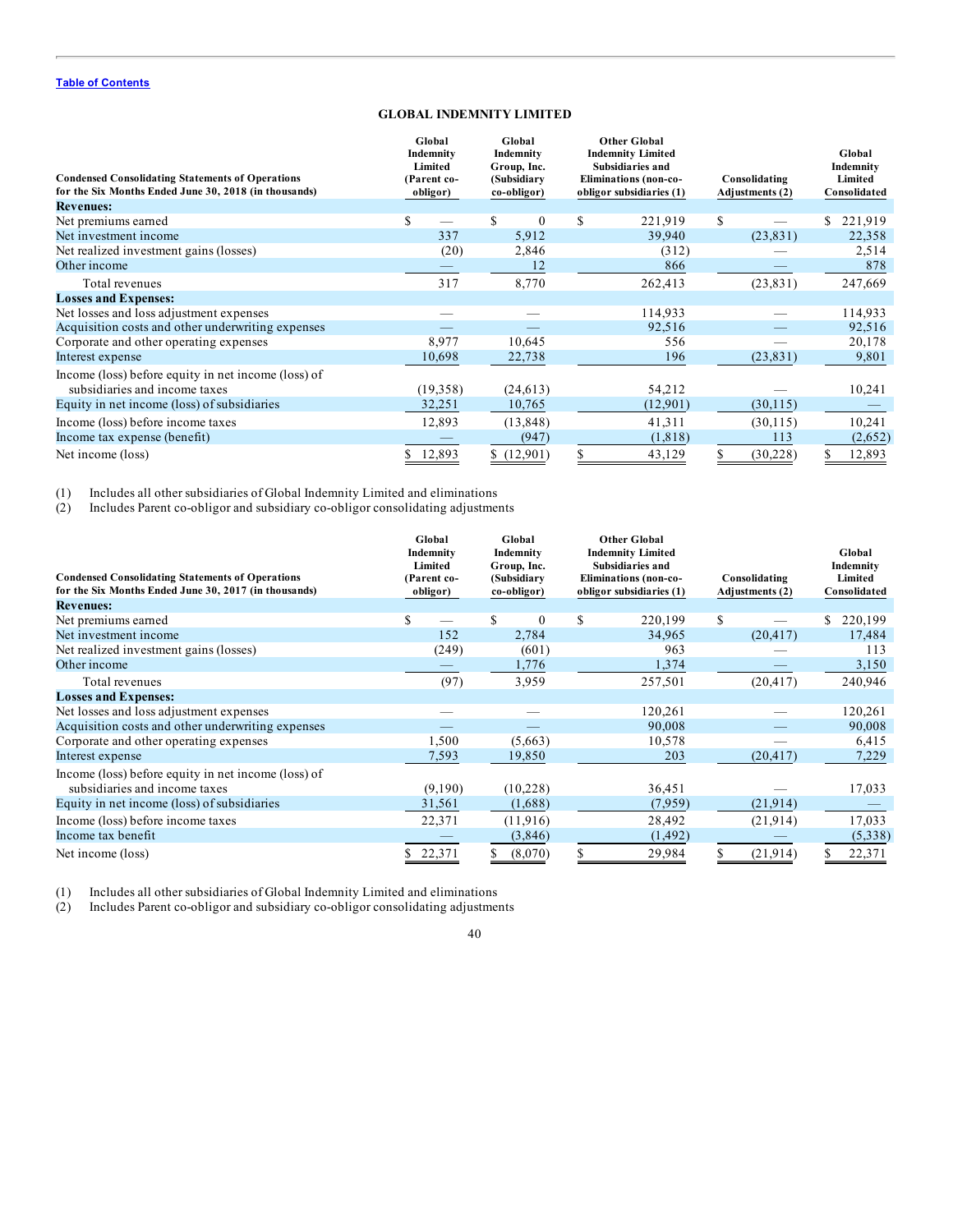## **GLOBAL INDEMNITY LIMITED**

| <b>Condensed Consolidating Statements of</b><br><b>Comprehensive Income for the Quarter Ended</b>      | Global<br>Indemnity<br>Limited<br>(Parent co- | Global<br>Indemnity<br>Group, Inc.<br>(Subsidiary | Other Global<br><b>Indemnity Limited</b><br>Subsidiaries and<br><b>Eliminations</b> (non-co- | Consolidating   | Global<br>Indemnity<br>Limited |
|--------------------------------------------------------------------------------------------------------|-----------------------------------------------|---------------------------------------------------|----------------------------------------------------------------------------------------------|-----------------|--------------------------------|
| June 30, 2018 (in thousands)                                                                           | obligor)                                      | co-obligor)                                       | obligor subsidiaries (1)                                                                     | Adjustments (2) | Consolidated                   |
| Net income (loss)                                                                                      | 7,192                                         | (6, 434)<br>S.                                    | 20,219                                                                                       | (13,785)        | 7,192                          |
| Other comprehensive income (loss), net of tax:                                                         |                                               |                                                   |                                                                                              |                 |                                |
| Unrealized holding gains (losses)                                                                      | (23)                                          | (475)                                             | (5,322)                                                                                      |                 | (5,820)                        |
| Equity in other comprehensive income (loss) of<br>unconsolidated subsidiaries                          | (5,941)                                       | (2,517)                                           | (2,600)                                                                                      | 11,058          |                                |
| Portion of other-than-temporary impairment losses<br>recognized in other comprehensive income (losses) |                                               |                                                   | (7)                                                                                          |                 | (7)                            |
| Reclassification adjustment for gains included in net<br>income (loss)                                 | 20                                            | 392                                               | 199                                                                                          |                 | 611                            |
| Unrealized foreign currency translation gains (losses)                                                 |                                               |                                                   | (728)                                                                                        |                 | (728)                          |
| Other comprehensive income (loss), net of tax                                                          | (5,944)                                       | (2,600)                                           | (8, 458)                                                                                     | 11,058          | (5,944)                        |
| Comprehensive income (loss), net of tax                                                                | .248                                          | (9,034)                                           | 11,761                                                                                       | (2,727)         | 1,248                          |

(1) Includes all other subsidiaries of Global Indemnity Limited and eliminations (2) Includes Parent co-obligor and subsidiary co-obligor consolidating adjustments

| <b>Condensed Consolidating Statements of</b><br><b>Comprehensive Income for the Quarter Ended</b><br>June 30, 2017 (in thousands) | Global<br>Indemnity<br>Limited<br>(Parent co-<br>obligor) | Global<br>Indemnity<br>Group, Inc.<br>(Subsidiary<br>co-obligor) | <b>Other Global</b><br><b>Indemnity Limited</b><br>Subsidiaries and<br><b>Eliminations</b> (non-co-<br>obligor subsidiaries (1) | Consolidating<br>Adjustments (2) | Global<br>Indemnity<br>Limited<br>Consolidated |
|-----------------------------------------------------------------------------------------------------------------------------------|-----------------------------------------------------------|------------------------------------------------------------------|---------------------------------------------------------------------------------------------------------------------------------|----------------------------------|------------------------------------------------|
| Net income (loss)                                                                                                                 | 10,089                                                    | (4,090)                                                          | 15,622                                                                                                                          | (11, 532)                        | 10,089                                         |
| Other comprehensive income (loss), net of tax:                                                                                    |                                                           |                                                                  |                                                                                                                                 |                                  |                                                |
| Unrealized holding gains (losses)                                                                                                 | (235)                                                     | 466                                                              | 1,920                                                                                                                           | 4                                | 2,155                                          |
| Equity in other comprehensive income (loss) of<br>unconsolidated subsidiaries                                                     | 1,647                                                     | 625                                                              | 777                                                                                                                             | (3,049)                          |                                                |
| Portion of other-than-temporary impairment losses<br>recognized in other comprehensive income (losses)                            |                                                           |                                                                  | (1)                                                                                                                             |                                  | (1)                                            |
| Reclassification adjustment for gains included in net<br>income (loss)                                                            | 242                                                       | (518)                                                            | (547)                                                                                                                           |                                  | (823)                                          |
| Unrealized foreign currency translation gains (losses)                                                                            |                                                           | 204                                                              | 119                                                                                                                             |                                  | 323                                            |
| Other comprehensive income (loss), net of tax                                                                                     | 1,654                                                     | 777                                                              | 2,268                                                                                                                           | (3,045)                          | 1,654                                          |
| Comprehensive income (loss), net of tax                                                                                           | 11,743                                                    | (3,313)                                                          | 17,890                                                                                                                          | (14, 577)                        | 11,743                                         |

(1) Includes all other subsidiaries of Global Indemnity Limited and eliminations

(2) Includes Parent co-obligor and subsidiary co-obligor consolidating adjustments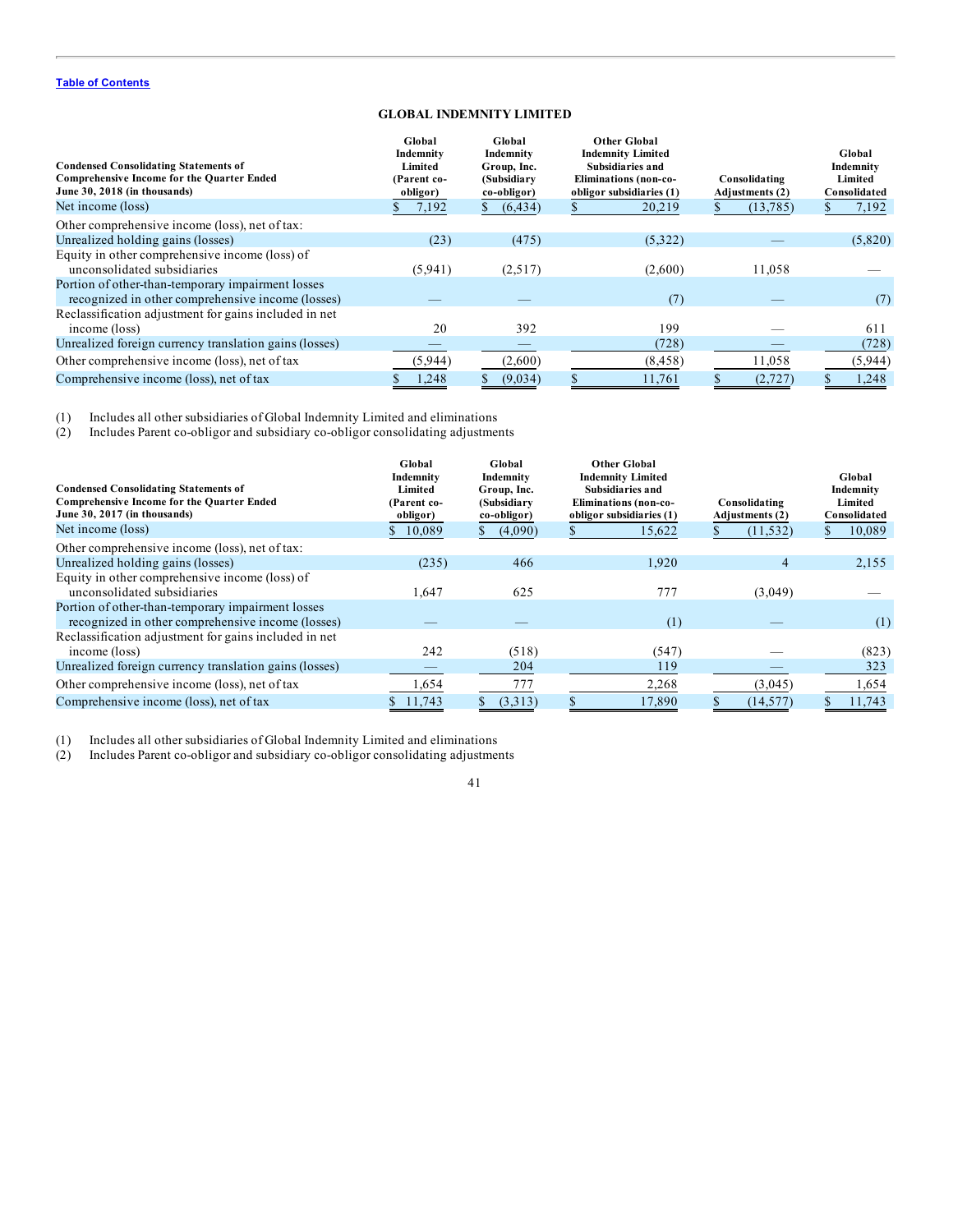## **GLOBAL INDEMNITY LIMITED**

|                                                                                                                                      | Global<br>Indemnity                | Global<br>Indemnity                       | <b>Other Global</b><br><b>Indemnity Limited</b>                              |                                  | Global                               |
|--------------------------------------------------------------------------------------------------------------------------------------|------------------------------------|-------------------------------------------|------------------------------------------------------------------------------|----------------------------------|--------------------------------------|
| <b>Condensed Consolidating Statements of</b><br><b>Comprehensive Income for the Six Months Ended</b><br>June 30, 2018 (in thousands) | Limited<br>(Parent co-<br>obligor) | Group, Inc.<br>(Subsidiary<br>co-obligor) | Subsidiaries and<br><b>Eliminations</b> (non-co-<br>obligor subsidiaries (1) | Consolidating<br>Adjustments (2) | Indemnity<br>Limited<br>Consolidated |
| Net income (loss)                                                                                                                    | \$12,893                           | \$(12,901)                                | 43,129                                                                       | (30,228)                         | 12,893                               |
| Other comprehensive income (loss), net of tax:                                                                                       |                                    |                                           |                                                                              |                                  |                                      |
| Unrealized holding gains (losses)                                                                                                    | (147)                              | (2,085)                                   | (18, 776)                                                                    |                                  | (21,008)                             |
| Equity in other comprehensive income (loss) of<br>unconsolidated subsidiaries                                                        | (21, 303)                          | (9,030)                                   | (10, 726)                                                                    | 41,059                           |                                      |
| Portion of other-than-temporary impairment losses<br>recognized in other comprehensive income (losses)                               |                                    |                                           | (8)                                                                          |                                  | (8)                                  |
| Reclassification adjustment for gains included in net<br>income (loss)                                                               | 20                                 | 389                                       | 277                                                                          |                                  | 686                                  |
| Unrealized foreign currency translation gains (losses)                                                                               |                                    |                                           | (1,100)                                                                      |                                  | (1,100)                              |
| Other comprehensive income (loss), net of tax                                                                                        | (21, 430)                          | (10, 726)                                 | (30, 333)                                                                    | 41,059                           | (21, 430)                            |
| Comprehensive income (loss), net of tax                                                                                              | (8,537)                            | \$(23,627)                                | 12,796                                                                       | 10,831                           | (8,537)                              |

(1) Includes all other subsidiaries of Global Indemnity Limited and eliminations (2) Includes Parent co-obligor and subsidiary co-obligor consolidating adjustments

| <b>Condensed Consolidating Statements of</b><br><b>Comprehensive Income for the Six Months Ended</b><br>June 30, 2017 (in thousands) | Global<br>Indemnity<br>Limited<br>(Parent co-<br>obligor) | Global<br>Indemnity<br>Group, Inc.<br>(Subsidiary<br>co-obligor) | Other Global<br><b>Indemnity Limited</b><br>Subsidiaries and<br><b>Eliminations</b> (non-co-<br>obligor subsidiaries (1) | Consolidating<br>Adjustments (2) | Global<br>Indemnity<br>Limited<br>Consolidated |
|--------------------------------------------------------------------------------------------------------------------------------------|-----------------------------------------------------------|------------------------------------------------------------------|--------------------------------------------------------------------------------------------------------------------------|----------------------------------|------------------------------------------------|
| Net income (loss)                                                                                                                    | \$22,371                                                  | (8,070)                                                          | 29,984                                                                                                                   | (21,914)                         | 22,371                                         |
| Other comprehensive income (loss), net of tax:                                                                                       |                                                           |                                                                  |                                                                                                                          |                                  |                                                |
| Unrealized holding gains (losses)                                                                                                    | (244)                                                     | 3,823                                                            | 3,739                                                                                                                    | 15                               | 7,333                                          |
| Equity in other comprehensive income (loss) of<br>unconsolidated subsidiaries                                                        | 6,599                                                     | 1,189                                                            | 4,615                                                                                                                    | (12, 403)                        |                                                |
| Portion of other-than-temporary impairment losses<br>recognized in other comprehensive income (losses)                               |                                                           |                                                                  | (1)                                                                                                                      |                                  | (1)                                            |
| Reclassification adjustment for gains included in net<br>income (loss)                                                               | 249                                                       | (682)                                                            | (796)                                                                                                                    |                                  | (1,229)                                        |
| Unrealized foreign currency translation gains (losses)                                                                               |                                                           | 285                                                              | 216                                                                                                                      |                                  | 501                                            |
| Other comprehensive income (loss), net of tax                                                                                        | 6,604                                                     | 4,615                                                            | 7,773                                                                                                                    | (12, 388)                        | 6,604                                          |
| Comprehensive income (loss), net of tax                                                                                              | 28,975                                                    | (3, 455)                                                         | 37,757                                                                                                                   | (34,302)                         | 28,975                                         |

(1) Includes all other subsidiaries of Global Indemnity Limited and eliminations

(2) Includes Parent co-obligor and subsidiary co-obligor consolidating adjustments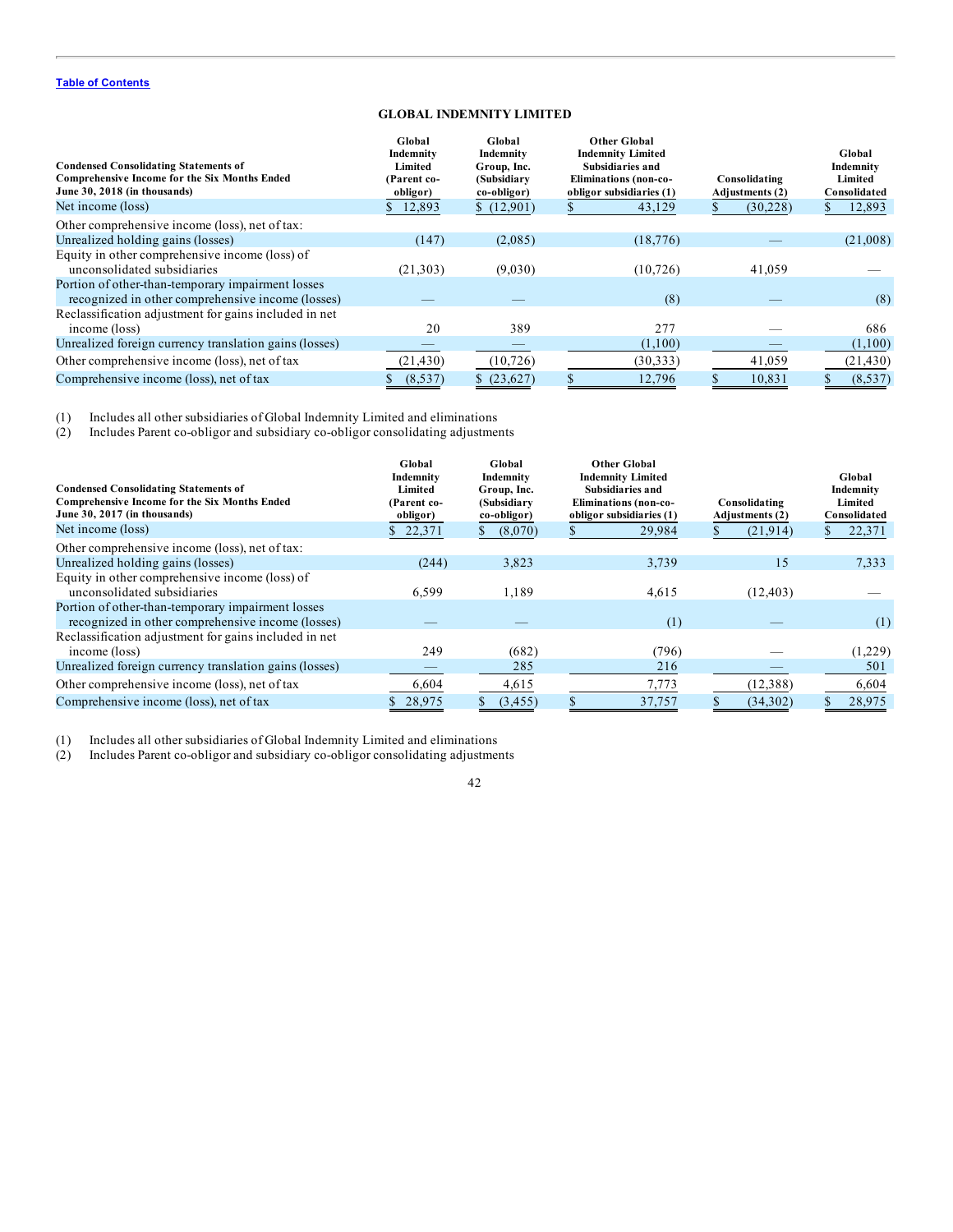## **GLOBAL INDEMNITY LIMITED**

|                                                                                            | Global<br>Indemnity<br>Limited | Global<br>Indemnity<br>Group, Inc. | <b>Other Global</b><br><b>Indemnity Limited</b><br>Subsidiaries and | Global<br>Indemnity     |
|--------------------------------------------------------------------------------------------|--------------------------------|------------------------------------|---------------------------------------------------------------------|-------------------------|
| <b>Condensed Consolidating Statements of Cash</b><br>Flows at June 30, 2018 (in thousands) | (Parent co-<br>obligor)        | (Subsidiary<br>co-obligor)         | <b>Eliminations</b> (non-co-<br>obligor subsidiaries (1)            | Limited<br>Consolidated |
| Cash flows from operating activities:                                                      |                                |                                    |                                                                     |                         |
| Net cash provided by (used for) operating activities                                       | \$(16,120)                     | \$<br>9,869                        | \$<br>65,211                                                        | 58,960<br>S             |
| Cash flows from investing activities:                                                      |                                |                                    |                                                                     |                         |
| Proceeds from sale of fixed maturities                                                     | 15,284                         | 24,077                             | 75,095                                                              | 114,456                 |
| Proceeds from sale of equity securities                                                    |                                | 17,461                             |                                                                     | 17,461                  |
| Proceeds from maturity of fixed maturities                                                 | 5,431                          | 7,600                              | 20,010                                                              | 33,041                  |
| Proceeds from limited partnerships                                                         |                                | (1,322)                            | 6,193                                                               | 4,871                   |
| Amounts received in connection with derivatives                                            |                                | 6,602                              |                                                                     | 6,602                   |
| Purchases of fixed maturities                                                              | (25, 485)                      | (31,659)                           | (157,793)                                                           | (214, 937)              |
| Purchases of equity securities                                                             |                                | (17,330)                           |                                                                     | (17, 330)               |
| Purchases of other invested assets                                                         |                                | (10, 550)                          |                                                                     | (10, 550)               |
| Acquisition of business                                                                    |                                | (3,515)                            |                                                                     | (3,515)                 |
| Net cash used for investing activities                                                     | (4,770)                        | (8,636)                            | (56, 495)                                                           | (69,901)                |
| Cash flows from financing activities:                                                      |                                |                                    |                                                                     |                         |
| Net borrowings (repayments) under margin                                                   |                                |                                    |                                                                     |                         |
| borrowing facility                                                                         |                                | (7,521)                            |                                                                     | (7,521)                 |
| Proceeds / (issuance) of notes to affiliates                                               | 230,000                        | (230,000)                          |                                                                     |                         |
| Debt restructuring                                                                         | (230,000)                      | 230,000                            |                                                                     |                         |
| Dividends paid to shareholders                                                             | (7,001)                        |                                    |                                                                     | (7,001)                 |
| Dividends from subsidiaries                                                                | 20,000                         |                                    | (20,000)                                                            |                         |
| Capital contribution to a subsidiary                                                       |                                |                                    |                                                                     |                         |
| Purchase of A ordinary shares                                                              | (1, 813)                       |                                    |                                                                     | (1, 813)                |
| Net cash provided by (used for) financing                                                  |                                |                                    |                                                                     |                         |
| activities                                                                                 | 11,186                         | (7,521)                            | (20,000)                                                            | (16, 335)               |
| Net change in cash and cash equivalents                                                    | (9,704)                        | (6.288)                            | (11, 284)                                                           | (27, 276)               |
| Cash and cash equivalents at beginning of period                                           | 11,089                         | 7,749                              | 55,576                                                              | 74,414                  |
| Cash and cash equivalents at end of period                                                 | 1,385<br>\$                    | \$<br>1,461                        | $\$$<br>44,292                                                      | \$<br>47,138            |

(1) Includes all other subsidiaries of Global Indemnity Limited and eliminations

(2) Includes Parent co-obligor and subsidiary co-obligor consolidating adjustments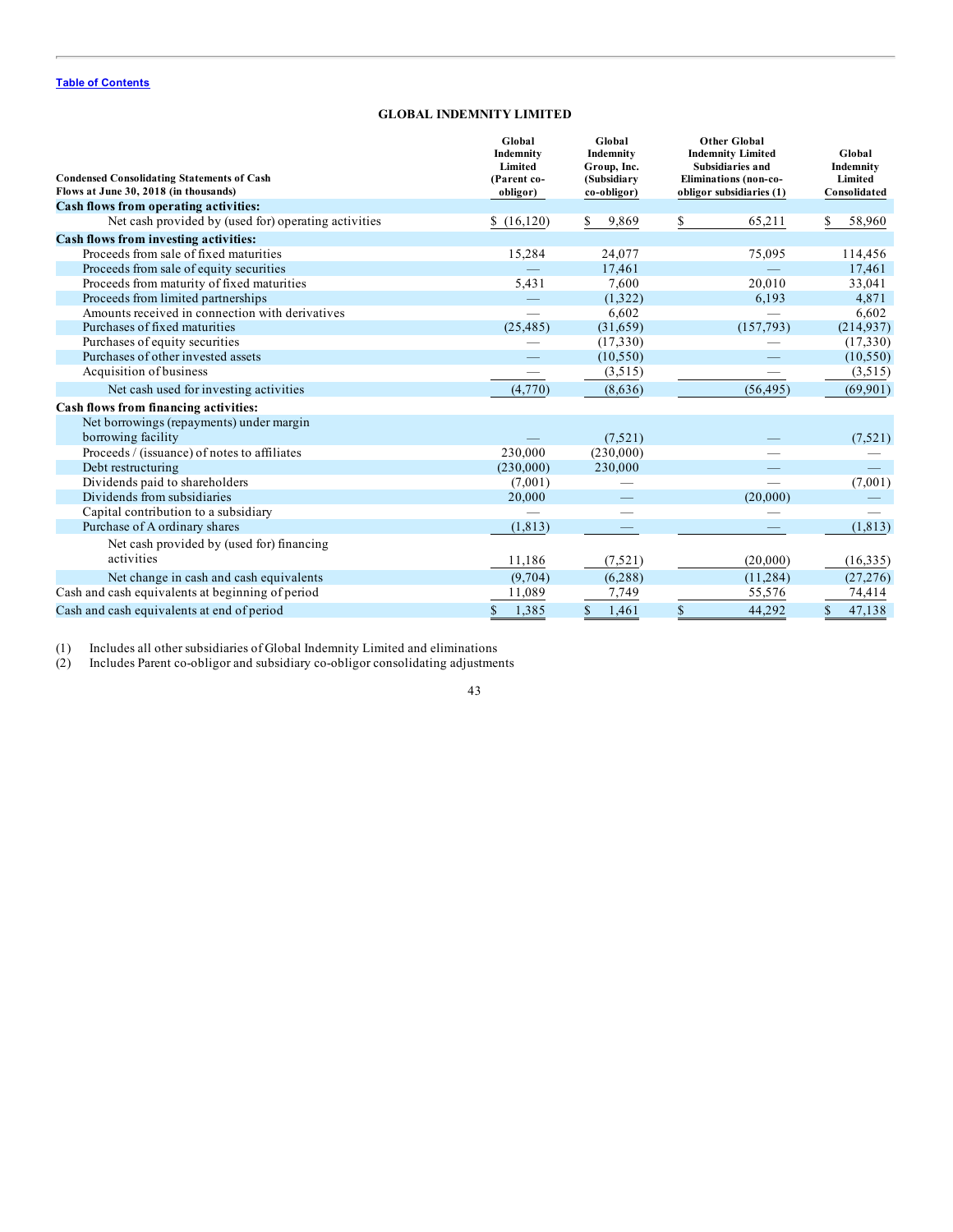### **GLOBAL INDEMNITY LIMITED**

|                                                                                            | Global<br>Indemnity<br>Limited | Global<br>Indemnity<br>Group, Inc. | <b>Other Global</b><br><b>Indemnity Limited</b><br>Subsidiaries and | Global<br>Indemnity     |
|--------------------------------------------------------------------------------------------|--------------------------------|------------------------------------|---------------------------------------------------------------------|-------------------------|
| <b>Condensed Consolidating Statements of Cash Flows at</b><br>June 30, 2017 (in thousands) | (Parent co-<br>obligor)        | (Subsidiary<br>co-obligor)         | <b>Eliminations</b> (non-co-<br>obligor subsidiaries (1)            | Limited<br>Consolidated |
| Cash flows from operating activities:                                                      |                                |                                    |                                                                     |                         |
| Net cash provided by (used for) operating activities                                       | (4,696)<br>S.                  | (8,127)<br>S.                      | 9,417<br>S.                                                         | (3,406)<br>S            |
| Cash flows from investing activities:                                                      |                                |                                    |                                                                     |                         |
| Proceeds from sale of fixed maturities                                                     | 10,392                         | 29,043                             | 592,218                                                             | 631,653                 |
| Proceeds from sale of equity securities                                                    |                                | 13,740                             |                                                                     | 13,740                  |
| Proceeds from maturity of fixed maturities                                                 | 3,000                          | 25,000                             | 25,478                                                              | 53,478                  |
| Proceeds from limited partnerships                                                         |                                | 6,629                              | 3,693                                                               | 10,322                  |
| Amounts paid in connection with derivatives                                                |                                | (983)                              |                                                                     | (983)                   |
| Purchases of fixed maturities                                                              | (29,215)                       | (158, 412)                         | (593, 643)                                                          | (781, 270)              |
| Purchases of equity securities                                                             |                                | (17,517)                           |                                                                     | (17,517)                |
| Purchases of other invested assets                                                         |                                | (16,500)                           |                                                                     | (16,500)                |
| Net cash provided by (used for) investing activities                                       | (15, 823)                      | (119,000)                          | 27,746                                                              | (107,077)               |
| Cash flows from financing activities:                                                      |                                |                                    |                                                                     |                         |
| Net borrowings (repayments) under margin                                                   |                                |                                    |                                                                     |                         |
| borrowing facility                                                                         |                                | 7,242                              |                                                                     | 7,242                   |
| Proceeds from issuance of subordinated notes                                               | 130,000                        |                                    |                                                                     | 130,000                 |
| Debt issuance cost                                                                         | (4,246)                        |                                    |                                                                     | (4,246)                 |
| Proceeds / (issuance) of notes to affiliates                                               |                                | 120,000                            | (120,000)                                                           |                         |
| Dividends from subsidiaries                                                                |                                |                                    |                                                                     |                         |
| Capital contribution                                                                       | (96,000)                       |                                    | 96,000                                                              |                         |
| Purchase of A ordinary shares                                                              | (1, 159)                       |                                    |                                                                     | (1,159)                 |
| Net cash provided by (used for) financing                                                  |                                |                                    |                                                                     |                         |
| activities                                                                                 | 28,595                         | 127,242                            | (24,000)                                                            | 131,837                 |
| Net change in cash and cash equivalents                                                    | 8,076                          | 115                                | 13,163                                                              | 21,354                  |
| Cash and cash equivalents at beginning of period                                           | 91                             | 5,536                              | 69,483                                                              | 75,110                  |
| Cash and cash equivalents at end of period                                                 | 8,167<br>\$                    | \$<br>5,651                        | \$<br>82,646                                                        | \$<br>96,464            |

(1) Includes all other subsidiaries of Global Indemnity Limited and eliminations

(2) Includes Parent co-obligor and subsidiary co-obligor consolidating adjustments

#### **15. New Accounting Pronouncements**

#### *Accounting Standards Adopted in 2018*

In March, 2018, the FASB issued new accounting guidance whereby the SEC provided clarification to address any uncertainty or diversity of views in practice related to the application of ASC Topic 740, Income Taxes, in situations where a registrant does not have the necessary information available, prepared, or analyzed (including computations) in reasonable detail to complete the accounting under ASC Topic 740 for certain income tax effects of the TCJA for the reporting period in which the Act was enacted. This guidance is effective immediately. Accordingly, provisional estimates were recorded based on the Company's initial analysis and current interpretation of the legislation and disclosed in the notes above. The adoption of this new accounting guidance did not have a material impact to the Company's financial condition, results of operation, or cash flows.

In February, 2018, the FASB issued new accounting guidance which allows a reclassification from accumulated other comprehensive income to retained earnings for stranded tax effects resulting from the TCJA. The amendments in this Update also require certain disclosures related to stranded tax effects. The guidance is effective for fiscal years beginning after December 15, 2018 and interim periods within those fiscal years. The Company early adopted the provisions of this new guidance on a retrospective basis as of January 1, 2018 and made an election to reclassify, in its entirety, all stranded tax effects related to TCJA. As a result, the Company recorded a cumulative effect adjustment of \$0.1 million which was reclassified from accumulated other comprehensive income to retained earnings. The adoption of this new accounting guidance did not have a material impact to the Company's financial condition, results of operation, or cash flows.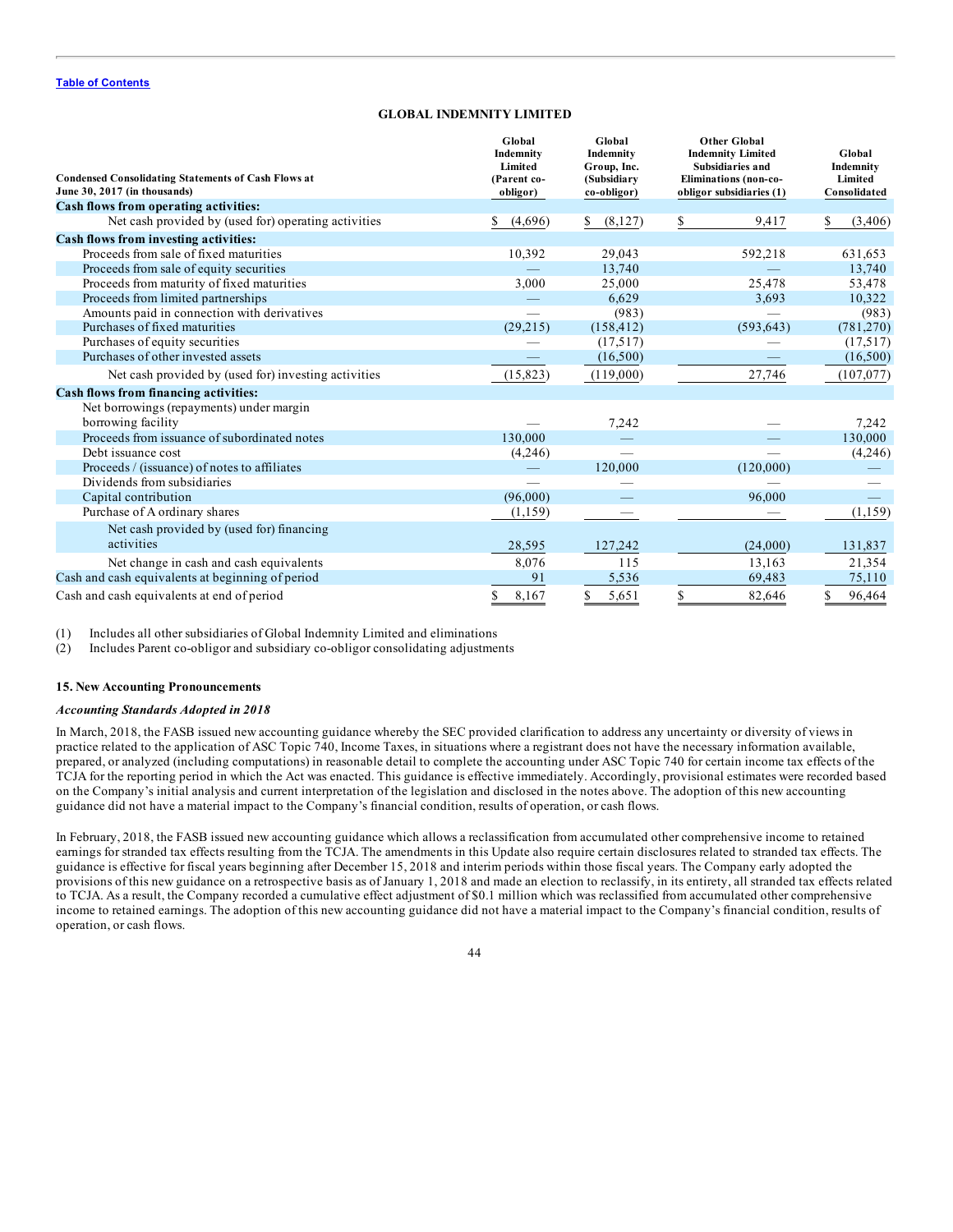#### **GLOBAL INDEMNITY LIMITED**

In May, 2017, the FASB issued updated accounting guidance which clarified whether changes to the terms or conditions of a share-based payment award require an entity to apply modification accounting. This guidance is effective for all entities for annual periods, and interim periods within those annual periods, beginning after December 15, 2017. The Company adopted this guidance during the first quarter of 2018. The provisions of this guidance were adopted on a prospective basis. As a result of adopting this guidance, stock based compensation was increased by \$0.4 million and \$0.01 million during the quarter and six months ended June 30, 2018, respectively. The adjustment was due to the Company entering into an Employment Agreement with its Chief Executive Officer which modified the vesting schedule on 300,000 options issued in 2014. The Company did not record a cumulative effect adjustment to shareholders' equity as a result of adopting this guidance and the adoption of this new accounting guidance did not have a material impact to the Company's financial condition, results of operation, or cash flows.

In October, 2016, the FASB issued new accounting guidance regarding intra-entity transfers of assets other than inventory. Prior to adoption, the tax effects of intra-entity asset transfers (intercompany sales) were deferred until the transferred asset was sold to a third party or otherwise recovered through use. This is an exception to the principle in ASC 740, Income Taxes, that generally requires comprehensive recognition of current and deferred income taxes. The new guidance eliminates the exception for all intra-entity sales of assets other than inventory. As a result, a reporting entity would recognize the tax expense from the sale of the asset in the seller's tax jurisdiction when the transfer occurs, even though the pre-tax effects of that transaction are eliminated in consolidation. Any deferred tax asset that arises in the buyer's jurisdiction would also be recognized at the time of the transfer. Upon adoption on January 1, 2018, the Company applied the provisions of this guidance on a modified retrospective basis resulting in a cumulative-effect adjustment which increased retained earnings by \$0.2 million. The adoption of this new accounting guidance did not have a material impact to the Company's financial condition, results of operation, or cash flows.

In August, 2016, the FASB issued new accounting guidance regarding the classification of certain cash receipts and cash payments within the statements of cash flows. The new guidance addresses eight specific cash flow issues with the objective of reducing the existing diversity in practice. This guidance is effective for public business entities for fiscal periods beginning after December 15, 2017, and interim periods within those fiscal years. Upon adoption on January 1, 2018, the Company made an accounting policy election to use the cumulative earnings approach for presenting distributions received from equity method investees. Under this approach, distributions up to the amount of cumulative equity in earnings recognized will be treated as returns on investment and presented in operating activities and those in excess of that amount will be treated as returns of investment and presented in the investing section. Prior to adoption, all distributions received from equity method investees were presented in the investing section of the consolidated statements of cash flows. The other cash flow issues addressed by the new guidance did not impact the Company. The provisions of this accounting guidance were adopted on a retrospective basis. The adoption of this new accounting guidance did not have a material impact to the Company's financial condition, results of operation, or cash flows.

In January, 2016, the FASB issued new accounting guidance surrounding the accounting for financial instruments. The new guidance addresses certain aspects of recognition, measurement, presentation, and disclosure of financial instruments. In particular, the guidance requires equity investments, except for those accounted for under the equity method of accounting or those that result in consolidation of the investee, to be measured at fair value with the changes in fair value recognized in net income. It also simplifies the impairment assessment of equity investments without readily determinable fair values by requiring a qualitative assessment to identify impairment. This guidance is effective for public business entities for fiscal years beginning after December 15, 2017, including interim periods within those fiscal years. Upon adoption on January 1, 2018, the Company recorded a cumulative effect adjustment, net of tax, of \$10.0 million which reduced accumulated other comprehensive income and increased retained earnings. During the quarter and six months ended June 30, 2018, net realized investment gains (losses) included a gain of \$0.8 million and loss of \$4.2 million, respectively, related to the change in the fair value of equity investments in accordance with this new accounting guidance.

In May, 2014, the FASB issued new accounting guidance regarding the recognition of revenue from customers arising from the transfer of goods and services. The core principle of the guidance is that an entity should recognize revenue to depict the transfer of promised goods or services to customers in an amount that reflects the consideration to which the entity expects to be entitled in exchange for those goods or services. This guidance is effective for public business entities for annual reporting periods beginning after December 15, 2017, including interim periods within that reporting period. The Company adopted the standard and all related amendments using the modified retrospective method. Long and short duration insurance contracts, which comprise the majority of the Company's revenues, are excluded from this accounting guidance. As such, revenue within the scope of the new guidance primarily includes fee income. The adoption of this new accounting guidance did not have a material impact to the Company's financial condition, results of operation, or cash flows. There were no material changes in the timing or measurement of revenues based upon the guidance. As a result, there is no cumulative effect on retained earnings.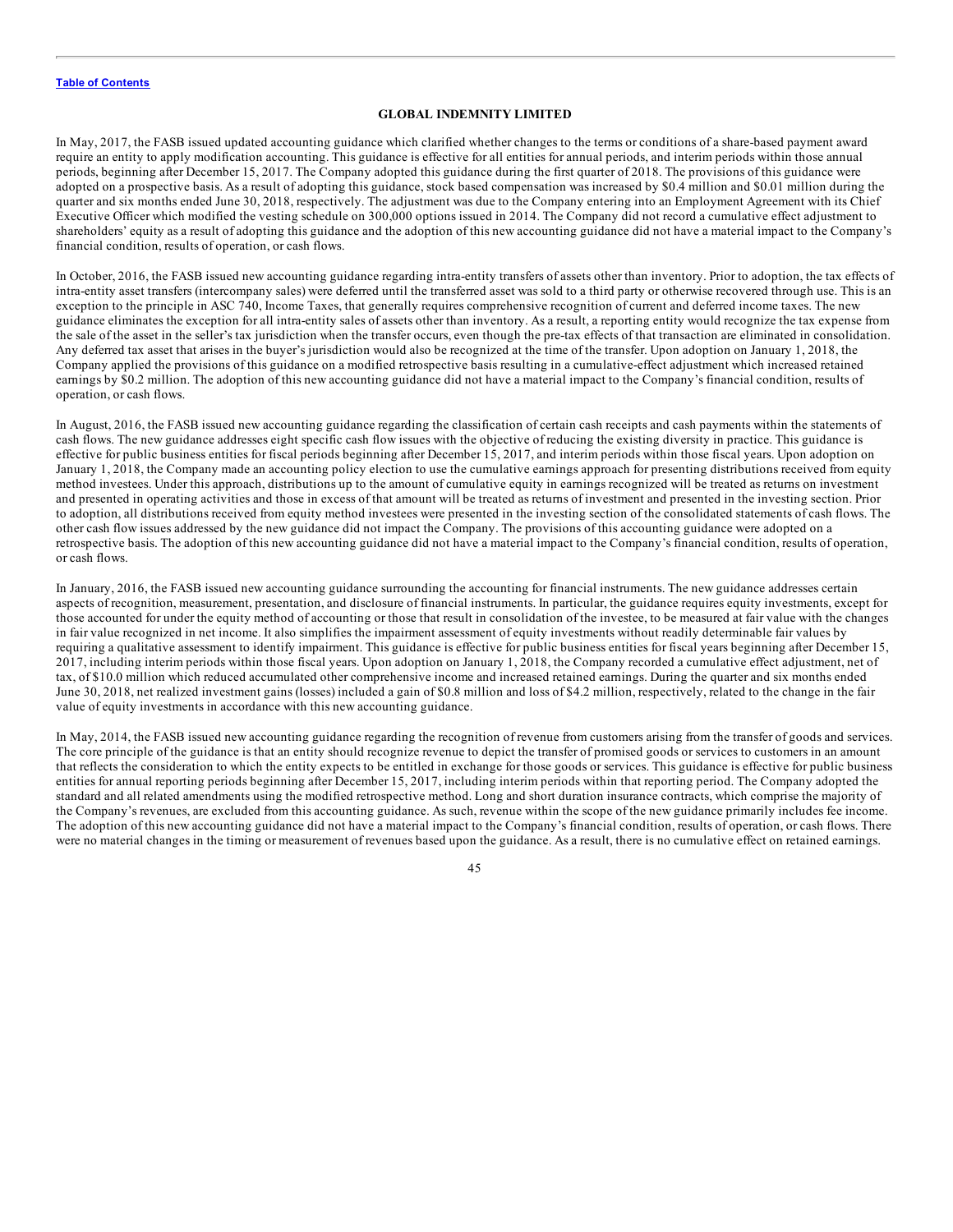#### **GLOBAL INDEMNITY LIMITED**

### *Recently Issued Accounting Guidance Not Yet Adopted*

In June, 2018, the FASB issued new accounting guidance which expanded the scope of Accounting Standards Codification ("ASC") Topic 718 to include share-based payment transactions for acquiring goods and services from nonemployee. This guidance is effective for fiscal years beginning after December 15, 2018 including interim periods. The Company does not anticipate the new guidance having a material impact on its financial condition, results of operations, or cash flows.

Please see Note 22 of the notes to the consolidated financial statements in Item 8 Part II of the Company's 2017 Annual Report on Form 10-K for more information on accounting pronouncements issued in 2017 which have not been implemented in 2018.

## **Item 2. MANAGEMENT'S DISCUSSION AND ANALYSIS OF FINANCIAL CONDITION AND RESULTS OF OPERATIONS**

The following discussion and analysis of the Company's financial condition and results of operations should be read in conjunction with the consolidated financial statements and accompanying notes of Global Indemnity included elsewhere in this report. Some of the information contained in this discussion and analysis or set forth elsewhere in this report, including information with respect to the Company's plans and strategy, constitutes forward-looking statements that involve risks and uncertainties. Please see "Cautionary Note Regarding Forward-Looking Statements" at the end of this Item 2 for a discussion of important factors that could cause actual results to differ materially from the results described in or implied by the forward-looking statements contained herein. For more information regarding the Company's business and operations, please see the Company's Annual Report on Form 10-K for the year ended December 31, 2017.

#### **Recent Developments**

During the quarter ended March 31, 2018, the Company received regulatory approval to terminate the quota share agreement between Global Indemnity Reinsurance and the Company's U.S. insurance companies effective January 1, 2018.

On March 4, 2018, the Company's Board of Directors approved a dividend payment of \$0.25 per ordinary share to all shareholders of record on the close of business on March 21, 2018. On March 29, 2018, dividends totaling \$3.5 million were paid to shareholders.

On April 25, 2018 the Company and Global Indemnity Group, Inc., an indirect wholly owned subsidiary of the Company, entered into an agreement pursuant to which Global Indemnity Group, Inc. agreed to become a subordinated co-obligor with respect to the 7.75% subordinated notes due 2045 and the 7.875% subordinated notes due 2047. Please see Note 7 of the notes to the consolidated financial statements in Item 1 of Part I of this report for further discussion on this transaction.

On June 4, 2018, the Company's Board of Directors approved a dividend payment of \$0.25 per ordinary share to all shareholders of record on the close of business on June 22, 2018. On June 29, 2018, dividends totaling \$3.5 million were paid to shareholders.

### **Overview**

The Company's Commercial Lines segment distribute property and casualty insurance products through a group of approximately 125 professional general agencies that have limited quoting and binding authority, as well as a number of wholesale insurance brokers who in turn sell the Company's insurance products to insureds through retail insurance brokers. Commercial Lines operates predominantly in the excess and surplus lines marketplace. The Company manages its Commercial Lines segment via product classifications. These product classifications are: 1) Penn-America, which includes property and general liability products for small commercial businesses distributed through a select network of wholesale general agents with specific binding authority; 2) United National, which includes property, general liability, and professional lines products distributed through program administrators with specific binding authority; 3) Diamond State, which includes property, casualty, and professional lines products distributed through wholesale brokers and program administrators with specific binding authority; and 4) Vacant Express, which primarily insures dwellings which are currently vacant, undergoing renovation, or are under construction and is distributed through aggregators, brokers, and retail agents.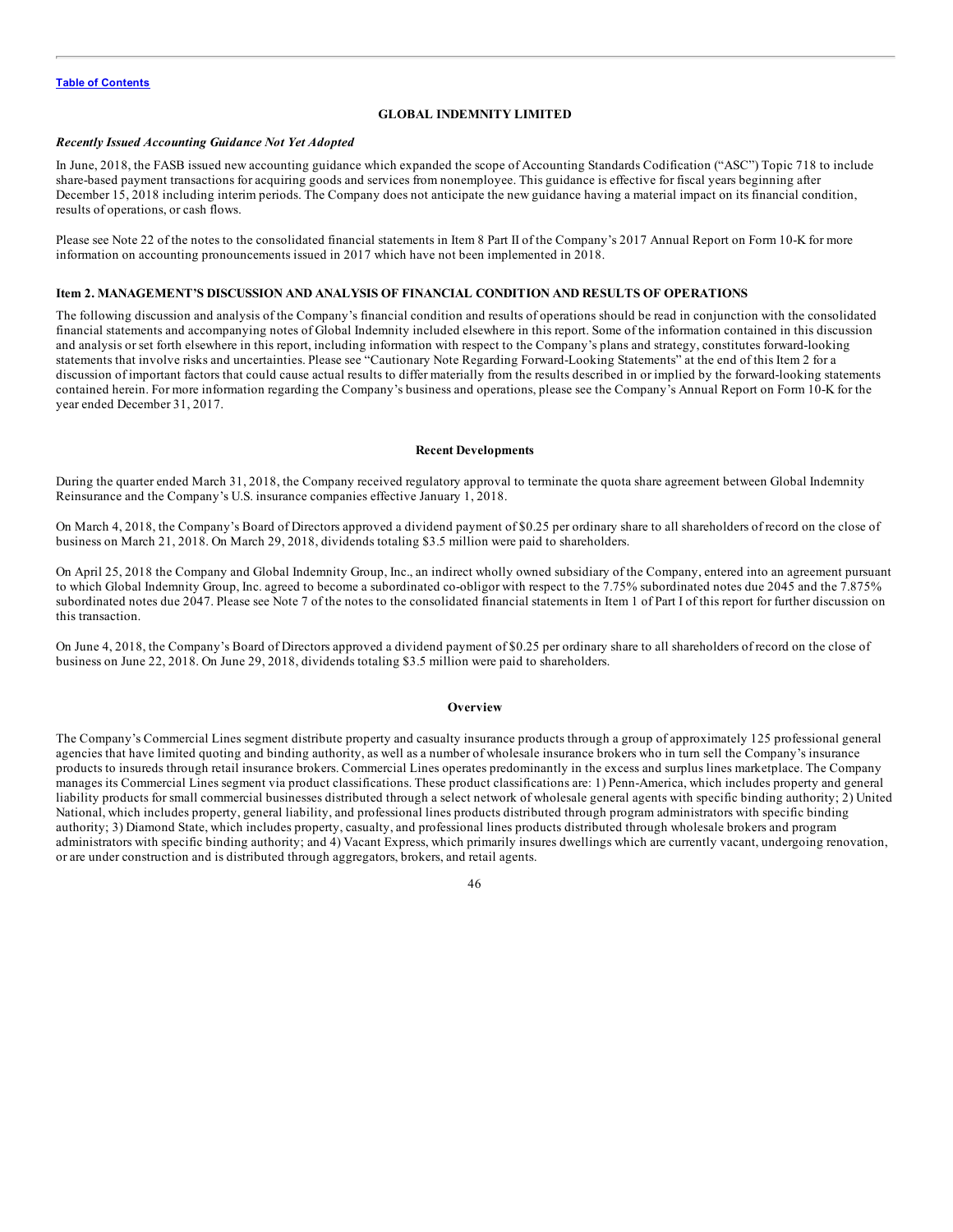#### **GLOBAL INDEMNITY LIMITED**

The Company's Personal Lines segment, via American Reliable, offers specialty personal lines and agricultural coverage through a group of approximately 260 agents, primarily comprised of wholesale general agents, with specific binding authority in the admitted marketplace.

The Company's Reinsurance Operations, consisting solely of the operations of Global Indemnity Reinsurance, currently provides reinsurance solutions through brokers and on a direct basis. Global Indemnity Reinsurance is a Bermuda based treaty reinsurer for specialty property and casualty insurance and reinsurance companies. Global Indemnity Reinsurance conducts business in Bermuda and is focused on using its capital capacity to write catastropheoriented placements and other niche or specialty-focused treaties meeting the Company's risk tolerance and return thresholds.

The Company derives its revenues primarily from premiums paid on insurance policies that it writes and from income generated by its investment portfolio, net of fees paid for investment management services. The amount of insurance premiums that the Company receives is a function of the amount and type of policies it writes, as well as prevailing market prices.

The Company's expenses include losses and loss adjustment expenses, acquisition costs and other underwriting expenses, corporate and other operating expenses, interest, investment expenses, and income taxes. Losses and loss adjustment expenses are estimated by management and reflect the Company's best estimate of ultimate losses and costs arising during the reporting period and revisions of prior period estimates. The Company records its best estimate of losses and loss adjustment expenses considering both internal and external actuarial analyses of the estimated losses the Company expects to incur on the insurance policies it writes. The ultimate losses and loss adjustment expenses will depend on the actual costs to resolve claims. Acquisition costs consist principally of commissions and premium taxes that are typically a percentage of the premiums on the insurance policies the Company writes, net of ceding commissions earned from reinsurers. Other underwriting expenses consist primarily of personnel expenses and general operating expenses related to underwriting activities. Corporate and other operating expenses are comprised primarily of outside legal fees, other professional and accounting fees, directors' fees, management fees & advisory fees, and salaries and benefits for company personnel whose services relate to the support of corporate activities. Interest expense is primarily comprised of amounts due on outstanding debt.

### **Critical Accounting Estimates and Policies**

The Company's consolidated financial statements are prepared in conformity with GAAP, which require it to make estimates and assumptions that affect the reported amounts of assets and liabilities at the date of the financial statements and the reported amounts of revenues and expenses during the reporting periods. Actual results could differ from those estimates and assumptions.

The most critical accounting policies involve significant estimates and include those used in determining the liability for unpaid losses and loss adjustment expenses, recoverability of reinsurance receivables, investments, fair value measurements, goodwill and intangible assets, deferred acquisition costs, and taxation. For a detailed discussion on each of these policies, please see the Company's Annual Report on Form 10-K for the year ended December 31, 2017. There have been no significant changes to any of these policies or underlying methodologies during the current year except for the following:

- The Company adopted new accounting guidance which requires equity investments, except for those accounted for under the equity method of accounting or those that result in consolidation of the investee, to be measured at fair value with the changes in fair value recognized in net income.
- The Company adopted new accounting guidance regarding the classification of certain cash receipts and cash payments within the statement of cash flows. Upon adoption, the Company made a policy election to use the cumulative earnings approach for presenting distributions received from equity method investees. Under this approach, distributions up to the amount of cumulative equity in earnings recognized will be treated as returns on investment and presented in operating activities and those in excess of that amount will be treated as returns of investment and presented in the investing section.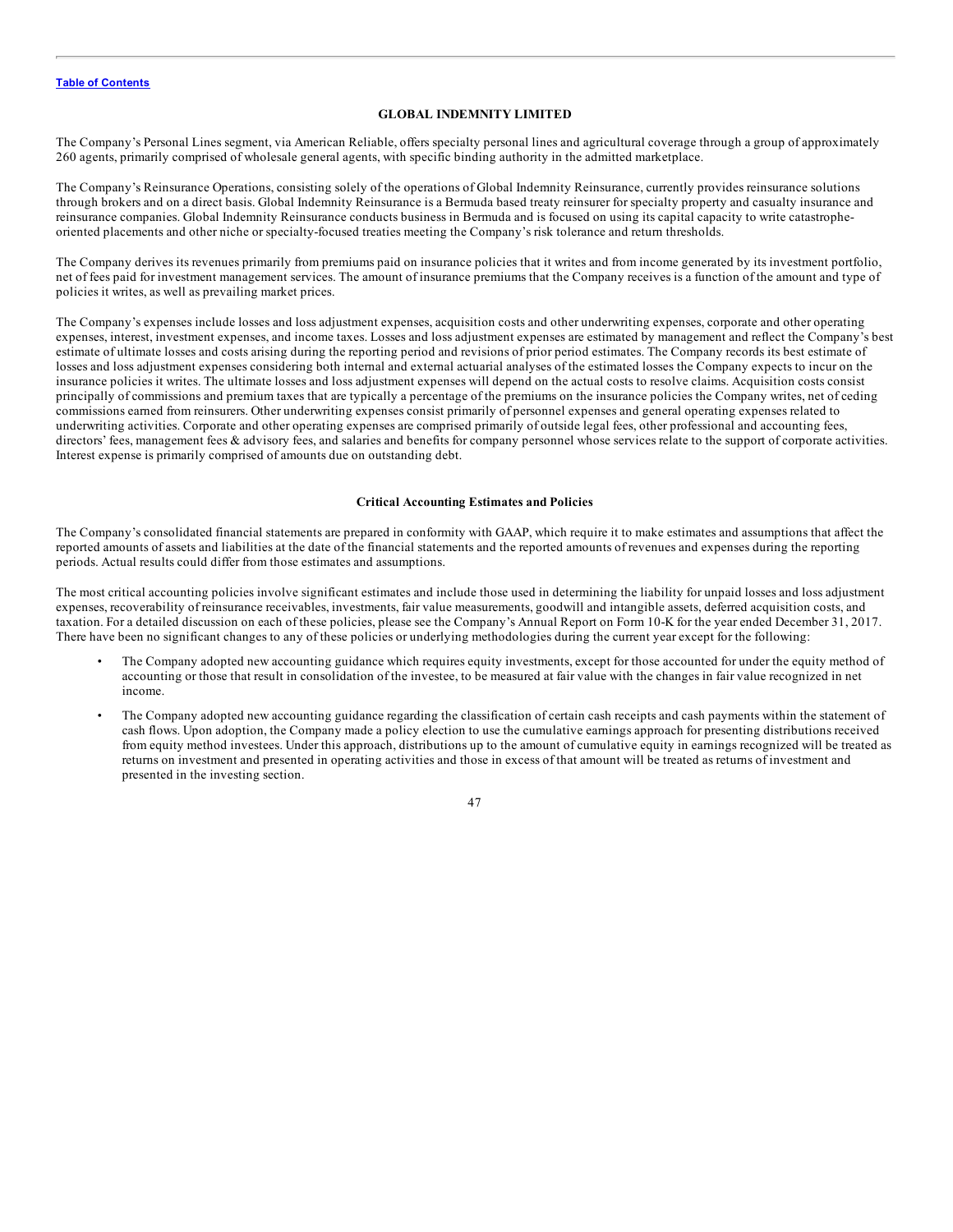# **GLOBAL INDEMNITY LIMITED**

• The Company adopted new accounting guidance regarding intra-entity transfers of assets other than inventory. Upon adoption, the Company now recognizes the tax expense from the sale of the asset in the appropriate tax jurisdiction when the transfer occurs, even though the pre-tax effects of that transaction are eliminated in consolidation. Any deferred tax asset that arises would also be recognized at the time of the transfer.

#### **Results of Operations**

The following table summarizes the Company's results for the quarters and six months ended June 30, 2018 and 2017:

|                                                   | <b>Ouarters Ended</b><br>June 30, |           | $\frac{0}{0}$ | <b>Six Months Ended</b><br>June 30, |           | $\frac{0}{0}$ |
|---------------------------------------------------|-----------------------------------|-----------|---------------|-------------------------------------|-----------|---------------|
| (Dollars in thousands)                            | 2018                              | 2017      | Change        | 2018                                | 2017      | Change        |
| Gross premiums written                            | \$158,817                         | \$143,894 | $10.4\%$      | \$283,064                           | \$267,645 | 5.8%          |
| Net premiums written                              | \$136,454                         | \$123,797 | 10.2%         | \$244,324                           | \$235,303 | 3.8%          |
| Net premiums earned                               | \$113,917                         | \$107,073 | 6.4%          | \$221,919                           | \$220,199 | $0.8\%$       |
| Other income                                      | 324                               | 1,782     | $(81.8\%)$    | 878                                 | 3,150     | $(72.1\%)$    |
| Total revenues                                    | 114,241                           | 108,855   | 4.9%          | 222,797                             | 223,349   | $(0.2\%)$     |
| Losses and expenses:                              |                                   |           |               |                                     |           |               |
| Net losses and loss adjustment expenses           | 58,861                            | 57,700    | 2.0%          | 114,933                             | 120,261   | $(4.4\%)$     |
| Acquisition costs and other underwriting expenses | 47,513                            | 43,457    | 9.3%          | 92,516                              | 90,008    | 2.8%          |
| Underwriting income (loss)                        | 7,867                             | 7,698     | 2.2%          | 15,348                              | 13,080    | 17.3%         |
| Net investment income                             | 10,954                            | 8,840     | 23.9%         | 22,358                              | 17,484    | 27.9%         |
| Net realized investment gains (losses)            | 2,830                             | (662)     | <b>NM</b>     | 2,514                               | 113       | NM            |
| Corporate and other operating expenses            | (10,918)                          | (3,361)   | 224.8%        | (20, 178)                           | (6, 415)  | 214.5%        |
| Interest expense                                  | (4,940)                           | (4,762)   | 3.7%          | (9,801)                             | (7,229)   | 35.6%         |
| Income (loss) before income taxes                 | 5,793                             | 7,753     | $(25.3\%)$    | 10,241                              | 17,033    | $(39.9\%)$    |
| Income tax benefit                                | (1, 399)                          | (2,336)   | $(40.1\%)$    | (2,652)                             | (5,338)   | $(50.3\%)$    |
| Net income (loss)                                 | 7,192                             | 10,089    | (28.7%)       | 12,893                              | 22,371    | $(42.4\%)$    |
| <b>Underwriting Ratios:</b>                       |                                   |           |               |                                     |           |               |
| Loss ratio $(1)$ :                                | 51.7%                             | 53.9%     |               | 51.8%                               | 54.6%     |               |
| Expense ratio $(2)$                               | 41.7%                             | 40.6%     |               | 41.7%                               | 40.9%     |               |
| Combined ratio (3)                                | 93.4%                             | 94.5%     |               | 93.5%                               | 95.5%     |               |

NM – not meaningful

(1) The loss ratio is a GAAP financial measure that is generally viewed in the insurance industry as an indicator of underwriting profitability and is calculated by dividing net losses and loss adjustment expenses by net premiums earned.

(2) The expense ratio is a GAAP financial measure that is calculated by dividing the sum of acquisition costs and other underwriting expenses by net premiums earned.

(3) The combined ratio is a GAAP financial measure and is the sum of the Company's loss and expense ratios.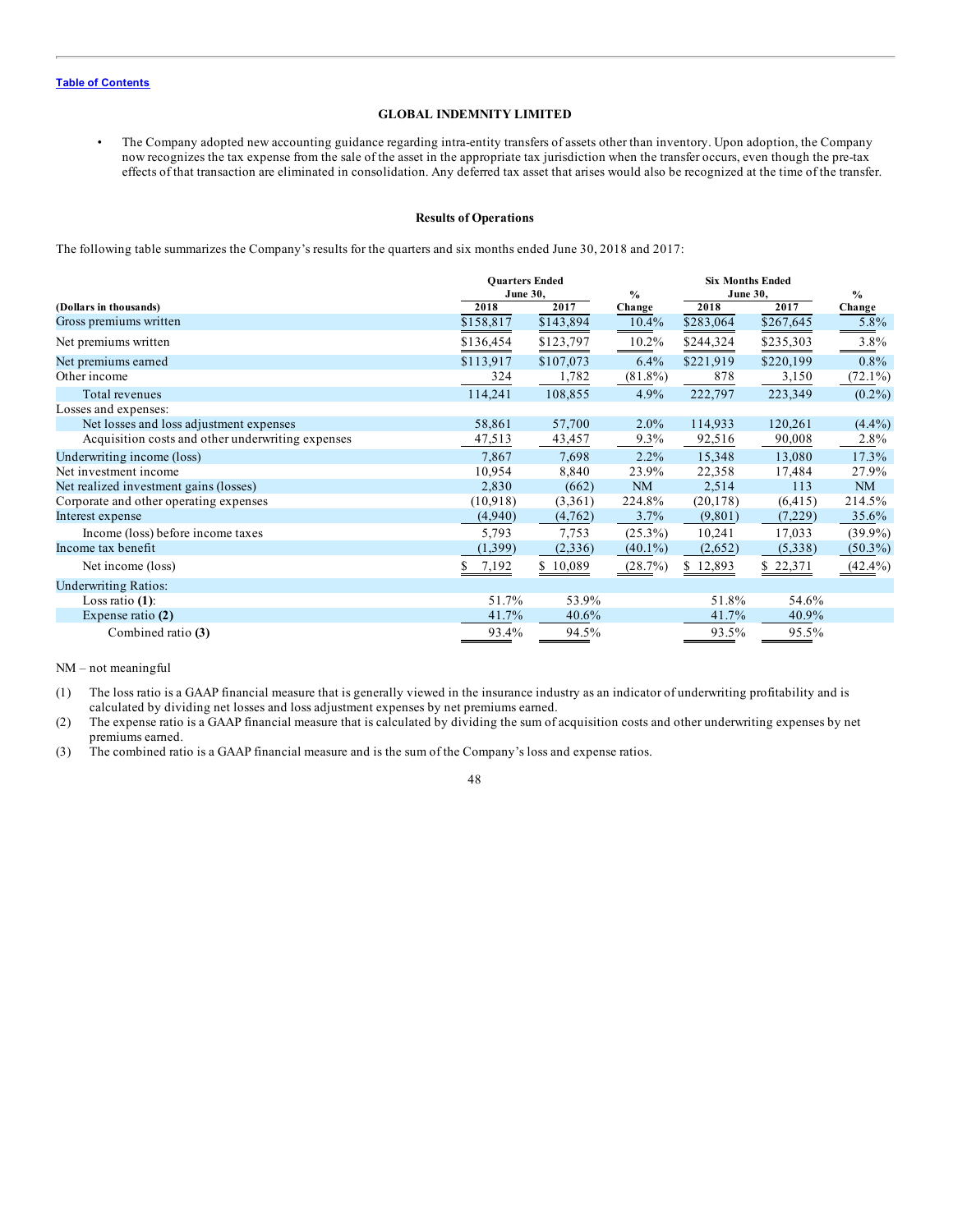### **GLOBAL INDEMNITY LIMITED**

# *Premiums*

The following table summarizes the change in premium volume by business segment:

|                              | June 30,               | <b>Ouarters Ended</b>  | $\frac{0}{0}$ | <b>Six Months Ended</b> | <b>June 30.</b> | $\frac{0}{0}$ |
|------------------------------|------------------------|------------------------|---------------|-------------------------|-----------------|---------------|
| (Dollars in thousands)       | 2018                   | 2017                   | Change        | 2018                    | 2017            | Change        |
| Gross premiums written (1)   |                        |                        |               |                         |                 |               |
| Commercial Lines             | \$69,973               | \$56,752               | 23.3%         | \$123,746               | \$102,663       | 20.5%         |
| Personal Lines (3)           | 68,545                 | 69,572                 | $(1.5\%)$     | 128,710                 | 131,589         | $(2.2\%)$     |
| Reinsurance (5)              | 20,299                 | 17,570                 | 15.5%         | 30,608                  | 33,393          | $(8.3\%)$     |
| Total gross premiums written | \$158,817              | \$143,894              | 10.4%         | \$283,064               | \$267,645       | 5.8%          |
| Ceded premiums written       |                        |                        |               |                         |                 |               |
| Commercial Lines             | <sup>\$</sup><br>8,623 | 7,313<br><sup>\$</sup> | 17.9%         | \$14,090                | \$12,109        | 16.4%         |
| Personal Lines               | 13,738                 | 12,783                 | 7.5%          | 24,648                  | 20,217          | 21.9%         |
| Reinsurance (5)              |                        |                        | 100.0%        |                         | 16              | (87.5%)       |
| Total ceded premiums written | \$22,363               | \$20,097               | 11.3%         | \$ 38,740               | \$32,342        | 19.8%         |
| Net premiums written (2)     |                        |                        |               |                         |                 |               |
| Commercial Lines             | \$61,350               | \$49,439               | 24.1%         | \$109,656               | \$90,554        | 21.1%         |
| Personal Lines               | 54,807                 | 56,789                 | $(3.5\%)$     | 104,062                 | 111,372         | $(6.6\%)$     |
| Reinsurance (5)              | 20,297                 | 17,569                 | 15.5%         | 30,606                  | 33,377          | $(8.3\%)$     |
| Total net premiums written   | \$136,454              | \$123,797              | 10.2%         | \$244,324               | \$235,303       | 3.8%          |
| Net premiums earned          |                        |                        |               |                         |                 |               |
| Commercial Lines (4)         | \$52,252               | \$43,519               | 20.1%         | \$99,614                | \$88,511        | 12.5%         |
| Personal Lines (4)           | 49,880                 | 53,171                 | $(6.2\%)$     | 100,492                 | 111,834         | $(10.1\%)$    |
| Reinsurance (5)              | 11,785                 | 10,383                 | 13.5%         | 21,813                  | 19,854          | $9.9\%$       |
| Total net premiums earned    | \$113,917              | \$107,073              | 6.4%          | \$221,919               | \$220,199       | $0.8\%$       |

NM – not meaningful

(1) Gross premiums written represent the amount received or to be received for insurance policies written without reduction for reinsurance costs, ceded premiums, or other deductions.

(2) Net premiums written equal gross premiums written less ceded premiums written.

(3) Includes business written by American Reliable that was ceded to insurance companies owned by Assurant under a 100% quota share reinsurance agreement of (\$989) and \$191 during the quarters ended June 30, 2018 and 2017, respectively, and (\$1,856) and \$1,242 during the six months ended June 30, 2018 and 2017, respectively.

(4) Includes business ceded to the Company's Reinsurance Operations.

(5) External business only, excluding business assumed from affiliates.

Gross premiums written increased by 10.4% and 5.8% for the quarter and six months ended June 30, 2018, respectively, as compared to same period in 2017. Gross premiums written include business written by American Reliable that was ceded to insurance entities owned by Assurant under a 100% quota share reinsurance agreement in the amount of (\$1.0) million and \$0.2 million for the quarters ended June 30, 2018 and 2017, respectively and (\$1.9) million and \$1.2 for the six months ended June 30, 2018 and 2017, respectively. Excluding the business that is ceded 100% to insurance entities owned by Assurant, gross premiums written increased by 11.2% and 7.0% for the quarter and six months ended June 30, 2018, respectively, as compared to same period in 2017. For the quarter ended June 30, 2018, the increase is mainly due to premium growth within Commercials Lines which is primarily being driven by rate increases mainly due to catastrophe experienced in the prior year, new programs, and increased interaction with agents as well as growth within Reinsurance Operations mainly attributable to the property catastrophe treaties and professional liability portfolio. This growth was partially offset by a decline in Reinsurance Operations primarily due to the non-renewal of a treaty. For the six months ended June 30, 2018, the increase is mainly due to the premium growth within the Company's Commercial Lines partially offset by a reduction in premiums written within the Company's Reinsurance Operations. The growth experienced in Commercial Lines is primarily being driven by rate increases mainly due to catastrophes experienced in the prior year, new programs, and increased interactions with agents. The reduction in gross premiums written within the Company's Reinsurance Operations is primarily due to the non-renewal of a treaty partially offset by growth in the property catastrophe treaties and professional liability portfolio.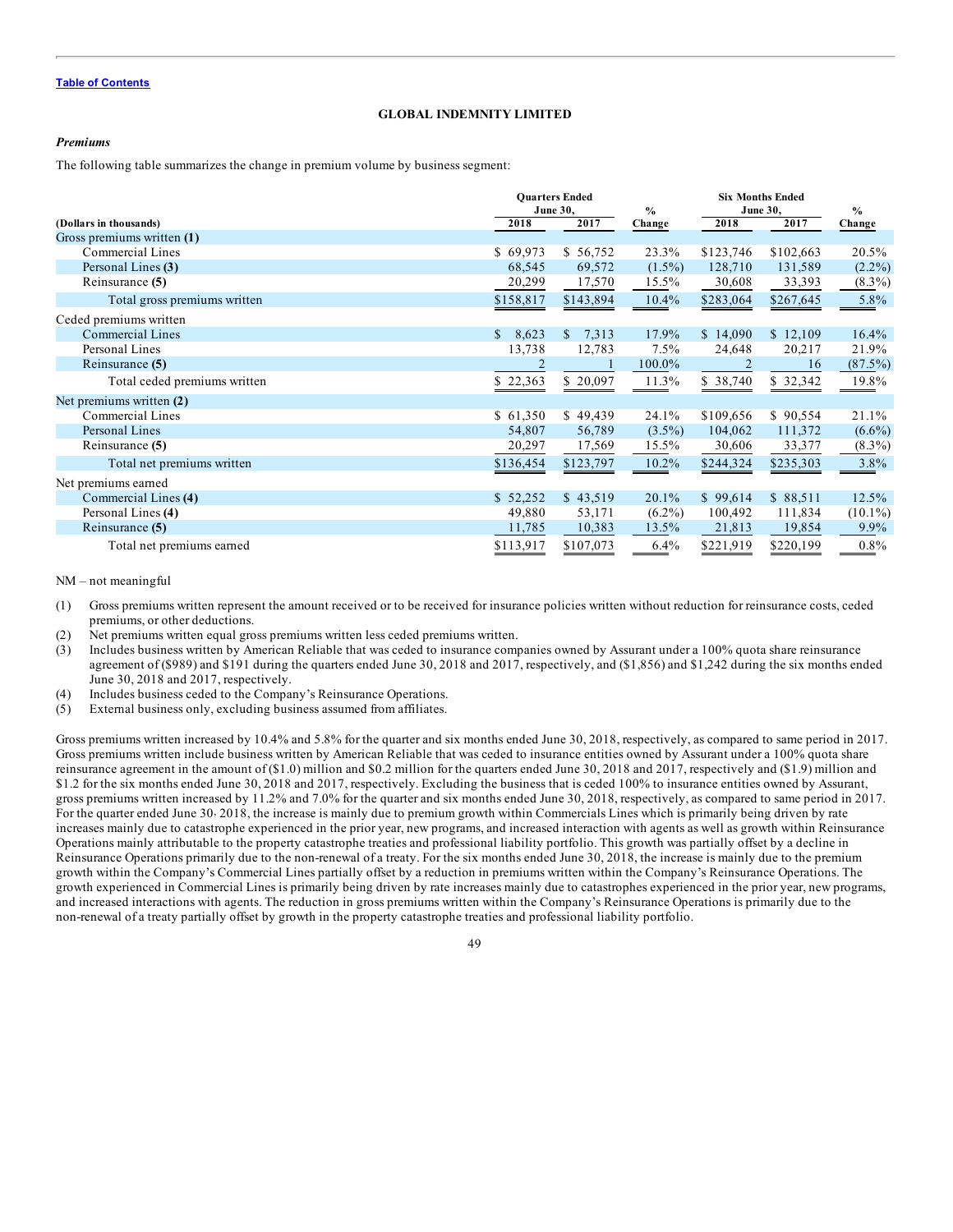#### **GLOBAL INDEMNITY LIMITED**

### *Net Retention*

The ratio of net premiums written to gross premiums written is referred to as the Company's net premium retention. The Company's net premium retention is summarized by segments as follows:

|                        |                 | <b>Ouarters Ended</b> |        |                 | <b>Six Months Ended</b> |        |  |
|------------------------|-----------------|-----------------------|--------|-----------------|-------------------------|--------|--|
|                        | <b>June 30,</b> |                       | Point  | <b>June 30.</b> |                         | Point  |  |
| (Dollars in thousands) | 2018            | 2017                  | Change | 2018            | 2017                    | Change |  |
| Commercial Lines       | 87.7%           | 87.1%                 | 0.6    | 88.6%           | 88.2%                   | 0.4    |  |
| Personal Lines (1)     | 78.8%           | 81.8%                 | (3.0)  | 79.7%           | 85.4%                   | (5.7)  |  |
| Reinsurance            | 100.0%          | 100.0%                | 0.0    | $100.0\%$       | $100.0\%$               | 0.0    |  |
| Total $(1)$            | 85.4%<br>_____  | 86.1%                 | (0.7)  | 85.8%           | 88.3%                   | (2.5)  |  |

**(1)** Excludes business written by American Reliable that was ceded to insurance companies owned by Assurant under a 100% quota share reinsurance agreement of (\$989) and \$191 during the quarters ended June 30, 2018 and 2017, respectively, and (\$1,856) and \$1,242 during the six months ended June 30, 2018 and 2017, respectively.

The net premium retention for the quarter and six months ended June 30, 2018 decreased by 0.7 points and 2.5 points, respectively, as compared to the same period in 2017. This change in retention is primarily driven by the Company's Personal Lines. The net premium retention for the quarter and six months ended June 30, 2018 decreased by 3.0 points and 5.7 points, respectively, for Personal Lines as compared to 2017 primarily due to the Property Catastrophe Quota Share Treaty that became effective on April 15, 2017. Please see the Liquidity section within Item 7 of Part II in the Company's 2017 Annual Report on Form 10-K for additional information on the Property Catastrophe Quota Share.

#### *Net Premiums Earned*

Net premiums earned within the Commercial Lines segment increased by 20.1% and 12.5% for the quarter and six months ended June 30, 2018, respectively, as compared to the same period in 2017. The increase in net premiums earned was primarily due to an increase in gross premiums written. Property net premiums earned were \$26.6 million and \$21.9 million for the quarters ended June 30, 2018 and 2017, respectively, and \$50.3 million and \$45.6 million for the six months ended June 30, 2018 and 2017, respectively. Casualty net premiums earned were \$25.6 million and \$21.6 million for the quarters ended June 30, 2018 and 2017, respectively, and \$49.3 million and \$42.9 million for the six months ended June 30, 2018 and 2017, respectively.

Net premiums earned within the Personal Lines segment decreased by 6.2% and 10.1% for the quarter and six months ended June 30, 2018, respectively, as compared to the same period in 2017 primarily due to a slight decline in gross premiums written as well as additional premiums being ceded due to the Property Catastrophe Quota Share Treaty that became effective on April 15, 2017. Property net premiums earned were \$42.2 million and \$45.0 million for the quarters ended June 30, 2018 and 2017, respectively, and \$84.9 million and \$95.2 million for the six months ended June 30, 2018 and 2017, respectively. Casualty net premiums earned were \$7.7 million and \$8.2 million for the quarters ended June 30, 2018 and 2017, respectively, and \$15.6 million and \$16.6 million for the six months ended June 30, 2018 and 2017, respectively.

Net premiums earned within the Reinsurance Operations segment increased by 13.5% and 9.9% for the quarter and six months ended June 30, 2018, respectively, as compared to the same period in 2017 primarily due to growth in gross premiums written within the property and professional lines of business. Property net premiums earned were \$10.3 million and \$9.2 million for the quarters ended June 30, 2018 and 2017, respectively, and \$19.0 million and \$17.5 million for the six months ended June 30, 2018 and 2017, respectively. Casualty net premiums earned were \$1.5 million and \$1.2 million for the quarters ended June 30, 2018 and 2017, respectively, and \$2.8 million and \$2.4 million for the six months ended June 30, 2018 and 2017, respectively.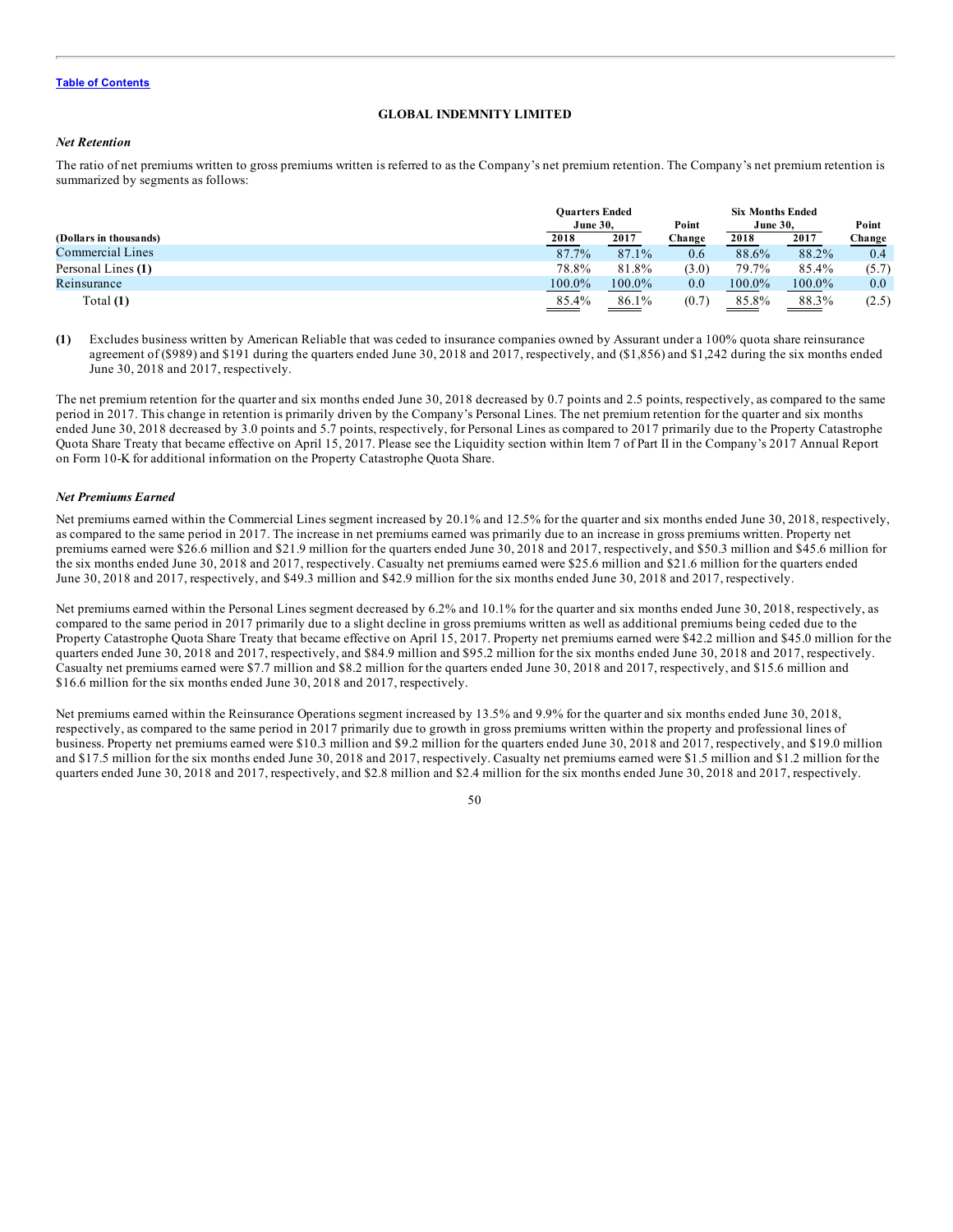### **GLOBAL INDEMNITY LIMITED**

## *Reserves*

Management's best estimate at June 30, 2018 was recorded as the loss reserve. Management's best estimate is as of a particular point in time and is based upon known facts, the Company's actuarial analyses, current law, and the Company's judgment. This resulted in carried gross and net reserves of \$613.7 million and \$522.3 million, respectively, as of June 30, 2018. A breakout of the Company's gross and net reserves, as of June 30, 2018, is as follows:

|                               |           | <b>Gross Reserves</b> |           |
|-------------------------------|-----------|-----------------------|-----------|
| (Dollars in thousands)        | Case      | IBNR $(1)$            | Total     |
| Commercial Lines              | \$111,092 | \$300,272             | \$411,364 |
| Personal Lines                | 34,441    | 79,340                | 113,781   |
| <b>Reinsurance Operations</b> | 33,415    | 55,110                | 88,525    |
| Total                         | \$178,948 | \$434,722             | \$613,670 |
|                               |           | Net Reserves (2)      |           |
| (Dollars in thousands)        | Case      | IBNR $(1)$            | Total     |
| <b>Commercial Lines</b>       | \$88,961  | \$251,468             | \$340,429 |
| Personal Lines                | 27,707    | 65,675                | 93,382    |
| Reinsurance Operations        | 33,415    | 55,047                | 88,462    |
| Total                         | \$150.083 | \$372,190             | \$522,273 |

**(1)** Losses incurred but not reported, including the expected future emergence of case reserves.

**(2)** Does not include reinsurance receivable on paid losses.

Each reserve category has an implicit frequency and severity for each accident year as a result of the various assumptions made. If the actual levels of loss frequency and severity are higher or lower than expected, the ultimate losses will be different than management's best estimate. For most of its reserve categories, the Company believes that frequency can be predicted with greater accuracy than severity. Therefore, the Company believes management's best estimate is more likely influenced by changes in severity than frequency. The following table, which the Company believes reflects a reasonable range of variability around its best estimate based on historical loss experience and management's judgment, reflects the impact of changes (which could be favorable or unfavorable) in frequency and severity on the Company's current accident year net loss estimate of \$130.4 million for claims occurring during the six months ended June 30, 2018:

|                         |                          | <b>Severity Change</b> |            |                   |             |         |
|-------------------------|--------------------------|------------------------|------------|-------------------|-------------|---------|
| (Dollars in thousands)  |                          | $-10%$                 | $-5\%$     | $0\%$             | 5%          | $10\%$  |
|                         | $\overline{\phantom{a}}$ |                        |            |                   |             |         |
| <b>Frequency Change</b> | 5%                       | \$(18,908)             | \$(12,714) | \$(6,520)         | (326)<br>S. | \$5,868 |
|                         | $\blacksquare$           |                        |            |                   |             |         |
|                         | 3%                       | (16, 561)              | (10, 236)  | (3,912)           | 2,412       | 8,737   |
|                         | $\blacksquare$           |                        |            |                   |             |         |
|                         | 2%                       | (15,387)               | (8,998)    | (2,608)           | 3,782       | 10,171  |
|                         | $\overline{\phantom{0}}$ |                        |            |                   |             |         |
|                         | $1\%$                    | (14,214)               | (7,759)    | (1,304)           | 5,151       | 11,606  |
|                         | $0\%$                    | (13,040)               | (6,520)    | $\qquad \qquad -$ | 6,520       | 13,040  |
|                         | $1\%$                    | (11,866)               | (5,281)    | 1,304             | 7,889       | 14,474  |
|                         | 2%                       | (10,693)               | (4,042)    | 2,608             | 9,258       | 15,909  |
|                         | $3\%$                    | (9,519)                | (2,804)    | 3,912             | 10,628      | 17,343  |
|                         | $5\%$                    | (7,172)                | (326)      | 6,520             | 13,366      | 20,212  |

The Company's net reserves for losses and loss adjustment expenses of \$522.3 million as of June 30, 2018 relate to multiple accident years. Therefore, the impact of changes in frequency and severity for more than one accident year could be higher or lower than the amounts reflected above.

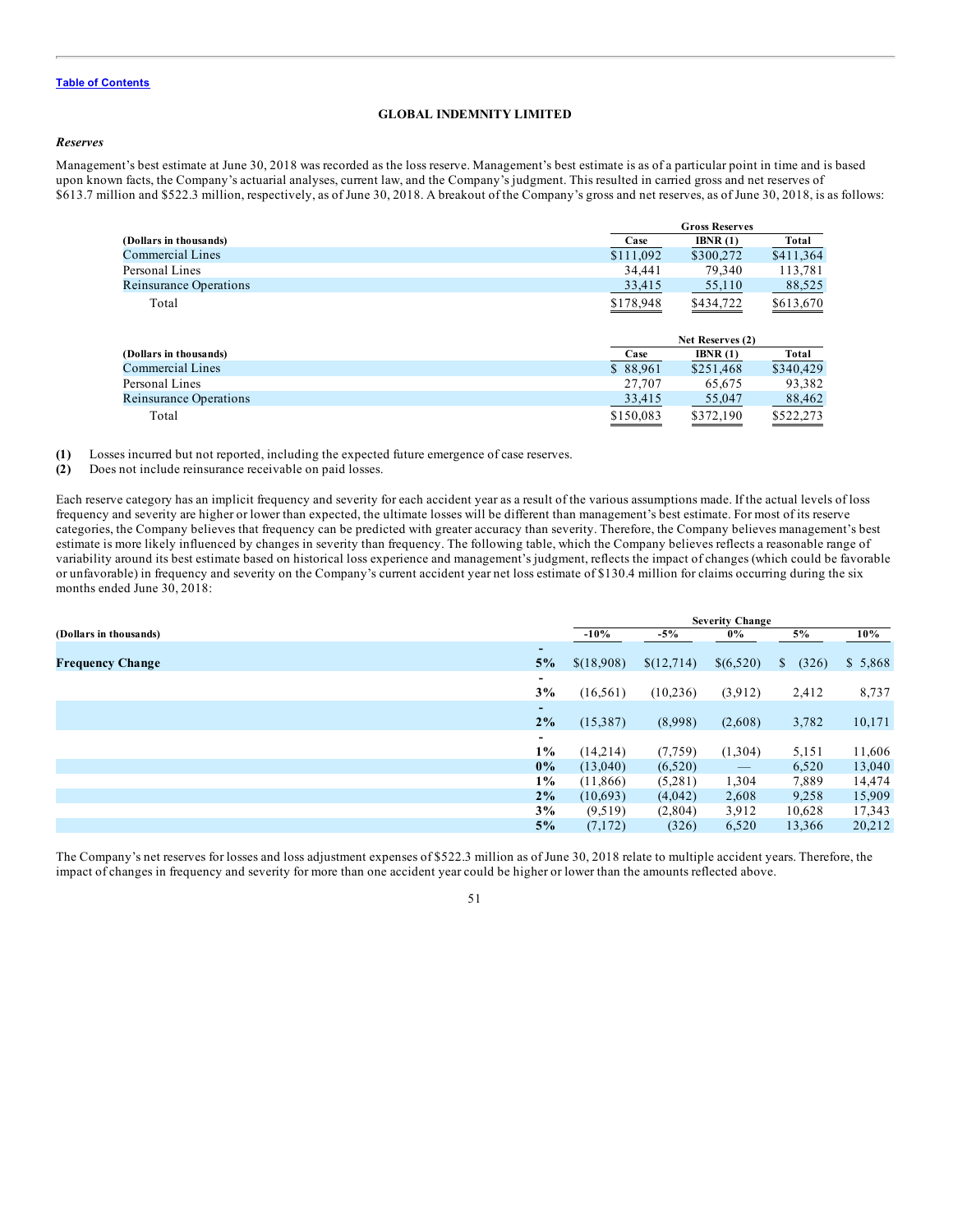## **GLOBAL INDEMNITY LIMITED**

## *Underwriting Results*

# *Commercial Lines*

The components of income from the Company's Commercial Lines segment and corresponding underwriting ratios are as follows:

|                                                       |          | <b>Ouarters Ended</b><br><b>June 30,</b> | $\frac{0}{0}$ |           | <b>Six Months Ended</b><br><b>June 30,</b> | $\frac{0}{0}$ |
|-------------------------------------------------------|----------|------------------------------------------|---------------|-----------|--------------------------------------------|---------------|
| (Dollars in thousands)                                | 2018(2)  | 2017(2)                                  | Change        | 2018(2)   | 2017(2)                                    | Change        |
| Gross premiums written                                | \$69,973 | \$56,752                                 | 23.3%         | \$123,746 | \$102,663                                  | 20.5%         |
| Net premiums written                                  | \$61,350 | \$49,439                                 | 24.1%         | \$109,656 | \$90,554                                   | 21.1%         |
| Net premiums earned                                   | \$52,252 | \$43,519                                 | 20.1%         | \$99,614  | \$88,511                                   | 12.5%         |
| Other income                                          |          | 78                                       | $(100.0\%)$   |           | 78                                         | $(100.0\%)$   |
| Total revenues                                        | 52,252   | 43,597                                   | 19.9%         | 99,614    | 88,589                                     | 12.4%         |
| Losses and expenses:                                  |          |                                          |               |           |                                            |               |
| Net losses and loss adjustment expenses               | 25,095   | 14.169                                   | $77.1\%$      | 50,124    | 34,593                                     | 44.9%         |
| Acquisition costs and other underwriting expenses (1) | 21,051   | 18,142                                   | 16.0%         | 40,256    | 37,161                                     | 8.3%          |
| Underwriting income (loss)                            | \$6,106  | \$11,286                                 | $(45.9\%)$    | 9,234     | \$16,835                                   | $(45.1\%)$    |
|                                                       |          | <b>Ouarter Ended</b><br><b>June 30,</b>  | Point         |           | <b>Six Months Ended</b><br><b>June 30,</b> | Point         |
|                                                       | 2018     | 2017                                     | Change        | 2018      | 2017                                       | Change        |
| <b>Underwriting Ratios:</b>                           |          |                                          |               |           |                                            |               |
| Loss ratio:                                           |          |                                          |               |           |                                            |               |

| Loss ratio:              |           |            |       |           |            |       |
|--------------------------|-----------|------------|-------|-----------|------------|-------|
| Current accident year    | 57.9%     | 64.0%      | (6.1) | 58.2%     | 60.5%      | (2.3) |
| Prior accident year      | $(9.9\%)$ | $(31.4\%)$ | 21.5  | $(7.9\%)$ | $(21.4\%)$ | 13.5  |
| Calendar year loss ratio | 48.0%     | 32.6%      | 15.4  | 50.3%     | 39.1%      | 11.2  |
| Expense ratio            | 40.3%     | 41.7%      | (1.4) | 40.4%     | 42.0%      | (1.6) |
| Combined ratio           | 88.3%     | 74.3%      | 14.0  | 90.7%     | 81.1%      | 9.6   |
|                          |           |            |       |           |            |       |

**(1)** Includes excise tax related to cessions from the Company's Commercial Lines to its Reinsurance Operations of \$116 and \$119 for the quarters ended

June 30, 2018 and 2017, respectively, and \$290 and \$239 for the six months ended June 30, 2018 and 2017, respectively.

**(2)** Includes business ceded to the Company's Reinsurance Operations.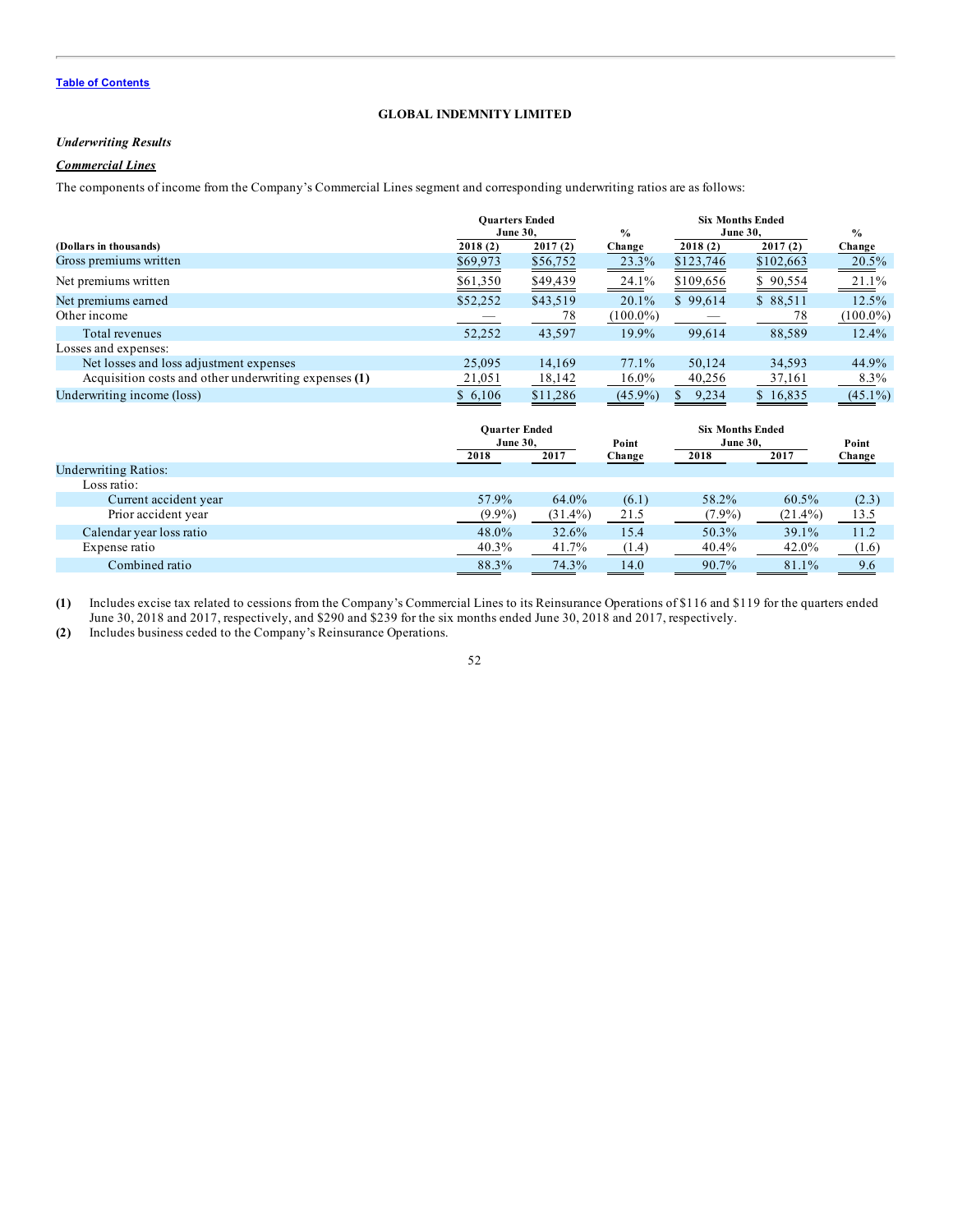## **GLOBAL INDEMNITY LIMITED**

### *Reconciliation of non-GAAP financial measures and ratios*

The table below reconciles the non-GAAP measures or ratios, which excludes the impact of prior accident year adjustments, to its most directly comparable GAAP measure or ratio. The Company believes the non-GAAP measures or ratios are useful to investors when evaluating the Company's underwriting performance as trends in the Company's Commercial Lines may be obscured by prior accident year adjustments. These non-GAAP measures or ratios should not be considered as a substitute for its most directly comparable GAAP measure or ratio and does not reflect the overall underwriting profitability of the Company.

|                                                                                        |                  | <b>Ouarters Ended June 30,</b> |                  |            |                 | Six Months Ended June 30, |                  |            |
|----------------------------------------------------------------------------------------|------------------|--------------------------------|------------------|------------|-----------------|---------------------------|------------------|------------|
|                                                                                        | 2018             |                                | 2017             |            | 2018            |                           | 2017             |            |
|                                                                                        |                  | Loss                           |                  | Loss       |                 | Loss                      |                  | Loss       |
| <b>Property</b>                                                                        | <b>Losses \$</b> | Ratio                          | <b>Losses \$</b> | Ratio      | <b>Losses S</b> | Ratio                     | <b>Losses \$</b> | Ratio      |
| Non catastrophe property losses and ratio excluding the                                |                  |                                |                  |            |                 |                           |                  |            |
| effect of prior accident year (1)                                                      | \$12,739         | 47.8%                          | \$11.542         | 52.7%      | \$24.531        | 48.7%                     | \$21.673         | 47.6%      |
| Effect of prior accident year                                                          | (698)            | $(2.6\%)$                      | (3, 432)         | $(15.7\%)$ | (1,119)         | $(2.2\%)$                 | (3,667)          | $(8.0\%)$  |
| Non catastrophe property losses and ratio (2)                                          | \$12,041         | 45.2%                          | \$8,110          | 37.0%      | \$23,412        | 46.5%                     | \$18,006         | 39.6%      |
| Catastrophe losses and ratio excluding the effect of prior                             |                  |                                |                  |            |                 |                           |                  |            |
| accident year(1)                                                                       | \$2,948          | 11.1%                          | \$2,361          | 10.8%      | \$4,723         | $9.4\%$                   | \$5,259          | 11.5%      |
| Effect of prior accident year                                                          | (610)            | $(2.3\%)$                      | (89)             | $(0.4\%)$  | (602)           | $(1.2\%)$                 | (1, 548)         | $(3.4\%)$  |
| Catastrophe losses and ratio (2)                                                       | \$2,338          | 8.8%                           | \$2,272          | 10.4%      | \$4,121         | 8.2%                      | \$3,711          | 8.1%       |
| Total property losses and ratio excluding the effect of prior<br>$accident$ vear $(1)$ | \$15,687         | 58.9%                          | \$13,903         | 63.5%      | \$29,254        | 58.1%                     | \$26,932         | 59.1%      |
| Effect of prior accident year                                                          | (1,308)          | $(4.9\%)$                      | (3,522)          | $(16.1\%)$ | (1,721)         | $(3.4\%)$                 | (5,215)          | $(11.4\%)$ |
| Total property losses and ratio (2)                                                    | \$14,379         | 54.0%                          | \$10,381         | 47.4%      | \$27,533        | 54.7%                     | \$21,717         | 47.7%      |
| Casualty                                                                               |                  |                                |                  |            |                 |                           |                  |            |
| Total Casualty losses and ratio excluding the effect of prior                          |                  |                                |                  |            |                 |                           |                  |            |
| accident year(1)                                                                       | \$14,583         | 57.0%                          | \$13,936         | 64.4%      | \$28,750        | 58.3%                     | \$26,582         | 61.9%      |
| Effect of prior accident year                                                          | (3,867)          | $(15.1\%)$                     | (10, 148)        | $(46.9\%)$ | (6,159)         | $(12.5\%)$                | (13,706)         | $(31.9\%)$ |
| Total Casualty losses and ratio (2)                                                    | \$10,716         | 41.9%                          | \$3,788          | 17.5%      | \$22,591        | 45.8%                     | \$12,876         | 30.0%      |
| Total                                                                                  |                  |                                |                  |            |                 |                           |                  |            |
| Total net losses and loss adjustment expense and total loss                            |                  |                                |                  |            |                 |                           |                  |            |
| ratio excluding the effect of prior accident year (1)                                  | \$30,270         | 57.9%                          | \$27,839         | 64.0%      | \$58,004        | 58.2%                     | \$53,514         | 60.5%      |
| Effect of prior accident year                                                          | (5,175)          | $(9.9\%)$                      | (13,670)         | $(31.4\%)$ | (7,880)         | $(7.9\%)$                 | (18, 921)        | $(21.4\%)$ |
| Total net losses and loss adjustment expense and total loss<br>ratio $(2)$             | \$25,095         | 48.0%                          | \$14,169         | 32.6%      | \$50,124        | 50.3%                     | \$34,593         | 39.1%      |
|                                                                                        |                  |                                |                  |            |                 |                           |                  |            |

(1) Non-GAAP measure / ratio

(2) Most directly comparable GAAP measure / ratio

#### *Premiums*

See "Result of Operations" above for a discussion on premiums.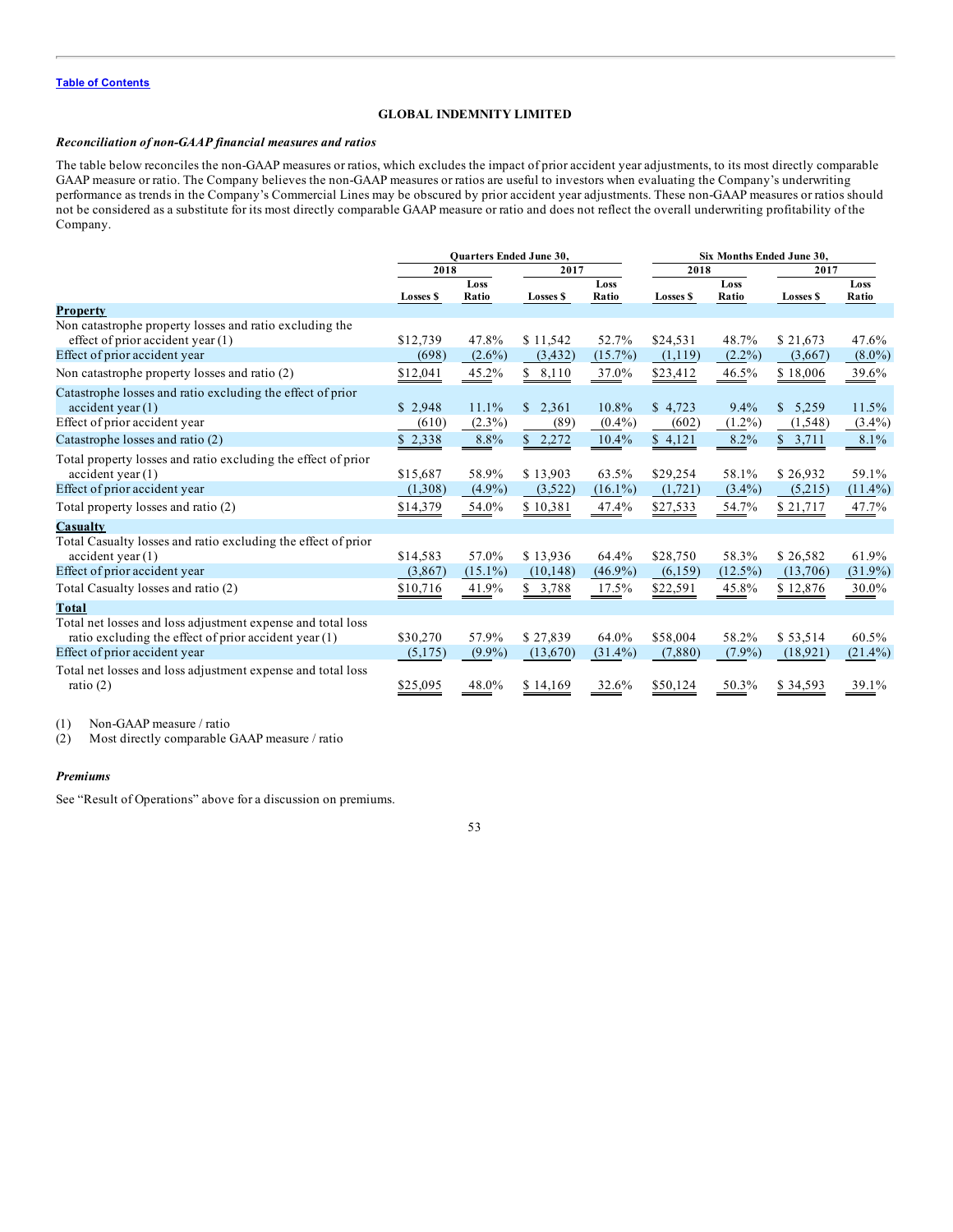### **GLOBAL INDEMNITY LIMITED**

## *Loss Ratio*

The current accident year losses and loss ratio is summarized as follows:

|                                   |          | <b>Ouarter Ended June 30,</b>         |                 | Six Months Ended June 30, |                                   | $\frac{0}{0}$   |
|-----------------------------------|----------|---------------------------------------|-----------------|---------------------------|-----------------------------------|-----------------|
|                                   | 2018     | 2017                                  | Change          | 2018                      | 2017                              | Change          |
| Property losses                   |          |                                       |                 |                           |                                   |                 |
| Catastrophe                       | \$2,948  | 2,361<br>S.                           | 24.9%           | 4.723<br>S                | 5,259                             | $(10.2\%)$      |
| Non-catastrophe                   | 12,739   | 11,542                                | $10.4\%$        | 24,531                    | 21,673                            | 13.2%           |
| Property losses                   | 15.687   | 13.903                                | 12.8%           | 29.254                    | 26,932                            | $8.6\%$         |
| Casualty losses                   | 14,583   | 13,936                                | 4.6%            | 28,750                    | 26,582                            | 8.2%            |
| Total accident year losses        | \$30,270 | \$27,839                              | 8.7%            | 58,004<br>S               | \$53,514                          | $8.4\%$         |
|                                   | 2018     | <b>Ouarter Ended June 30,</b><br>2017 | Point<br>Change | 2018                      | Six Months Ended June 30,<br>2017 | Point<br>Change |
| Current accident year loss ratio. |          |                                       |                 |                           |                                   |                 |

| Current accident year toss ratio. |       |       |       |         |       |       |
|-----------------------------------|-------|-------|-------|---------|-------|-------|
| Property                          |       |       |       |         |       |       |
| Catastrophe                       | 11.1% | 10.8% | 0.3   | $9.4\%$ | 11.5% | (2.1) |
| Non-catastrophe                   | 47.8% | 52.7% | (4.9) | 48.7%   | 47.6% |       |
| Property loss ratio               | 58.9% | 63.5% | (4.6) | 58.1%   | 59.1% | (1.0) |
| Casualty loss ratio               | 57.0% | 64.4% | (7.4) | 58.3%   | 61.9% | (3.6) |
| Total accident year loss ratio    | 57.9% | 64.0% | (6.1) | 58.2%   | 60.5% | (2.3) |

The current accident year catastrophe loss ratio increased by 0.3 points during the quarter ended June 30, 2018 as compared to the same period in 2017.

The current accident year catastrophe loss ratio improved by 2.1 points during the six months ended June 30, 2018 as compared to the same period in 2017. The loss ratio improvement reflects a lower claims frequency for both the first accident quarter and second accident quarter compared to last year.

The current accident year non-catastrophe property loss ratio improved by 4.9 points during the quarter ended June 30, 2018 as compared to the same period in 2017 primarily due to a lower claims frequency in the second accident quarter compared to the same quarter last year.

The current accident year non-catastrophe property loss ratio increased by 1.1 points during the six months ended June 30, 2018 as compared to the same period in 2017. The increase in the loss ratio reflects a higher claims severity compared to the first six months of last year.

The current accident year casualty loss ratio improved by 7.4 points and 3.6 points during the quarter and six months ended June 30, 2018, respectively, as compared to the same period in 2017 primarily due to lower claims severity for both the first accident quarter and second accident quarter compared to last year.

The calendar year loss ratio for the quarter and six months ended June 30, 2018 includes a decrease of \$5.2 million, or 9.9 percentage points, and a decrease of \$7.9 million, or 7.9 percentage points, respectively, related to reserve development on prior accident years. The calendar year loss ratio for the quarter and six months ended June 30, 2017 includes a decrease of \$13.7 million, or 31.4 percentage points, and a decrease of \$18.9 million, or 21.4 percentage points, respectively, related to reserve development on prior accident years. Please see Note 6 of the notes to the consolidated financial statements in Item 1 of Part I of this report for further discussion on prior accident year development.

## *Expense Ratios*

The expense ratio for the Company's Commercial Lines improved by 1.4 points from 41.7% for the quarter ended June 30, 2017 to 40.3% for the quarter ended June 30, 2018 and improved by 1.6 points from 42.0% for the six months ended June 31, 2017 to 40.4% for the six months ended June 30, 2018. The improvement in the expense ratio is primarily due to an increase in the net earned premiums as discussed above.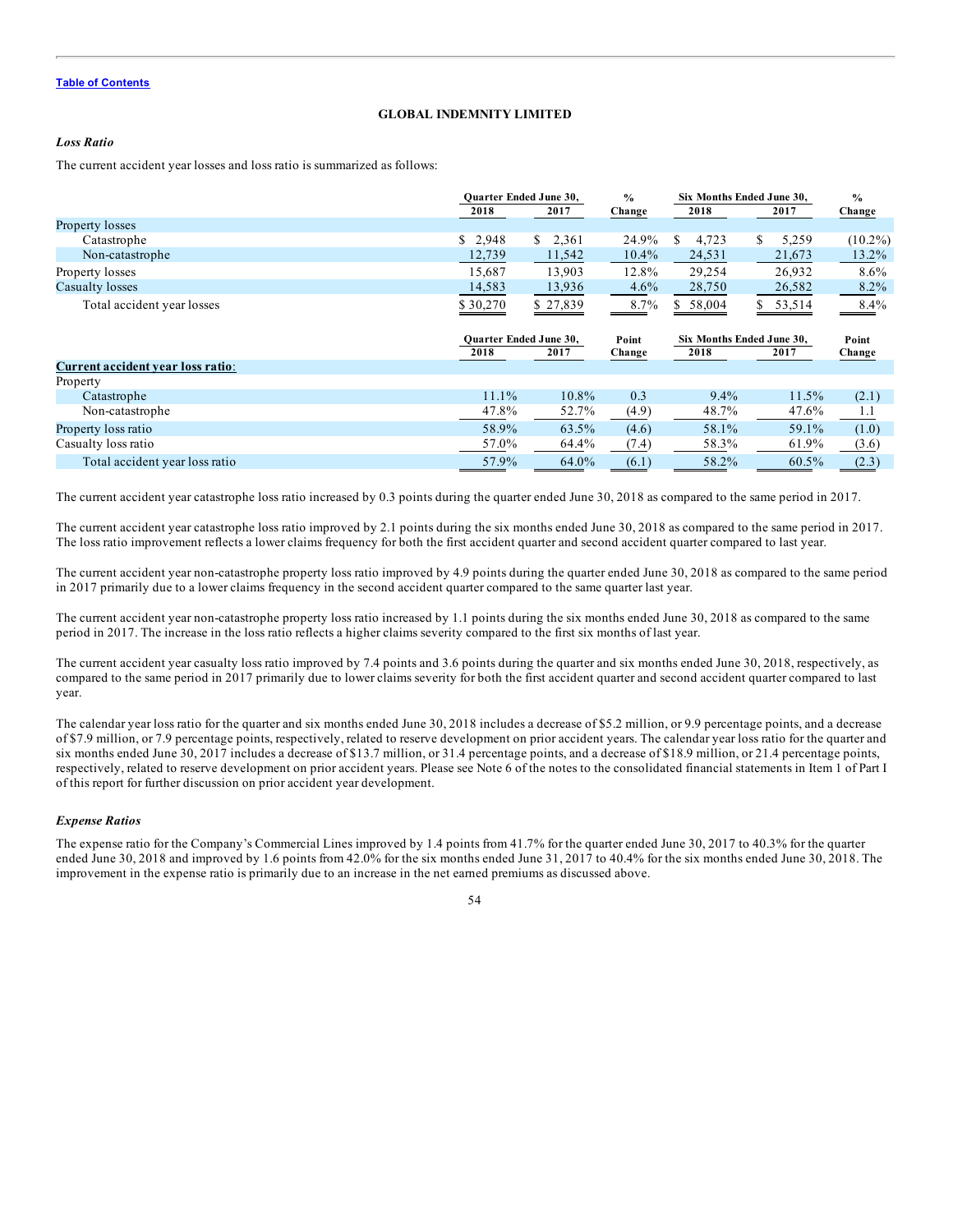### **GLOBAL INDEMNITY LIMITED**

### *Personal Lines*

The components of income and loss from the Company's Personal Lines segment and corresponding underwriting ratios are as follows:

|                                                       |           | <b>Ouarters Ended</b><br><b>June 30,</b> | $\frac{0}{0}$ |           | <b>Six Months Ended</b><br><b>June 30,</b> | $\frac{0}{0}$ |
|-------------------------------------------------------|-----------|------------------------------------------|---------------|-----------|--------------------------------------------|---------------|
| (Dollars in thousands)                                | 2018(3)   | 2017(3)                                  | Change        | 2018(3)   | 2017(3)                                    | Change        |
| Gross premiums written (1)                            | \$68,545  | \$69,572                                 | $(1.5\%)$     | \$128,710 | \$131,589                                  | $(2.2\%)$     |
| Net premiums written                                  | \$54,807  | \$56,789                                 | $(3.5\%)$     | \$104,062 | \$111,372                                  | $(6.6\%)$     |
| Net premiums earned                                   | \$49,880  | \$53,171                                 | $(6.2\%)$     | \$100,492 | \$111,834                                  | $(10.1\%)$    |
| Other income                                          | 472       | 1,618                                    | $(70.8\%)$    | 975       | 2,899                                      | $(66.4\%)$    |
| Total revenues                                        | 50,352    | 54,789                                   | $(8.1\%)$     | 101.467   | 114,733                                    | $(11.6\%)$    |
| Losses and expenses:                                  |           |                                          |               |           |                                            |               |
| Net losses and loss adjustment expenses               | 30,009    | 39,161                                   | $(23.4\%)$    | 57,630    | 77,876                                     | $(26.0\%)$    |
| Acquisition costs and other underwriting expenses (2) | 22,227    | 22,058                                   | $0.8\%$       | 44,406    | 46,592                                     | $(4.7\%)$     |
| Underwriting income (loss)                            | \$(1,884) | \$(6,430)                                | $(70.7\%)$    | (569)     | (9,735)                                    | $(94.2\%)$    |

|                             | <b>Quarters Ended</b><br><b>June 30,</b> |        | <b>Six Months Ended</b><br><b>June 30,</b><br>Point |           |           | Point  |
|-----------------------------|------------------------------------------|--------|-----------------------------------------------------|-----------|-----------|--------|
|                             | 2018                                     | 2017   | Change                                              | 2018      | 2017      | Change |
| <b>Underwriting Ratios:</b> |                                          |        |                                                     |           |           |        |
| Loss ratio:                 |                                          |        |                                                     |           |           |        |
| Current accident year       | 64.3%                                    | 73.6%  | (9.3)                                               | 60.5%     | 72.5%     | (12.0) |
| Prior accident year         | $(4.2\%)$                                | __     | (4.2)                                               | $(3.1\%)$ | $(2.8\%)$ | (0.3)  |
| Calendar year loss ratio    | 60.1%                                    | 73.6%  | (13.5)                                              | 57.4%     | 69.7%     | (12.3) |
| Expense ratio               | 44.6%                                    | 41.5%  | 3.1                                                 | 44.2%     | 41.7%     | 2.5    |
| Combined ratio              | 104.7%                                   | 115.1% | (10.4)                                              | 101.6%    | 111.4%    | (9.8)  |

**(1)** Includes business written by American Reliable that was ceded to insurance companies owned by Assurant under a 100% quota share reinsurance agreement of (\$989) and \$191 during the quarters ended June 30, 2018 and 2017, respectively, and (\$1,856) and \$1,242 during the six months ended June 30, 2018 and 2017, respectively.

**(2)** Includes excise tax related to cessions from the Company's Personal Lines to its Reinsurance Operations of \$137 and \$266 for the quarters ended June 30, 2018 and 2017, respectively, and \$343 and \$559 for the six months ended June 30, 2018 and 2017.

**(3)** Includes business ceded to the Company's Reinsurance Operations.

#### *Reconciliation of non-GAAP financial measures and ratios*

The table below reconciles the non-GAAP measures or ratios, which excludes the impact of prior accident year adjustments, to its most directly comparable GAAP measure or ratio. The Company believes the non-GAAP measures or ratios are useful to investors when evaluating the Company's underwriting performance as trends in the Company's Personal Lines may be obscured by prior accident year adjustments. These non-GAAP measures or ratios should not be considered as a substitute for its most directly comparable GAAP measure or ratio and does not reflect the overall underwriting profitability of the Company.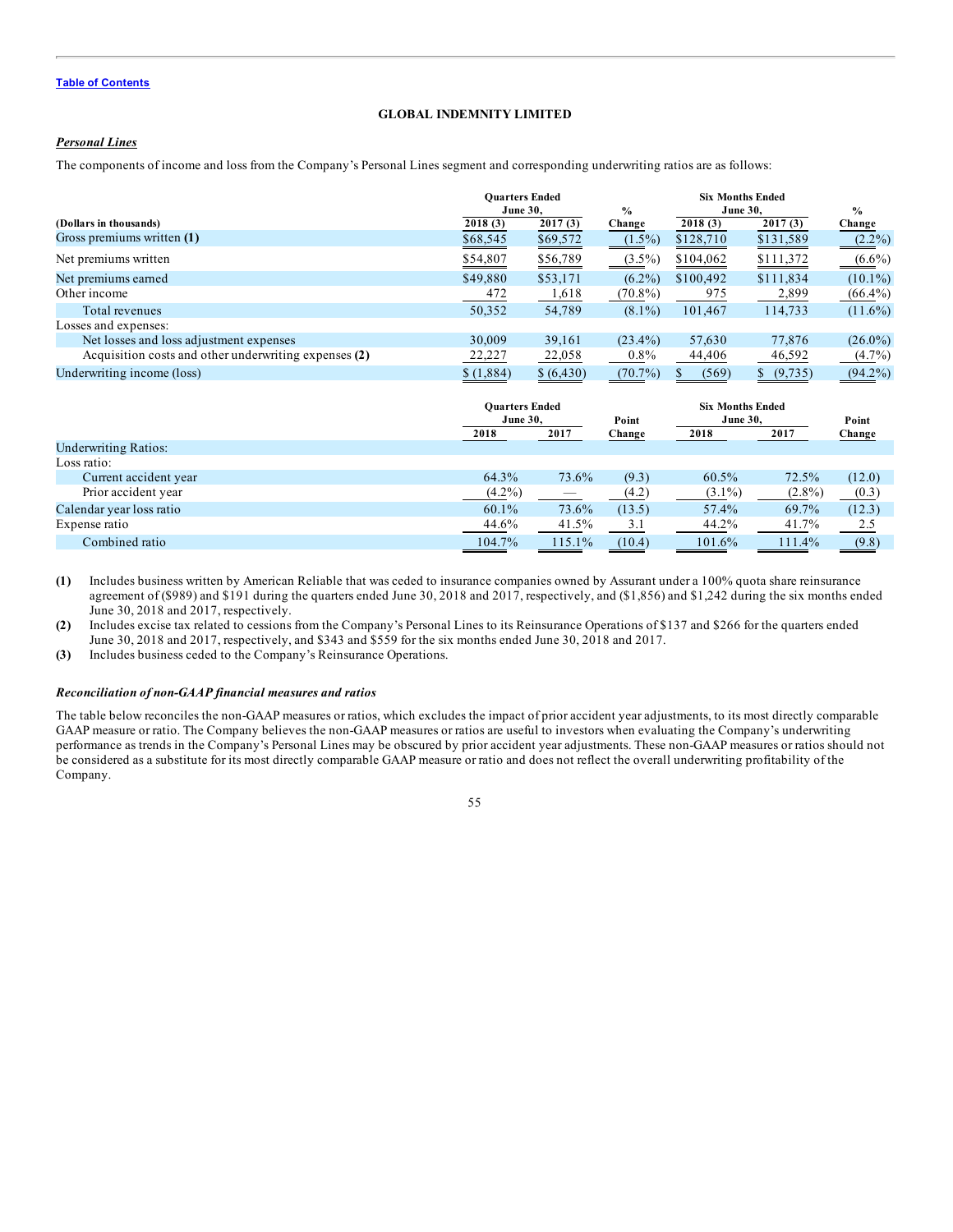## **GLOBAL INDEMNITY LIMITED**

|                                                                                                                      | <b>Ouarters Ended June 30,</b> |           |                  |                               | Six Months Ended June 30, |           |                  |           |
|----------------------------------------------------------------------------------------------------------------------|--------------------------------|-----------|------------------|-------------------------------|---------------------------|-----------|------------------|-----------|
|                                                                                                                      | 2018                           |           | 2017             |                               | 2018                      |           | 2017             |           |
|                                                                                                                      |                                | Loss      |                  | Loss                          |                           | Loss      |                  | Loss      |
| <b>Property</b>                                                                                                      | <b>Losses \$</b>               | Ratio     | <b>Losses \$</b> | Ratio                         | <b>Losses \$</b>          | Ratio     | <b>Losses \$</b> | Ratio     |
| Non catastrophe property losses and ratio excluding the effect of<br>prior accident year (1)                         | \$21,181                       | 50.2%     | \$21,737         | 48.3%                         | \$40,967                  | 48.2%     | \$46,394         | 48.7%     |
| Effect of prior accident year                                                                                        | (1,125)                        | $(2.7\%)$ | 780              | 1.7%                          | (1,584)                   | $(1.8\%)$ | (1,903)          | $(2.0\%)$ |
| Non catastrophe property losses and ratio (2)                                                                        | \$20,056                       | 47.5%     | \$22,517         | 50.0%                         | \$39,383                  | 46.4%     | \$44,491         | 46.7%     |
| Catastrophe losses and ratio excluding the effect of prior accident<br>year(1)                                       | \$6,877                        | 16.3%     | \$12,073         | 26.8%                         | \$12,107                  | 14.3%     | \$23,624         | 24.8%     |
| Effect of prior accident year                                                                                        | (682)                          | $(1.6\%)$ | (814)            | $(1.8\%)$                     | (1,168)                   | $(1.4\%)$ | (814)            | $(0.9\%)$ |
| Catastrophe losses and ratio (2)                                                                                     | \$6,195                        | 14.7%     | \$11,259         | 25.0%                         | \$10,939                  | 12.9%     | \$22,810         | 23.9%     |
| Total property losses and ratio excluding the effect of prior<br>accident year(1)                                    | \$28,058                       | 66.5%     | \$33,810         | 75.1%                         | \$53,074                  | 62.5%     | \$70,018         | 73.5%     |
| Effect of prior accident year                                                                                        | (1, 807)                       | $(4.3\%)$ | (34)             | $(0.1\%)$                     | (2,752)                   | $(3.2\%)$ | (2,717)          | $(2.9\%)$ |
| Total property losses and ratio (2)                                                                                  | \$26,251                       | $62.2\%$  | \$33,776         | $\frac{75.0}{ }$              | \$50,322                  | $59.3\%$  | \$67,301         | $70.6\%$  |
| Casualty                                                                                                             |                                |           |                  |                               |                           |           |                  |           |
| Total Casualty losses and ratio excluding the effect of prior<br>$accident$ vear $(1)$                               | \$4,022                        | 52.2%     | \$5,328          | 65.0%                         | \$ 7,706                  | 49.3%     | \$11,043         | 66.5%     |
| Effect of prior accident year                                                                                        | (264)                          | $(3.4\%)$ | 57               | 0.7%                          | (398)                     | $(2.5\%)$ | (468)            | $(2.8\%)$ |
| Total Casualty losses and ratio (2)                                                                                  | 3,758                          | 48.8%     | \$5,385          | 65.7%                         | \$7,308                   | 46.8%     | \$10,575         | 63.7%     |
| <b>Total</b>                                                                                                         |                                |           |                  |                               |                           |           |                  |           |
| Total net losses and loss adjustment expense and total loss ratio<br>excluding the effect of prior accident year (1) | \$32,080                       | 64.3%     | \$39,138         | 73.6%                         | \$60,780                  | 60.5%     | \$81,061         | 72.5%     |
| Effect of prior accident year                                                                                        | (2,071)                        | $(4.2\%)$ | 23               | $\overbrace{\phantom{aaaaa}}$ | (3,150)                   | $(3.1\%)$ | (3,185)          | $(2.8\%)$ |
| Total net losses and loss adjustment expense and total loss ratio<br>(2)                                             | \$30,009                       | 60.1%     | \$39,161         | 73.6%                         | \$57,630                  | 57.4%     | \$77,876         | 69.7%     |

(1) Non-GAAP measure / ratio

(2) Most directly comparable GAAP measure / ratio

#### *Premiums*

See "Result of Operations" above for a discussion on consolidated premiums.

#### *Other Income*

Other income was \$0.5 million and \$1.6 million for the quarters ended June 30, 2018 and 2017, respectively, and \$1.0 million and \$2.9 million for the six months ended June 30, 2018 and 2017, respectively. In 2018, other income is primarily comprised of fee income. In 2017, other income is primarily comprised of fee income, commission income and accrued interest on the anticipated indemnification of unpaid loss and loss adjustment expense reserves. In accordance with a dispute resolution agreement between Global Indemnity Group, Inc. and American Bankers Group, Inc., any variance paid related to the loss indemnification was subjected to interest of 5% compounded semi-annually. The reduction in other income is primarily due to the Company settling its final reserve calculation with American Bankers Group, Inc. with an effective date of December 31, 2017 resulting in no interest on the loss indemnification being accrued in 2018.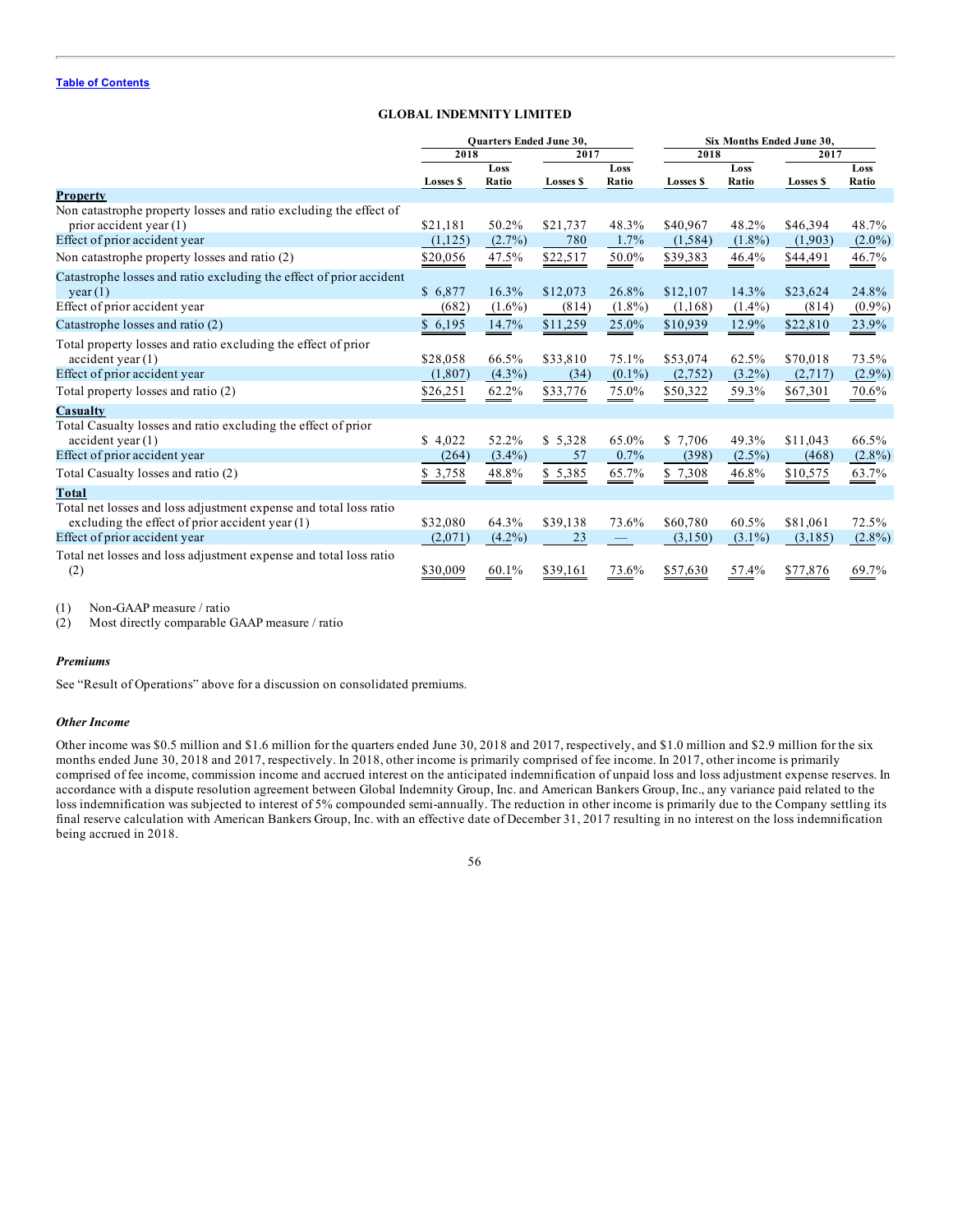### **GLOBAL INDEMNITY LIMITED**

## *Loss Ratio*

The current accident year losses and loss ratio is summarized as follows:

|                            |          | <b>Ouarters Ended</b> |               |          | <b>Six Months Ended</b> |               |  |
|----------------------------|----------|-----------------------|---------------|----------|-------------------------|---------------|--|
|                            |          | <b>June 30,</b>       | $\frac{0}{0}$ |          | <b>June 30,</b>         | $\frac{0}{0}$ |  |
| (Dollars in thousands)     | 2018     | 2017                  | Change        | 2018     | 2017                    | Change        |  |
| Property losses            |          |                       |               |          |                         |               |  |
| Catastrophe                | \$6,877  | \$12,073              | $(43.0\%)$    | \$12,107 | \$23,624                | $(48.8\%)$    |  |
| Non-catastrophe            | 21,181   | 21,737                | $(2.6\%)$     | 40,967   | 46,394                  | (11.7%)       |  |
| Property losses            | 28,058   | 33,810                | $(17.0\%)$    | 53,074   | 70,018                  | $(24.2\%)$    |  |
| Casualty losses            | 4,022    | 5,328                 | $(24.5\%)$    | 7,706    | 11,043                  | $(30.2\%)$    |  |
| Total accident year losses | \$32,080 | \$39,138              | $(18.0\%)$    | \$60,780 | \$81,061                | $(25.0\%)$    |  |

|                                   |          | <b>Ouarters Ended</b><br><b>June 30,</b> |        | <b>Six Months Ended</b><br><b>June 30,</b> |       | Point  |  |
|-----------------------------------|----------|------------------------------------------|--------|--------------------------------------------|-------|--------|--|
|                                   | 2018     | 2017                                     | Change | 2018                                       | 2017  | Change |  |
| Current accident year loss ratio: |          |                                          |        |                                            |       |        |  |
| Property                          |          |                                          |        |                                            |       |        |  |
| Catastrophe                       | $16.3\%$ | 26.8%                                    | (10.5) | 14.3%                                      | 24.8% | (10.5) |  |
| Non-catastrophe                   | 50.2%    | 48.3%                                    | 1.9    | 48.2%                                      | 48.7% | (0.5)  |  |
| Property loss ratio               | 66.5%    | $75.1\%$                                 | (8.6)  | 62.5%                                      | 73.5% | (11.0) |  |
| Casualty loss ratio               | 52.2%    | 65.0%                                    | (12.8) | 49.3%                                      | 66.5% | (17.2) |  |
| Total accident year loss ratio    | 64.3%    | 73.6%                                    | (9.3)  | 60.5%                                      | 72.5% | (12.0) |  |

The current accident year catastrophe loss ratio improved by 10.5 points during both the quarter and six months ended June 30, 2018, respectively, as compared to the same period in 2017. The loss ratio improvement reflects a lower claims frequency for both the first accident quarter and second accident quarter compared to last year.

The current accident year casualty loss ratio improved by 12.8 points and 17.2 points during the quarter and six months ended June 30, 2018, respectively, as compared to the same period in 2017 primarily due to a lower claims frequency for both the first accident quarter and second accident quarter compared to last year.

The calendar year loss ratio for the quarter and six months ended June 30, 2018 includes a decrease of \$2.1 million, or 4.2 percentage points, and a decrease of \$3.2 million, or 3.1 percentage points, respectively, related to reserve development on prior accident years. The calendar year loss ratio for the quarter and six months ended June 30, 2017 includes a decrease of less than \$0.1 million, or 0.0 percentage points, and a decrease of \$3.2 million, or 2.8 percentage points, respectively, related to reserve development on prior accident years. Please see Note 6 of the notes to the consolidated financial statements in Item 1 of Part I of this report for further discussion on prior accident year development.

## *Expense Ratios*

The expense ratio for the Company's Personal Lines increased 3.1 points from 41.5% for the quarter ended June 30, 2017 to 44.6% for the quarter ended June 30, 2018 and increased 2.5 points from 41.7% for the six months ended June 30, 2017 to 44.2% for the six months ended June 30, 2018. The increase in the expense ratio is primarily due to a reduction in net earned premiums which is the result of additional premiums being ceded due to the Property Catastrophe Quota Share Treaty that became effective on April 15, 2017.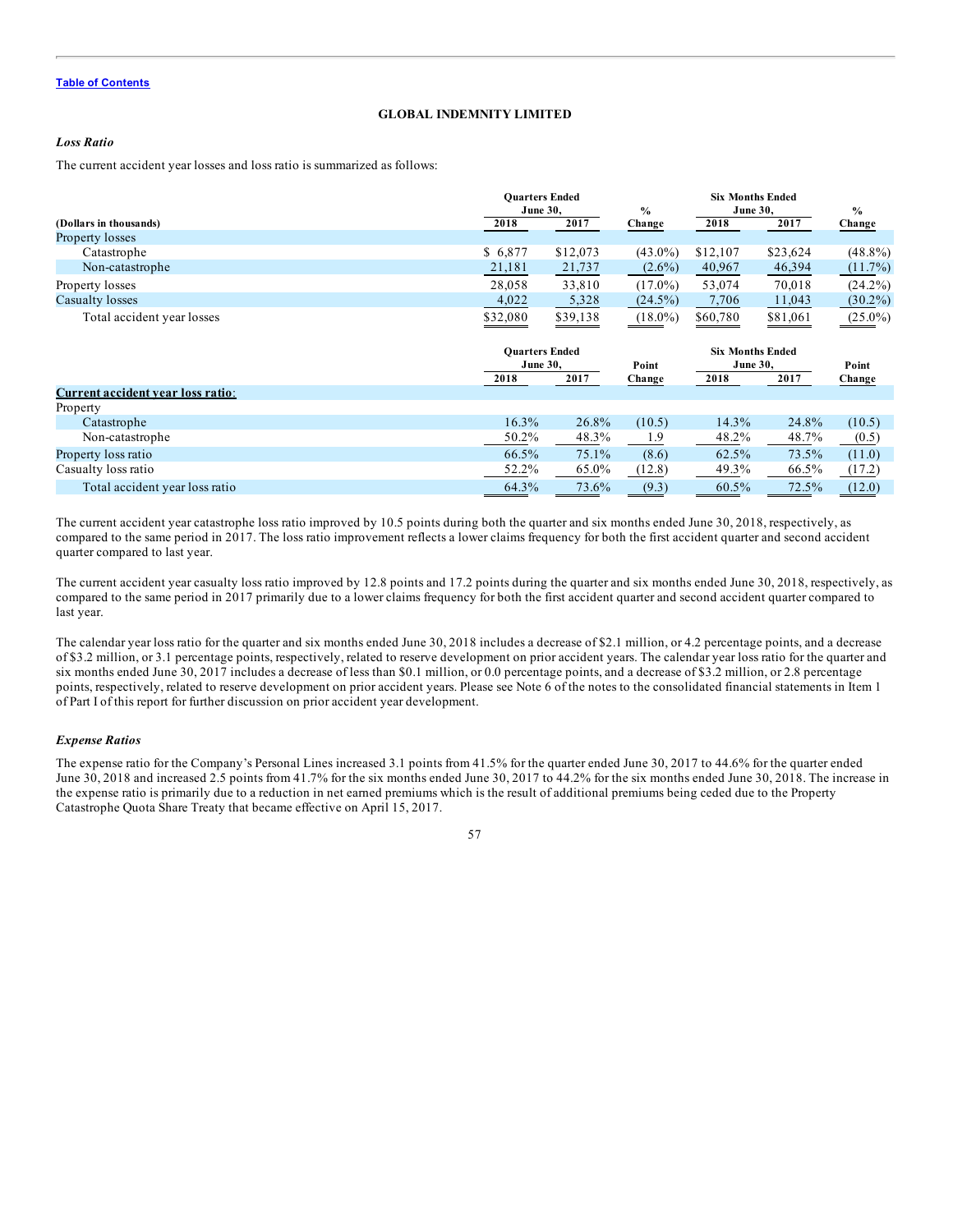# **GLOBAL INDEMNITY LIMITED**

# *Reinsurance Operations*

The components of income from the Company's Reinsurance Operations segment and corresponding underwriting ratios are as follows:

|                                                   |          | <b>Ouarters Ended</b><br><b>June 30.</b> |             |          | <b>Six Months Ended</b><br><b>June 30,</b> |             |  |
|---------------------------------------------------|----------|------------------------------------------|-------------|----------|--------------------------------------------|-------------|--|
|                                                   | 2018(1)  | 2017(1)                                  | Change      | 2018(1)  | 2017(1)                                    | Change      |  |
| Gross premiums written                            | \$20,299 | \$17,570                                 | 15.5%       | \$30,608 | \$33,393                                   | $(8.3\%)$   |  |
| Net premiums written                              | \$20,297 | \$17,569                                 | 15.5%       | \$30,606 | \$33,377                                   | (8.3%)      |  |
| Net premiums earned                               | \$11,785 | \$10,383                                 | 13.5%       | \$21,813 | \$19,854                                   | $9.9\%$     |  |
| Other income                                      | (148)    | 86                                       | $(272.1\%)$ | (97)     | 173                                        | $(156.1\%)$ |  |
| Total revenues                                    | 11,637   | 10.469                                   | 11.2%       | 21,716   | 20,027                                     | $8.4\%$     |  |
| Losses and expenses:                              |          |                                          |             |          |                                            |             |  |
| Net losses and loss adjustment expenses           | 3,757    | 4.370                                    | $(14.0\%)$  | 7.179    | 7.792                                      | $(7.9\%)$   |  |
| Acquisition costs and other underwriting expenses | 4,235    | 3,257                                    | 30.0%       | 7,854    | 6,255                                      | 25.6%       |  |
| Underwriting income (loss)                        | \$3,645  | \$2.842                                  | 28.3%       | \$6.683  | \$5,980                                    | 11.8%       |  |

|                             |                   | <b>Ouarters Ended</b><br><b>June 30,</b> |        | <b>Six Months Ended</b><br><b>June 30,</b> |            |        |
|-----------------------------|-------------------|------------------------------------------|--------|--------------------------------------------|------------|--------|
|                             | 2018              | 2017                                     | Change | 2018                                       | 2017       | Change |
| <b>Underwriting Ratios:</b> |                   |                                          |        |                                            |            |        |
| Loss ratio:                 |                   |                                          |        |                                            |            |        |
| Current accident year       | 51.7%             | 58.0%                                    | (6.3)  | 53.5%                                      | 56.0%      | (2.5)  |
| Prior accident year         | $(19.9\%)$        | $(15.9\%)$                               | (4.0)  | $(20.6\%)$                                 | $(16.8\%)$ | (3.8)  |
| Calendar year loss ratio    | 31.8%             | 42.1%                                    | (10.3) | 32.9%                                      | 39.2%      | (6.3)  |
| Expense ratio               | 35.9%             | 31.4%                                    | 4.5    | 36.0%                                      | 31.5%      | - 4.5  |
| Combined ratio              | 67.7%<br>________ | 73.5%                                    | (5.8)  | 68.9%                                      | 70.7%      | (1.8)  |

**(1)** External business only, excluding business assumed from affiliates.

#### *Reconciliation of non-GAAP financial measures and ratios*

The table below reconciles the non-GAAP measures or ratios, which excludes the impact of prior accident year adjustments, to its most directly comparable GAAP measure or ratio. The Company believes the non-GAAP measures or ratios are useful to investors when evaluating the Company's underwriting performance as trends in the Company's Reinsurance Operations may be obscured by prior accident year adjustments. These non-GAAP measures or ratios should not be considered as a substitute for its most directly comparable GAAP measure or ratio and does not reflect the overall underwriting profitability of the Company.

|                                                              | <b>Ouarters Ended</b><br><b>June 30.</b> |            | <b>Six Months Ended</b><br><b>June 30.</b> |            |
|--------------------------------------------------------------|------------------------------------------|------------|--------------------------------------------|------------|
|                                                              | 2018                                     | 2017       | 2018                                       | 2017       |
| Loss ratio excluding the effect of prior accident year $(1)$ | 51.7%                                    | 58.0%      | 53.5%                                      | 56.0%      |
| Effect of prior accident year                                | $(19.9\%)$                               | $(15.9\%)$ | $(20.6\%)$                                 | $(16.8\%)$ |
| Loss ratio $(2)$                                             | 31.8%                                    | $42.1\%$   | 32.9%                                      | 39.2%      |

(1) Non-GAAP measure / ratio

(2) Most directly comparable GAAP measure / ratio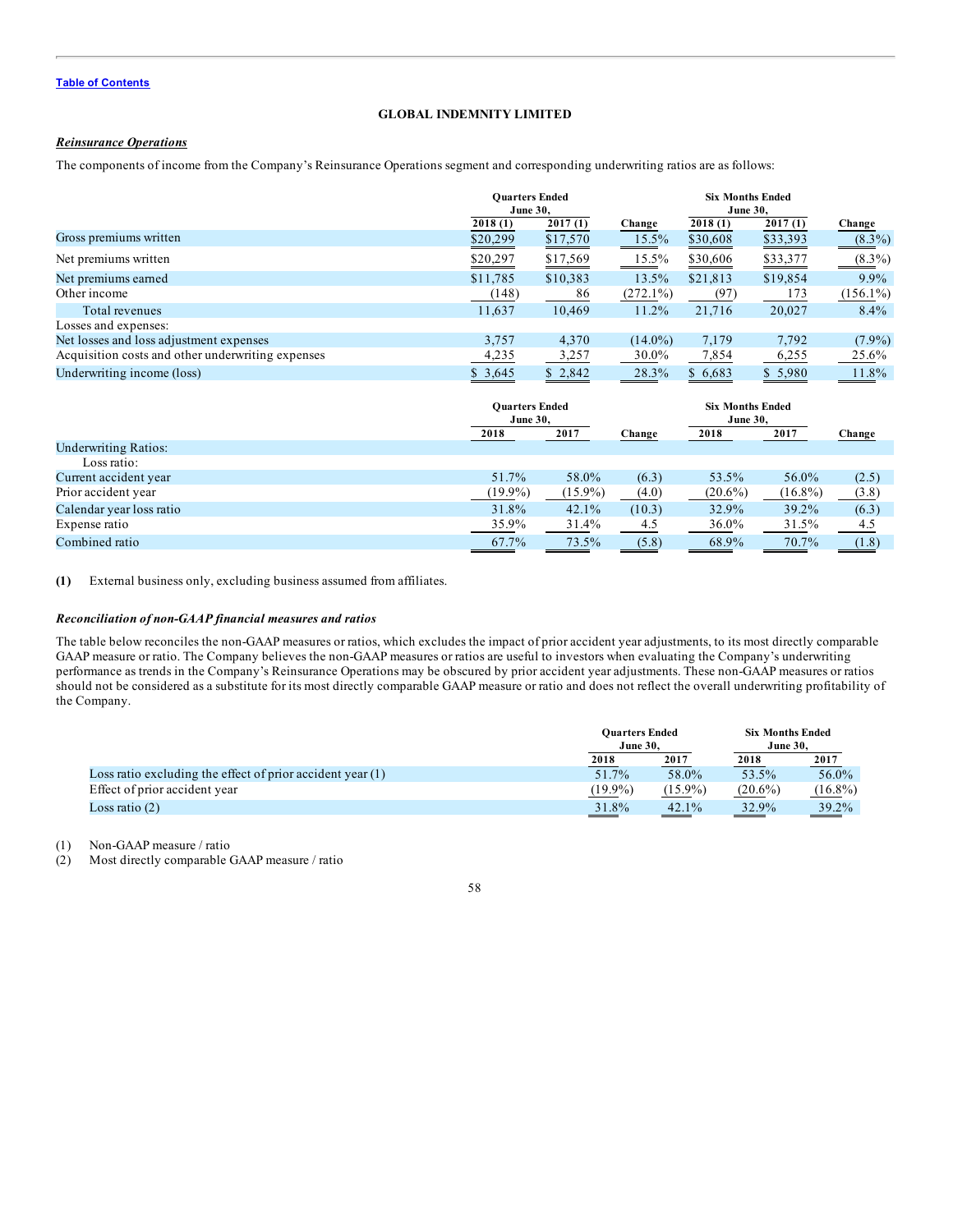### **GLOBAL INDEMNITY LIMITED**

## *Premiums*

See "Result of Operations" above for a discussion on premiums.

### *Other Income*

The Company recognized a loss of \$0.1 million and income of \$0.1 million for the quarters ended June 30, 2018 and 2017, respectively, and a loss of \$0.1 million and income of \$0.2 million for the six months ended June 30, 2018 and 2017, respectively. Other income is comprised of foreign exchange gains and losses.

### *Loss Ratio*

The current accident year loss ratio improved by 6.3 points and 2.5 points during the quarter and six months ended June 30, 2018, respectively, as compared to the same period in 2017. The decrease was mainly attributable to lower loss ratios in the property contracts excluding catastrophes.

The calendar year loss ratio for the quarter and six months ended June 30, 2018 includes a decrease of \$2.3 million, or 19.9 percentage points, and a decrease of \$4.5 million or 20.6 percentage points, respectively, related to reserve development on prior accident years. The calendar year loss ratio for the quarter and six months ended June 30, 2017 includes a decrease of \$1.7 million, or 15.9 percentage points, and a decrease of \$3.3 million, or 16.8 percentage points, respectively, related to reserve development on prior accident years. Please see Note 6 of the notes to the consolidated financial statements in Item 1 of Part I of this report for further discussion on prior accident year development.

## *Expense Ratio*

The expense ratio for the Company's Reinsurance Operations increased by 4.5 points from 31.4% for the quarter ended June 30, 2017 to 35.9% for the quarter ended June 30, 2018. The expense ratio for the Company's Reinsurance Operations increased by 4.5 points from 31.5% for the six months ended June 30, 2017 to 36.0% for the six months ended June 30, 2018. This was primarily due to the expense ratio for 2017 being lower than it otherwise would have been due to receiving a federal excise tax refund related to prior years of \$0.7 million and \$1.1 million during the quarter and six months ended June 30, 2017, respectively.

## **Unallocated Corporate Items**

The Company's investments are managed distinctly according to assets supporting future insurance obligations and assets in excess of those supporting future insurance obligations. Assets supporting insurance obligations are referred to as the Insurance Obligations Portfolio. The Insurance Obligations Portfolio consists of cash and high-quality fixed income investments. Assets in excess of insurance obligations are referred to as the Surplus Portfolio. The Surplus Portfolio targets higher returns and is comprised of cash, fixed income, common stocks, and alternative investments.

The Insurance Obligations Portfolio has a market value of \$843.7 million and the fixed income securities excluding cash have a credit quality of AA- and duration of 3.1 years. The Surplus Reserve Portfolio has a market value of \$708.0 million and the fixed income securities within have a credit quality of Aand duration of 3.5 years.

The Insurance Obligations Portfolio returned (1.1%) for the six months ended June 30, 2018 with net investment income of \$10.1 million, offset by realized losses of \$0.2 million and unrealized losses of \$14.5 million. The Surplus Portfolio returned (0.1%) for the six months ended June 30, 2018 with net investment income of \$12.2 million, offset by realized losses of \$2.9 million and unrealized losses of \$9.8 million.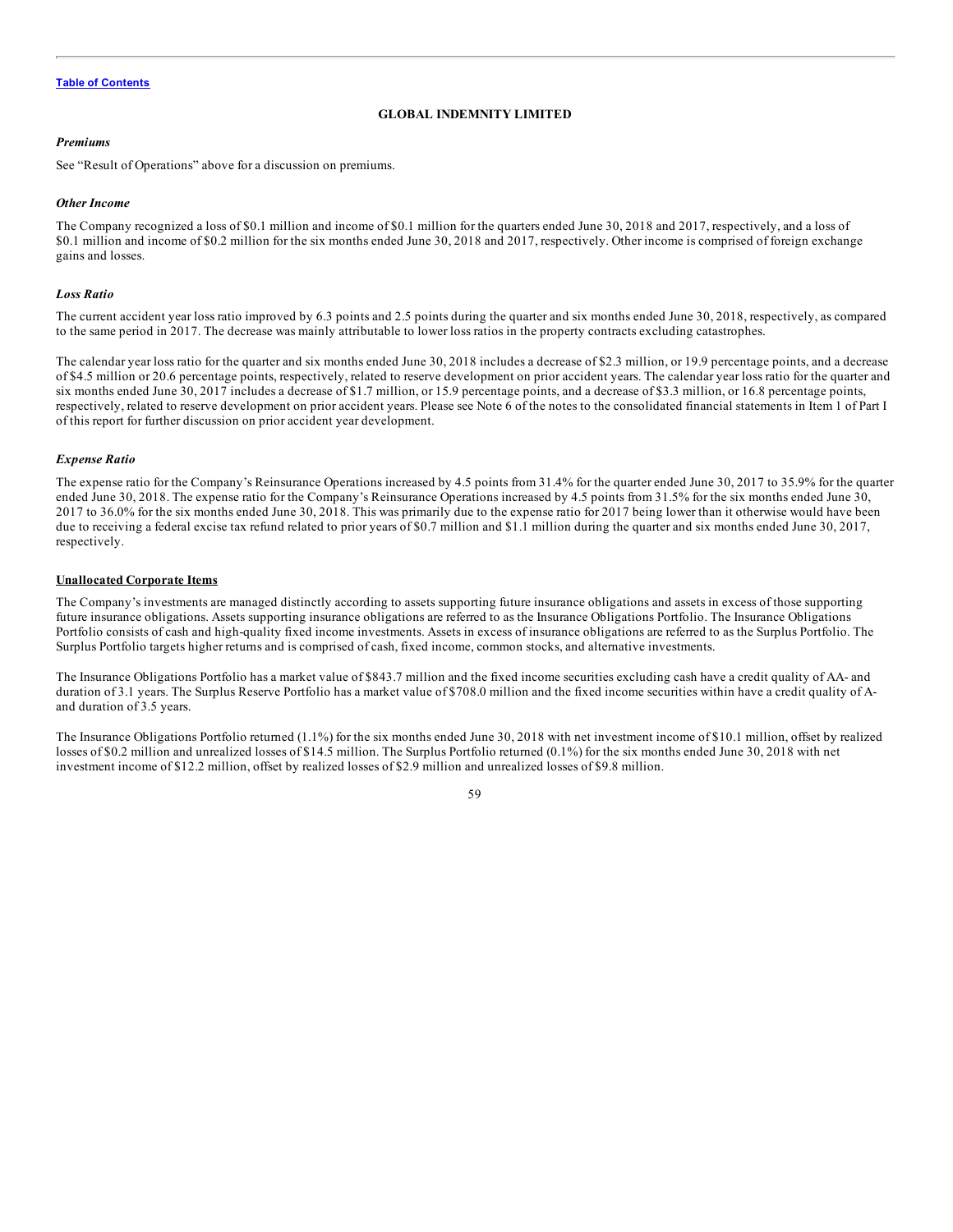### **GLOBAL INDEMNITY LIMITED**

### *Net Investment Income*

|                             | <b>Ouarters Ended</b> |         |               | <b>Six Months Ended</b> |          |               |
|-----------------------------|-----------------------|---------|---------------|-------------------------|----------|---------------|
|                             | <b>June 30.</b>       |         | $\frac{6}{9}$ | <b>June 30.</b>         |          | $\frac{9}{0}$ |
| (Dollars in thousands)      | 2018                  | 2017    | Change        | 2018                    | 2017     | Change        |
| Gross investment income (1) | \$11,698              | \$9,565 | 22.3%         | \$23.812                | \$19,009 | 25.3%         |
| Investment expenses         | (744`                 | (725)   | $2.6\%$       | (1.454)                 | (1,525)  | $(4.7\%)$     |
| Net investment income       | \$10,954              | \$8,840 | 23.9%         | \$22,358                | \$17.484 | 27.9%         |

#### **(1)** Excludes realized gains and losses

Gross investment income increased by 22.3% and 25.3% for the quarter and six months ended June 30, 2018, respectively, as compared to the same period in 2017. The increase was primarily due to an increase in yield within the fixed maturities portfolio due to extending duration in 2017 and increased returns from alternative investments.

Investment expenses increased by 2.6% for the quarter ended June 30, 2018 and decreased 4.7% for the six months ended June 30, 2018, respectively, as compared to the same period in 2017. The increase for the quarter ended was primarily due to increased service fees related to the Company's equity portfolio during 2018. The decrease for the six months ended was primarily due to reduced fees related to the custody of the Company's investment portfolio during 2018.

At June 30, 2018, the Company held agency mortgage-backed securities with a market value of \$75.4 million. Excluding the agency mortgage-backed securities, the average duration of the Company's fixed maturities portfolio was 3.2 years as of June 30, 2018, compared with 3.3 years as of June 30, 2017. Including cash and short-term investments, the average duration of the Company's fixed maturities portfolio, excluding agency mortgage-backed securities, was 3.1 years as of June 30, 2018, compared with 3.0 years as of June 30, 2017. Changes in interest rates can cause principal payments on certain investments to extend or shorten which can impact duration. At June 30, 2018, the Company's embedded book yield on its fixed maturities, not including cash, was 2.9% compared with 2.7% at June 30, 2017. The embedded book yield on the \$102.2 million of municipal bonds in the Company's portfolio, which includes \$101.1 million of taxable municipal bonds, was 3.1% at June 30, 2018, compared to an embedded book yield of 3.0% on the Company's municipal bond portfolio of \$123.3 million at June 30, 2017.

#### *Net Realized Investment Gains (Losses)*

The components of net realized investment gains (losses) for the quarters and six months ended June 30, 2018 and 2017 were as follows:

|                                        | <b>Ouarters Ended</b><br><b>June 30.</b> |         |           | <b>Six Months Ended</b><br><b>June 30.</b> |  |
|----------------------------------------|------------------------------------------|---------|-----------|--------------------------------------------|--|
| (Dollars in thousands)                 | 2018                                     | 2017    | 2018      | 2017                                       |  |
| Common stock                           | \$2,065                                  | \$1,215 | \$(2,309) | \$1,790                                    |  |
| Fixed maturities                       | (361)                                    | 524     | (454)     | 661                                        |  |
| Interest rate swap                     | 1.497                                    | (1,823) | 5,648     | (1,650)                                    |  |
| Other than temporary impairment losses | (371)                                    | (578)   | (371)     | (688)                                      |  |
| Net realized investment gains (losses) | \$2,830                                  | (662)   | \$2,514   |                                            |  |

See Note 2 of the notes to the consolidated financial statements in Item 1 of Part I of this report for an analysis of total investment return on a pre-tax basis for the quarters and six months ended June 30, 2018 and 2017.

### *Corporate and Other Operating Expenses*

Corporate and other operating expenses consist of outside legal fees, other professional fees, directors' fees, management fees & advisory fees, salaries and benefits for holding company personnel, development costs for new products, and taxes incurred which are not directly related to operations. Corporate and other operating expenses were \$10.9 million and \$3.4 during the quarters ended June 30, 2018 and 2017, respectively, and \$20.2 million and \$6.4 million during the six months ended June 30, 2018 and 2017, respectively. The increase is primarily due to incurring an advisory fee related to the co-obligor transaction of \$6.3 million and \$12.5 million for the quarter and six months ended June 30, 2018, respectively. For additional information on the co-obligor transaction, see Note 7 of the notes to the consolidated financial statements in Item 1 of Part I of this report.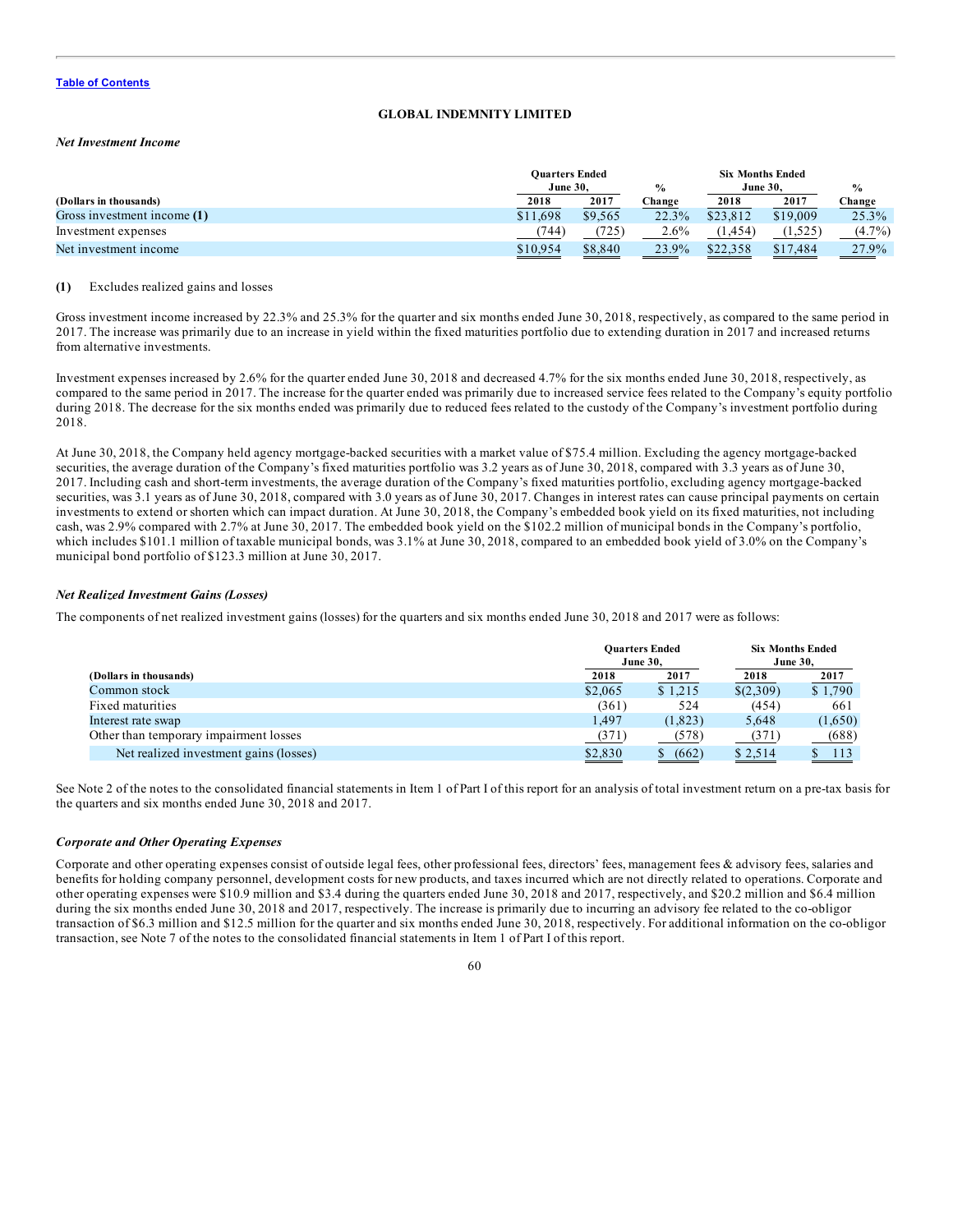### **GLOBAL INDEMNITY LIMITED**

## *Interest Expense*

Interest expense increased 3.7% during the quarter ended June 30, 2018 as compared to the same period in 2017. This increase is primarily due to higher interest rates on the Margin Borrowing Facility.

Interest expense increased 35.6% during the six months ended June 30, 2018 as compared to the same period in 2017. This increase is primarily due to the Company's \$130 million debt offering in March, 2017.

### *Income Tax Benefit*

The income tax benefit was \$1.4 million for the quarter ended June 30, 2018 compared with income tax benefit of \$2.3 million for the quarter ended June 30, 2017. The income tax benefit was \$2.7 million for the six months ended June 30, 2018 compared with income tax benefit of \$5.3 million for the six months ended June 30, 2017. The decrease in the income tax benefit for both the quarter and six months ended June 30, 2018 as compared to the same periods in 2017 is primarily due to the change in the U.S. statutory tax rate from 35% to 21% effective January 1, 2018 and the Base Erosion Anti-Abuse Tax that became effective upon the passage of the Tax Cuts and Jobs Act.

See Note 5 of the notes to the consolidated financial statements in Item 1 of Part I of this report for a comparison of income tax between periods.

#### *Net Income (Loss)*

The factors described above resulted in a net income of \$7.2 million and \$10.1 million for the quarters ended June 30, 2018 and 2017, respectively, and net income of \$12.9 million and \$22.4 million for the six months ended June 30, 2018 and 2017, respectively.

#### **Liquidity and Capital Resources**

#### *Sources and Uses of Funds*

Global Indemnity is a holding company. Its principal asset is its ownership of the shares of its direct and indirect subsidiaries, including those of its U.S. insurance companies: United National Insurance Company, Diamond State Insurance Company, Penn-America Insurance Company, Penn-Star Insurance Company, Penn-Patriot Insurance Company, and American Reliable Insurance Company; and its Reinsurance Operations: Global Indemnity Reinsurance.

Global Indemnity's short term and long term liquidity needs include the payment of corporate expenses, debt service payments, dividend payments to shareholders, and share repurchases. In order to meet their short term and long term needs, the Company's principal sources of cash includes dividends from subsidiaries, other permitted disbursements from its direct and indirect subsidiaries, reimbursement for equity awards granted to employees and intercompany borrowings. The principal sources of funds at these direct and indirect subsidiaries include underwriting operations, investment income, and proceeds from sales and redemptions of investments. Funds are used principally by these operating subsidiaries to pay claims and operating expenses, to make debt payments, fund margin requirements on interest rate swap agreements, to purchase investments, and to make dividend payments. In addition, the Company periodically reviews opportunities related to business acquisitions and as a result, liquidity may be needed in the future.

As of June 30, 2018, the Company also had future funding commitments of \$45.2 million related to investments. The timing of commitments related to investments is uncertain.

The future liquidity of Global Indemnity is dependent on the ability of its subsidiaries to pay dividends. Global Indemnity's U.S. insurance companies are restricted by statute as to the amount of dividends that they may pay without the prior approval of regulatory authorities. The dividend limitations imposed by state laws are based on the statutory financial results of each insurance company within the Insurance Operations that are determined by using statutory accounting practices that differ in various respects from accounting principles used in financial statements prepared in conformity with GAAP. See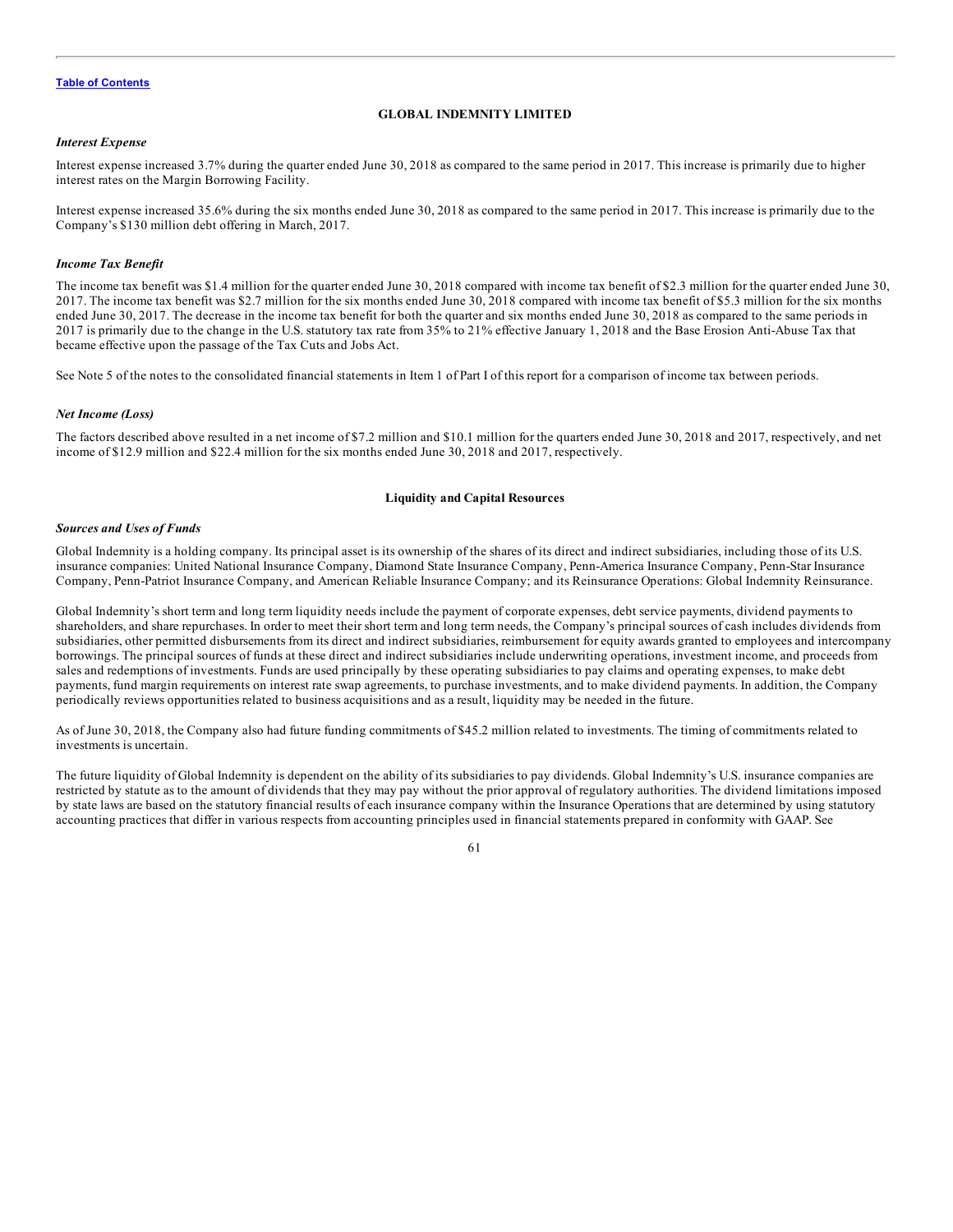#### **GLOBAL INDEMNITY LIMITED**

"Regulation—Statutory Accounting Principles" in Item 1 of Part I of the Company's 2017 Annual Report on Form 10-K. Key differences relate to, among other items, deferred acquisition costs, limitations on deferred income taxes, reserve calculation assumptions and surplus notes. See Note 19 of the notes to the consolidated financial statements in Item 8 of Part II of the Company's 2017 Annual Report on Form 10-K for further information on dividend limitations related to the U.S. Insurance Companies. The U.S. Insurance Companies did not declare or pay any dividends during the quarter or six months ended June 30, 2018.

For 2018, the Company believes that Global Indemnity Reinsurance, including distributions it could receive from its subsidiaries, should have sufficient liquidity and solvency to pay dividends. Global Indemnity Reinsurance is prohibited, without the approval of the Bermuda Monetary Authority ("BMA"), from reducing by 15% or more its total statutory capital as set out in its previous year's statutory financial statements, and any application for such approval must include such information as the BMA may require. See "Regulation—Bermuda Insurance Regulation" in Item 1 of Part I of the Company's 2017 Annual Report on Form 10-K. Global Indemnity Reinsurance did not declare or pay any dividends during the quarter ended June 30, 2017. During the six months ended June 30, 2018, Global Indemnity Reinsurance paid a \$20.0 million dividend, which was previously declared in 2017, to its parent company, Global Indemnity Limited.

## *Cash Flows*

Sources of operating funds consist primarily of net premiums written and investment income. Funds are used primarily to pay claims and operating expenses and to purchase investments.

The Company's reconciliation of net income to cash provided by (used for) operations is generally influenced by the following:

- the fact that the Company collects premiums, net of commissions, in advance of losses paid;
- the timing of the Company's settlements with its reinsurers; and
- the timing of the Company's loss payments.

Net cash provided by (used for) operating activities was \$59.0 million and (\$3.4) million for the six months ended June 30, 2018 and 2017, respectively. The increase in operating cash flows of approximately \$64.1 million from the prior year was primarily a net result of the following items:

|                                                          |            | Six Months Ended June 30. |          |  |  |  |
|----------------------------------------------------------|------------|---------------------------|----------|--|--|--|
| (Dollars in thousands)                                   | 2018       | 2017                      | Change   |  |  |  |
| Net premiums collected                                   | \$239,668  | \$225,896                 | \$13,772 |  |  |  |
| Net losses paid                                          | (127, 435) | (128,689)                 | 1.254    |  |  |  |
| Underwriting and corporate expenses                      | (118,991)  | (113,702)                 | (5,289)  |  |  |  |
| Recovery on loss indemnification (1)                     | 45,045     |                           | 45,045   |  |  |  |
| Net investment income                                    | 30,983     | 17.544                    | 13,439   |  |  |  |
| Net federal income taxes paid                            | (655)      | (103)                     | (552)    |  |  |  |
| Interest paid                                            | (9,655)    | (4,352)                   | (5,303)  |  |  |  |
| Net cash provided by (used for) operating activities (1) | 58,960     | (3,406)                   | \$62,366 |  |  |  |

**(1)** Excludes a \$3.5 million payment related to a purchase price adjustment for American Reliable. This payment is included in the net cash used in investing activities on the Company's Consolidated Statement of Cash Flows. The recovery on loss indemnification, net of the purchase price adjustment, is \$41.5 million. For additional information on the loss indemnification, please see Note 6 of the notes to the consolidated financial statements in Item 1 of Part I of this report.

See the consolidated statement of cash flows in the consolidated financial statements in Item 1 of Part I of this report for details concerning the Company's investing and financing activities.

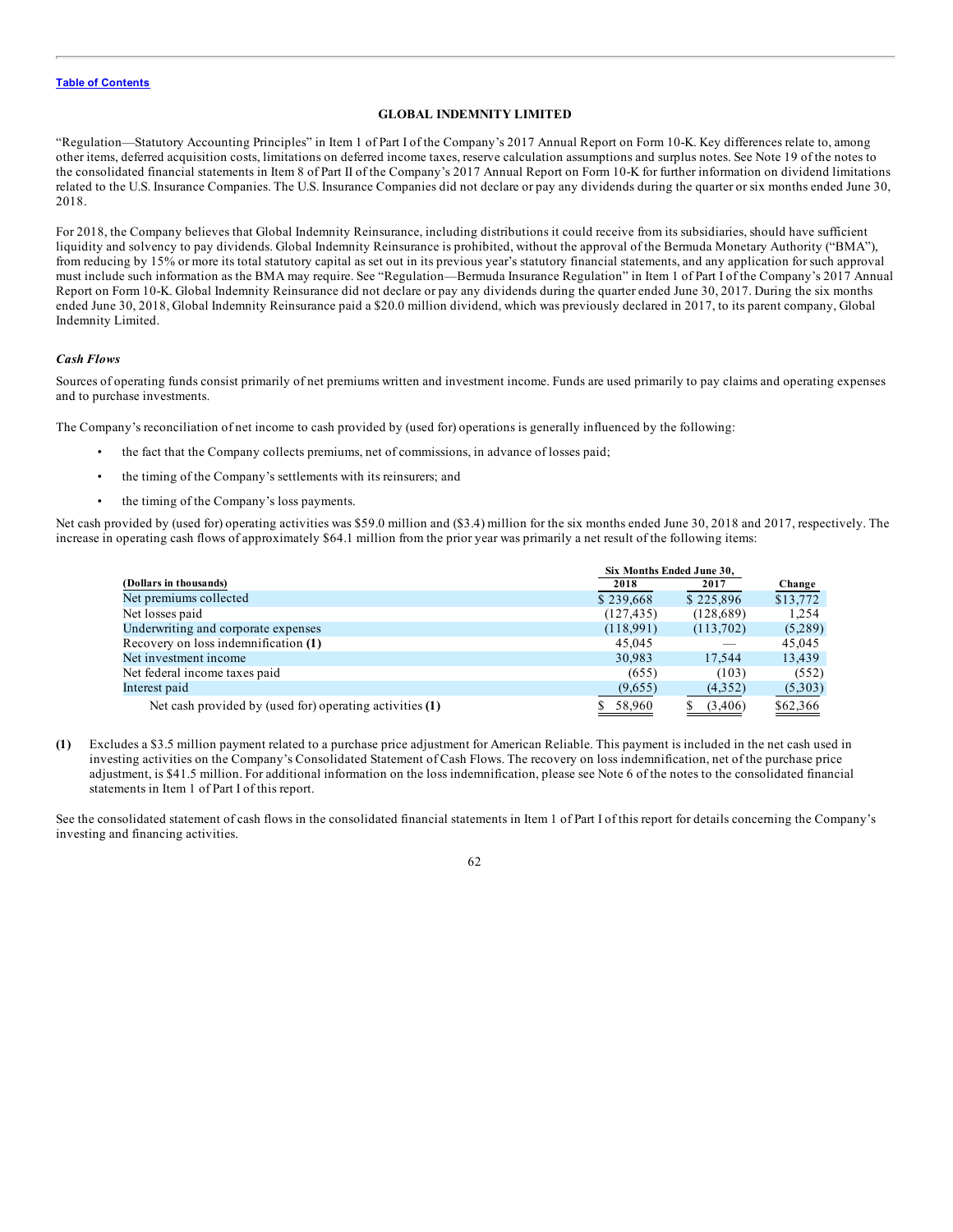#### **GLOBAL INDEMNITY LIMITED**

### *Liquidity*

On March 4, 2018, the Company's Board of Directors approved a dividend payment of \$0.25 per ordinary share to all shareholders of record on the close of business on March 21, 2018. On March 29, 2018, dividends totaling \$3.5 million were paid to shareholders.

On March 8, 2018, the Company settled its final reserve calculation which resulted in the recovery of \$41.5 million in accordance with the Stock Purchase Agreement between Global Indemnity Group, Inc. and American Bankers Insurance Group, Inc. for the purchase of American Reliable.

On June 3, 2018, the Company's Board of Directors approved a dividend payment of \$0.25 per ordinary share to all shareholders of record on the close of business on June 22, 2018. On June 29, 2018, dividends totaling \$3.5 million were paid to shareholders.

Other than the items discussed in the preceding paragraphs, there have been no material changes to the Company's liquidity during the six months ended June 30, 2018. Please see Item 7 of Part II in the Company's 2017 Annual Report on Form 10-K for information regarding the Company's liquidity.

### *Capital Resources*

On April 25, 2018 the Company and Global Indemnity Group, Inc., an indirect wholly owned subsidiary of the Company, entered into an agreement pursuant to which Global Indemnity Group, Inc. agreed to become a subordinated co-obligor with respect to the 7.75% subordinated notes due 2045 and the 7.875% subordinated notes due 2047. Global Indemnity Group, Inc. has agreed to pay all amounts due and payable in respect of the subordinated note obligations, including, without limitation, the payment of principal of and interest on each series of notes. In consideration for becoming a subordinated co-obligor on the subordinated notes, Global Indemnity Group, Inc. received a promissory note from the Company with a principal amount of \$230 million at an interest rate of 7.825% per annum and due on April 15, 2047. Global Indemnity Group, Inc. assigned the \$230 million promissory note from the Company to U.A.I. (Luxembourg) Investment S.à.r.l. as payment on \$230 million of the outstanding debt owed to U.A.I. (Luxembourg) Investment S.à.r.l. by Global Indemnity Group, Inc.

In July, 2018, U.A.I. (Luxembourg) Investment S.à.r.l. declared and paid a dividend totaling \$430.4 million. The ultimate recipient of this dividend was GBLI (Barbados) Limited. This dividend was satisfied by the assignment of intercompany note receivables totaling \$412.5 million, \$11.6 million in accrued interest receivables on the intercompany notes, and \$6.3 million in fixed income securities. The \$412.5 million in intercompany notes were then converted into interest free loans. GBLI (Barbados) Limited subsequently declared and paid a dividend to its parent, Global Indemnity Reinsurance, in the amount of \$17.9 million which consisted of the accrued interest receivable and fixed income securities. These transactions all eliminate in consolidation and have no impact on the consolidating financial statements.

Other than the items discussed in the preceding paragraph, there have been no material changes to the Company's capital resources during the six months ended June 30, 2018. Please see Item 7 of Part II in the Company's 2017 Annual Report on Form 10-K for information regarding the Company's capital resources.

### **Off Balance Sheet Arrangements**

The Company has no off balance sheet arrangements.

### **Cautionary Note Regarding Forward-Looking Statements**

Some of the statements under "Management's Discussion and Analysis of Financial Condition and Results of Operations" and elsewhere in this report may include forward-looking statements within the meaning of Section 21E of the Security Exchange Act of 1934, as amended, that reflect the Company's current views with respect to future events and financial performance. Forward-looking statements are statements that are not historical facts. These statements can be identified by the use of forward-looking terminology such as "believe," "expect," "may," "will," "should," "project," "plan," "seek," "intend," or "anticipate" or the negative thereof or comparable terminology, and include discussions of strategy, financial projections and estimates and their underlying assumptions, statements regarding plans, objectives, expectations or consequences of identified transactions or natural disasters, and statements about the future performance, operations, products and services of the companies.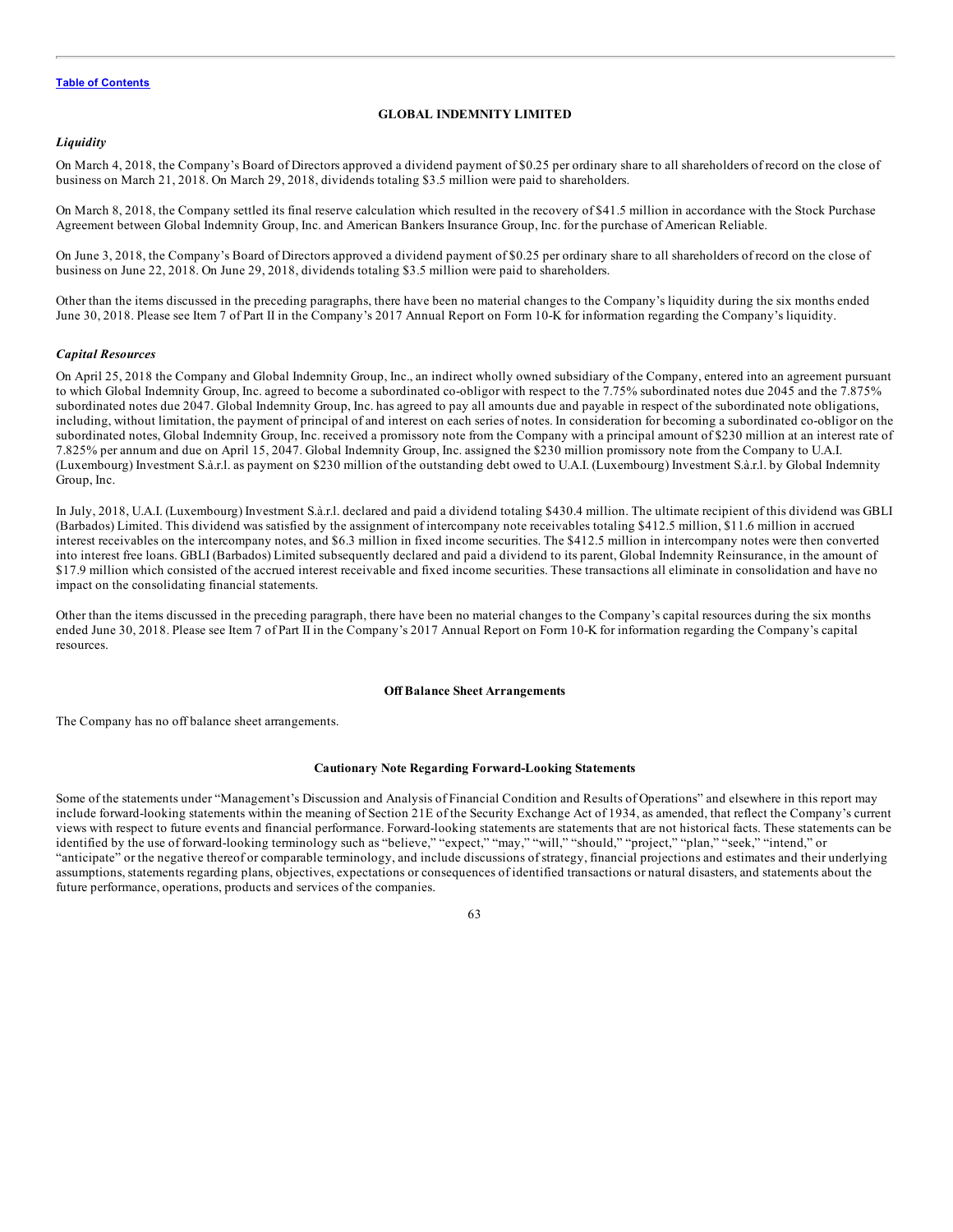#### **GLOBAL INDEMNITY LIMITED**

The Company's business and operations are and will be subject to a variety of risks, uncertainties and other factors. Consequently, actual results and experience may materially differ from those contained in any forward-looking statements. See "Risk Factors" in Item 1A of Part I in the Company's 2017 Annual Report on Form 10-K for risks, uncertainties and other factors that could cause actual results and experience to differ from those projected. The Company's forward-looking statements speak only as of the date of this report or as of the date they were made. The Company undertakes no obligation to publicly update or review any forward-looking statement, whether as a result of new information, future developments or otherwise.

# **Item 3. QUANTITATIVE AND QUALITATIVE DISCLOSURES ABOUT MARKET RISK**

For the quarter ending June 30, 2018, global equities rebounded from their first decline. Trade concerns escalated, as US President Donald Trump threatened tariffs on European autos in response to the European Union's ("EU") retaliatory tariffs on US products. The US also imposed additional levies on Chinese goods, and China vowed retaliatory tariffs. On the monetary front, strong US economic data gave the Federal Reserve ("Fed") confidence to raise interest rates in June and signal the potential for two additional hikes later this year. The European Central Bank ("ECB") announced that quantitative easing will end in December 2018, but its June meeting had a very dovish undertone, as the Governing Council pledged to keep policy rates unchanged at least through the summer of 2019. Within the S&P 500 Index, seven of the 11 sectors posted positive results for the quarter. The best-performing sector was energy, as the petroleum complex rallied on fears of global supply disruptions and strong demand, despite OPEC's decision to increase production.

Global fixed income markets posted slightly positive returns in US dollar terms during the second quarter, while the US fixed income market returns were slightly negative. Global monetary policies diverged during the period. The Fed raised its target rate by 25 basis point spread, as expected, and forecasted two additional hikes this year — one more than was projected at the March Federal Open Market Committee meeting. The Committee upgraded growth and employment projections and shifted inflation expectations higher. Sovereign yield movements were somewhat limited across most developed markets, as higher inflation pressures balanced heightened political uncertainty. The US treasury curve continued to flatten as short-term yields rose on tightening monetary policy, while longer yields fell on a flight to quality caused by elevated political uncertainty.

The Company's investment grade fixed income portfolio continues to maintain high quality with an A+ average rating and a duration of 3.2 years. The Insurance Obligations Portfolio has a credit quality of AA- and duration of 3.0 years. The portion of the Surplus Portfolio comprised of cash and fixed income securities has a credit quality of A and duration of 3.5 years. Portfolio purchases were focused within investment grade credit, asset backed securities ("ABS"), and commercial mortgage backed securities ("CMBS"). These purchases were funded primarily through sales of ABS and U.S. credit, as well as maturities and paydowns. During the second quarter, the portfolio's allocation to taxable municipals and CMBS increased and cash and equivalents decreased.

There have been no other material changes to the Company's market risk since December 31, 2017. Please see Item 7A of Part II in the Company's 2017 Annual Report on Form 10-K for information regarding the Company's market risk.

#### **Item 4. CONTROLS AND PROCEDURES**

#### **Evaluation of Disclosure Controls and Procedures**

The Company maintains disclosure controls and procedures (as that term is defined in Rules 13a-15(e) and 15d-15(e) under the Securities Exchange Act of 1934, as amended (the "Exchange Act")) that are designed to ensure that information required to be disclosed in the Company's reports under the Exchange Act is recorded, processed, summarized and reported within the time periods specified in the Securities and Exchange Commission's rules and forms, and that such information is accumulated and communicated to the Company's management, including its Chief Executive Officer and Chief Financial Officer, as appropriate, to allow timely decisions regarding required disclosures. Any controls and procedures, no matter how well designed and operated, can provide only reasonable assurance of achieving the desired control objectives. The Company's management, with the participation of the Company's Chief Executive Officer and Chief Financial Officer, has evaluated the effectiveness of the design and operation of the Company's disclosure controls and procedures as of June 30, 2018. Based upon that evaluation, and subject to the foregoing, the Company's Chief Executive Officer and Chief Financial Officer concluded that, as of June 30, 2018, the design and operation of the Company's disclosure controls and procedures were effective to accomplish their objectives at the reasonable assurance level.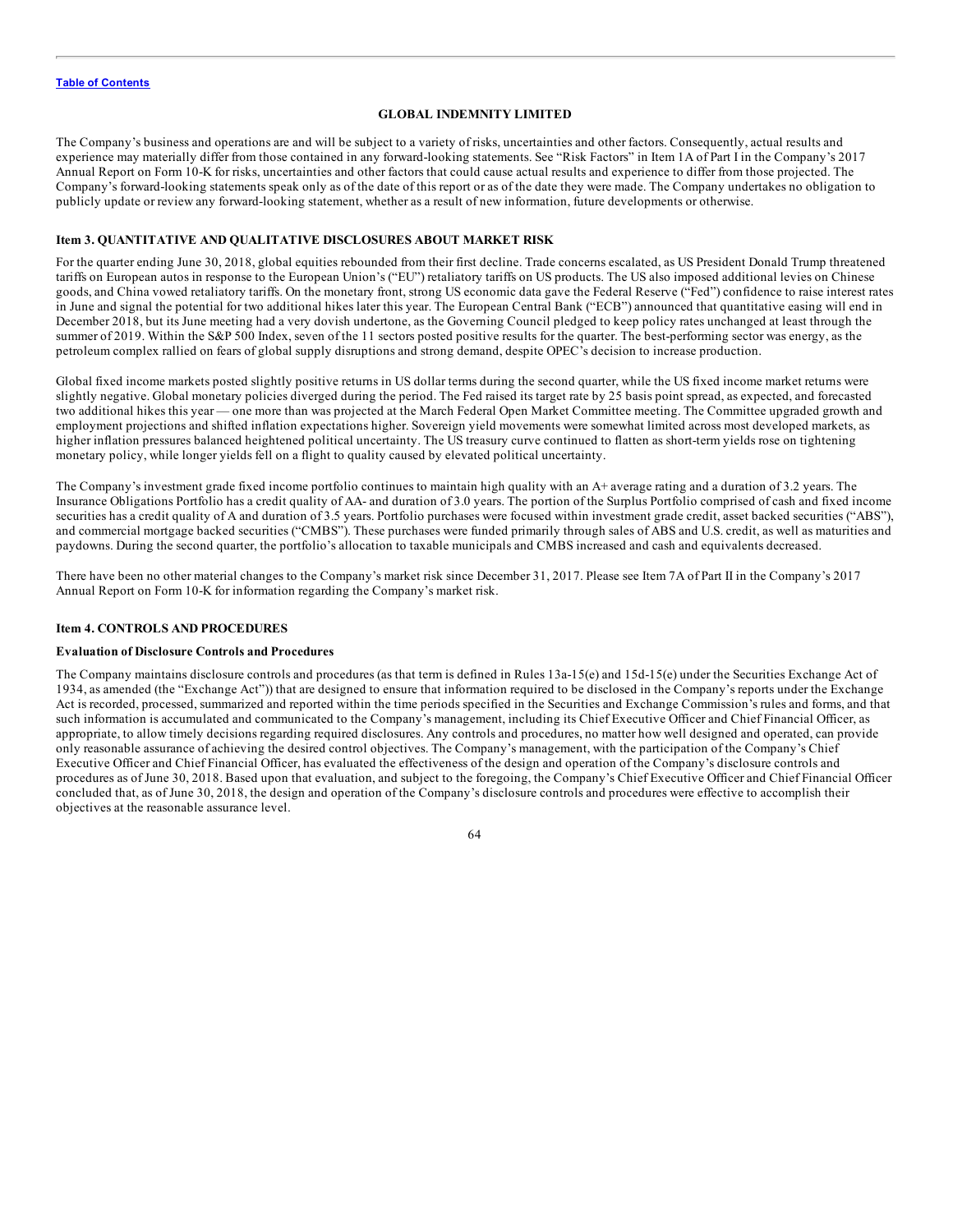#### **GLOBAL INDEMNITY LIMITED**

### **Changes in Internal Control over Financial Reporting**

There have been no changes in the Company's internal controls over financial reporting that occurred during the quarter ended June 30, 2018 that have materially affected, or are reasonably likely to materially affect, the Company's internal controls over financial reporting.

## **PART II-OTHER INFORMATION**

#### **Item 1. Legal Proceedings**

The Company is, from time to time, involved in various legal proceedings in the ordinary course of business. The Company maintains insurance and reinsurance coverage for risks in amounts that it considers adequate. However, there can be no assurance that the insurance and reinsurance coverage that the Company maintains is sufficient or will be available in adequate amounts or at a reasonable cost. The Company does not believe that the resolution of any currently pending legal proceedings, either individually or taken as a whole, will have a material adverse effect on its business, results of operations, cash flows, or financial condition.

There is a greater potential for disputes with reinsurers who are in runoff. Some of the Company's reinsurers' have operations that are in runoff, and therefore, the Company closely monitors those relationships. The Company anticipates that, similar to the rest of the insurance and reinsurance industry, it will continue to be subject to litigation and arbitration proceedings in the ordinary course of business.

## **Item 1A. Risk Factors**

The Company's results of operations and financial condition are subject to numerous risks and uncertainties described in Item 1A of Part I in the Company's 2017 Annual Report on Form 10-K, filed with the SEC on March 9, 2018. The risk factors identified therein have not materially changed.

### **Item 2. Unregistered Sales of Equity Securities and Use of Proceeds**

The Company's Share Incentive Plan allows employees to surrender the Company's A ordinary shares as payment for the tax liability incurred upon the vesting of restricted stock. There were no shares surrendered by the Company's employees during the quarter ended June 30, 2018. All A ordinary shares surrendered by the employees by the Company are held as treasury stock and recorded at cost until formally retired.

### **Item 3. Defaults upon Senior Securities**

None.

## **Item 4. Mine Safety Disclosures**

None.

#### **Item 5. Other Information**

None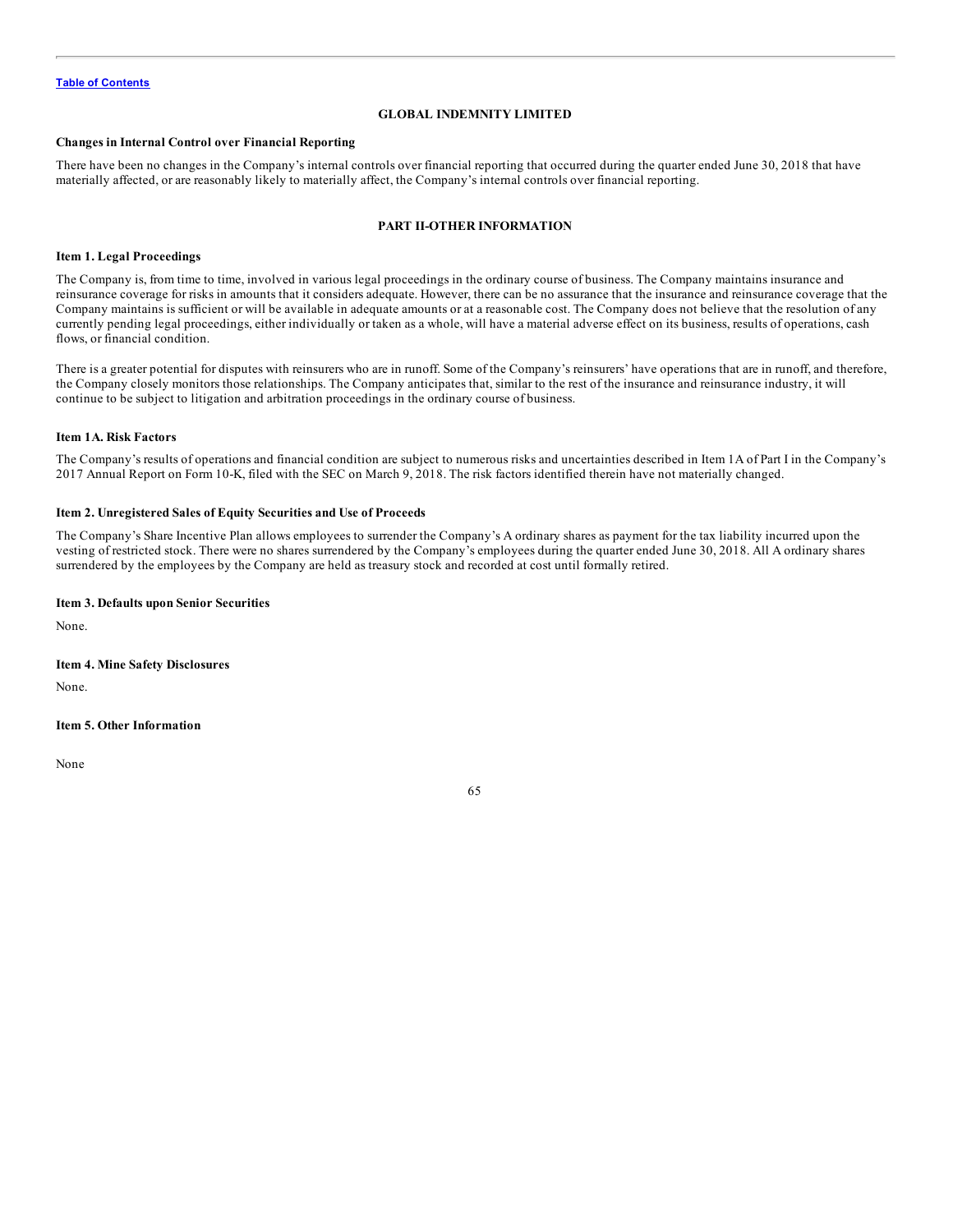#### **GLOBAL INDEMNITY LIMITED**

## **Item 6. Exhibits**

- 10.1 Global Indemnity Limited 2018 Share Incentive Plan [\(incorporated](http://www.sec.gov/Archives/edgar/data/1494904/000119312518193045/d594783dex102.htm) by reference to Exhibit 10.2 of the Company's Current Report on Form 8-K dated June 14, 2018 (File No. 001-34809)).
- 31.1+ Certification of Chief Executive Officer pursuant to Rule 13a-14 (a) / 15d-14 (a) of the Securities Exchange Act of 1934, as amended, as adopted pursuant to Section 302 of the [Sarbanes-Oxley](#page-69-0) Act of 2002.
- 31.2+ Certification of Chief Financial Officer pursuant to Rule 13a-14 (a) / 15d-14 (a) of the Securities Exchange Act of 1934, as amended, as adopted pursuant to Section 302 of the [Sarbanes-Oxley](#page-70-0) Act of 2002.
- 32.1+ Certification of Chief Executive Officer pursuant to 18 U.S.C. Section 1350, as adopted pursuant to Section 906 of the [Sarbanes-Oxley](#page-71-0) Act of 2002.
- 32.2+ Certification of Chief Financial Officer pursuant to 18 U.S.C. Section 1350, as adopted pursuant to Section 906 of the [Sarbanes-Oxley](#page-72-0) Act of 2002.
- 101.1+ The following financial information from Global Indemnity Limited's Quarterly Report on Form 10-Q for the quarter ended June 30, 2018 formatted in XBRL: (i) Consolidated Balance Sheets as of June 30, 2018 and December 31, 2017; (ii) Consolidated Statements of Operations for the quarters and six months ended June 30, 2018 and 2017; (iii) Consolidated Statements of Comprehensive Income for the quarters and six months ended June 30, 2018 and 2017; (iv) Consolidated Statements of Changes in Shareholders<sup>5</sup> Equity for the six months ended June 30, 2018 and the year ended December 31, 2017; (v) Consolidated Statements of Cash Flows for the six months ended June 30, 2018 and 2017; and (vi) Notes to Consolidated Financial Statements.
- + Filed or furnished herewith, as applicable.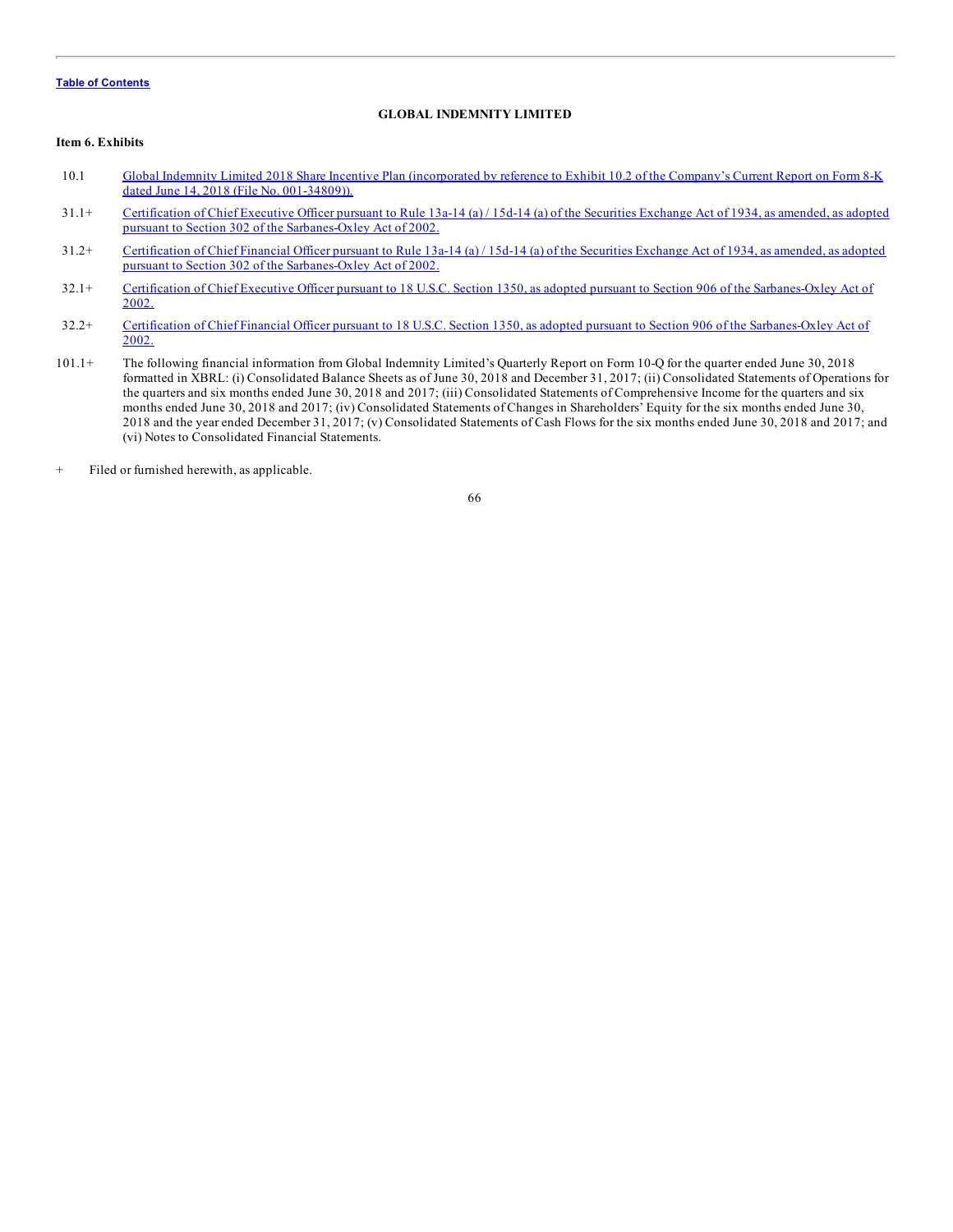# **GLOBAL INDEMNITY LIMITED**

# **SIGNATURE**

Pursuant to the requirements of the Securities Exchange Act of 1934, the registrant has duly caused this report to be signed on its behalf by the undersigned, thereunto duly authorized.

> GLOBAL INDEMNITY LIMITED Registrant

August 9, 2018 By: /s/ Thomas M. McGeehan Date: August 9, 2018 Thomas M. McGeehan Chief Financial Officer (Authorized Signatory and Principal Financial and Accounting Officer)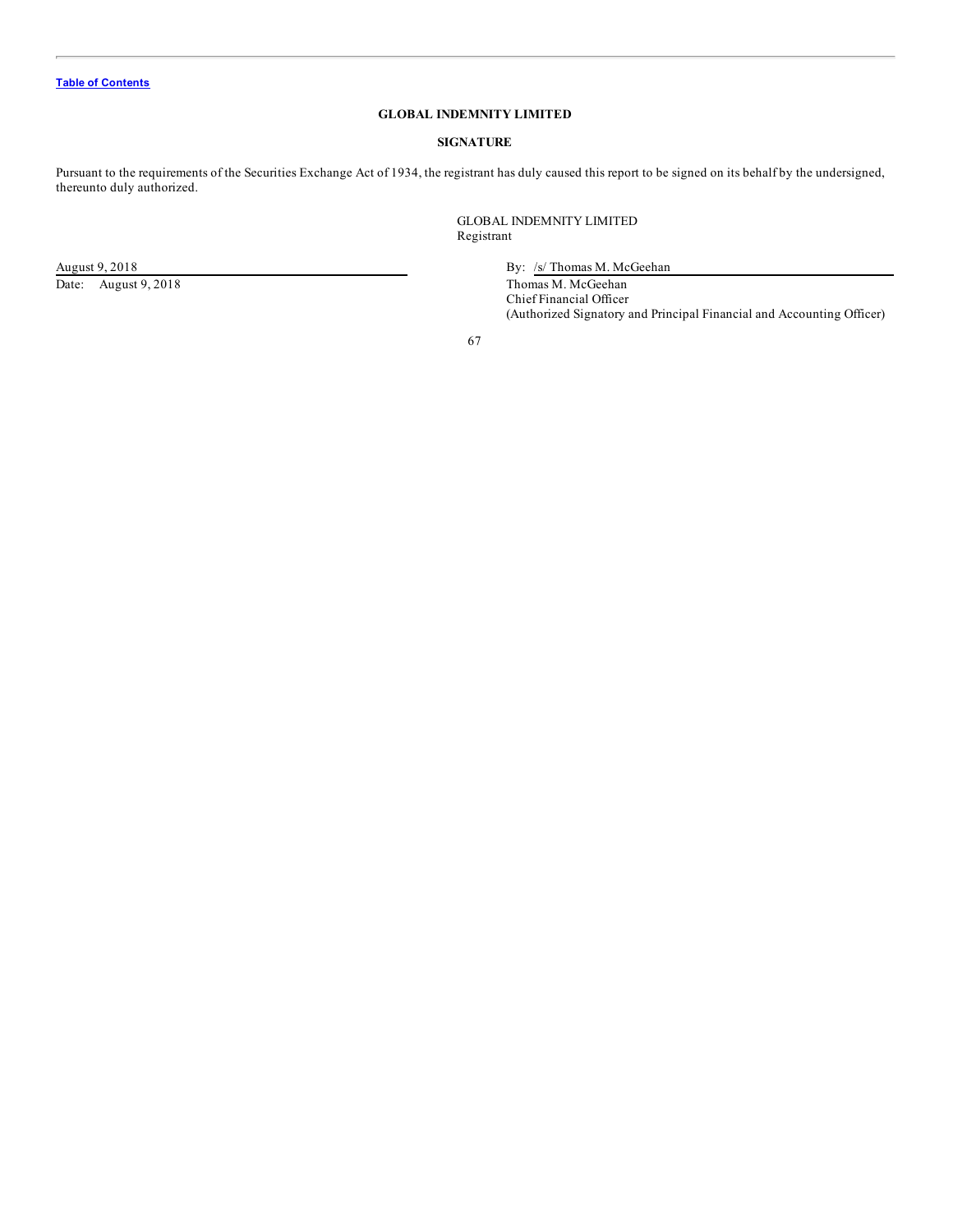## **CERTIFICATION PURSUANT TO RULE 13a-14(a)/15d-14(a), AS ADOPTED PURSUANT TO SECTION 302 OF THE SARBANES-OXLEY ACT OF 2002**

<span id="page-69-0"></span>I, Cynthia Y. Valko, certify that:

- 1. I have reviewed this Quarterly Report on Form 10-Q of Global Indemnity Limited;
- 2. Based on my knowledge, this Quarterly Report does not contain any untrue statement of a material fact or omit to state a material fact necessary to make the statements made, in light of the circumstances under which such statements were made, not misleading with respect to the period covered by this Quarterly Report;
- 3. Based on my knowledge, the financial statements, and other financial information included in this Quarterly Report, fairly present in all material respects the financial condition, results of operations and cash flows of the registrant as of, and for, the periods presented in this Quarterly Report;
- 4. The registrant's other certifying officers and I are responsible for establishing and maintaining disclosure controls and procedures (as defined in Exchange Act Rules 13a-15(e) and 15d-15(e)) and internal control over financial reporting (as defined in Exchange Act Rules 13a-15(f) and 15d-15(f)) for the registrant and have:
	- a) Designed such disclosure controls and procedures, or caused such disclosure controls and procedures to be designed under our supervision, to ensure that material information relating to the registrant, including its consolidated subsidiaries, is made known to us by others within those entities, particularly during the period in which this Quarterly Report is being prepared;
	- b) Designed such internal control over financial reporting, or caused such internal control over financial reporting to be designed under our supervision, to provide reasonable assurance regarding the reliability of financial reporting and the preparation of financial statements for external purposes in accordance with generally accepted accounting principles;
	- c) Evaluated the effectiveness of the registrant's disclosure controls and procedures and presented in this report our conclusions about the effectiveness of the disclosure controls and procedures, as of the end of the period covered by this Quarterly Report based on such evaluation; and
	- d) Disclosed in this Quarterly Report any change in the registrant's internal control over financial reporting that occurred during the registrant's most recent fiscal quarter (the registrant's fourth fiscal quarter in the case of an annual report) that has materially affected, or is reasonably likely to materially affect, the registrant's internal control over financial reporting; and
- 5. The registrant's other certifying officers and I have disclosed, based on our most recent evaluation of internal control over financial reporting, to the registrant's independent registered public accounting firm and the audit committee of the registrant's board of directors (or persons performing the equivalent functions):
	- a) All significant deficiencies and material weaknesses in the design or operation of internal control over financial reporting which are reasonably likely to adversely affect the registrant's ability to record, process, summarize and report financial information; and
	- b) Any fraud, whether or not material, that involves management or other employees who have a significant role in the registrant's internal control over financial reporting.

Dated: August 9, 2018

/s/ Cynthia Y. Valko Cynthia Y. Valko Chief Executive Officer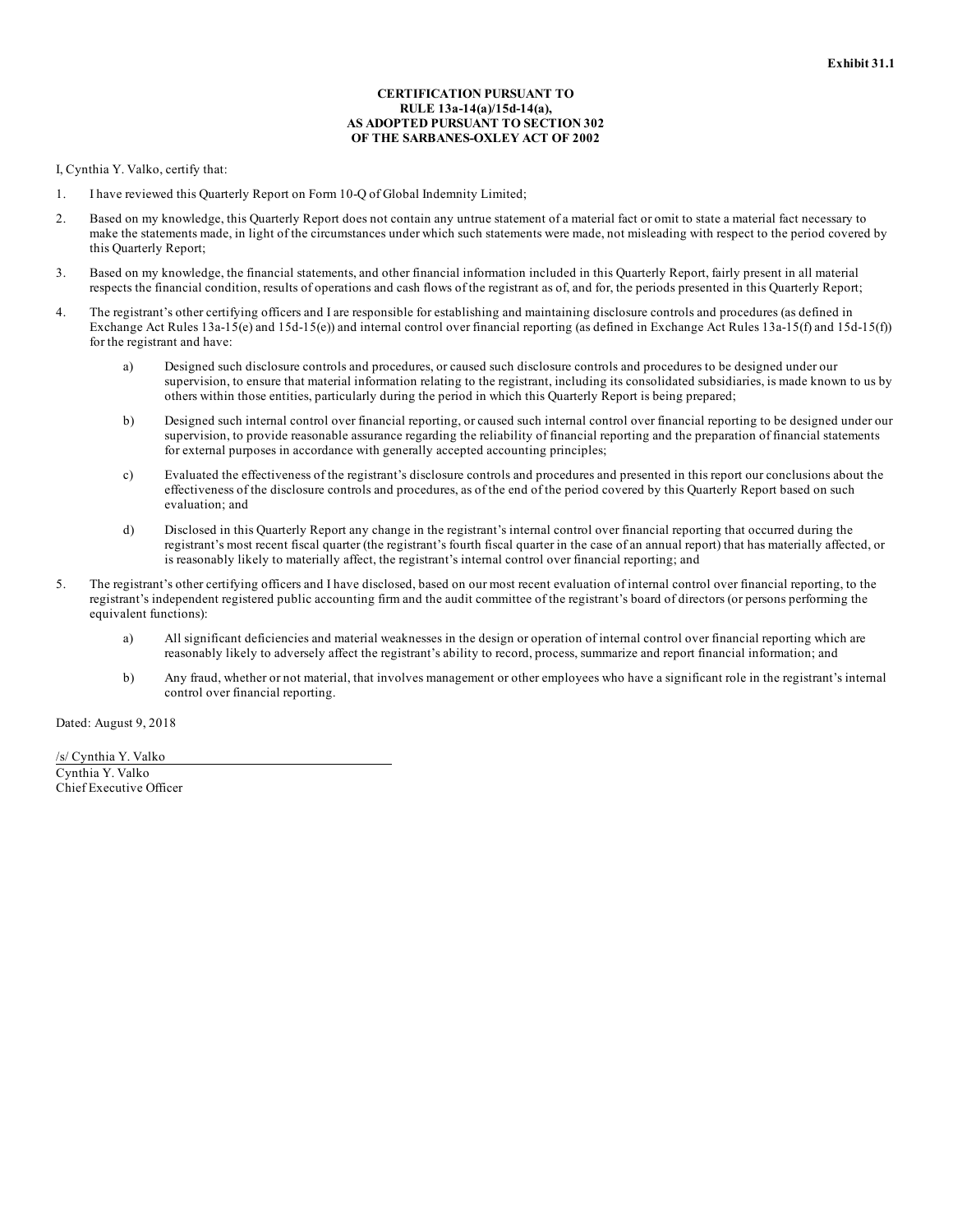## **CERTIFICATION PURSUANT TO RULE 13a-14(a)/15d-14(a), AS ADOPTED PURSUANT TO SECTION 302 OF THE SARBANES-OXLEY ACT OF 2002**

<span id="page-70-0"></span>I, Thomas M. McGeehan, certify that:

1. I have reviewed this Quarterly Report on Form 10-Q of Global Indemnity Limited;

- 2. Based on my knowledge, this Quarterly Report does not contain any untrue statement of a material fact or omit to state a material fact necessary to make the statements made, in light of the circumstances under which such statements were made, not misleading with respect to the period covered by this Quarterly Report;
- 3. Based on my knowledge, the financial statements, and other financial information included in this Quarterly Report, fairly present in all material respects the financial condition, results of operations and cash flows of the registrant as of, and for, the periods presented in this Quarterly Report;
- 4. The registrant's other certifying officers and I are responsible for establishing and maintaining disclosure controls and procedures (as defined in Exchange Act Rules 13a-15(e) and 15d-15(e)) and internal control over financial reporting (as defined in Exchange Act Rules 13a-15(f) and 15d-15(f)) for the registrant and have:
	- a) Designed such disclosure controls and procedures, or caused such disclosure controls and procedures to be designed under our supervision, to ensure that material information relating to the registrant, including its consolidated subsidiaries, is made known to us by others within those entities, particularly during the period in which this Quarterly Report is being prepared;
	- b) Designed such internal control over financial reporting, or caused such internal control over financial reporting to be designed under our supervision, to provide reasonable assurance regarding the reliability of financial reporting and the preparation of financial statements for external purposes in accordance with generally accepted accounting principles;
	- c) Evaluated the effectiveness of the registrant's disclosure controls and procedures and presented in this report our conclusions about the effectiveness of the disclosure controls and procedures, as of the end of the period covered by this Quarterly Report based on such evaluation; and
	- d) Disclosed in this Quarterly Report any change in the registrant's internal control over financial reporting that occurred during the registrant's most recent fiscal quarter (the registrant's fourth fiscal quarter in the case of an annual report) that has materially affected, or is reasonably likely to materially affect, the registrant's internal control over financial reporting; and
- 5. The registrant's other certifying officers and I have disclosed, based on our most recent evaluation of internal control over financial reporting, to the registrant's independent registered public accounting firm and the audit committee of the registrant's board of directors (or persons performing the equivalent functions):
	- a) All significant deficiencies and material weaknesses in the design or operation of internal control over financial reporting which are reasonably likely to adversely affect the registrant's ability to record, process, summarize and report financial information; and
	- b) Any fraud, whether or not material, that involves management or other employees who have a significant role in the registrant's internal control over financial reporting.

Dated: August 9, 2018

/s/ Thomas M. McGeehan Thomas M. McGeehan Chief Financial Officer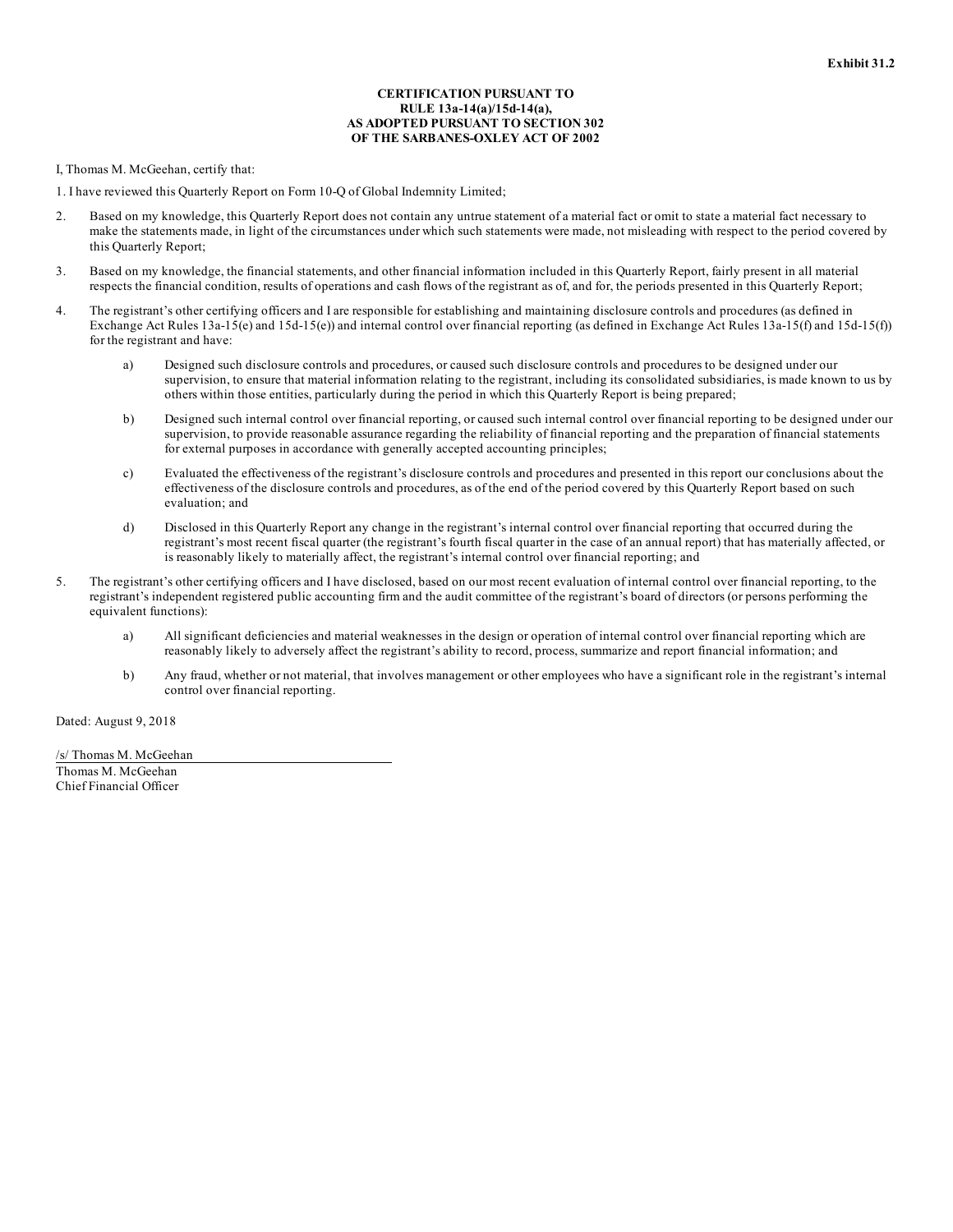### **CERTIFICATION PURSUANT TO 18 U.S.C. SECTION 1350, AS ADOPTED PURSUANT TO SECTION 906 OF THE SARBANES-OXLEY ACT OF 2002**

<span id="page-71-0"></span>In connection with the Quarterly Report of Global Indemnity Limited (the "Company") on Form 10-Q for the quarterly period ended June 30, 2018, as filed with the Securities and Exchange Commission on the date hereof (the "Report"), I, Cynthia Y. Valko, certify, pursuant to 18 U.S.C. section 1350, as adopted pursuant to section 906 of the Sarbanes-Oxley Act of 2002, that to the best of my knowledge:

- (1) The Report fully complies with the requirements of Section 13(a) or 15(d) of the Securities Exchange Act of 1934; and
- (2) The information contained in the Report fairly presents, in all material respects, the financial condition and results of operations of the Company.

Dated: August 9, 2018

/s/ Cynthia Y. Valko

Cynthia Y. Valko Chief Executive Officer